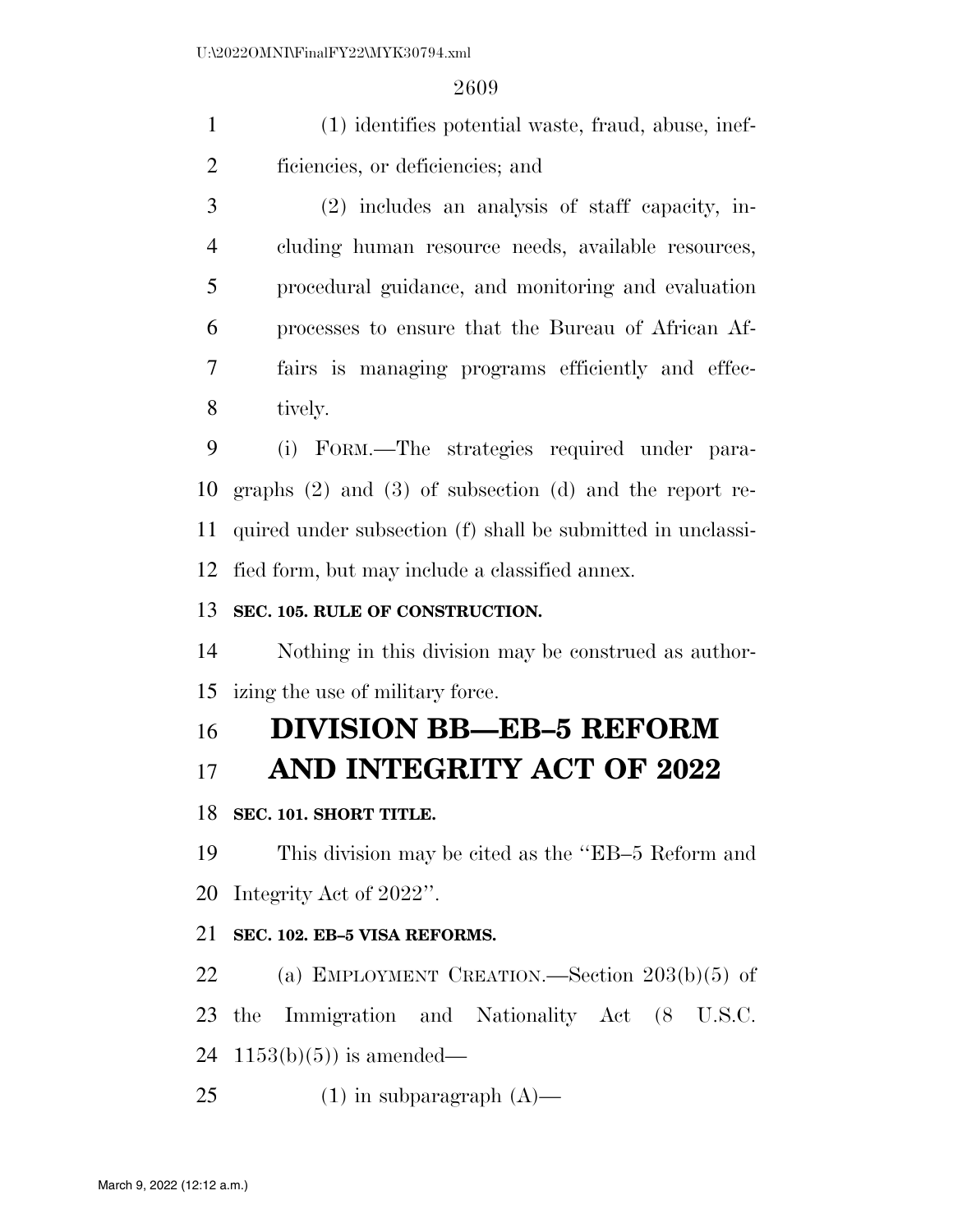| $\mathbf{1}$   | (A) in clause (i), by striking $"$ (C), and"            |
|----------------|---------------------------------------------------------|
| $\overline{2}$ | and inserting $\lq\lq$ (C) and which is expected to re- |
| 3              | main invested for not less than 2 years; and";          |
| $\overline{4}$ | and                                                     |
| 5              | $(B)$ in clause $(ii)$ —                                |
| 6              | (i) by striking "and create" and in-                    |
| 7              | serting "by creating"; and                              |
| 8              | (ii) by inserting ", United States na-                  |
| 9              | tionals," after "citizens";                             |
| 10             | $(2)$ by amending subparagraph $(B)$ to read as         |
| 11             | follows:                                                |
| 12             | "(B) DESIGNATIONS AND RESERVED                          |
| 13             | VISAS.-                                                 |
| 14             | "(i) RESERVED VISAS.-                                   |
| 15             | "(I) IN GENERAL.—Of the visas                           |
| 16             | made available under this paragraph                     |
| 17             | in each fiscal year—                                    |
| 18             | "(aa) 20 percent shall be re-                           |
| 19             | served for qualified immigrants                         |
| 20             | who invest in a rural area;                             |
| 21             | "(bb) 10 percent shall be re-                           |
| 22             | served for qualified immigrants                         |
| 23             | who invest in an area designated                        |
| 24             | by the Secretary of Homeland                            |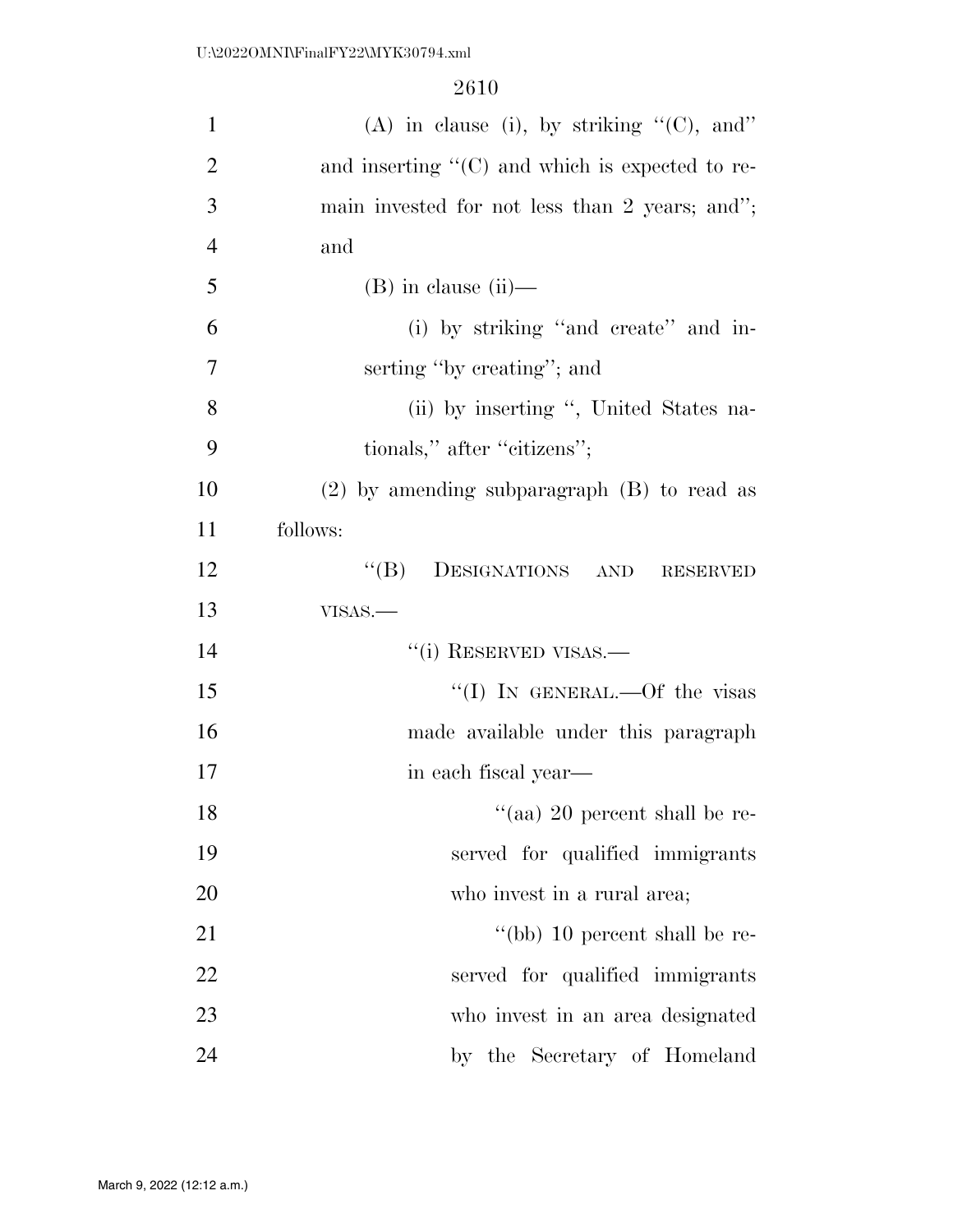| $\mathbf{1}$   | Security under clause (ii) as a                       |
|----------------|-------------------------------------------------------|
| $\overline{2}$ | high unemployment area; and                           |
| 3              | "(cc) 2 percent shall be re-                          |
| $\overline{4}$ | served for qualified immigrants                       |
| 5              | invest in infrastructure<br>who                       |
| 6              | projects.                                             |
| $\overline{7}$ | "(II) UNUSED VISAS.—                                  |
| 8              | "(aa) CARRYOVER.—At the                               |
| 9              | end of each fiscal year, any un-                      |
| 10             | used visas reserved for qualified                     |
| 11             | immigrants investing in each of                       |
| 12             | the categories described in items                     |
| 13             | (aa) through $(ce)$ of subclause $(I)$                |
| 14             | shall remain available within the                     |
| 15             | category for the imme-<br>same                        |
| 16             | diately succeeding fiscal year.                       |
| 17             | "(bb) GENERAL AVAIL-                                  |
| 18             | ABILITY.—Visas<br>described<br>$\overline{\text{in}}$ |
| 19             | items (aa) through (cc) of sub-                       |
| 20             | clause (I) that are not issued by                     |
| 21             | the end of the succeeding fiscal                      |
| 22             | year referred to in item (aa) shall                   |
| 23             | be made available to qualified im-                    |
| 24             | migrants described under sub-                         |
| 25             | paragraph $(A)$ .                                     |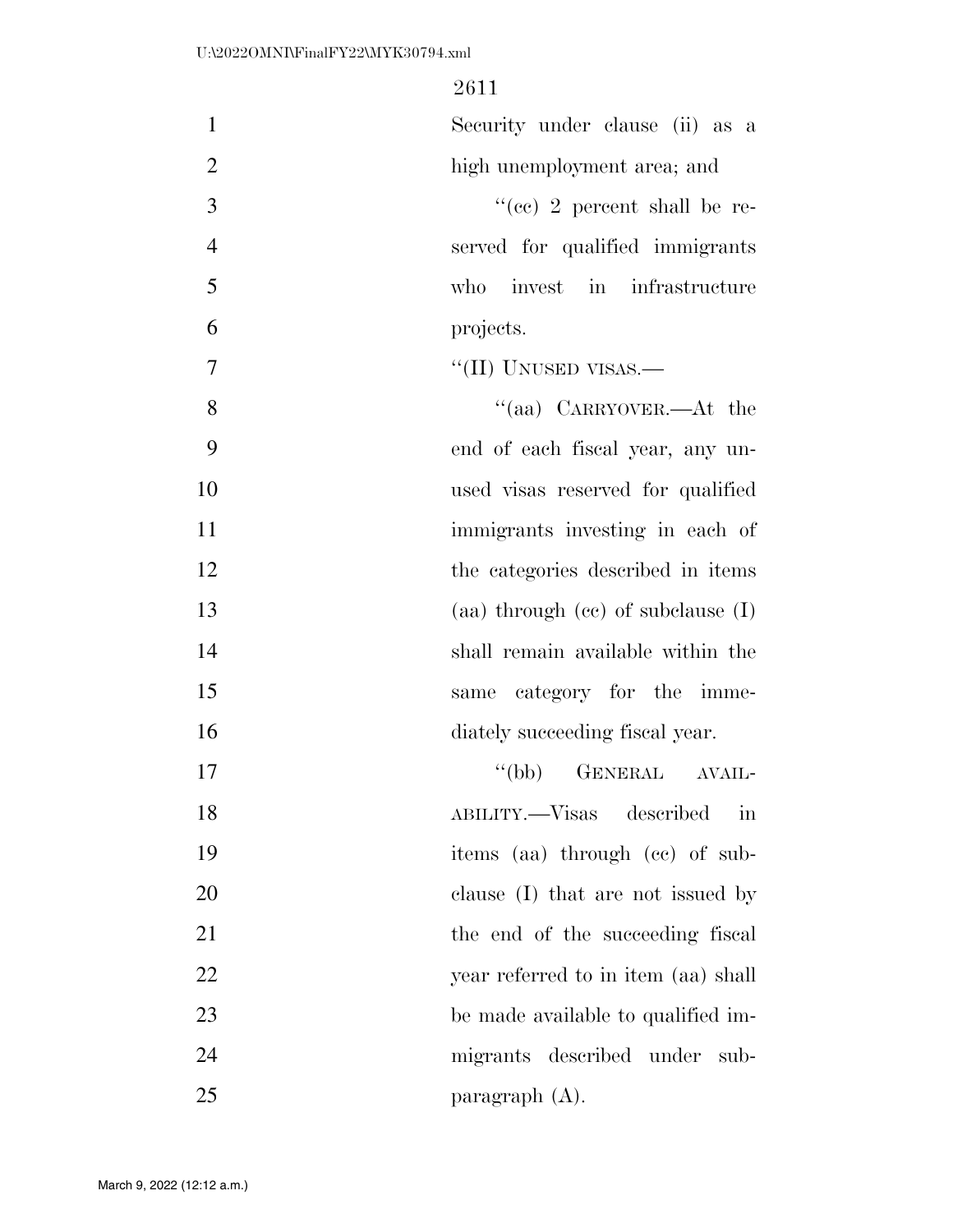| $\mathbf{1}$   | "(ii) DESIGNATION OF HIGH UNEM-        |
|----------------|----------------------------------------|
| $\overline{2}$ | PLOYMENT AREA.-                        |
| 3              | "(I) IN GENERAL.—The Sec-              |
| $\overline{4}$ | retary of Homeland Security, or a      |
| 5              | designee of the Secretary who is an    |
| 6              | employee of the Department of Home-    |
| $\overline{7}$ | land Security, may designate, as a     |
| 8              | high unemployment area, a census       |
| 9              | tract, or contiguous census tracts, in |
| 10             | which-                                 |
| 11             | "(aa) the new commercial               |
| 12             | enterprise is principally doing        |
| 13             | business; and                          |
| 14             | "(bb) the weighted average             |
| 15             | of the unemployment rate for the       |
| 16             | census tracts, based on the labor      |
| 17             | force employment measure for           |
| 18             | each applicable census tract and       |
| 19             | any adjacent tract included under      |
| 20             | subclause (III), is not less than      |
| 21             | 150 percent of the national aver-      |
| 22             | age unemployment rate.                 |
| 23             | "(II) PROHIBITION ON DESIGNA-          |
| 24             | TION BY ANY OTHER OFFICIAL.—A          |
| 25             | targeted employment area may not be    |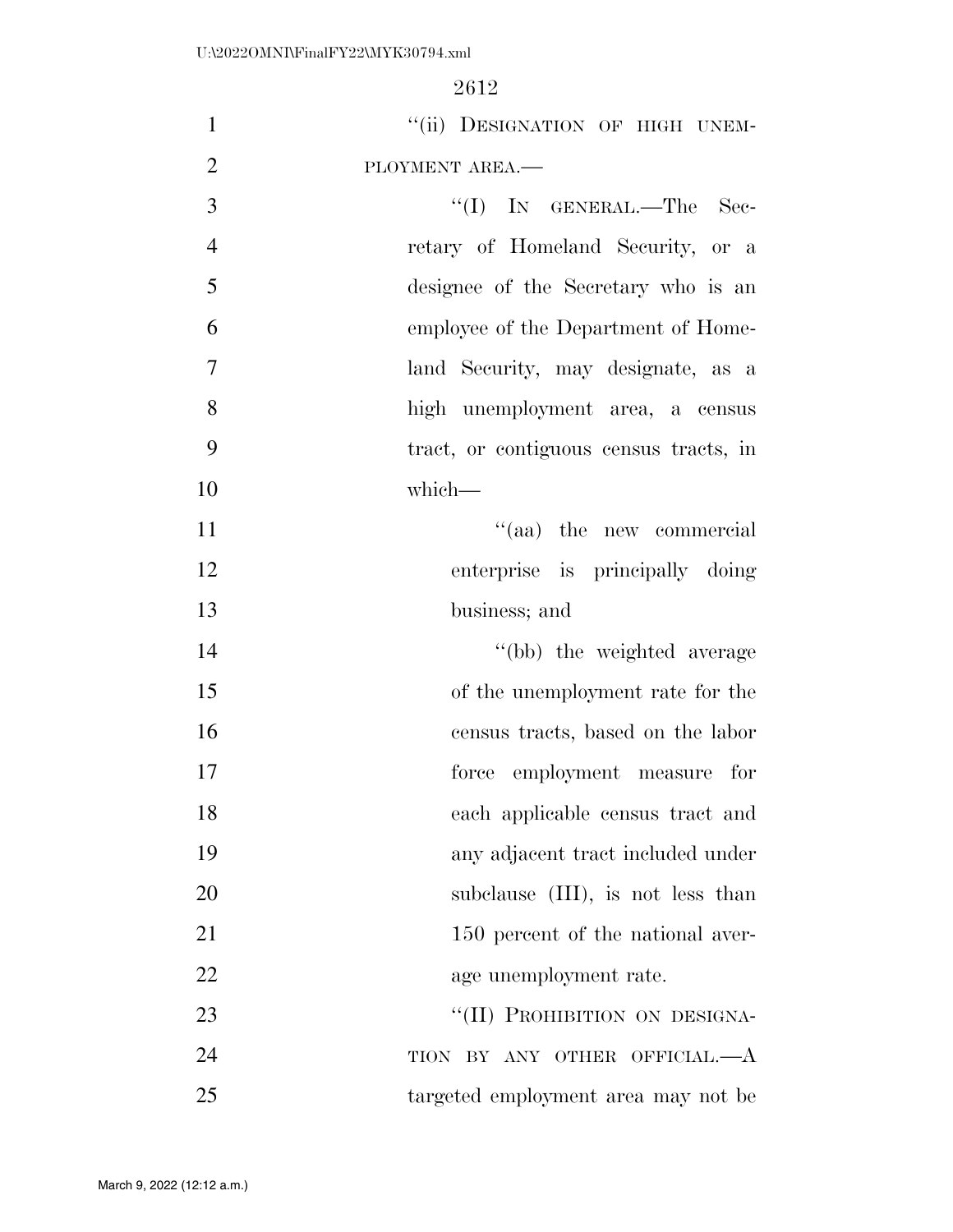| $\mathbf{1}$   | designated as a high unemployment     |
|----------------|---------------------------------------|
| $\overline{2}$ | area by-                              |
| 3              | "(aa) a Federal official              |
| $\overline{4}$ | other than the Secretary of           |
| 5              | Homeland Security or a designee       |
| 6              | of the Secretary; or                  |
| 7              | "(bb) any official of a State         |
| 8              | or local government.                  |
| 9              | "(III) INCLUSION.—In making a         |
| 10             | designation under subclause (I), the  |
| 11             | Secretary of Homeland Security may    |
| 12             | include a census tract directly adja- |
| 13             | cent to a census tract or contiguous  |
| 14             | census tracts described in that sub-  |
| 15             | clause.                               |
| 16             | "(IV) DURATION.—                      |
| 17             | "(aa) IN GENERAL.— $A$ des-           |
| 18             | ignation under this clause shall      |
| 19             | be in effect for the 2-year period    |
| 20             | beginning on—                         |
| 21             | $\lq\lq$ (AA) the date<br>on          |
| 22             | which an application under            |
| 23             | subparagraph $(F)$ is filed; or       |
| 24             | "(BB) in the case of an               |
| 25             | alien who is not subject to           |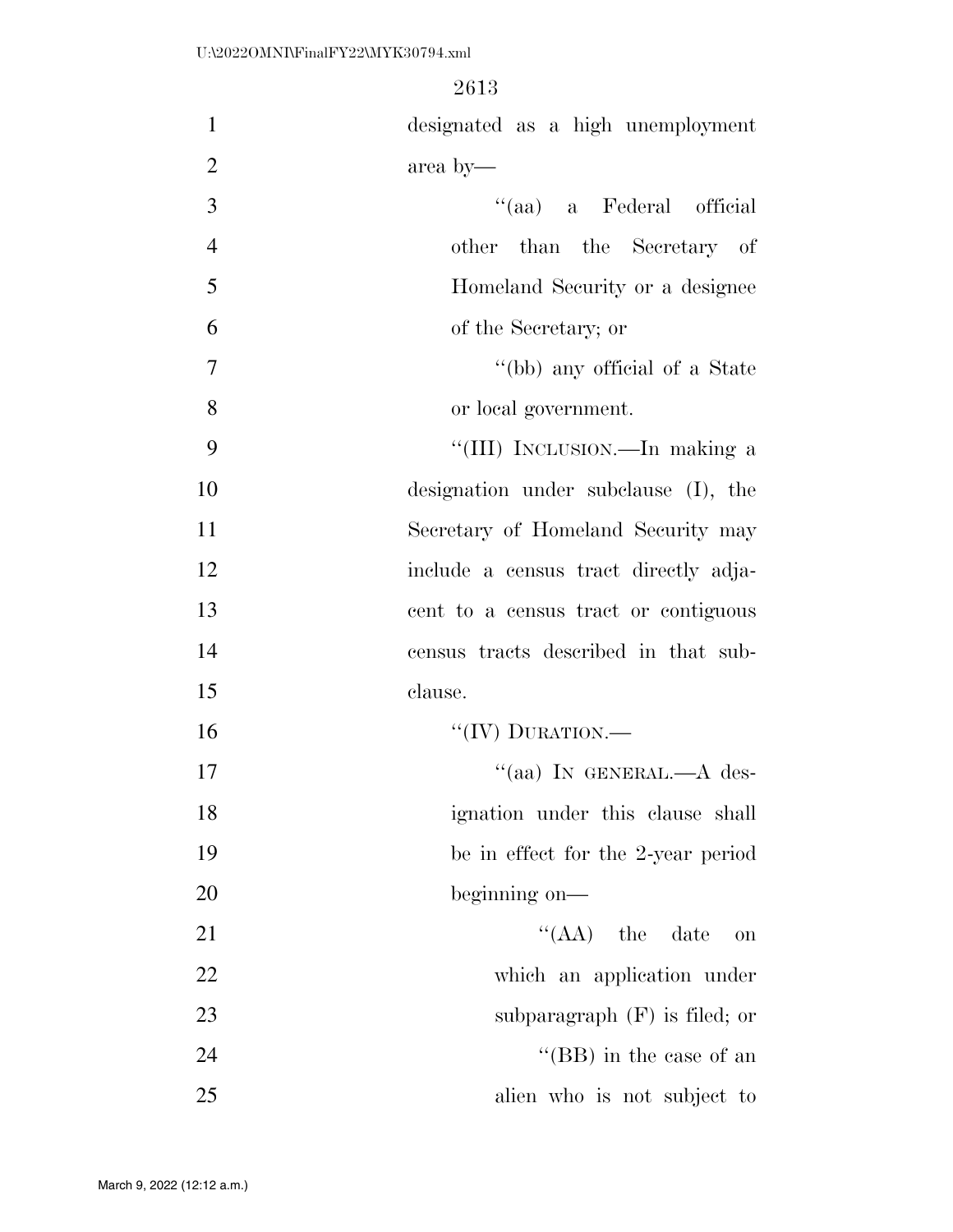| $\mathbf{1}$   | subparagraph $(F)$ , at the            |
|----------------|----------------------------------------|
| $\overline{2}$ | time of investment.                    |
| 3              | "(bb) RENEWAL.— $A$ des-               |
| $\overline{4}$ | ignation under this clause may be      |
| 5              | renewed for 1 or more additional       |
| 6              | 2-year periods if the applicable       |
| 7              | area continues to meet the cri-        |
| 8              | teria described in subclause (I).      |
| 9              | "(V) ADDITIONAL INVESTMENT             |
| 10             | NOT REQUIRED. An immigrant in-         |
| 11             | vestor who has invested the amount of  |
| 12             | capital required by subparagraph $(C)$ |
| 13             | in a targeted employment area des-     |
| 14             | ignated as a high unemployment area    |
| 15             | during the period in which the area is |
| 16             | so designated shall not be required to |
| 17             | increase the amount of investment      |
| 18             | due to the expiration of the designa-  |
| 19             | tion.                                  |
| 20             | "(iii) INFRASTRUCTURE PROJECTS.—       |
| 21             | ``(I)<br>IN GENERAL.-The<br>Sec-       |
| 22             | retary of Homeland Security shall de-  |
| 23             | termine whether a specific capital in- |
| 24             | vestment project meets the definition  |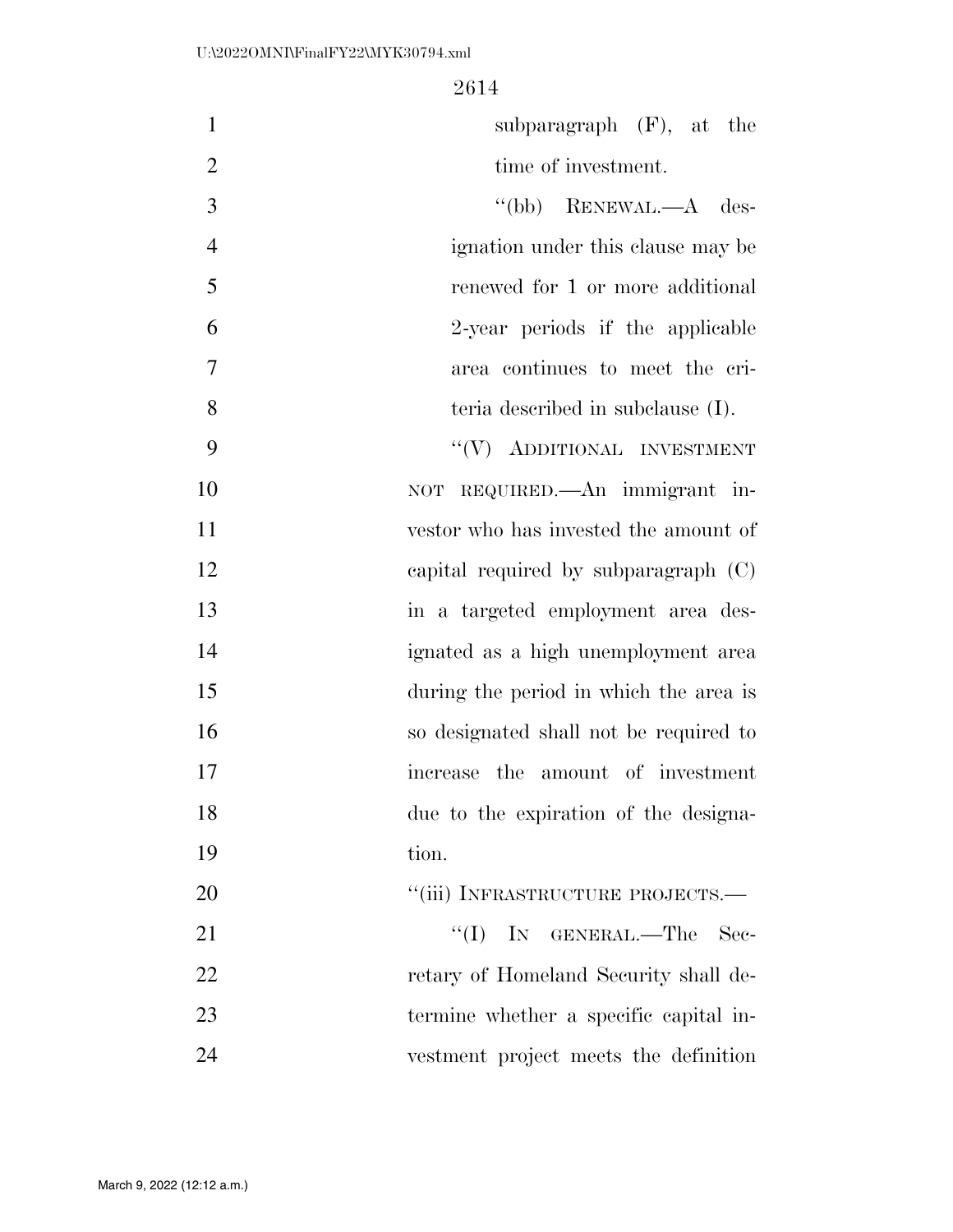| $\mathbf{1}$   | of 'infrastructure project' set forth in        |  |
|----------------|-------------------------------------------------|--|
| $\overline{2}$ | subparagraph $(D)(iv)$ .                        |  |
| 3              | "(II) PROHIBITION ON DESIGNA-                   |  |
| $\overline{4}$ | TION BY ANY OTHER OFFICIAL.-- A                 |  |
| 5              | determination under subclause<br>(I)            |  |
| 6              | may not be made by—                             |  |
| 7              | "(aa) a Federal official                        |  |
| 8              | other than the Secretary of                     |  |
| 9              | Homeland Security or a designee                 |  |
| 10             | of the Secretary; or                            |  |
| 11             | "(bb) any official of a State                   |  |
| 12             | or local government.";                          |  |
| 13             | $(3)$ in subparagraph $(C)$ —                   |  |
| 14             | (A) in clause (i), by striking " $$1,000,000$ " |  |
| 15             | and all that follows through "previous sen-     |  |
| 16             | tence" and inserting " $$1,050,000$ ";          |  |
| 17             | (B) by amending clause (ii) to read as fol-     |  |
| 18             | lows:                                           |  |
| 19             | "(ii) ADJUSTMENT FOR TARGETED                   |  |
| 20             | EMPLOYMENT AREAS AND INFRASTRUC-                |  |
| 21             | TURE PROJECTS.—The amount of capital            |  |
| 22             | required under subparagraph (A) for an          |  |
| 23             | investment in a targeted employment area        |  |
| 24             | or in an infrastructure project shall be        |  |
| 25             | \$800,000.";                                    |  |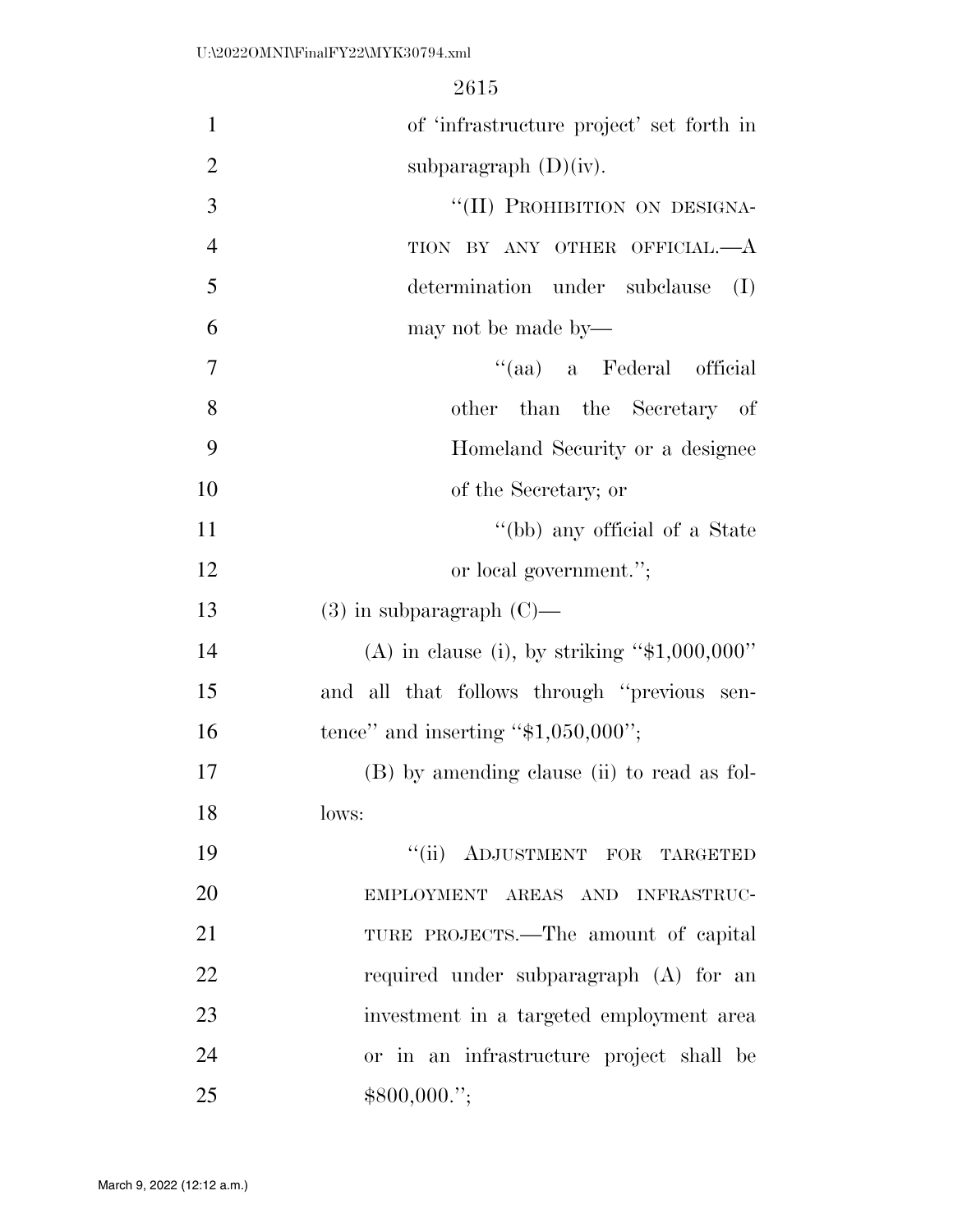| $\mathbf{1}$   | (C) by redesignating clause (iii) as clause |
|----------------|---------------------------------------------|
| $\overline{2}$ | (iv);                                       |
| 3              | (D) by inserting after clause (ii) the fol- |
| $\overline{4}$ | lowing:                                     |
| 5              | "(iii) AUTOMATIC ADJUSTMENT<br>IN           |
| 6              | MINIMUM INVESTMENT AMOUNT.-                 |
| $\overline{7}$ | "(I) IN GENERAL.—Beginning on               |
| 8              | January 1, 2027, and every 5 years          |
| 9              | thereafter, the amount in clause (i)        |
| 10             | shall automatically adjust for petitions    |
| 11             | filed on or after the effective date of     |
| 12             | each adjustment, based on the cumu-         |
| 13             | lative annual percentage change in the      |
| 14             | unadjusted consumer price index for         |
| 15             | all urban consumers (all items; U.S.        |
| 16             | city average) reported by the Bureau        |
| 17             | of Labor Statistics between January         |
| 18             | 1, 2022, and the date of adjustment.        |
| 19             | The<br>qualifying investment amounts        |
| 20             | shall be rounded down to the nearest        |
| 21             | \$50,000. The Secretary of Homeland         |
| 22             | Security shall update such amounts          |
| 23             | by publication of a technical amend-        |
| 24             | ment in the Federal Register.               |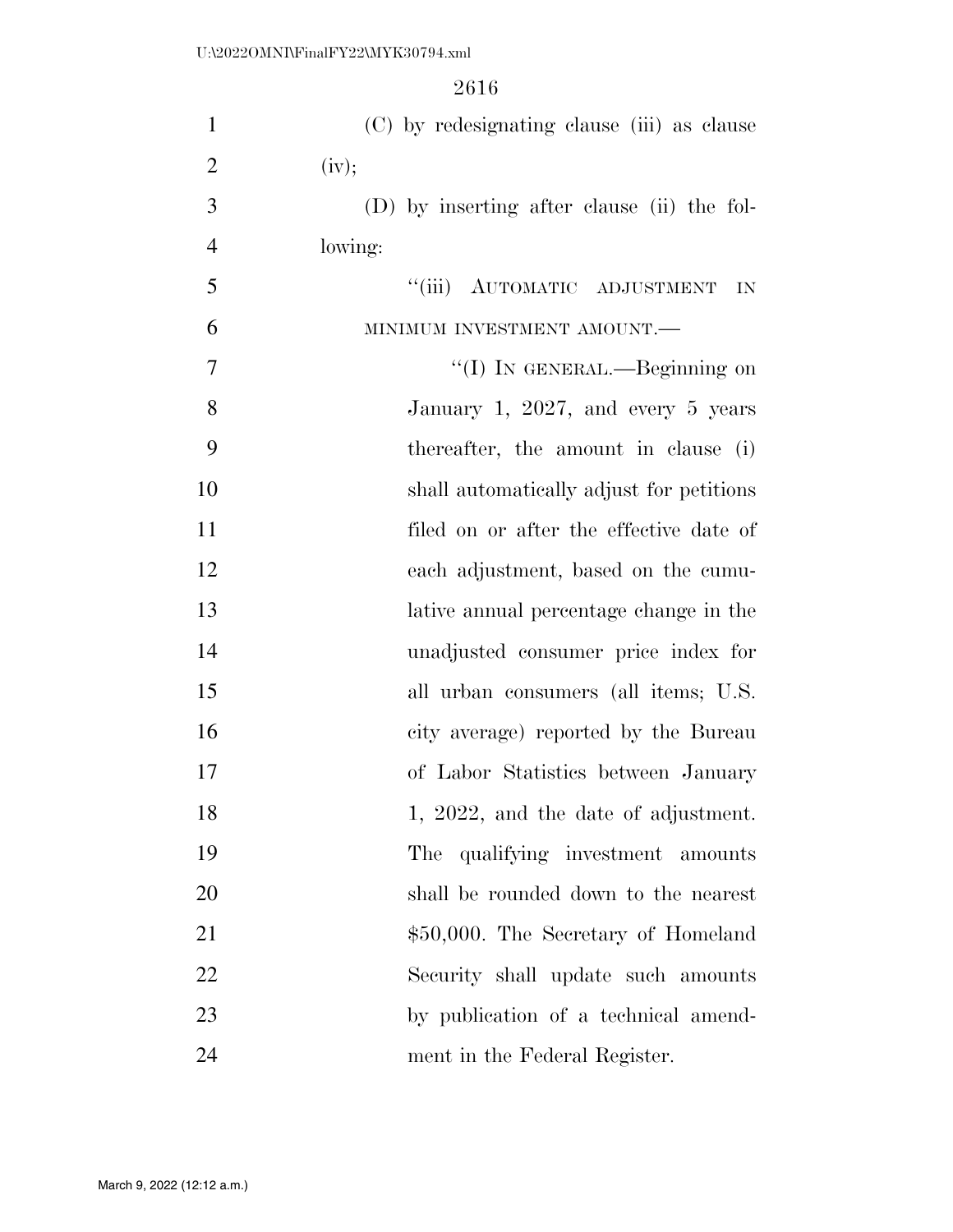| $\mathbf{1}$   | "(II) Beginning on January 1,                   |
|----------------|-------------------------------------------------|
| $\overline{2}$ | 2027, and every 5 years thereafter,             |
| 3              | the amount in clause (ii) shall auto-           |
| $\overline{4}$ | matically adjust for petitions filed on         |
| 5              | or after the effective date of each ad-         |
| 6              | justment, to be equal to 75 percent of          |
| 7              | standard investment amount<br>the               |
| 8              | under subclause $(I)$ ."; and                   |
| 9              | $(E)$ in clause (iv), as redesignated, in the   |
| 10             | undesignated matter following subclause (II)—   |
| 11             | (i) by striking "Attorney General"              |
| 12             | and inserting "Secretary of Homeland Se-        |
| 13             | curity"; and                                    |
| 14             | (ii) by inserting ", as adjusted under          |
| 15             | clause $(iii)$ " before the period at the end;  |
| 16             | and                                             |
| 17             | $(4)$ by amending subparagraph $(D)$ to read as |
| 18             | follows:                                        |
| 19             | "(D) DEFINITIONS.—In this paragraph:            |
| 20             | "(i) AFFILIATED JOB-CREATING ENTI-              |
| 21             | TY.—The term 'affiliated job-creating enti-     |
| 22             | ty' means any job-creating entity that is       |
| 23             | controlled, managed, or owned by any of         |
| 24             | the people involved with the regional center    |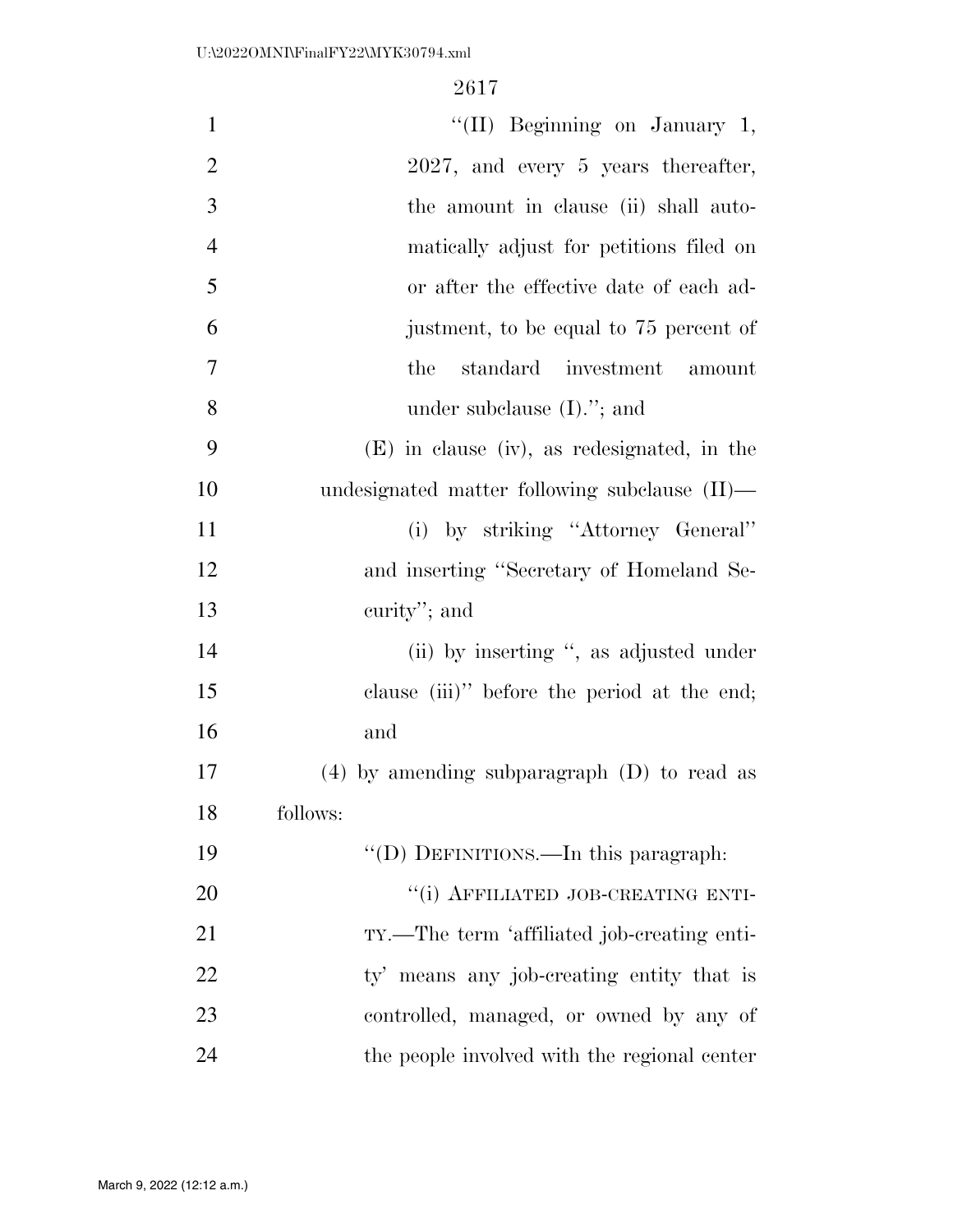| $\mathbf{1}$   | or new commercial enterprise under section |
|----------------|--------------------------------------------|
| $\overline{2}$ | 203(b)(5)(H)(v).                           |
| 3              | "(ii) CAPITAL.—The term 'capital'—         |
| $\overline{4}$ | $\lq\lq$ (I) means cash and all real, per- |
| 5              | sonal, or mixed tangible assets owned      |
| 6              | and controlled by the alien investor,      |
| 7              | or held in trust for the benefit of the    |
| 8              | alien and to which the alien has unre-     |
| 9              | stricted access;                           |
| 10             | $\lq$ (II) shall be valued at fair mar-    |
| 11             | ket value in United States dollars, in     |
| 12             | accordance with Generally Accepted         |
| 13             | Accounting Principles or other stand-      |
| 14             | ard accounting practice adopted by         |
| 15             | the Securities and Exchange Commis-        |
| 16             | sion, at the time it is invested under     |
| 17             | this paragraph;                            |
| 18             | $\lq\lq$ (III) does not include—           |
| 19             | "(aa) assets directly or indi-             |
| 20             | rectly acquired by unlawful                |
| 21             | means, including any cash pro-             |
| 22             | ceeds of indebtedness secured by           |
| 23             | such assets;                               |
| 24             | "(bb) capital invested in ex-              |
| 25             | change for a note, bond, convert-          |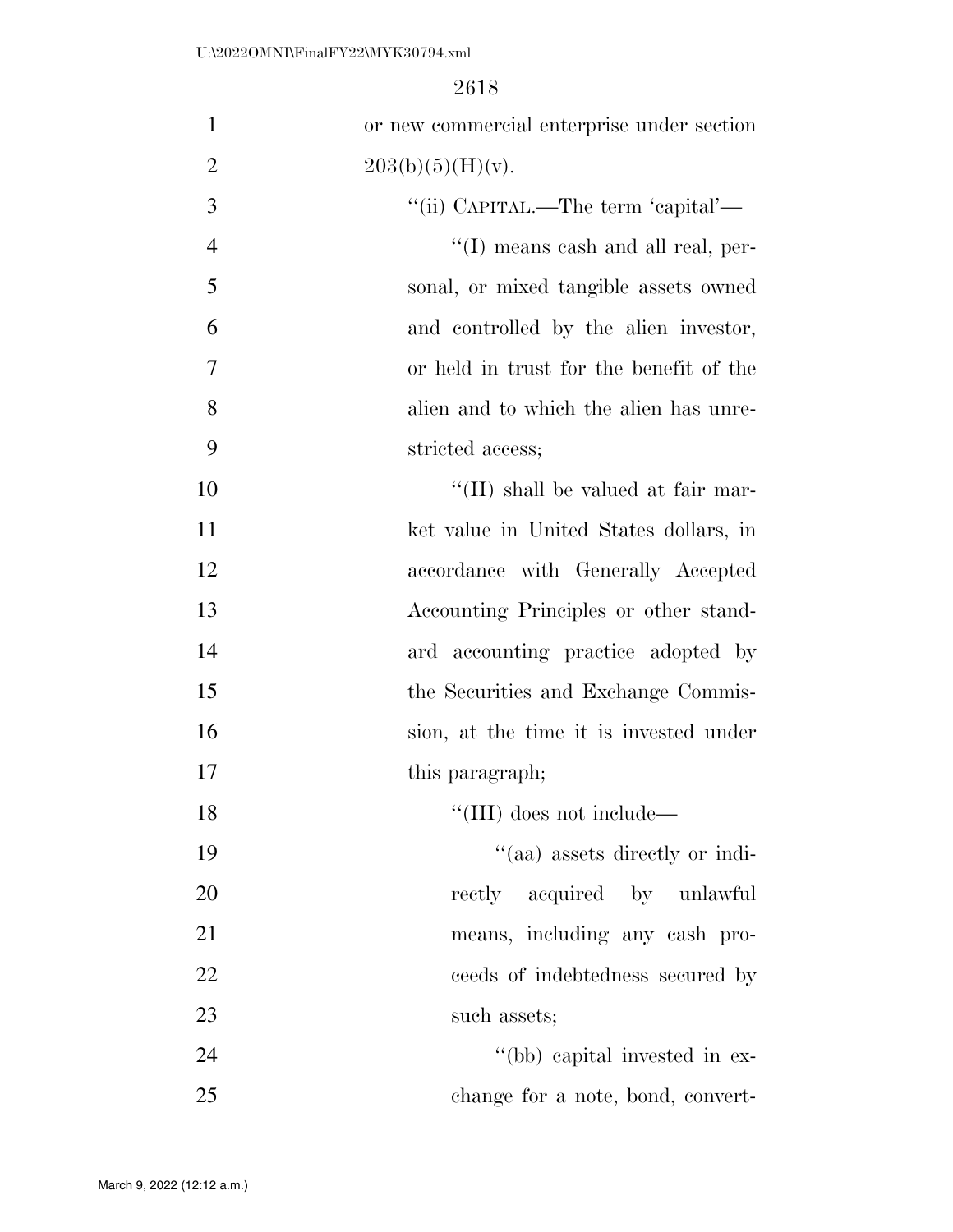| $\mathbf{1}$   | ible debt, obligation, or any other |
|----------------|-------------------------------------|
| $\overline{2}$ | debt arrangement between the        |
| 3              | alien investor and the new com-     |
| $\overline{4}$ | mercial enterprise;                 |
| 5              | "(cc) capital invested with a       |
| 6              | guaranteed rate of return on the    |
| $\tau$         | amount invested by the alien in-    |
| 8              | vestor; or                          |
| 9              | "(dd) except as provided in         |
| 10             | subclause (IV), capital invested    |
| 11             | that is subject to any agreement    |
| 12             | between the alien investor and      |
| 13             | the new commercial enterprise       |
| 14             | that provides the investor with a   |
| 15             | contractual right to repayment,     |
| 16             | such as a mandatory redemption      |
| 17             | at a certain time or upon the oc-   |
| 18             | currence of a certain event, or a   |
| 19             | put or sell-back option held by     |
| 20             | the alien investor, even if such    |
| 21             | contractual right is contingent on  |
| 22             | the success of the new commer-      |
| 23             | cial enterprise, such as having     |
| 24             | sufficient available cash flow; and |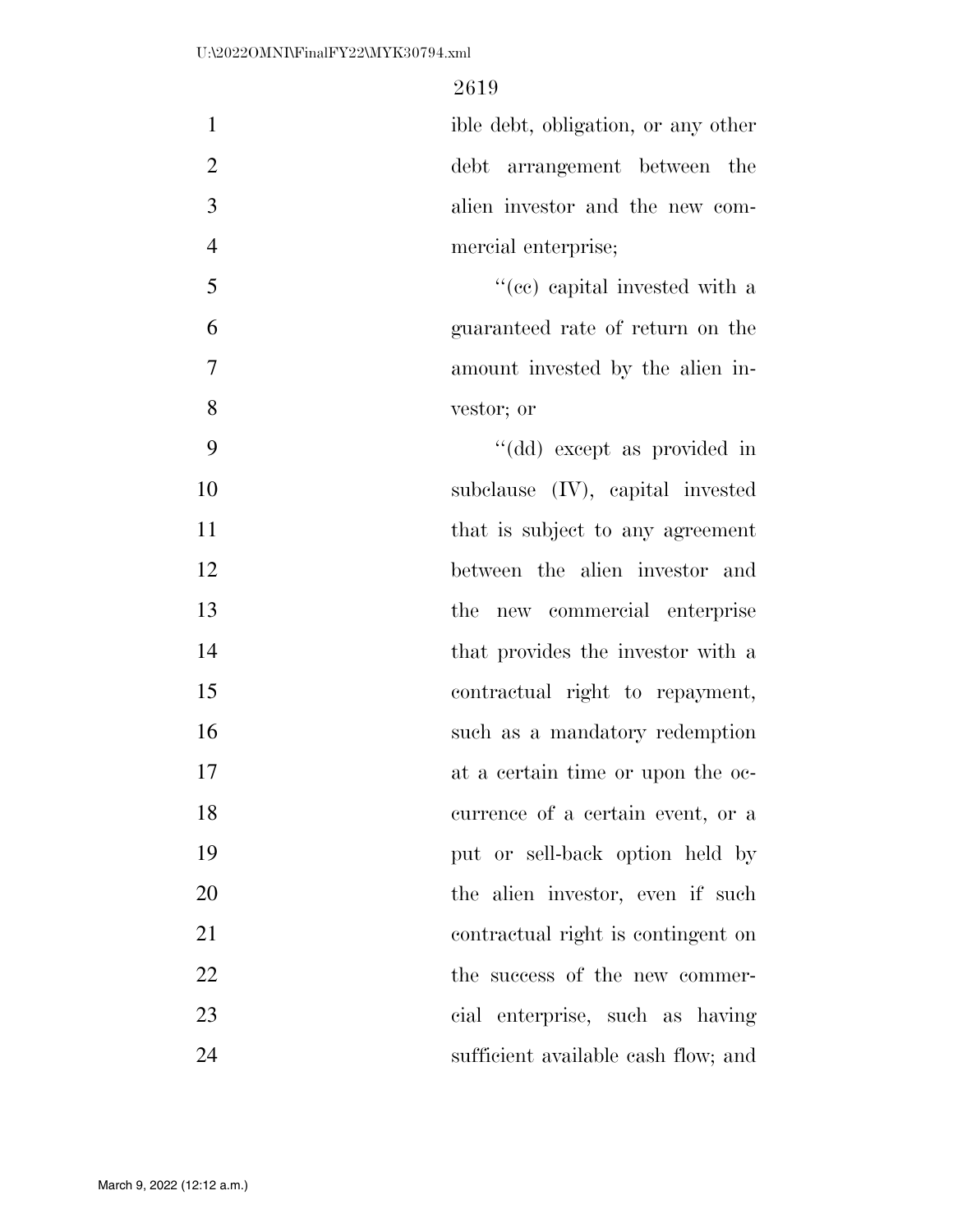| $\mathbf{1}$   | $\lq\lq (IV)$ includes capital invested      |
|----------------|----------------------------------------------|
| $\overline{2}$ | that—                                        |
| 3              | "(aa) is subject to a buy                    |
| $\overline{4}$ | back option that may be exer-                |
| 5              | cised solely at the discretion of            |
| 6              | the new commercial enterprise;               |
| $\overline{7}$ | and                                          |
| 8              | "(bb) results in the alien in-               |
| 9              | vestor withdrawing his or her pe-            |
| 10             | tition unless the alien investor             |
| 11             | fulfilled his<br>has<br>her<br><b>or</b>     |
| 12             | sustainment period and other re-             |
| 13             | quirements under this paragraph.             |
| 14             | "(iii) CERTIFIER.—The term 'cer-             |
| 15             | tifier' means a person in a position of sub- |
| 16             | stantive authority for the management or     |
| 17             | operations of a regional center, new com-    |
| 18             | mercial enterprise, affiliated job-creating  |
| 19             | entity, or issuer of securities, such as a   |
| 20             | principal executive officer or principal fi- |
| 21             | nancial officer, with knowledge of such en-  |
| 22             | tities' policies and procedures related to   |
| 23             | compliance with the requirements under       |
| 24             | this paragraph.                              |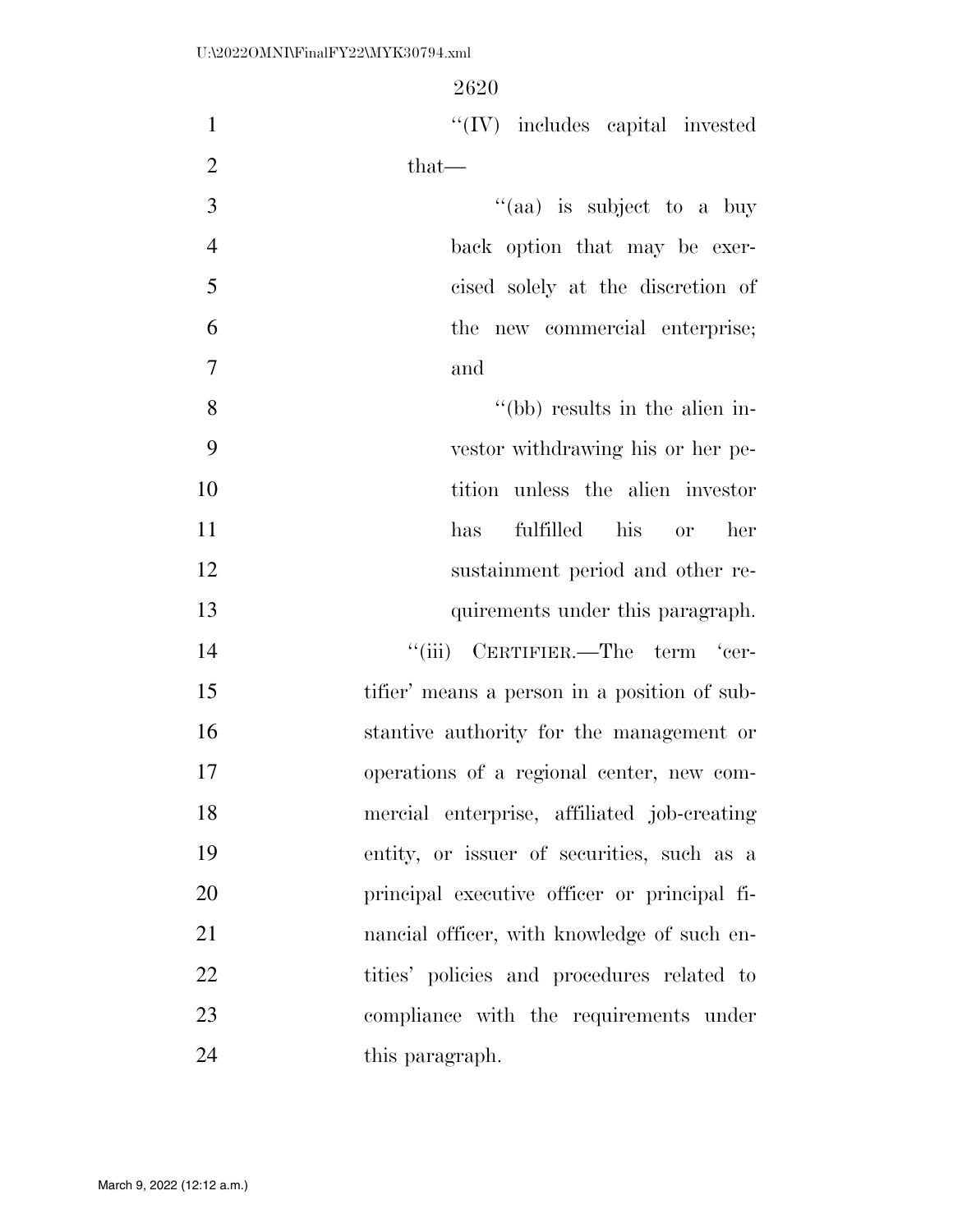| $\mathbf{1}$   | "(iv) INFRASTRUCTURE PROJECT.-                |
|----------------|-----------------------------------------------|
| $\overline{2}$ | The term 'infrastructure project' means a     |
| 3              | capital investment project in a filed or ap-  |
| $\overline{4}$ | proved business plan, which is adminis-       |
| 5              | tered by a governmental entity (such as a     |
| 6              | Federal, State, or local agency or author-    |
| $\overline{7}$ | ity) that is the job-creating entity con-     |
| 8              | tracting with a regional center or new com-   |
| 9              | mercial enterprise to receive capital invest- |
| 10             | ment under the regional center program        |
| 11             | described in subparagraph (E) from alien      |
| 12             | investors or the new commercial enterprise    |
| 13             | as financing for maintaining, improving, or   |
| 14             | constructing a public works project.          |
| 15             | JOB-CREATING ENTITY.—The<br>``(v)             |
| 16             | term 'job-creating entity' means any orga-    |
| 17             | nization formed in the United States for      |
| 18             | the ongoing conduct of lawful business, in-   |
| 19             | cluding sole proprietorship, partnership      |
| 20             | (whether limited or general), corporation,    |

limited liability company, business trust, or

22 other entity, which may be publicly or pri-

vately owned, including an entity con-

 sisting of a holding company and its wholly owned subsidiaries or affiliates (provided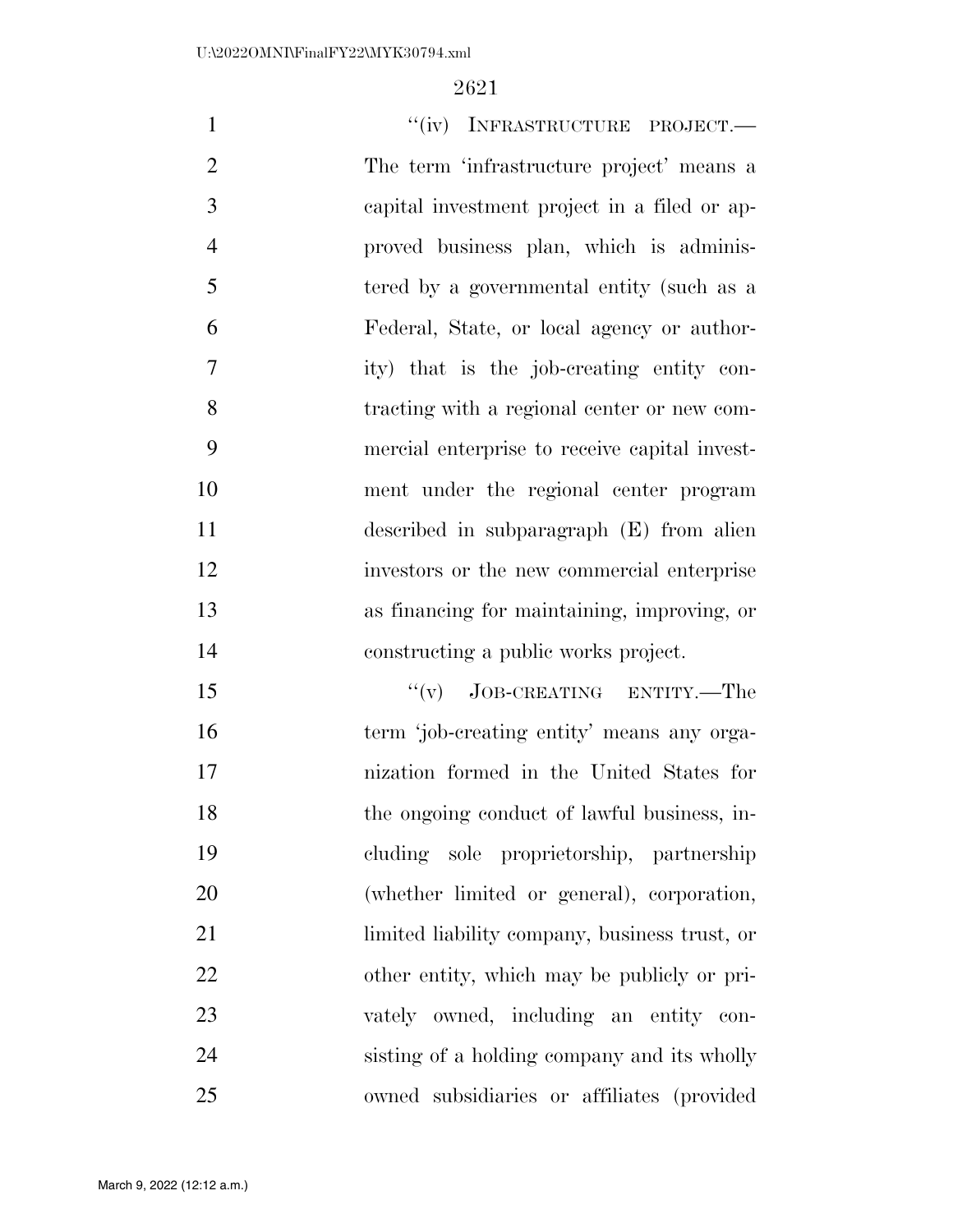| $\mathbf{1}$   | that each subsidiary or affiliate is engaged   |
|----------------|------------------------------------------------|
| $\overline{2}$ | in an activity formed for the ongoing con-     |
| 3              | duct of a lawful business) that receives, or   |
| $\overline{4}$ | is established to receive, capital investment  |
| 5              | from alien investors or a new commercial       |
| 6              | enterprise under the regional center pro-      |
| 7              | gram described in this subparagraph and        |
| 8              | which is responsible for creating jobs to      |
| 9              | satisfy the requirement under subpara-         |
| 10             | graph (A)(ii).                                 |
| 11             | "(vi) NEW COMMERCIAL ENTER-                    |
| 12             | PRISE.—The term 'new commercial enter-         |
| 13             | prise' means any for-profit organization       |
| 14             | formed in the United States for the ongo-      |
| 15             | ing conduct of lawful business, including      |
| 16             | sole proprietorship, partnership (whether      |
| 17             | limited or general), holding company and       |
| 18             | its wholly owned subsidiaries (provided        |
| 19             | that each subsidiary is engaged in a for-      |
| 20             | profit activity formed for the ongoing con-    |
| 21             | duct of a lawful business), joint venture,     |
| 22             | corporation, business trust, limited liability |
| 23             | company, or other entity (which may be         |
| 24             | publicly or privately owned) that receives,    |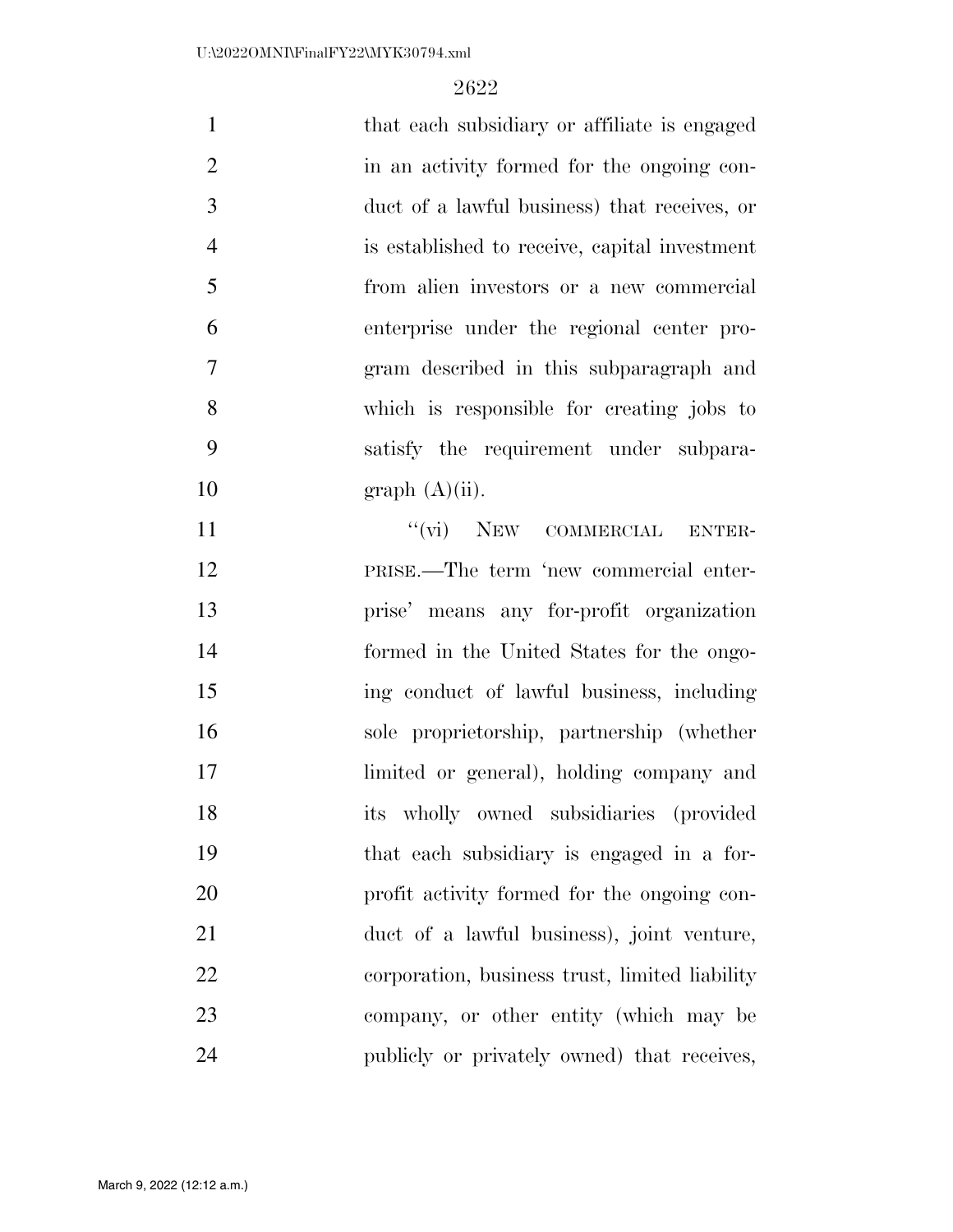| $\mathbf{1}$   | or is established to receive, capital invest-                    |
|----------------|------------------------------------------------------------------|
| $\overline{2}$ | ment from investors under this paragraph.                        |
| 3              | "(vii) RURAL AREA.—The term 'rural                               |
| $\overline{4}$ | area' means any area other than an area                          |
| 5              | within a metropolitan statistical area (as                       |
| 6              | designated by the Director of the Office of                      |
| $\tau$         | Management and Budget) or within the                             |
| 8              | outer boundary of any city or town having                        |
| 9              | a population of $20,000$ or more (based on                       |
| 10             | the most recent decennial census of the                          |
| 11             | United States).                                                  |
| 12             | "(viii) TARGETED EMPLOYMENT                                      |
| 13             | AREA.—The term 'targeted employment                              |
| 14             | area' means, at the time of investment, a                        |
| 15             | rural area or an area designated by the                          |
| 16             | Secretary of Homeland Security under                             |
| 17             | subparagraph $(B)(ii)$ as a high unemploy-                       |
| 18             | ment area.".                                                     |
| 19             | (b) AGE DETERMINATION FOR CHILDREN OF ALIEN                      |
| 20             | INVESTORS.—Section 203(h) of the Immigration and Na-             |
| 21             | tionality Act $(8 \text{ U.S.C. } 1153(h))$ is amended by adding |
| 22             | at the end the following:                                        |
| 23             | $``(5)$ AGE DETERMINATION FOR CHILDREN OF                        |
| 24             | ALIEN INVESTORS.—An alien who has reached 21                     |
| 25             | years of age and has been admitted under subsection              |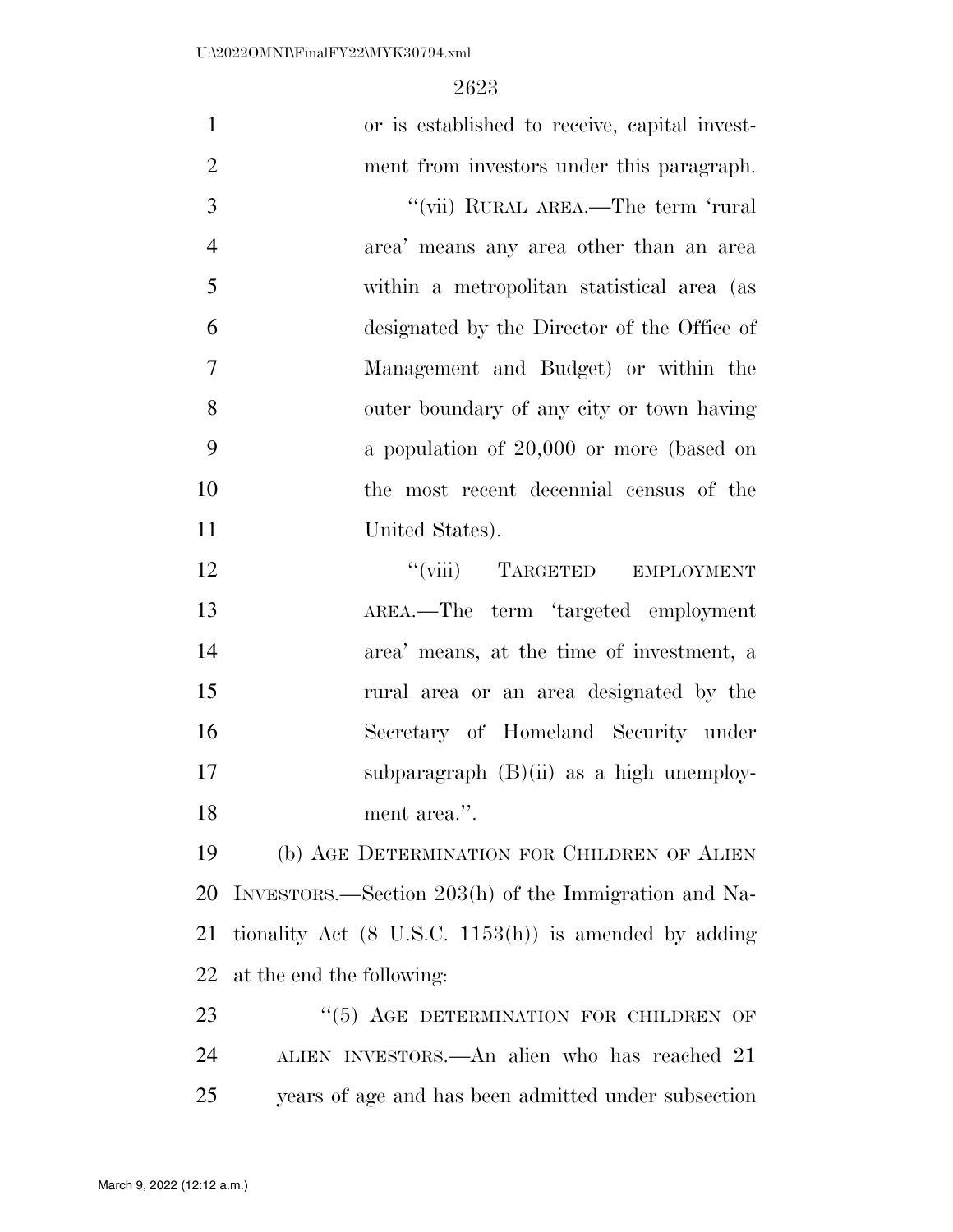(d) as a lawful permanent resident on a conditional basis as the child of an alien lawfully admitted for permanent residence under subsection (b)(5), whose lawful permanent resident status on a conditional basis is terminated under section 216A or subsection (b)(5)(M), shall continue to be considered a child of the principal alien for the purpose of a subsequent immigrant petition by such alien under subsection (b)(5) if the alien remains unmarried and the subse- quent petition is filed by the principal alien not later than 1 year after the termination of conditional law- ful permanent resident status. No alien shall be con- sidered a child under this paragraph with respect to more than 1 petition filed after the alien reaches 21 years of age.''.

 (c) ENHANCED PAY SCALE FOR CERTAIN FEDERAL EMPLOYEES ADMINISTERING THE EMPLOYMENT CRE- ATION PROGRAM.—The Secretary of Homeland Security may establish, fix the compensation of, and appoint indi- viduals to designated critical, technical, and professional positions needed to administer sections 203(b)(5) and 216A of the Immigration and Nationality Act (8 U.S.C.  $1153(b)(5)$  and 1186b).

24 (d) CONCURRENT FILING OF EB-5 PETITIONS AND APPLICATIONS FOR ADJUSTMENT OF STATUS.—Section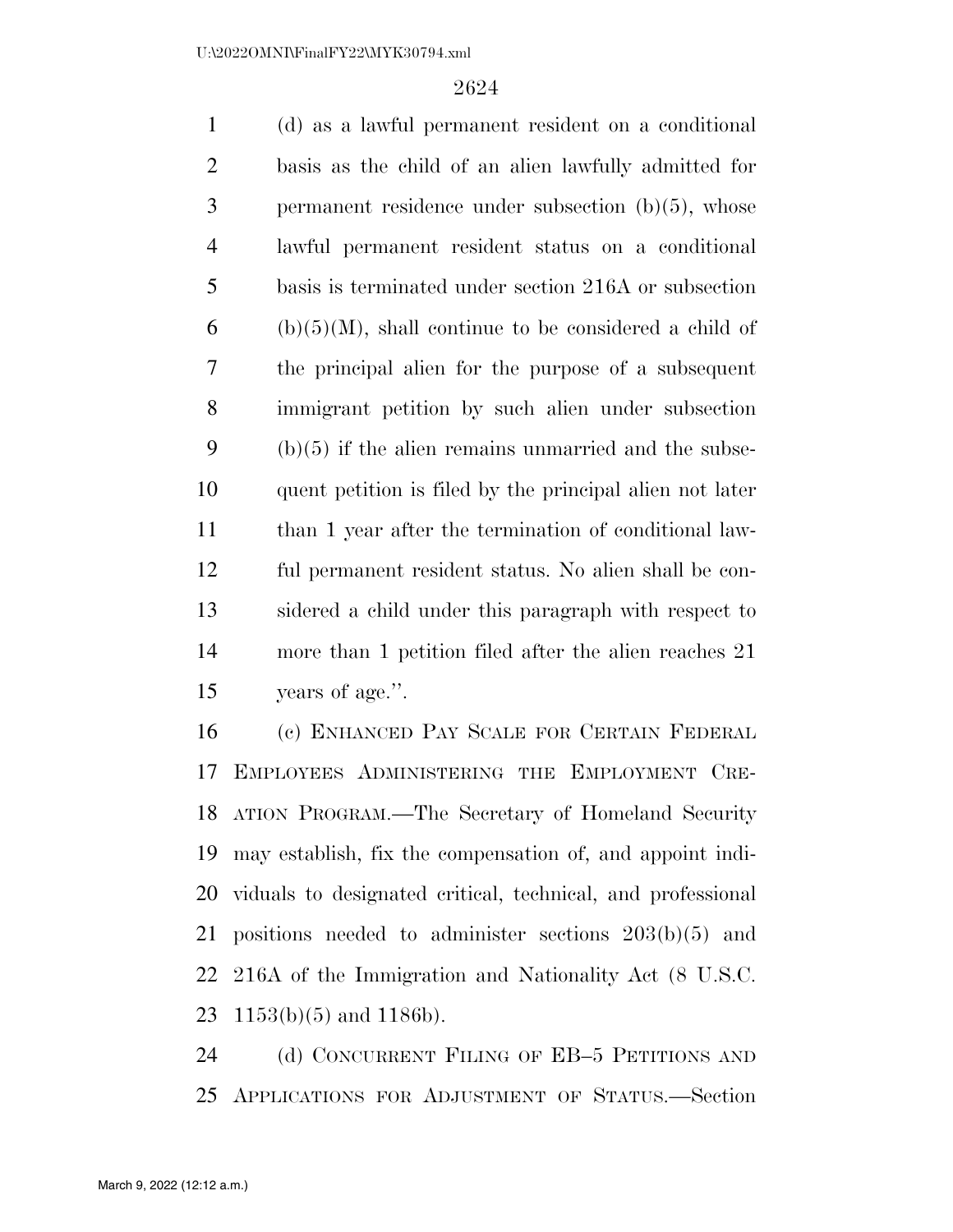245 of the Immigration and Nationality Act (8 U.S.C. 1255) is amended—

 (1) in subsection (k), in the matter preceding paragraph (1), by striking ''or (3)'' and inserting 5  $\frac{1}{3}$ , or  $(5)$ ; and

(2) by adding at the end the following:

 ''(n) If the approval of a petition for classification under section 203(b)(5) would make a visa immediately available to the alien beneficiary, the alien beneficiary's application for adjustment of status under this section shall be considered to be properly filed whether the appli- cation is submitted concurrently with, or subsequent to, the visa petition.''.

 (e) EFFECTIVE DATE.—The amendments made by this section shall take effect on the date of the enactment of this Act.

## **SEC. 103. REAUTHORIZATION AND REFORM OF THE RE-GIONAL CENTER PROGRAM.**

 (a) REPEAL.—Section 610 of the Departments of Commerce, Justice, and State, the Judiciary, and Related Agencies Appropriations Act, 1993 (8 U.S.C. 1153 note) is repealed.

(b) AUTHORIZATION.—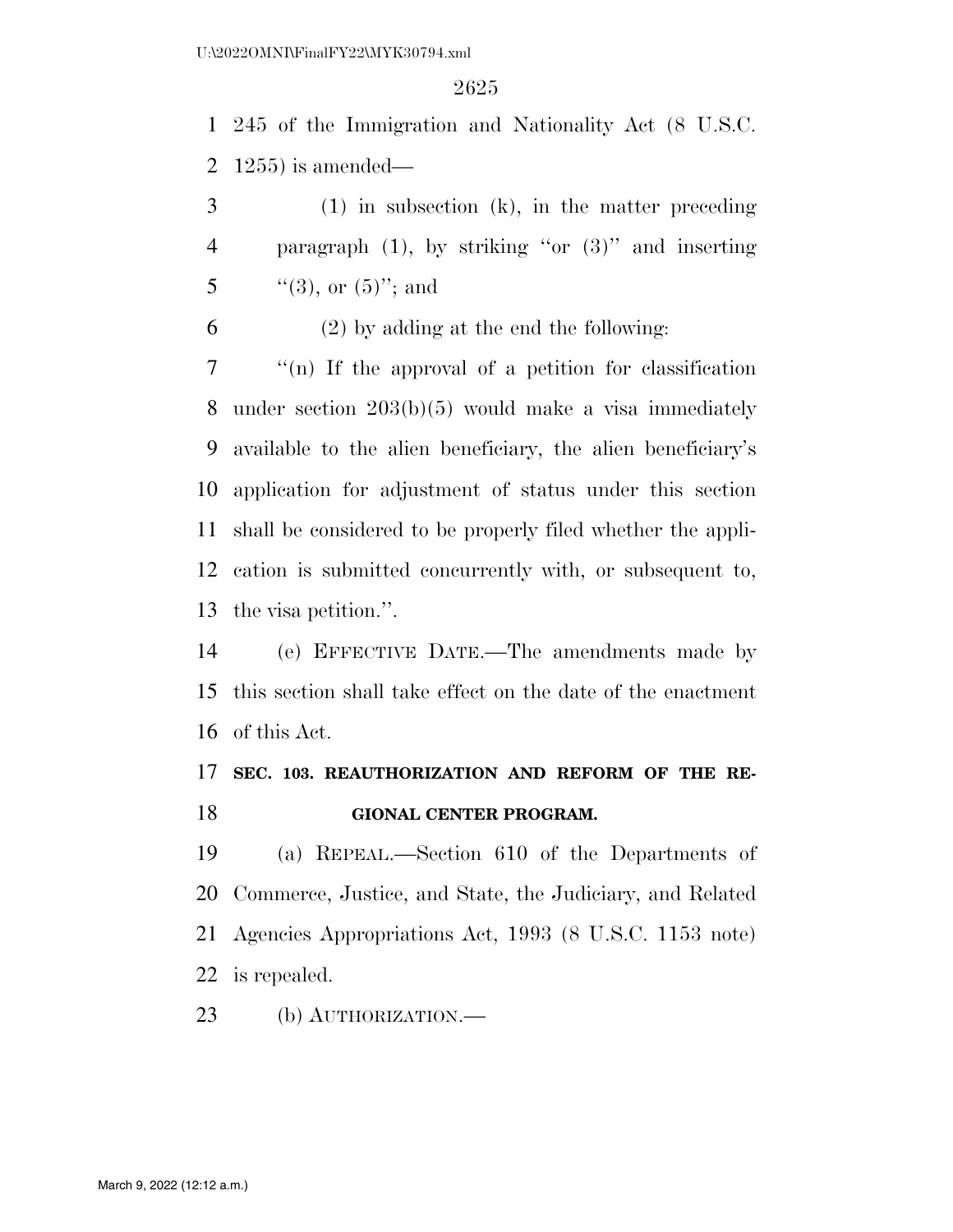| $\mathbf{1}$   | (1) IN GENERAL.—Section $203(b)(5)$ of the Im-                 |
|----------------|----------------------------------------------------------------|
| $\overline{2}$ | migration and Nationality Act $(8 \text{ U.S.C. } 1153(b)(5))$ |
| 3              | is amended by adding at the end the following:                 |
| $\overline{4}$ | "(E) REGIONAL CENTER PROGRAM.—                                 |
| 5              | "(i) IN GENERAL.—Visas under this                              |
| 6              | subparagraph shall be made available                           |
| 7              | through September 30, 2027, to qualified                       |
| 8              | immigrants (and the eligible spouses and                       |
| 9              | children of such immigrants) pooling their                     |
| 10             | investments with 1 or more qualified immi-                     |
| 11             | grants participating in a program imple-                       |
| 12             | menting this paragraph that involves a re-                     |
| 13             | gional center in the United States, which                      |
| 14             | has been designated by the Secretary of                        |
| 15             | Homeland Security on the basis of a pro-                       |
| 16             | posal for the promotion of economic                            |
| 17             | growth, including prospective job creation                     |
| 18             | and increased domestic capital investment.                     |
| 19             | "(ii) PROCESSING.—In processing pe-                            |
| 20             | titions under section $204(a)(1)(H)$ for clas-                 |
| 21             | sification under this paragraph, the Sec-                      |
| 22             | retary of Homeland Security—                                   |
| 23             | "(I) shall prioritize the proc-                                |
| 24             | essing and adjudication of petitions                           |
| 25             | for rural areas;                                               |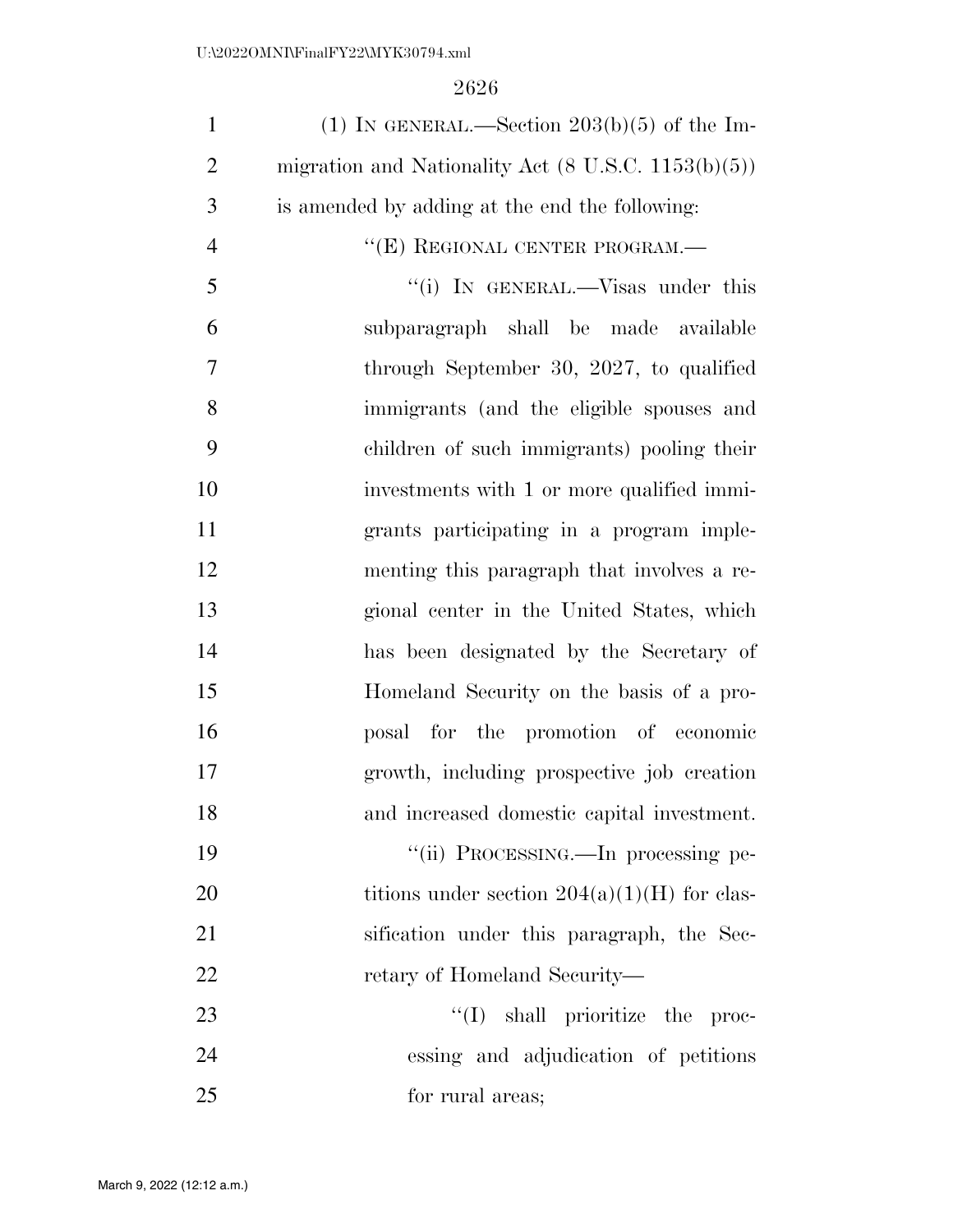| $\mathbf{1}$   | $\lq\lq$ (II) may process petitions in a    |
|----------------|---------------------------------------------|
| $\mathfrak{2}$ | manner and order established by the         |
| 3              | Secretary; and                              |
| $\overline{4}$ | "(III) shall deem such petitions            |
| 5              | to include records previously filed with    |
| 6              | the Secretary pursuant to subpara-          |
| $\overline{7}$ | $graph$ (F) if the alien petitioner cer-    |
| 8              | tifies that such records are incor-         |
| 9              | porated by reference into the alien's       |
| 10             | petition.                                   |
| 11             | "(iii) ESTABLISHMENT OF A<br>$RE-$          |
| 12             | GIONAL CENTER.—A regional center shall      |
| 13             | operate within a defined, contiguous, and   |
| 14             | limited geographic area, which shall be de- |
| 15             | scribed in the proposal and be consistent   |
| 16             | with the purpose of concentrating pooled    |
| 17             | investment within such area. The proposal   |
| 18             | to establish a regional center shall dem-   |
| 19             | onstrate that the pooled investment will    |
| 20             | have a substantive economic impact on       |
| 21             | such geographic area, and shall include—    |
| 22             | "(I) reasonable predictions, sup-           |
| 23             | ported by economically and statis-          |
| 24             | tically valid and transparent fore-         |
| 25             | casting tools, concerning the amount        |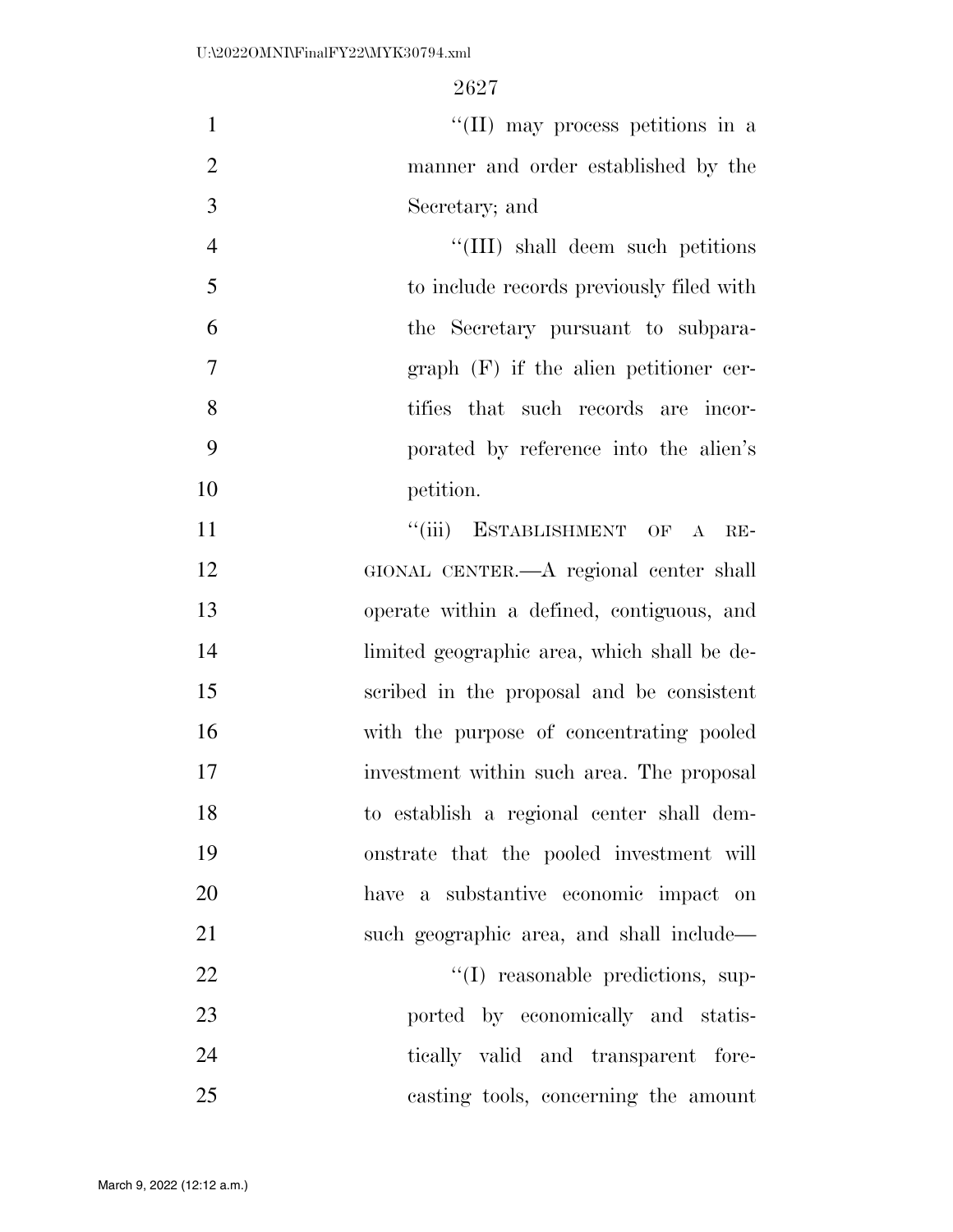| $\mathbf{1}$   | of investment that will be pooled, the      |
|----------------|---------------------------------------------|
| $\overline{2}$ | kinds of commercial enterprises that        |
| 3              | will receive such investments, details      |
| $\overline{4}$ | of the jobs that will be created di-        |
| 5              | rectly or indirectly as a result of such    |
| 6              | investments, and other positive eco-        |
| $\overline{7}$ | nomic effects such investments will         |
| 8              | have;                                       |
| 9              | $\lq\lq$ (II) a description of the policies |
| 10             | and procedures in place reasonably          |
| 11             | designed to monitor new commercial          |
| 12             | enterprises and any associated job-         |
| 13             | creating entity to seek to ensure com-      |
| 14             | pliance with—                               |
| 15             | "(aa) all applicable laws,                  |
| 16             | regulations, and Executive orders           |
| 17             | of the United States, including             |
| 18             | immigration laws, criminal laws,            |
| 19             | and securities laws; and                    |
| 20             | "(bb) all securities laws of                |
| 21             | each State in which securities of-          |
| 22             | ferings will be conducted, invest-          |
| 23             | ment advice will be rendered, or            |
| 24             | the offerors or offerees reside;            |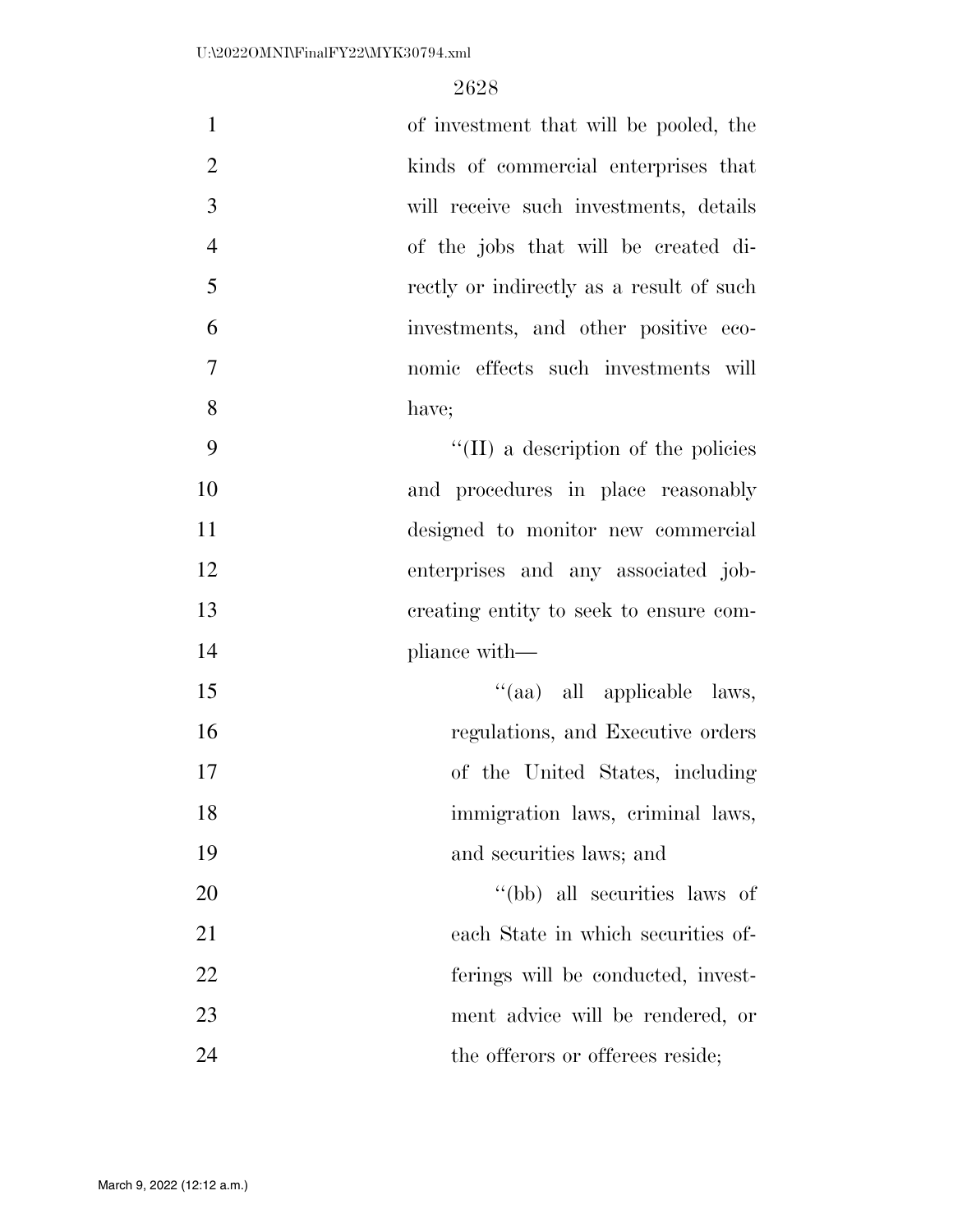| $\mathbf{1}$   | "(III) attestations and informa-            |
|----------------|---------------------------------------------|
| $\overline{2}$ | tion confirming that all persons in-        |
| 3              | volved with the regional center meet        |
| $\overline{4}$ | the requirements under clauses (i)          |
| 5              | and (ii) of subparagraph $(H)$ ;            |
| 6              | $\lq\lq$ (IV) a description of the policies |
| 7              | and procedures in place that are rea-       |
| 8              | sonably designed to ensure program          |
| 9              | compliance; and                             |
| 10             | $\lq\lq(V)$ the identities of all natural   |
| 11             | persons involved in the regional cen-       |
| 12             | ter, as described in subparagraph           |
| 13             | (H)(v).                                     |
| 14             | "(iv) INDIRECT JOB CREATION.-               |
| 15             | $\lq\lq$ (I) IN GENERAL.—The<br>- Sec-      |
| 16             | retary of Homeland Security shall           |
| 17             | permit aliens seeking admission under       |
| 18             | this subparagraph to satisfy only up        |
| 19             | to 90 percent of the requirement            |
| 20             | under subparagraph $(A)(ii)$ with jobs      |
| 21             | that are estimated to be created indi-      |
| 22             | rectly through investment under this        |
| 23             | paragraph in accordance with<br>this        |
| 24             | subparagraph. An employee of the            |
| 25             | new commercial enterprise or job-cre-       |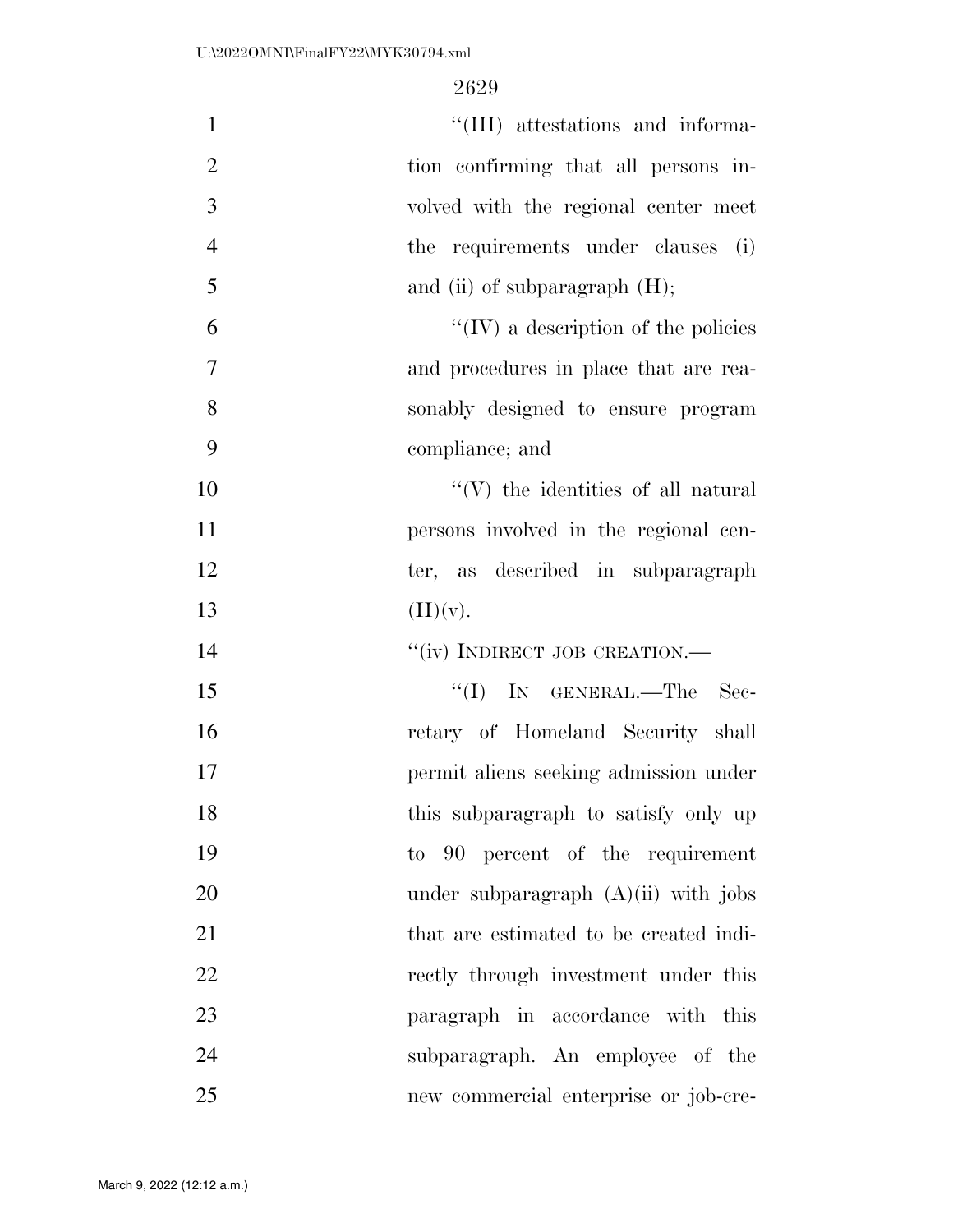ating entity may be considered to hold 2 a job that has been directly created.

3 "(II) CONSTRUCTION ACTIVITY LASTING LESS THAN 2 YEARS.—If the jobs estimated to be created are cre- ated by construction activity lasting less than 2 years, the Secretary shall permit aliens seeking admission under this subparagraph to satisfy only up to 75 percent of the requirement 11 under subparagraph  $(A)(ii)$  with jobs that are estimated to be created indi- rectly through investment under this paragraph in accordance with this subparagraph.

 $(1)$  COMPLIANCE.

 ''(I) IN GENERAL.—In deter- mining compliance with subparagraph (A)(ii), the Secretary of Homeland Se- curity shall permit aliens seeking ad- mission under this subparagraph to 22 rely on economically and statistically valid methodologies for determining 24 the number of jobs created by the pro-gram, including—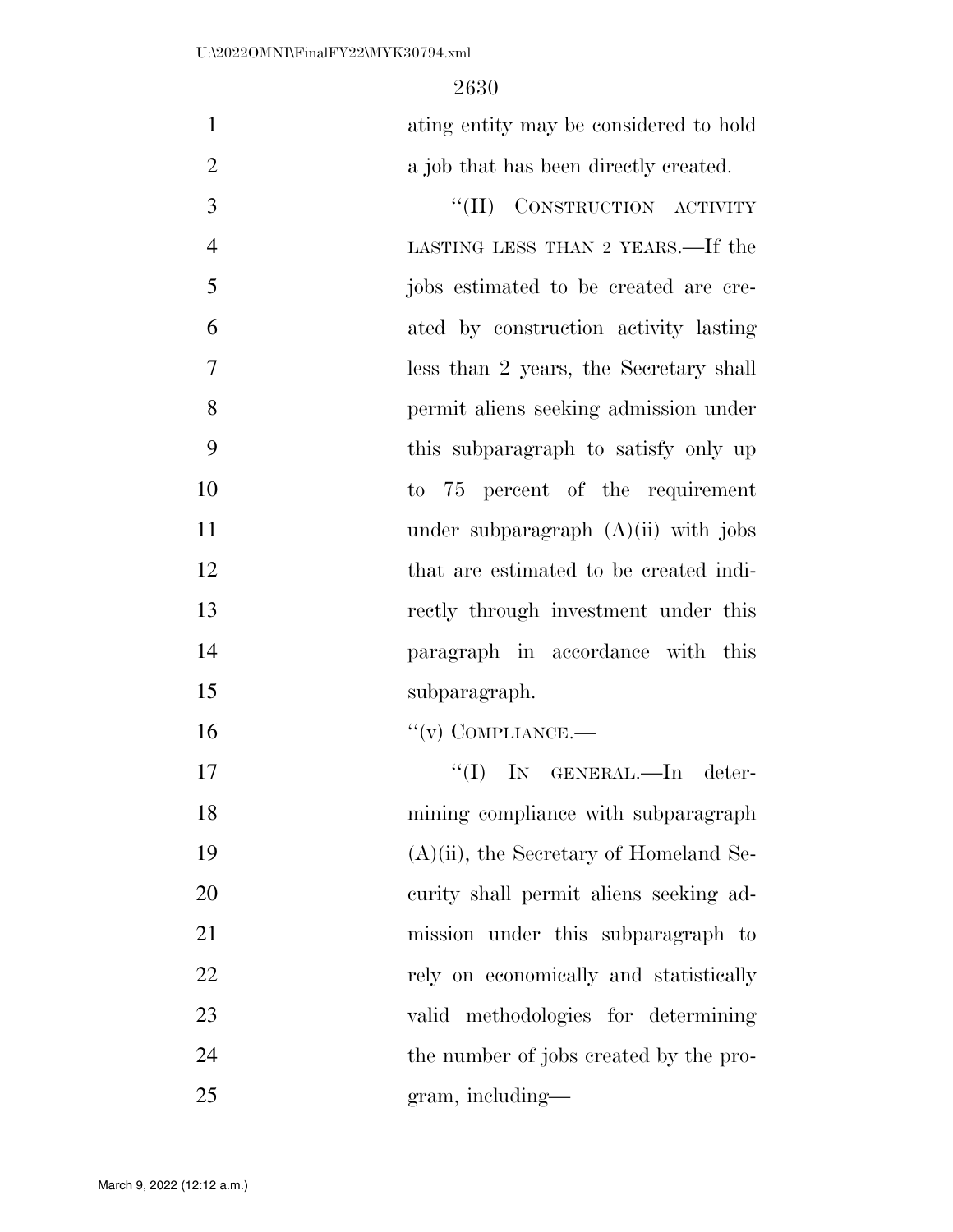| $\mathbf{1}$   | "(aa) jobs estimated to have        |
|----------------|-------------------------------------|
| $\overline{2}$ | been created directly, which may    |
| 3              | be verified using such methodolo-   |
| $\overline{4}$ | gies; and                           |
| 5              | "(bb) consistent with this          |
| 6              | subparagraph, jobs estimated to     |
| $\overline{7}$ | have been directly or indirectly    |
| 8              | created through capital expendi-    |
| 9              | tures, revenues generated from      |
| 10             | increased exports, improved re-     |
| 11             | gional productivity, job creation,  |
| 12             | and increased domestic capital      |
| 13             | investment resulting from the       |
| 14             | program.                            |
| 15             | "(II) JOB AND INVESTMENT RE-        |
| 16             | QUIREMENTS.-                        |
| 17             | "(aa) RELOCATED JOBS.-              |
| 18             | In determining compliance with      |
| 19             | job creation requirement<br>the     |
| 20             | under subparagraph $(A)(ii)$ , the  |
| 21             | Secretary of Homeland Security      |
| 22             | may include jobs estimated to be    |
| 23             | created under a methodology that    |
| 24             | attributes jobs to prospective ten- |
| 25             | ants occupying commercial real      |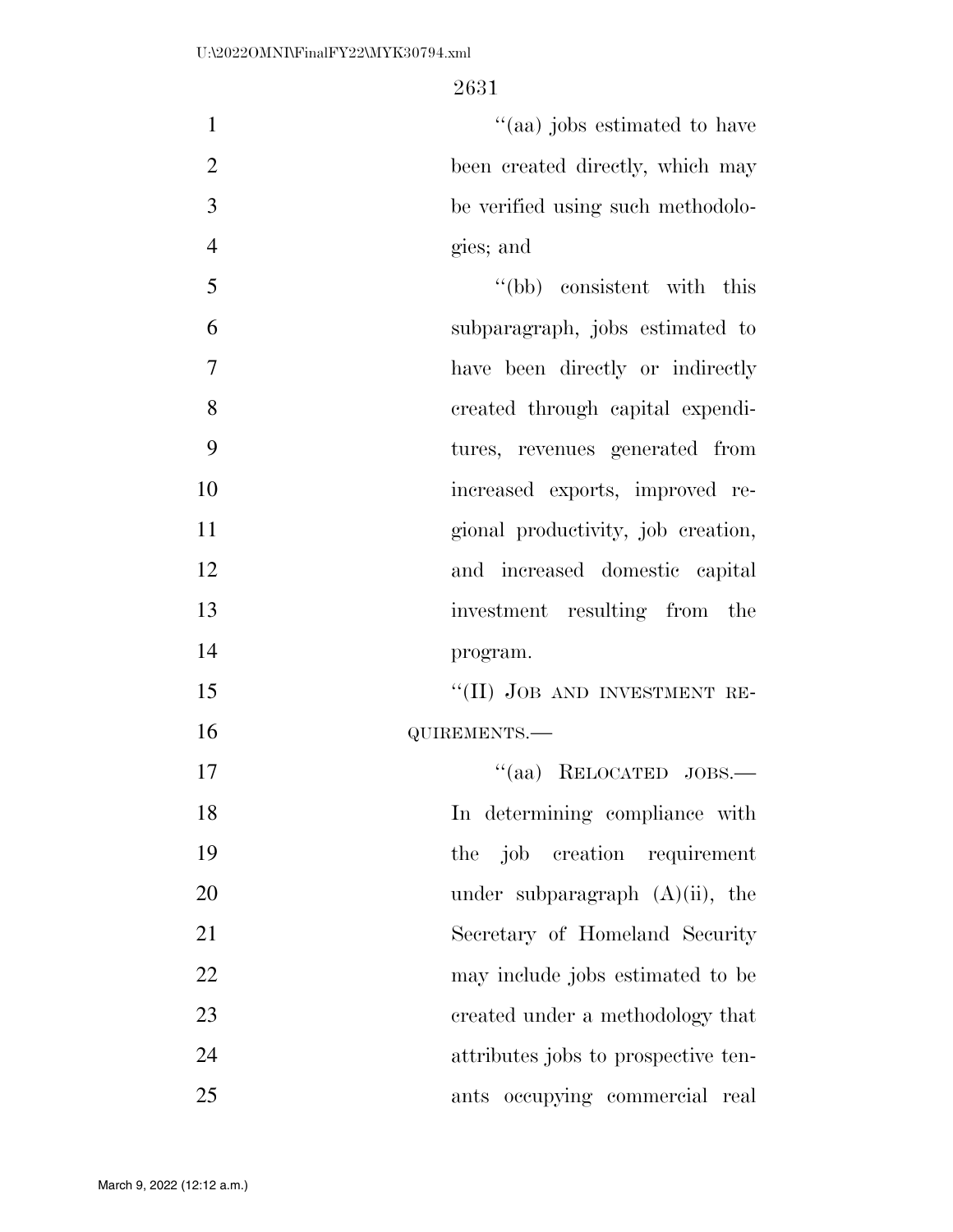| $\mathbf{1}$   | estate created or improved by      |
|----------------|------------------------------------|
| $\overline{2}$ | capital investments if the number  |
| 3              | of such jobs estimated to be cre-  |
| $\overline{4}$ | ated has been determined by an     |
| 5              | economically and statistically     |
| 6              | valid methodology and such jobs    |
| 7              | are not existing jobs that have    |
| 8              | been relocated.                    |
| 9              | "(bb) PUBLICLY AVAILABLE           |
| 10             | BONDS.—The Secretary of            |
| 11             | Homeland Security shall<br>pre-    |
| 12             | scribe regulations to ensure that  |
| 13             | alien investor capital may not be  |
| 14             | utilized, by a new commercial en-  |
| 15             | terprise or otherwise, to purchase |
| 16             | municipal bonds or any other       |
| 17             | bonds, if such bonds are available |
| 18             | to the general public, either as   |
| 19             | part of a primary offering or      |
| 20             | from a secondary market.           |
| 21             | "(ee) CONSTRUCTION ACTIV-          |
| 22             | ITY JOBS.—If the number of di-     |

 rect jobs estimated to be created has been determined by an eco-nomically and statistically valid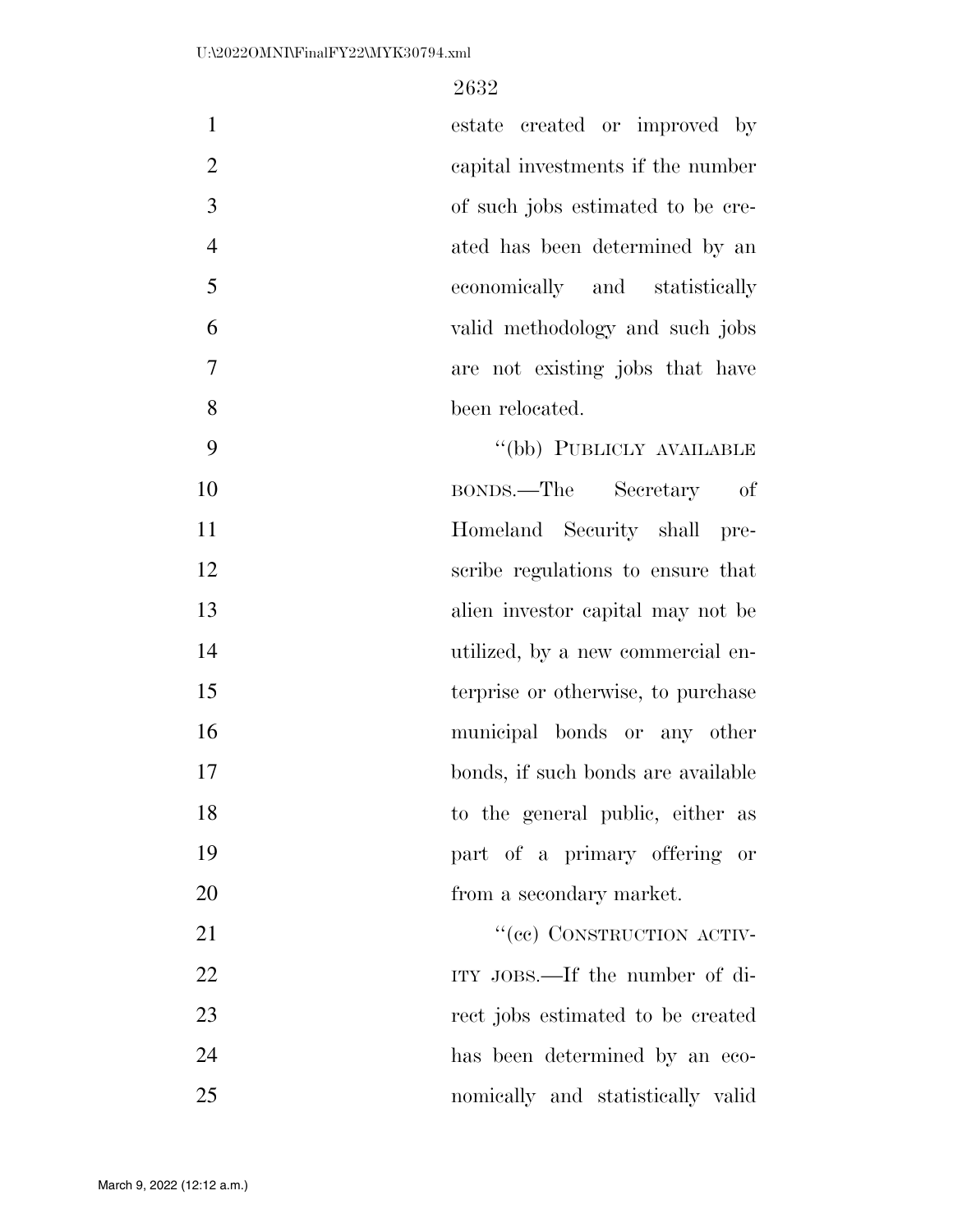| $\mathbf{1}$   | methodology, and such direct            |
|----------------|-----------------------------------------|
| $\overline{2}$ | jobs are created by construction        |
| 3              | activity lasting less than 2 years,     |
| $\overline{4}$ | the number of such jobs that            |
| 5              | may be considered direct jobs for       |
| 6              | purposes of clause (iv) shall be        |
| $\tau$         | calculated by multiplying the           |
| 8              | total number of such jobs esti-         |
| 9              | mated to be created by the frac-        |
| 10             | tion of the 2-year period that the      |
| 11             | construction activity lasts.            |
| 12             | "(vi) AMENDMENTS.—The Secretary         |
| 13             | of Homeland Security shall—             |
| 14             | $\lq\lq$ (I) require a regional center— |
| 15             | "(aa) to notify the Sec-                |
| 16             | retary, not later than 120 days         |
| 17             | before the implementation of sig-       |
| 18             | nificant proposed changes to its        |
| 19             | organizational structure, owner-        |
| 20             | ship, or administration, including      |
| 21             | the sale of such center, or other       |
| 22             | arrangements which would result         |
| 23             | in individuals not previously sub-      |
| 24             | ject to the requirements under          |
| 25             | subparagraph (H) becoming in-           |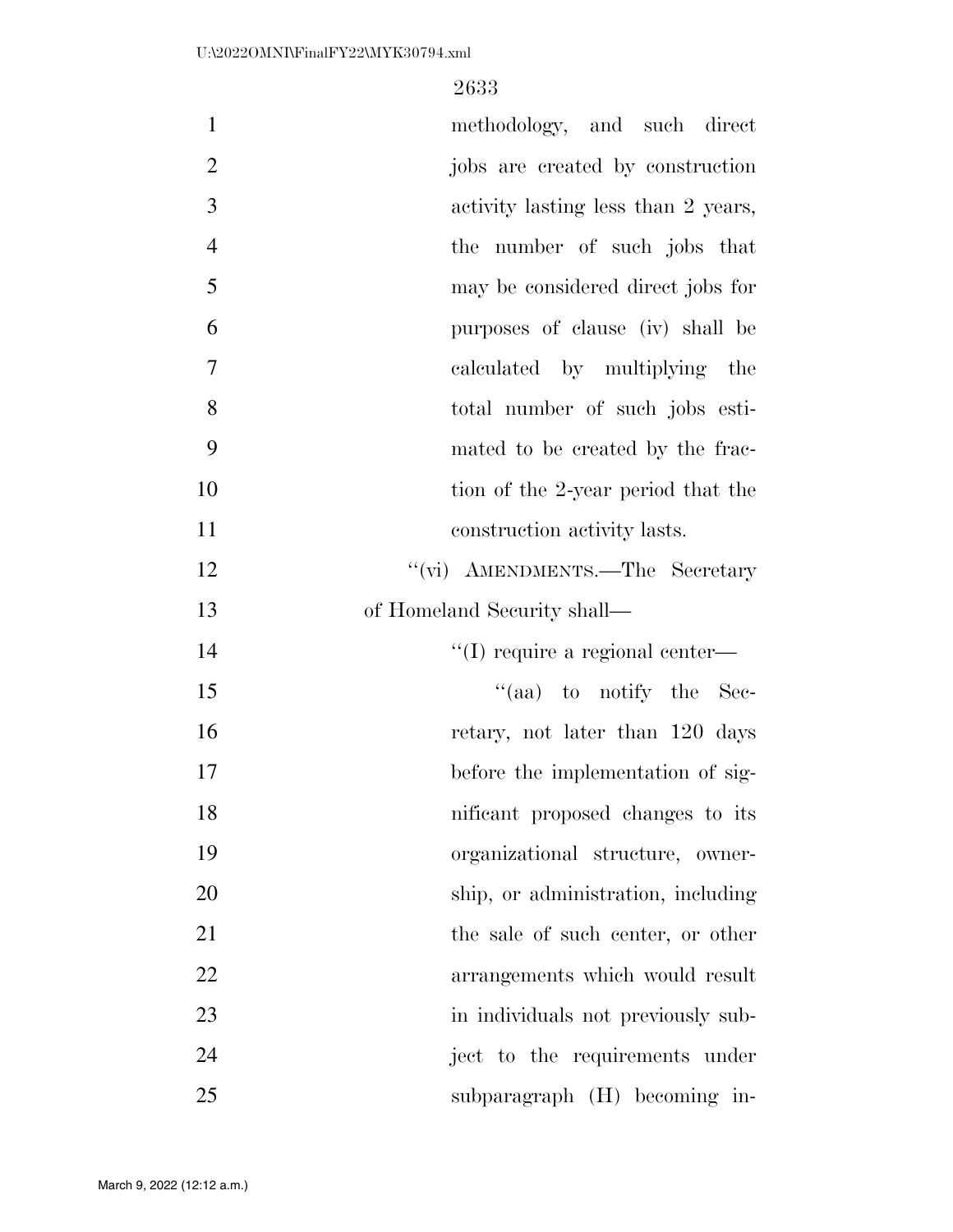| $\mathbf{1}$   | volved with the regional center;       |
|----------------|----------------------------------------|
| $\overline{2}$ | <b>or</b>                              |
| 3              | "(bb) if exigent cir-                  |
| $\overline{4}$ | cumstances are present, to pro-        |
| 5              | vide the notice described in item      |
| 6              | (aa) to the Secretary not later        |
| $\overline{7}$ | than 5 business days after a           |
| 8              | change described in such item;         |
| 9              | and                                    |
| 10             | "(II) adjudicate business plans        |
| 11             | under subparagraph $(F)$ and petitions |
| 12             | under section $204(a)(1)(H)$ during    |
| 13             | any notice period as long as the       |
| 14             | amendment to the business or petition  |
| 15             | does not negatively impact program     |
| 16             | eligibility.                           |
| 17             | "(vii) RECORD KEEPING AND AU-          |
| 18             | $_{\rm DITS.}$                         |
| 19             | "(I) RECORD KEEPING.—Each              |
| 20             | regional center shall make and pre-    |
| 21             | serve, during the 5-year period begin- |
| 22             | ning on the last day of the Federal    |
| 23             | fiscal year in which any transactions  |
| 24             | occurred, books, ledgers, records, and |
| 25             | other documentation from the regional  |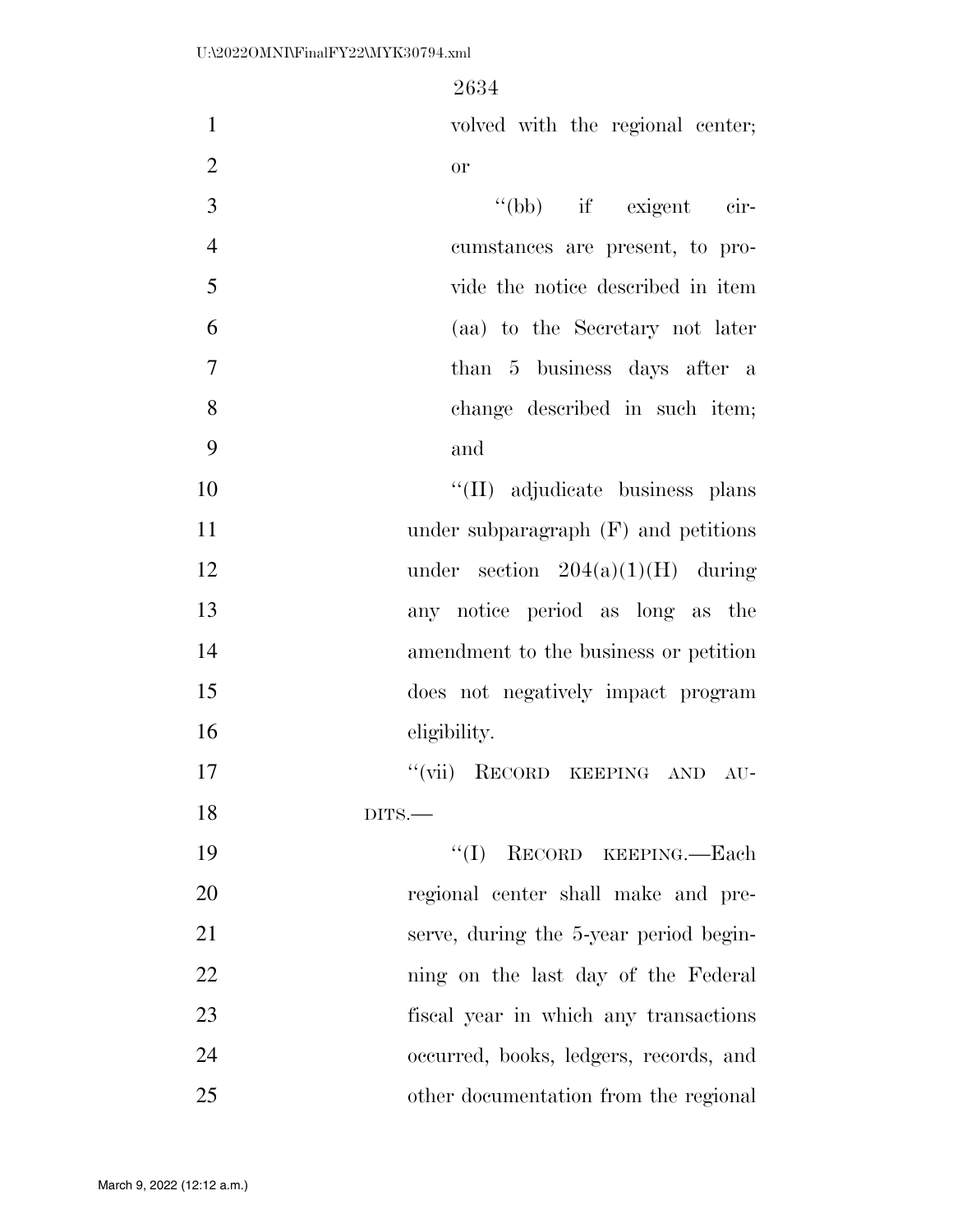| $\mathbf{1}$   | center, new commercial enterprise, or  |
|----------------|----------------------------------------|
| $\overline{2}$ | job-creating entity used to support—   |
| 3              | "(aa) any claims, evidence,            |
| $\overline{4}$ | or certifications contained in the     |
| 5              | regional center's annual state-        |
| 6              | ments under subparagraph $(G);$        |
| $\overline{7}$ | and                                    |
| 8              | "(bb) associated petitions by          |
| 9              | aliens seeking classification under    |
| 10             | this section or removal of condi-      |
| 11             | tions under section 216A.              |
| 12             | "(II) AUDITS.—The Secretary            |
| 13             | shall audit each regional center not   |
| 14             | less frequently than once every 5      |
| 15             | years. Each such audit shall include a |
| 16             | review of any documentation required   |
| 17             | to be maintained under subclause (I)   |
| 18             | for the preceding 5 years and a review |
| 19             | of the flow of alien investor capital  |
| 20             | into any capital investment project.   |
| 21             | To the extent multiple regional cen-   |
| 22             | ters are located at a single site, the |
| 23             | Secretary may audit multiple regional  |
| 24             | centers in a single site visit.        |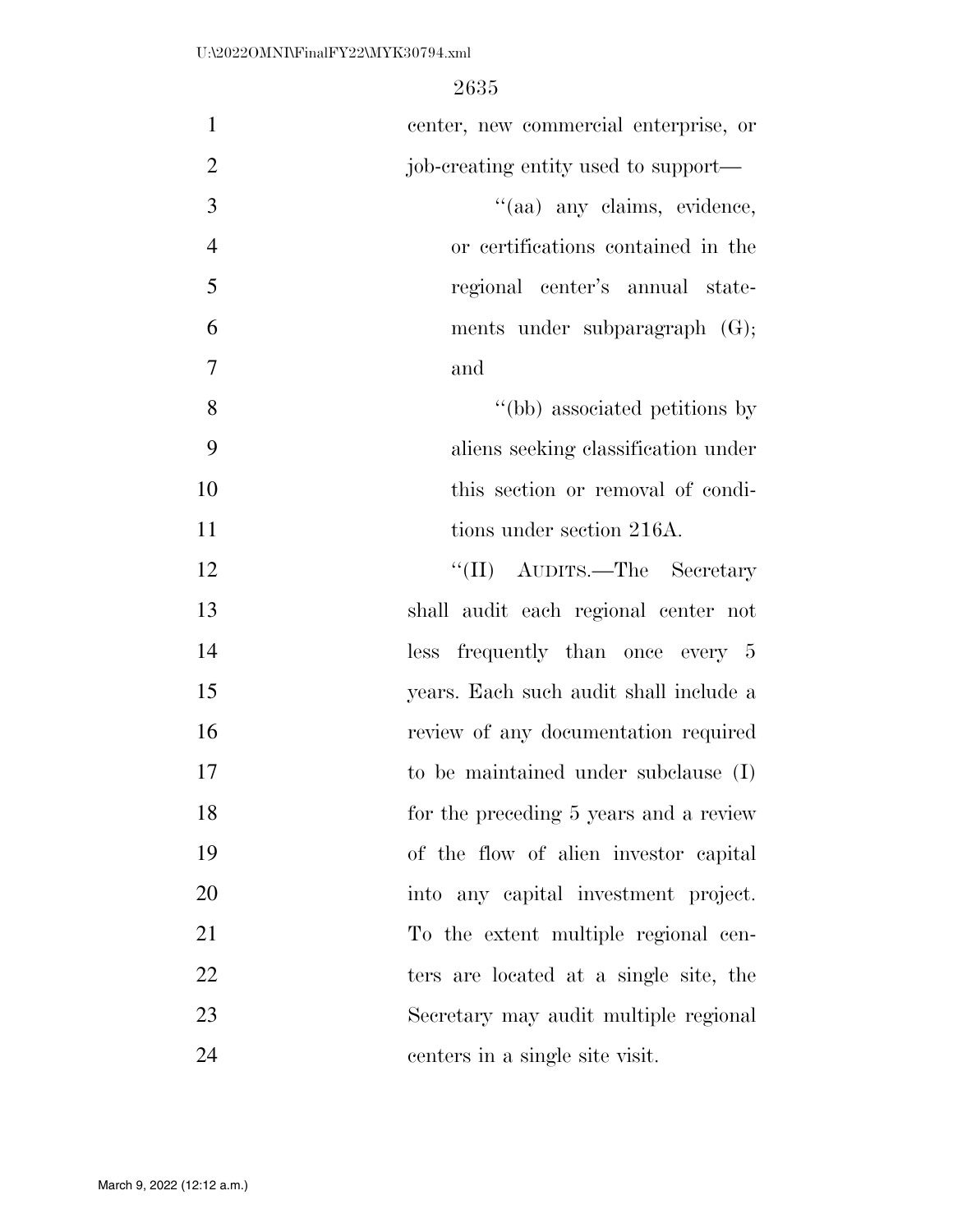| $\mathbf{1}$   | "(III) TERMINATION.—The Sec-                 |
|----------------|----------------------------------------------|
| $\overline{2}$ | retary shall terminate the designation       |
| 3              | of a regional center that fails to con-      |
| $\overline{4}$ | sent to an audit under subclause (II)        |
| 5              | or deliberately attempts to impede           |
| 6              | such an audit.                               |
| $\overline{7}$ | "(F) BUSINESS PLANS FOR REGIONAL             |
| 8              | CENTER INVESTMENTS.-                         |
| 9              | "(i) APPLICATION FOR APPROVAL OF             |
| 10             | AN INVESTMENT IN A COMMERCIAL EN-            |
| 11             | TERPRISE.—A regional center shall file an    |
| 12             | application with the Secretary of Home-      |
| 13             | land Security for each particular invest-    |
| 14             | ment offering through an associated new      |
| 15             | commercial enterprise before any alien files |
| 16             | a petition for classification under this     |
| 17             | paragraph by reason of investment in that    |
| 18             | offering. The application shall include—     |
| 19             | $\lq\lq$ (I) a comprehensive business        |
| 20             | plan for a specific capital investment       |
| 21             | project;                                     |
| 22             | "(II) a credible economic analysis           |
| 23             | regarding estimated job creation that        |
| 24             | is based upon economically and statis-       |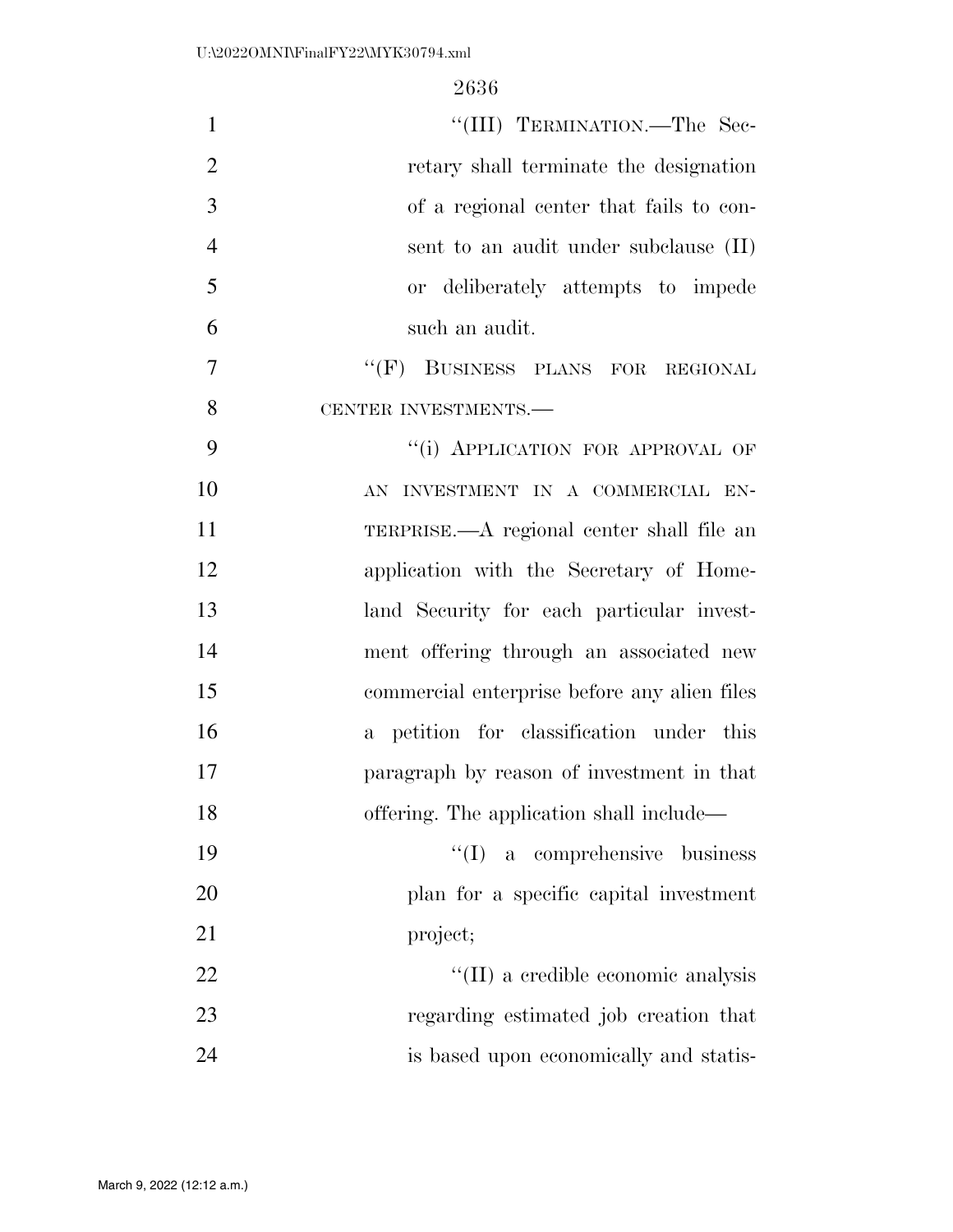tically valid and transparent meth-odologies;

3 ''(III) any documents filed with the Securities and Exchange Commis- sion under the Securities Act of 1933 (15 U.S.C. 77a et seq.) or with the securities regulator of any State, as required by law;

 $\mathcal{P}$   $\mathcal{P}$   $\mathcal{P}$   $\mathcal{P}$   $\mathcal{P}$   $\mathcal{P}$  any investment and offer-10 ing documents, including subscription, 11 investment, partnership, and oper- ating agreements, private placement memoranda, term sheets, biographies of management, officers, directors, and any person with similar respon- sibilities, the description of the busi- ness plan to be provided to potential alien investors, and marketing mate- rials used, or drafts prepared for use, 20 in connection with the offering, which shall contain references, as appro-priate, to—

23 ''(aa) all material invest-ment risks associated with the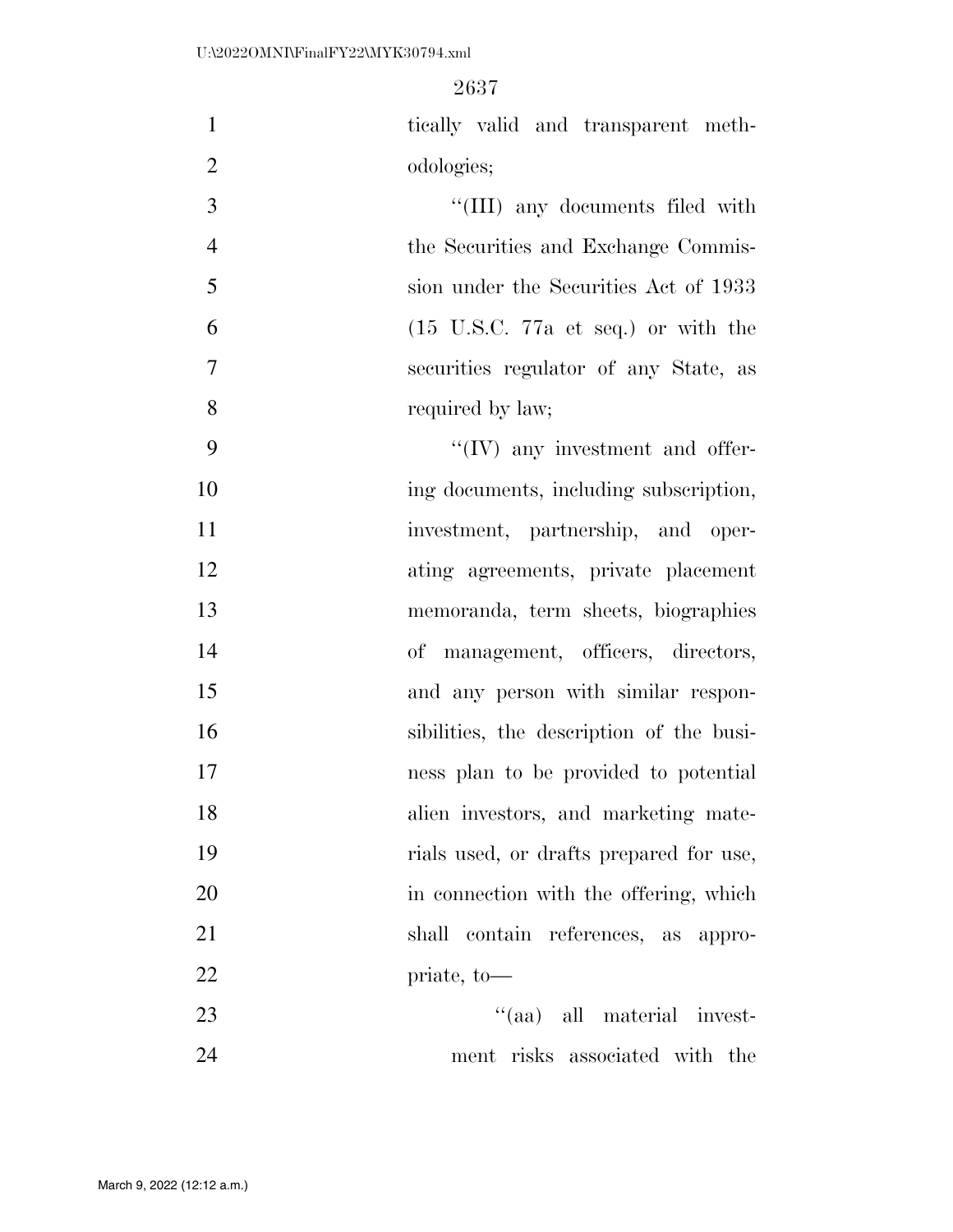new commercial enterprise and 2 the job-creating entity;

 $''(bb)$  any conflicts of inter- est that currently exist or may arise among the regional center, the new commercial enterprise, the job-creating entity, or the principals, attorneys, or individ- uals responsible for recruitment 10 or promotion of such entities;

 $"({\rm cc})$  any pending material 12 litigation or bankruptcy, or mate- rial adverse judgments or bank- ruptcy orders issued during the most recent 10-year period, in the United States or in another country, affecting the regional 18 center, the new commercial enter- prise, any associated job-creating entity, or any other enterprise in which any principal of any of the aforementioned entities held ma-23 jority ownership at the time; and ''(dd)(AA) any fees, ongoing interest, or other compensation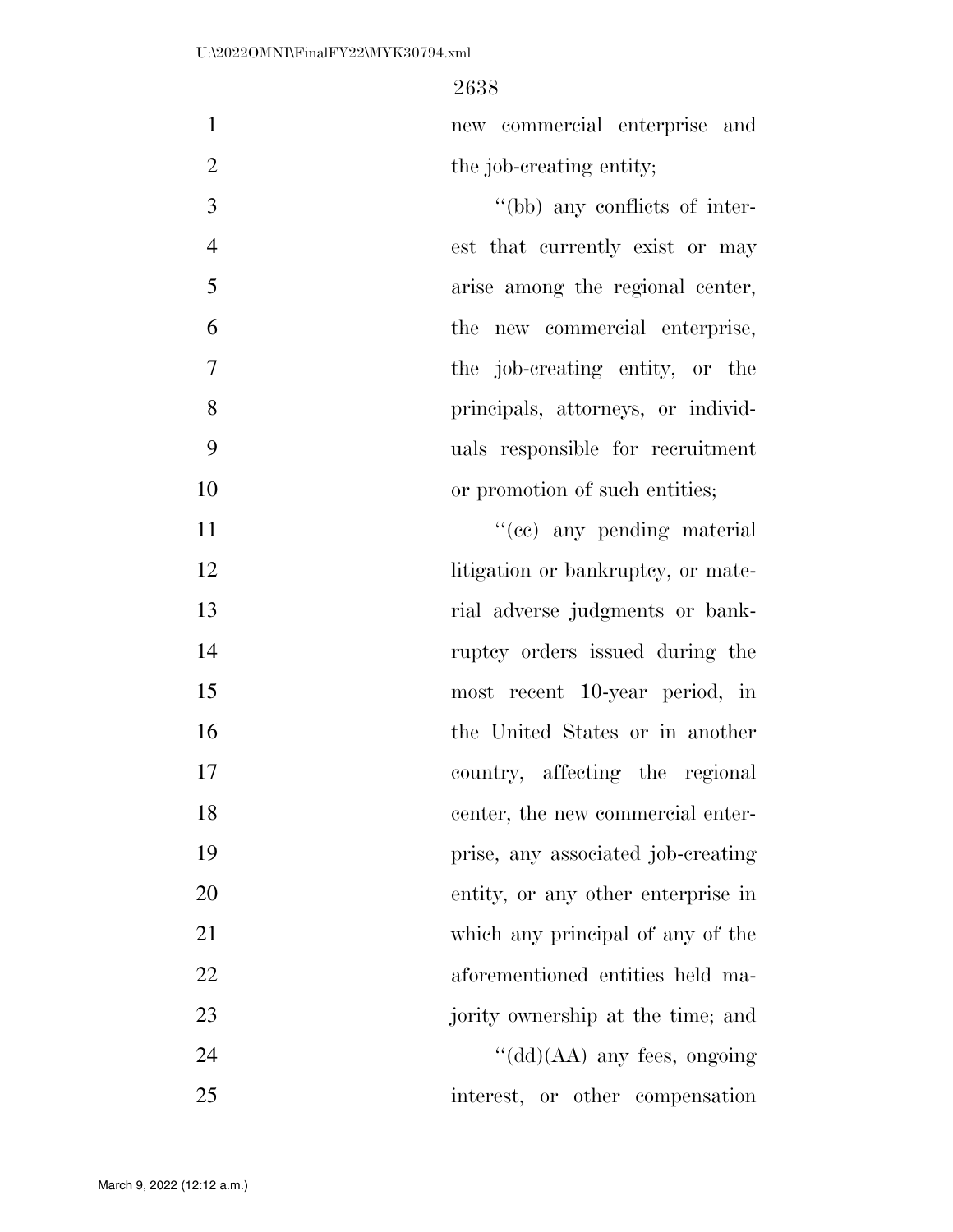| $\mathbf{1}$   | paid, or to be paid by the re-            |
|----------------|-------------------------------------------|
| $\overline{2}$ | gional center, the new commer-            |
| 3              | cial enterprise, or any issuer of         |
| $\overline{4}$ | securities intended to be offered         |
| 5              | to alien investors, to agents, find-      |
| 6              | ers, or broker dealers involved in        |
| 7              | the offering of securities to alien       |
| 8              | investors in connection with the          |
| 9              | investment;                               |
| 10             | "(BB) a description of the                |
| 11             | services performed, or that will          |
| 12             | be performed, by such person to           |
| 13             | entitle the person to such fees,          |
| 14             | interest, or compensation; and            |
| 15             | $\lq\lq$ (CC) the name and contact        |
| 16             | information of any such person,           |
| 17             | if known at the time of filing;           |
| 18             | $\lq\lq(V)$ a description of the policies |
| 19             | and procedures, such as those related     |
| 20             | to internal and external due diligence,   |
| 21             | reasonably designed to cause the re-      |
| 22             | gional center and any issuer of securi-   |
| 23             | ties intended to be offered to alien in-  |
| 24             | vestors in connection with the relevant   |
| 25             | capital investment project, to comply,    |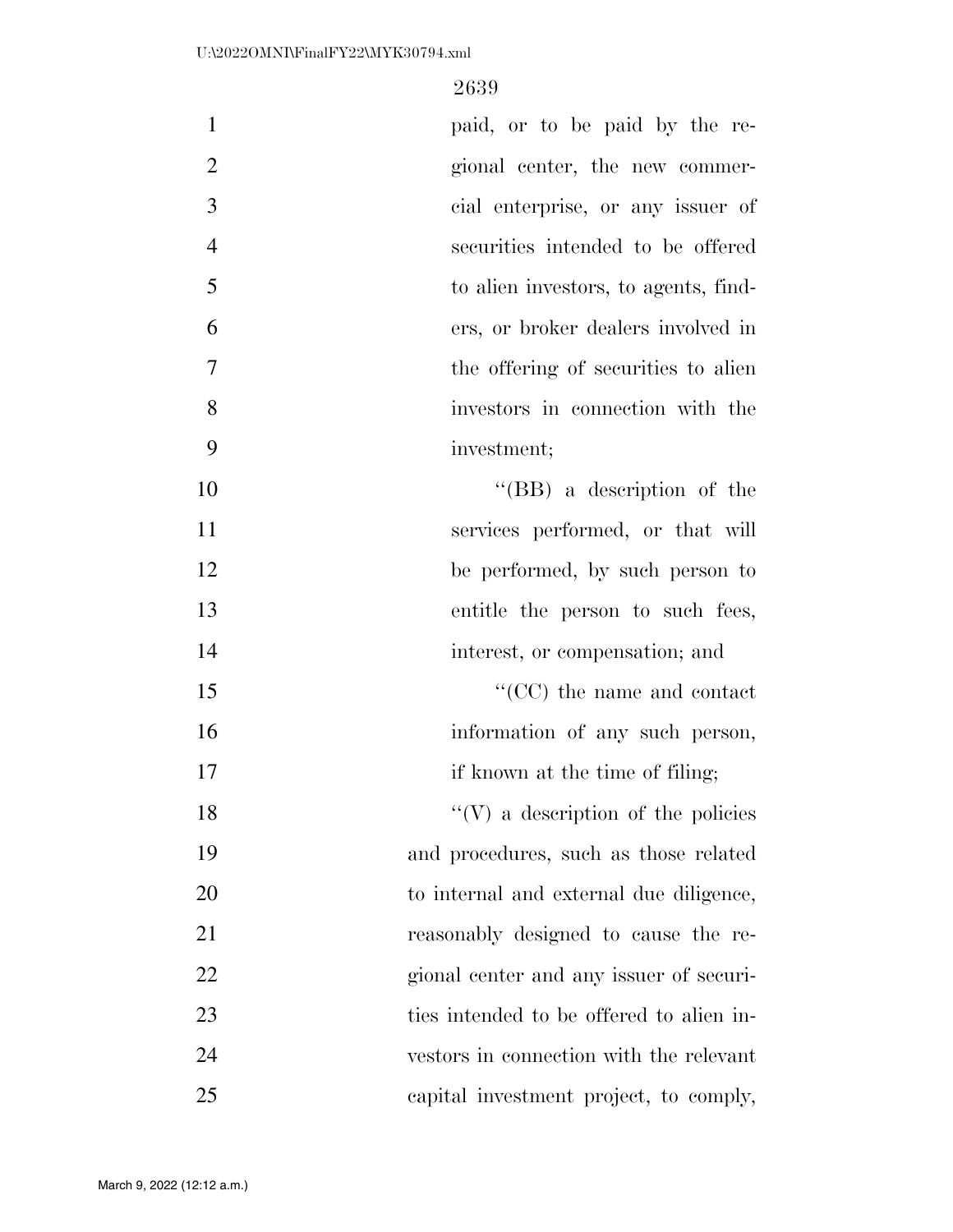| $\mathbf{1}$   | as applicable, with the securities laws    |
|----------------|--------------------------------------------|
| $\overline{2}$ | of the United States and the laws of       |
| 3              | the applicable States in connection        |
| $\overline{4}$ | with the offer, purchase, or sale of its   |
| 5              | securities; and                            |
| 6              | $\lq\lq$ (VI) a certification from the re- |
| 7              | gional center, and any issuer of secu-     |
| 8              | rities intended to be offered to alien     |
| 9              | investors in connection with the rel-      |
| 10             | evant capital investment project, that     |
| 11             | their respective agents and employees,     |
| 12             | and any parties associated with the        |
| 13             | regional center and such issuer of se-     |
| 14             | curities affiliated with the regional      |
| 15             | center are in compliance with the se-      |
| 16             | curities laws of the United States and     |
| 17             | the laws of the applicable States in       |
| 18             | connection with the offer, purchase, or    |
| 19             | sale of its securities, to the best of the |
| 20             | eertifier's knowledge, after a due dili-   |
| 21             | gence investigation.                       |
| 22             | "(ii) EFFECT OF APPROVAL OF A              |
| 23             | BUSINESS PLAN FOR AN INVESTMENT IN A       |
| 24             | REGIONAL CENTER'S COMMERCIAL ENTER-        |
| 25             | PRISE.—The approval of an application      |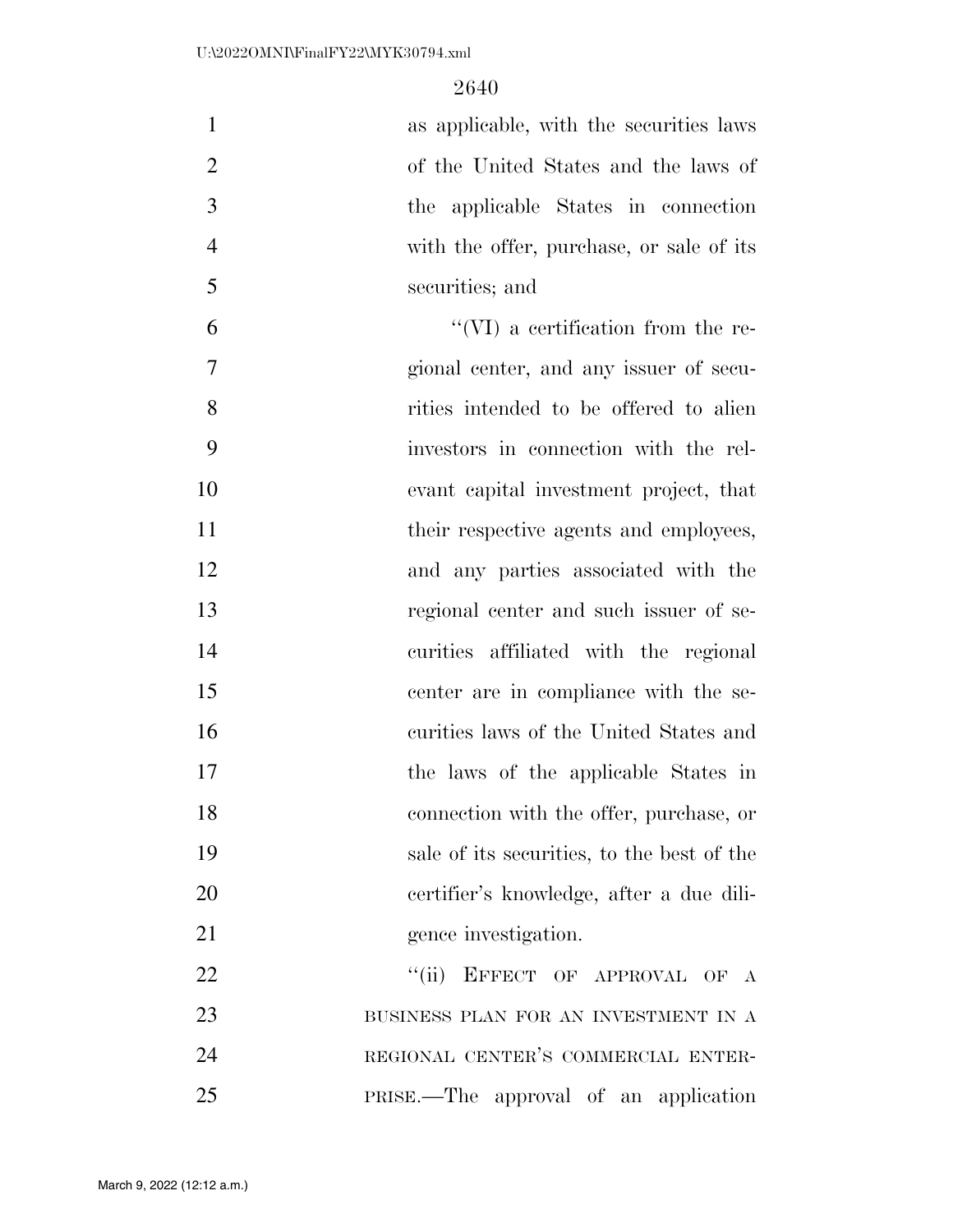| $\mathbf{1}$   | under this subparagraph, including an ap-   |
|----------------|---------------------------------------------|
| $\overline{2}$ | proval before the date of the enactment of  |
| 3              | this subparagraph, shall be binding for     |
| $\overline{4}$ | purposes of the adjudication of subsequent  |
| 5              | petitions seeking classification under this |
| 6              | paragraph by immigrants investing in the    |
| 7              | same offering described in such applica-    |
| 8              | tion, and of petitions by the same immi-    |
| 9              | grants filed under section 216A unless—     |
| 10             | $\lq\lq$ (I) the applicant engaged in       |
| 11             | fraud, misrepresentation, or criminal       |
| 12             | misuse;                                     |
| 13             | "(II) such approval would threat-           |
| 14             | en public safety or national security;      |
| 15             | "(III) there has been a material            |
| 16             | change that affects eligibility;            |
| 17             | "(IV) the discovery of other evi-           |
| 18             | dence affecting program eligibility was     |
| 19             | not disclosed by the applicant during       |
| 20             | the adjudication process; or                |
| 21             | $``(V)$ the previous adjudication           |
| 22             | involved a material mistake of law or       |
| 23             | fact.                                       |
| 24             | "(iii) AMENDMENTS.-                         |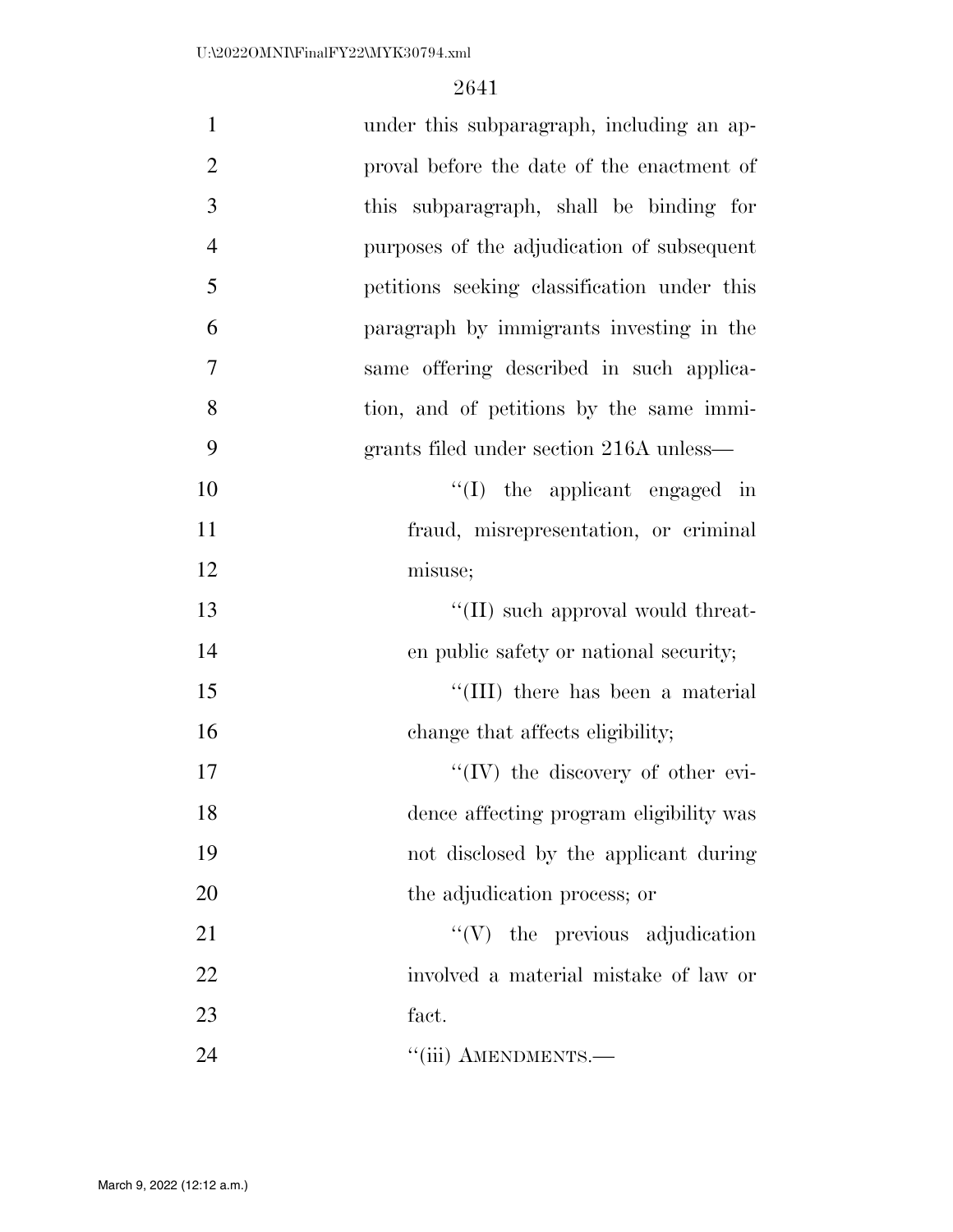| $\mathbf{1}$   | "(I) APPROVAL.—The Secretary            |
|----------------|-----------------------------------------|
| $\overline{2}$ | of Homeland Security may establish      |
| 3              | procedures by which a regional center   |
| $\overline{4}$ | may seek approval of an amendment       |
| 5              | to an approved application under this   |
| 6              | subparagraph that reflects changes      |
| 7              | specified by the Secretary to any in-   |
| 8              | formation, documents, or other as-      |
| 9              | pects of the investment offering de-    |
| 10             | scribed in such approved application    |
| 11             | not later than 30 days after any such   |
| 12             | changes.                                |
| 13             | "(II) INCORPORATION.—Upon               |
| 14             | the approval of a timely filed amend-   |
| 15             | ment to an approved application, any    |
| 16             | changes reflected in such amendment     |
| 17             | may be incorporated into and consid-    |
| 18             | ered in determining program eligibility |
| 19             | through adjudication of-                |
| 20             | "(aa) pending petitions from            |
| 21             | immigrants investing in the offer-      |
| 22             | ing described in the approved ap-       |
| 23             | plication who are seeking classi-       |
| 24             | under this paragraph;<br>fication       |
| 25             | and                                     |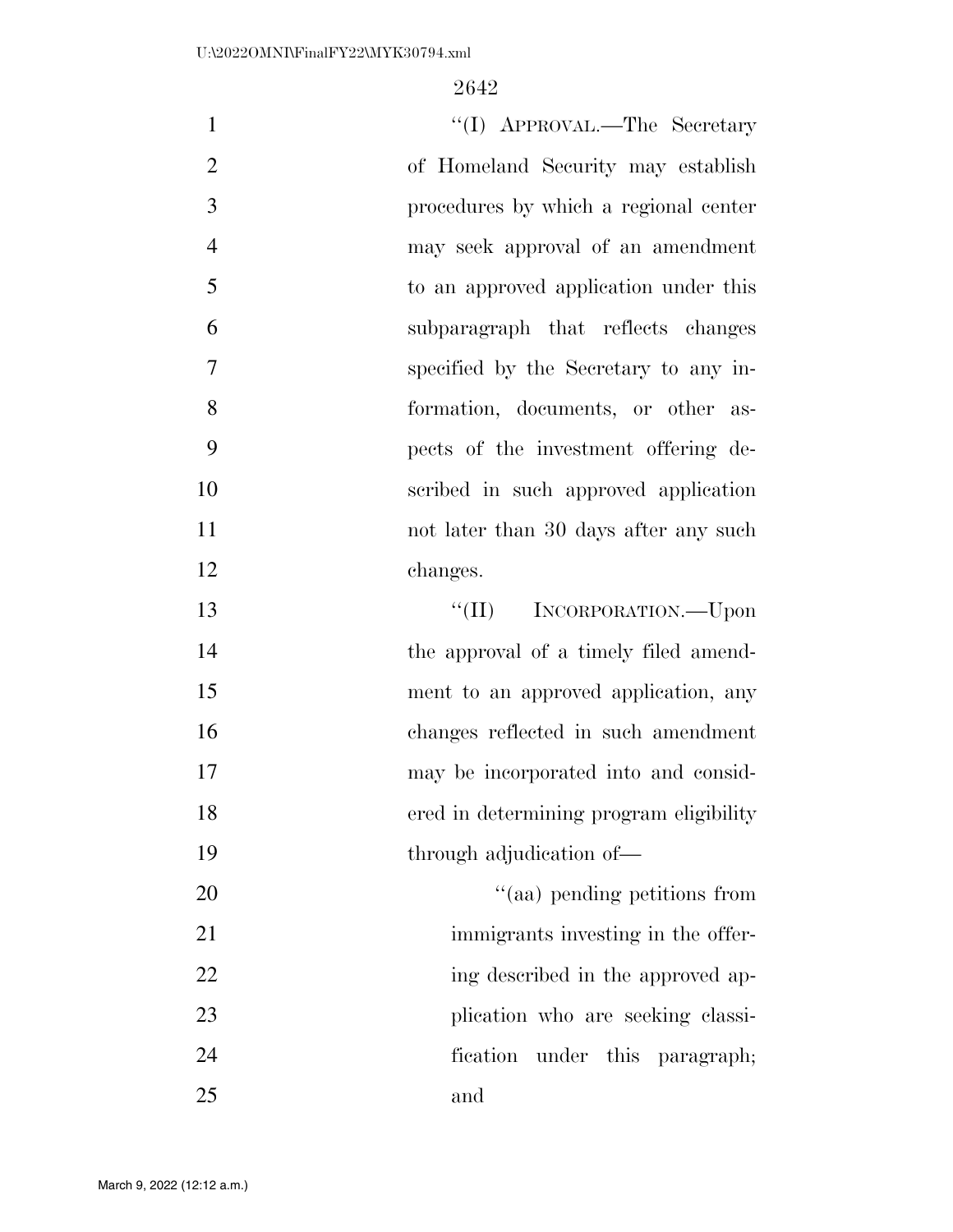| $\mathbf{1}$   | "(bb) petitions by immi-               |
|----------------|----------------------------------------|
| $\overline{2}$ | grants described in item (aa)          |
| 3              | are filed under section<br>that        |
| $\overline{4}$ | 216A.                                  |
| 5              | "(iv) SITE VISITS.—The Secretary of    |
| 6              | Homeland Security shall—               |
| $\overline{7}$ | $\lq(1)$ perform site visits to re-    |
| 8              | gional centers not earlier than 24     |
| 9              | hours after providing notice of such   |
| 10             | site visit; and                        |
| 11             | "(II) perform at least 1 site visit    |
| 12             | to, as applicable, each new commercial |
| 13             | enterprise or job-creating entity, or  |
| 14             | the business locations where any jobs  |
| 15             | that are claimed as being created.     |
| 16             | "(v) PARAMETERS FOR CAPITAL RE-        |
| 17             | DEPLOYMENT.-                           |
| 18             | $``(I)$ IN GENERAL.—The Sec-           |
| 19             | retary of Homeland Security shall      |
| 20             | prescribe regulations, in accordance   |
| 21             | with subchapter II of chapter 5 and    |
| 22             | chapter 7 of title 5, United States    |
| 23             | Code (commonly known as the 'Ad-       |
| 24             | ministrative Procedure Act'), that     |
| 25             | allow a new commercial enterprise to   |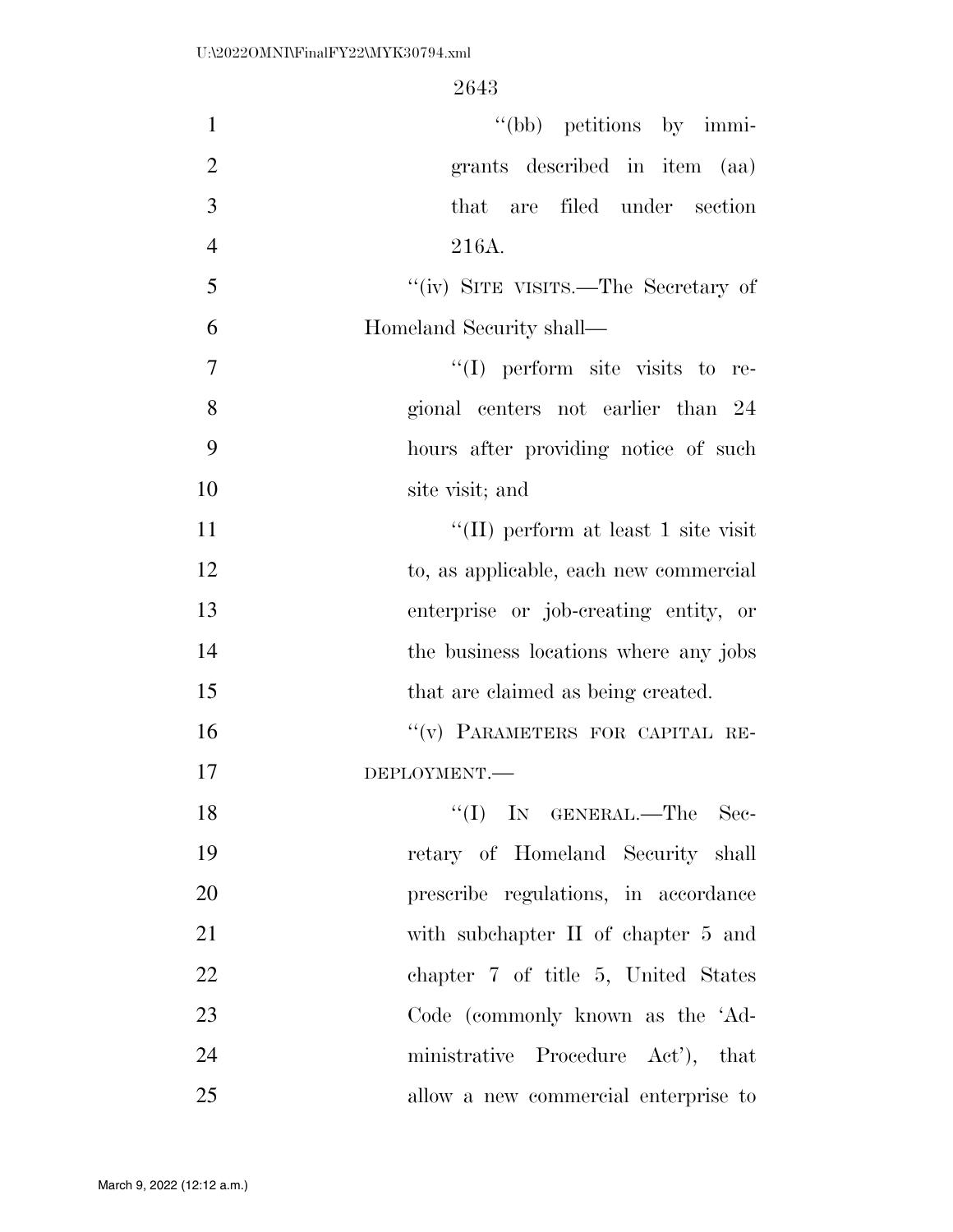| $\mathbf{1}$     | redeploy investment funds anywhere     |
|------------------|----------------------------------------|
| $\overline{2}$   | within the United States or its terri- |
| 3                | tories for the purpose of maintaining  |
| $\overline{4}$   | the investors' capital at risk if—     |
| 5                | "(aa) the new commercial               |
| 6                | enterprise has executed the busi-      |
| $\boldsymbol{7}$ | ness plan for a capital investment     |
| 8                | project in good faith without a        |
| 9                | material change;                       |
| 10               | "(bb) the new commercial               |
| 11               | enterprise has created a suffi-        |
| 12               | cient number of new full time po-      |
| 13               | sitions to satisfy the job creation    |
| 14               | requirements of the program for        |
| 15               | all investors in the new commer-       |
| 16               | cial enterprise, either directly or    |
| 17               | indirectly, as evidenced by the        |
| 18               | methodologies set forth in this        |
| 19               | Act;                                   |
| 20               | "(ce) the job creating entity"         |
| 21               | has repaid the capital initially de-   |
| 22               | ployed in conformity with the ini-     |
| 23               | tial investment contemplated by        |
| 24               | the business plan; and                 |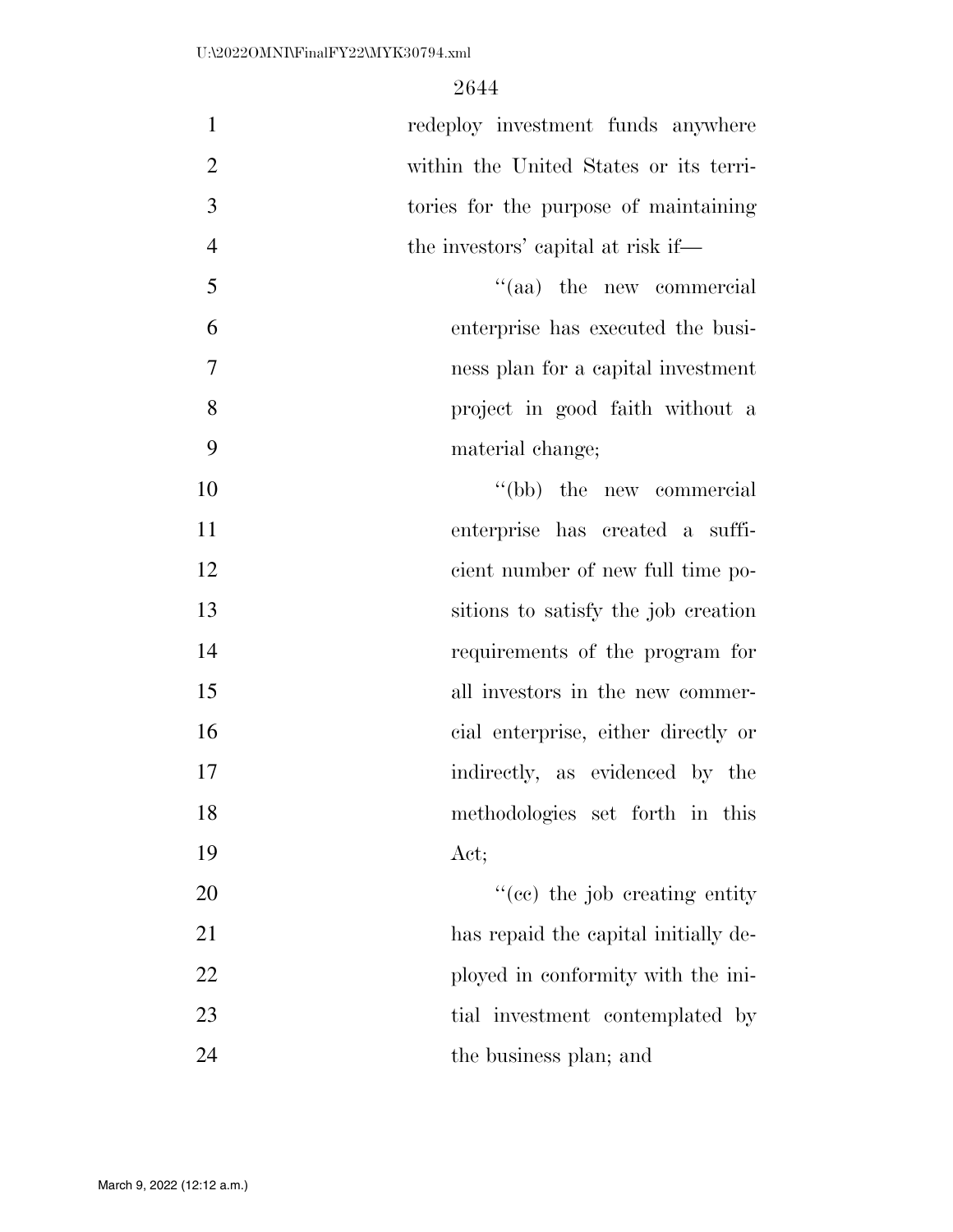| $\mathbf{1}$   | "(dd) the capital, after re-           |
|----------------|----------------------------------------|
| $\overline{2}$ | payment by the job creating enti-      |
| 3              | ty, remains at risk and it is not      |
| $\overline{4}$ | redeployed in passive invest-          |
| 5              | ments, such as stocks or bonds.        |
| 6              | "(II) TERMINATION.—The Sec-            |
| $\overline{7}$ | retary of Homeland Security shall ter- |
| 8              | minate the designation of a regional   |
| 9              | center if the Secretary determines     |
| 10             | that a new commercial enterprise has   |
| 11             | violated any of the requirements       |
| 12             | under subclause (I) in the redeploy-   |
| 13             | ment of funds invested in such re-     |
| 14             | gional center.                         |
| 15             | "(G) REGIONAL CENTER ANNUAL STATE-     |
| 16             | MENTS.                                 |
| 17             | "(i) IN GENERAL.—Each regional cen-    |
| 18             | ter designated under subparagraph (E)  |
| 19             | shall submit an annual statement, in a |
| 20             | manner prescribed by the Secretary of  |
| 21             | Homeland Security. Each such statement |
| 22             | shall include—                         |
| 23             | $\lq\lq$ a certification stating that, |
| 24             | to the best of the certifier's knowl-  |
| 25             | edge, after a due diligence investiga- |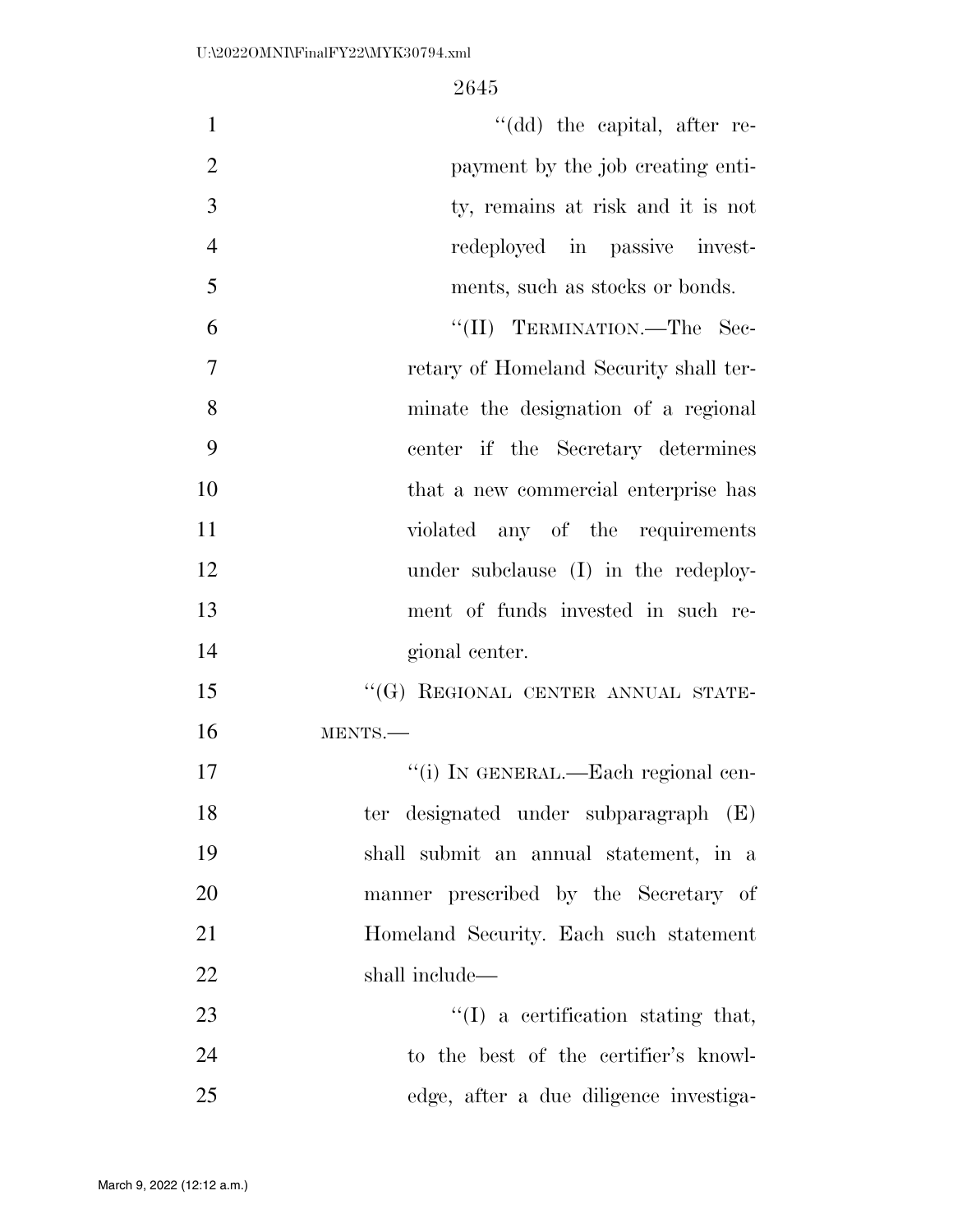| $\mathbf{1}$   | tion, the regional center is in compli-  |
|----------------|------------------------------------------|
| $\overline{2}$ | ance with clauses (i) and (ii) of sub-   |
| 3              | paragraph $(H)$ ;                        |
| $\overline{4}$ | "(II) a certification described in       |
| 5              | subparagraph $(I)(ii)(II);$              |
| 6              | "(III) a certification stating that,     |
| 7              | to the best of the certifier's knowl-    |
| 8              | edge, after a due diligence investiga-   |
| 9              | tion, the regional center is in compli-  |
| 10             | ance with subparagraph $(K)(iii)$ ;      |
| 11             | $\lq\lq (IV)$ a description of any pend- |
| 12             | ing material litigation or bankruptcy    |
| 13             | proceedings, or material litigation or   |
| 14             | bankruptcy proceedings resolved dur-     |
| 15             | ing the preceding fiscal year, involving |
| 16             | the regional center, the new commer-     |
| 17             | cial enterprise, or any affiliated job-  |
| 18             | creating entity;                         |
| 19             | "(V) an accounting of all indi-          |
| 20             | vidual alien investor capital invested   |
| 21             | in the regional center, new commercial   |
| 22             | enterprise, and job-creating entity;     |
| 23             | "(VI) for each new commercial            |
| 24             | enterprise associated with the regional  |
| 25             | center-                                  |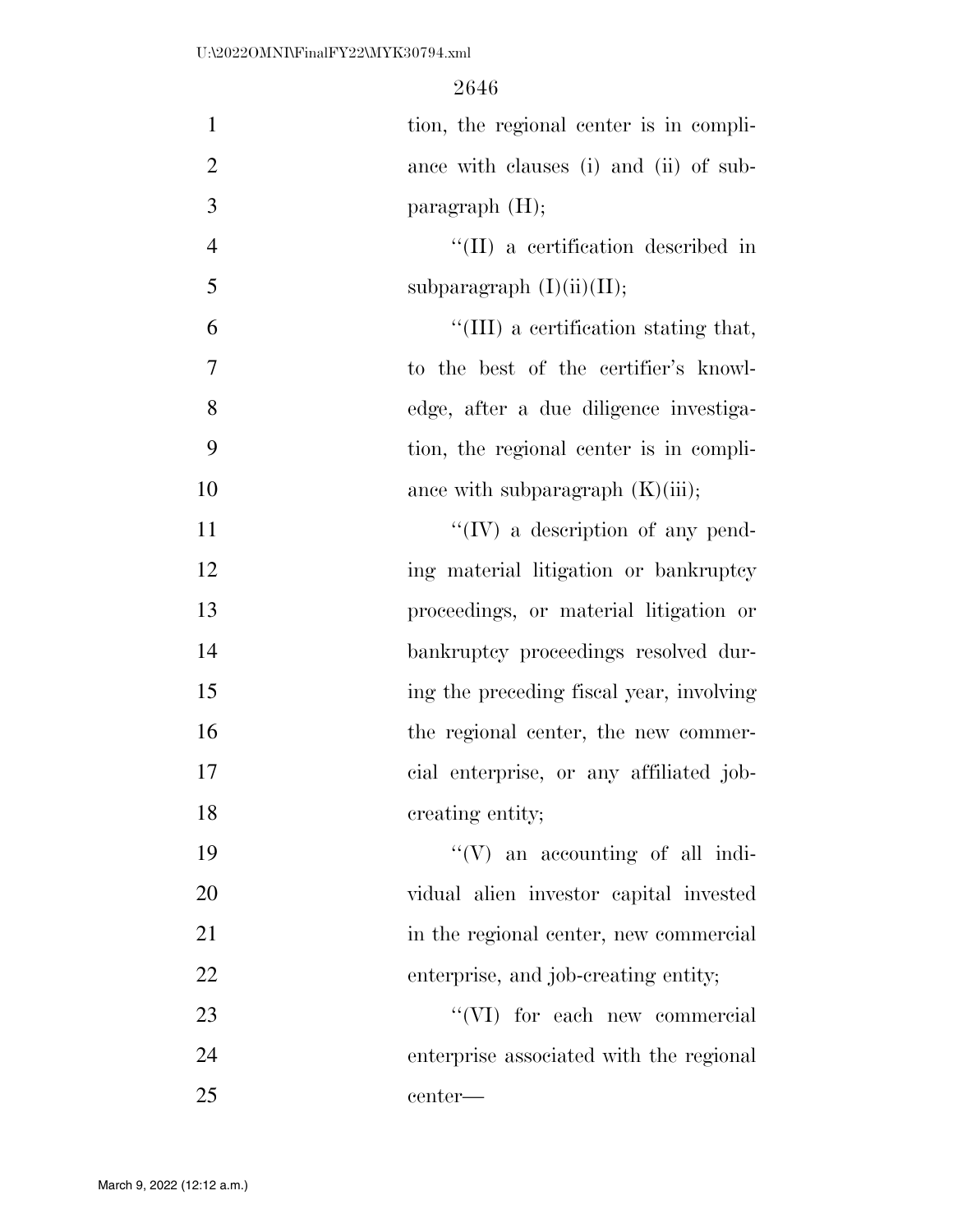| $\mathbf{1}$   | "(aa) an accounting of the           |
|----------------|--------------------------------------|
| $\mathbf{2}$   | aggregate capital invested in the    |
| 3              | new commercial enterprise and        |
| $\overline{4}$ | any job-creating entity by alien     |
| 5              | investors under this paragraph       |
| 6              | for each capital investment          |
| 7              | project being undertaken by the      |
| 8              | new commercial enterprise;           |
| 9              | "(bb) a description of how           |
| 10             | the capital described in item (aa)   |
| 11             | is being used to execute each        |
| 12             | capital investment project in the    |
| 13             | filed business plan or plans;        |
| 14             | $\lq\lq$ (ce) evidence that 100 per- |
| 15             | cent of the capital described in     |
| 16             | item (aa) has been committed to      |
| 17             | each capital investment project;     |
| 18             | "(dd) detailed evidence of           |
| 19             | the progress made toward the         |
| 20             | completion of each capital invest-   |
| 21             | ment project;                        |
| 22             | "(ee) an accounting of the           |
| 23             | aggregate direct jobs created or     |
| 24             |                                      |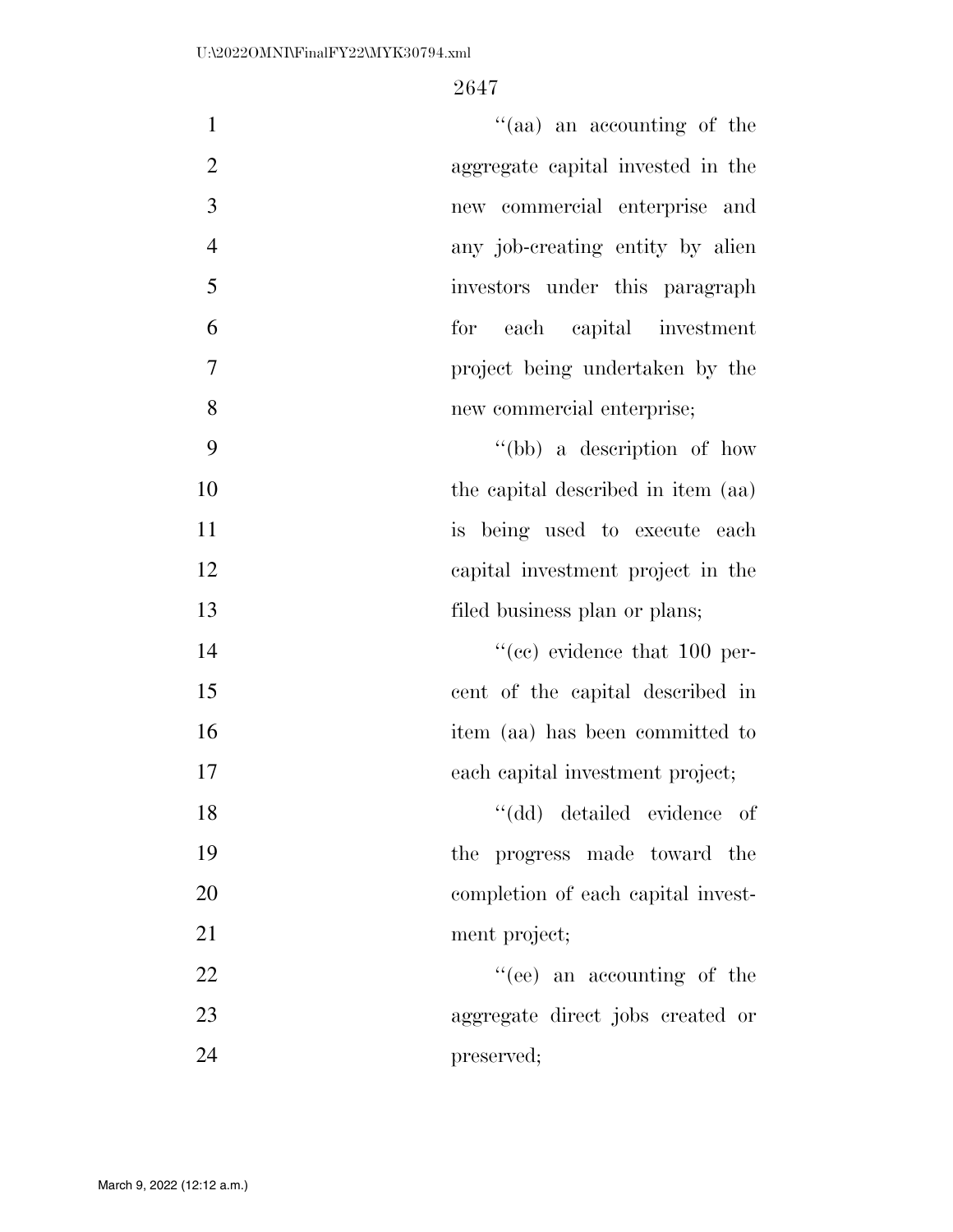| $\mathbf{1}$   | "(ff) to the best of the re-         |
|----------------|--------------------------------------|
| $\overline{2}$ | gional center's knowledge, for all   |
| 3              | fees, including administrative       |
| $\overline{4}$ | fees, loan monitoring fees, loan     |
| 5              | management fees, commissions         |
| 6              | similar transaction-based<br>and     |
| 7              | compensation, collected<br>from      |
| 8              | alien investors by the regional      |
| 9              | center, the new commercial enter-    |
| 10             | prise, any affiliated job-creating   |
| 11             | entity, any affiliated issuer of se- |
| 12             | curities intended to be offered to   |
| 13             | alien investors, or any promoter,    |
| 14             | finder, broker-dealer, or other en-  |
| 15             | tity engaged by any of the afore-    |
| 16             | mentioned entities to locate indi-   |
| 17             | vidual investors—                    |
| 18             | $\lq\lq (AA)$ a description of       |
| 19             | all fees collected;                  |
| 20             | "(BB) an accounting of               |
| 21             | entities that received<br>the        |
| 22             | such fees; and                       |
| 23             | "( $CC$ ) the purpose for            |
| 24             | which such fees were<br>- col-       |
| 25             | lected;                              |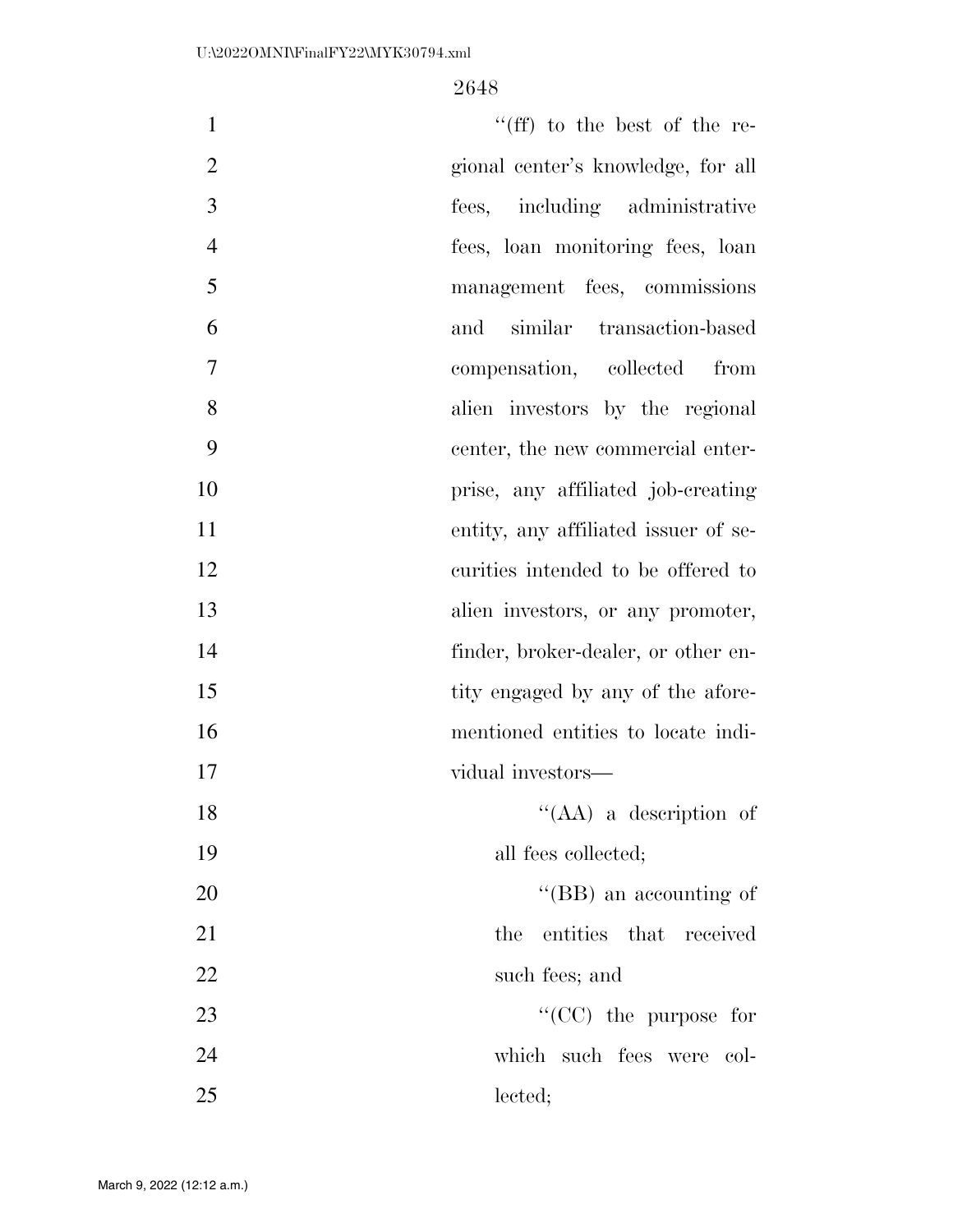| $\mathbf{1}$   | "(gg) any documentation re-             |
|----------------|-----------------------------------------|
| $\mathfrak{2}$ | ferred<br>to in subparagraph            |
| 3              | $(F)(i)(IV)$ if there has been a        |
| $\overline{4}$ | material change during the pre-         |
| 5              | ceding fiscal year; and                 |
| 6              | "(hh) a certification by the            |
| $\overline{7}$ | regional center that the informa-       |
| 8              | tion provided under items (aa)          |
| 9              | through (gg) is accurate, to the        |
| 10             | best of the certifier's knowledge,      |
| 11             | after a due diligence investiga-        |
| 12             | tion; and                               |
| 13             | "(VII) a description of the re-         |
| 14             | gional center's policies and procedures |
| 15             | that are designed to enable the re-     |
| 16             | gional center to comply with applica-   |
| 17             | ble Federal labor laws.                 |
| 18             | "(ii) AMENDMENT OF ANNUAL STATE-        |
| 19             | MENTS.—The Secretary of Homeland Se-    |
| 20             | curity—                                 |
| 21             | "(I) shall require the regional         |
| 22             | center to amend or supplement an an-    |
| 23             | nual statement required under clause    |
| 24             | (i) if the Secretary determines that    |
| 25             | such statement is deficient; and        |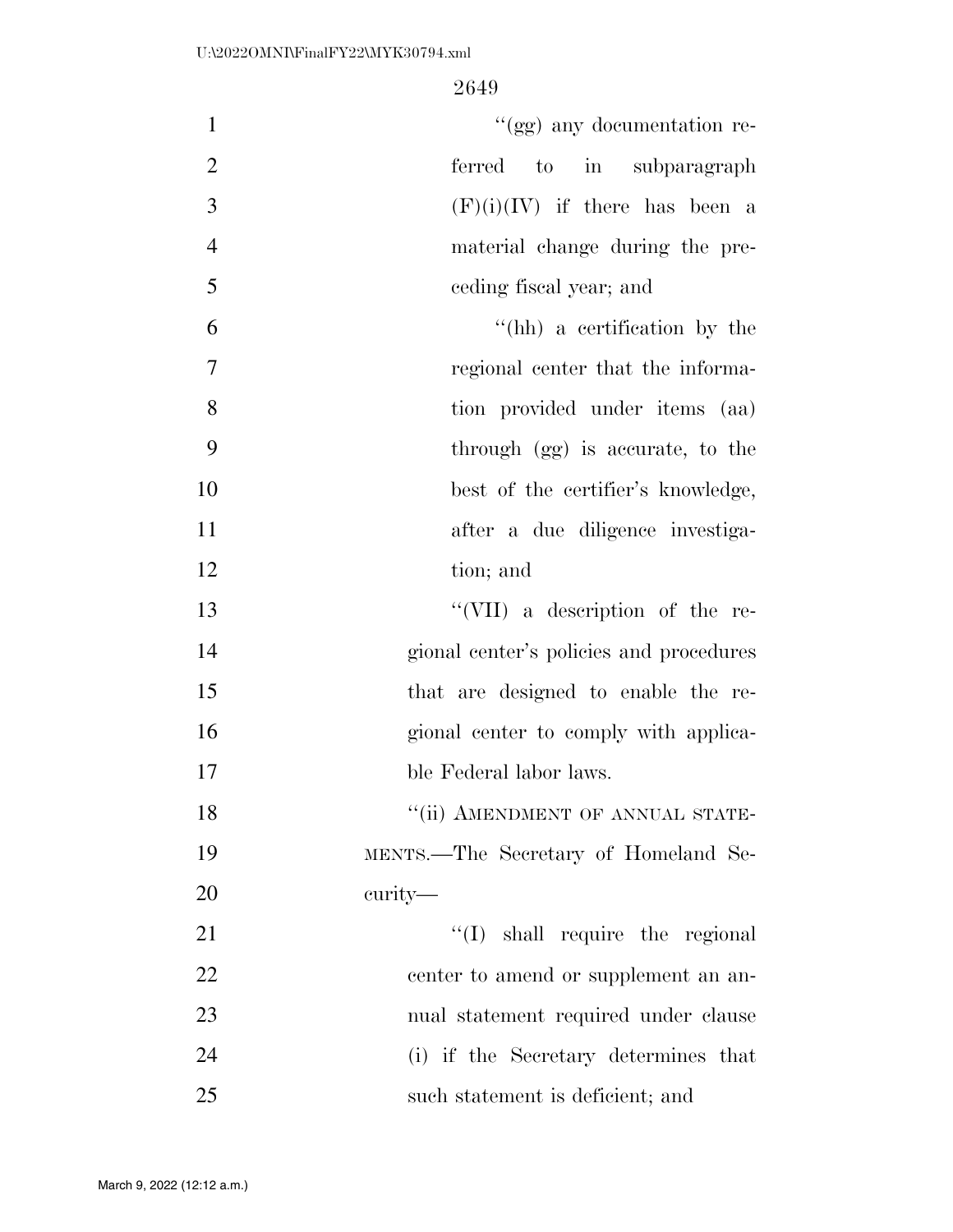$\text{``(II)}$  may require the regional 2 center to amend or supplement such annual statement if the Director de- termines that such an amendment or supplement is appropriate.

6 "(iii) SANCTIONS.—

7 "(I) EFFECT OF VIOLATION.— 8 The Director shall sanction any re-9 gional center entity in accordance 10 with subclause (II) if the regional cen-11 ter fails to submit an annual state-12 ment or if the Director determines 13 that the regional center—

14 ''(aa) knowingly submitted or caused to be submitted a 16 statement, certification, or any information submitted pursuant to this subparagraph that con- tained an untrue statement of material fact; or

21 ''(bb) is conducting itself in a manner inconsistent with its designation under subparagraph (E), including any willful, undis-closed, and material deviation by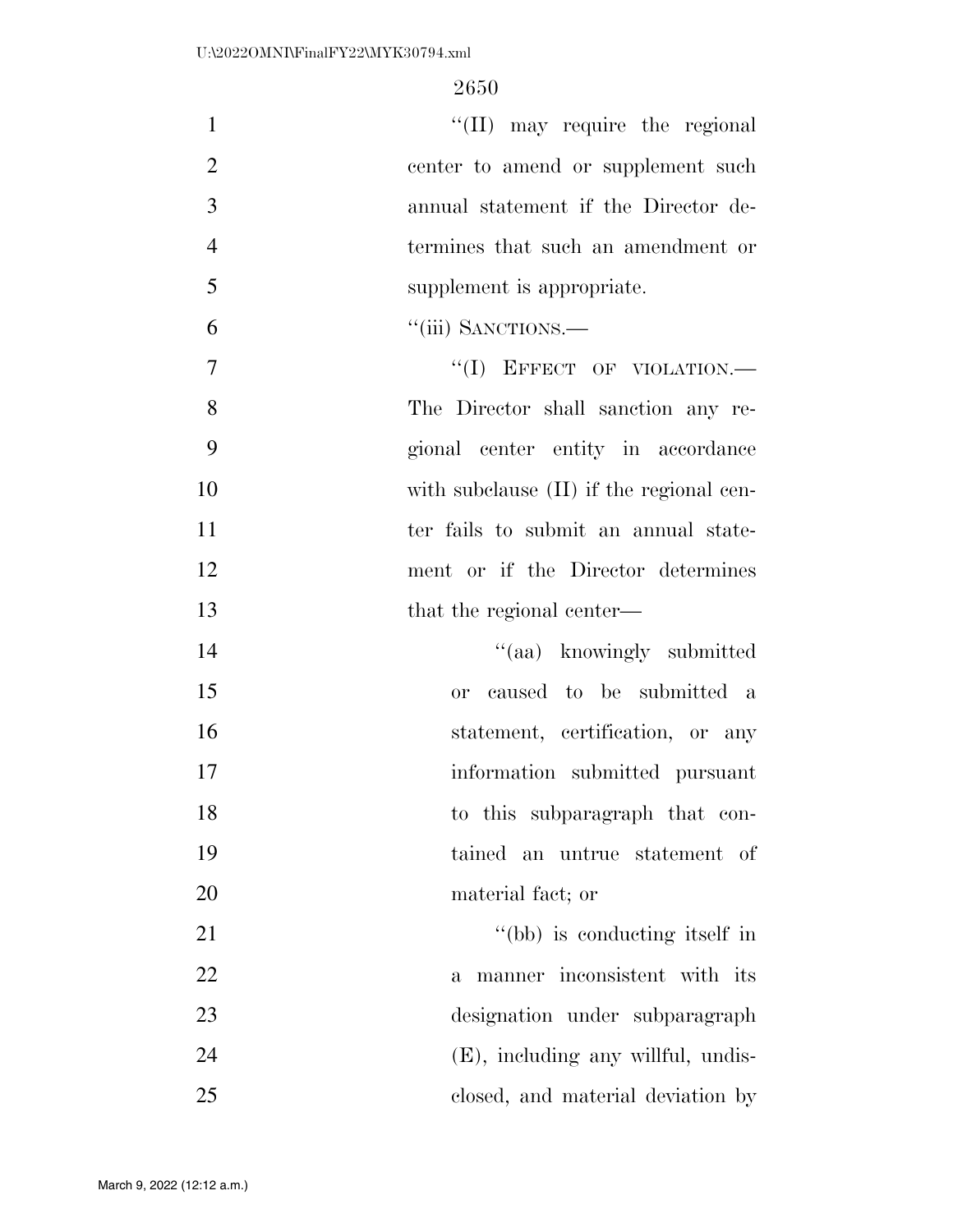| $\mathbf{1}$   | new commercial enterprises from           |
|----------------|-------------------------------------------|
| $\overline{2}$ | any filed business plan for such          |
| 3              | new commercial enterprises.               |
| $\overline{4}$ | $``(II)$ AUTHORIZED SANCTIONS.—           |
| 5              | The Director shall establish a grad-      |
| 6              | uated set of sanctions based on the       |
| 7              | severity of the violations referred to in |
| 8              | subclause $(I)$ , including—              |
| 9              | $\lq(aa)$ fines equal to not              |
| 10             | more than 10 percent of the total         |
| 11             | capital invested by alien investors       |
| 12             | in the regional center's new com-         |
| 13             | mercial enterprises or job-cre-           |
| 14             | ating entities directly involved in       |
| 15             | such violations, the payment of           |
| 16             | which shall not in any cir-               |
| 17             | cumstance utilize any of such             |
| 18             | alien investors' capital invest-          |
| 19             | ments, and which shall be depos-          |
| 20             | ited into the EB-5 Integrity              |
| 21             | Fund established under subpara-           |
| 22             | graph (J);                                |
| 23             | "(bb) temporary suspension                |
| 24             | from participation in the pro-            |
| 25             | gram described in subparagraph            |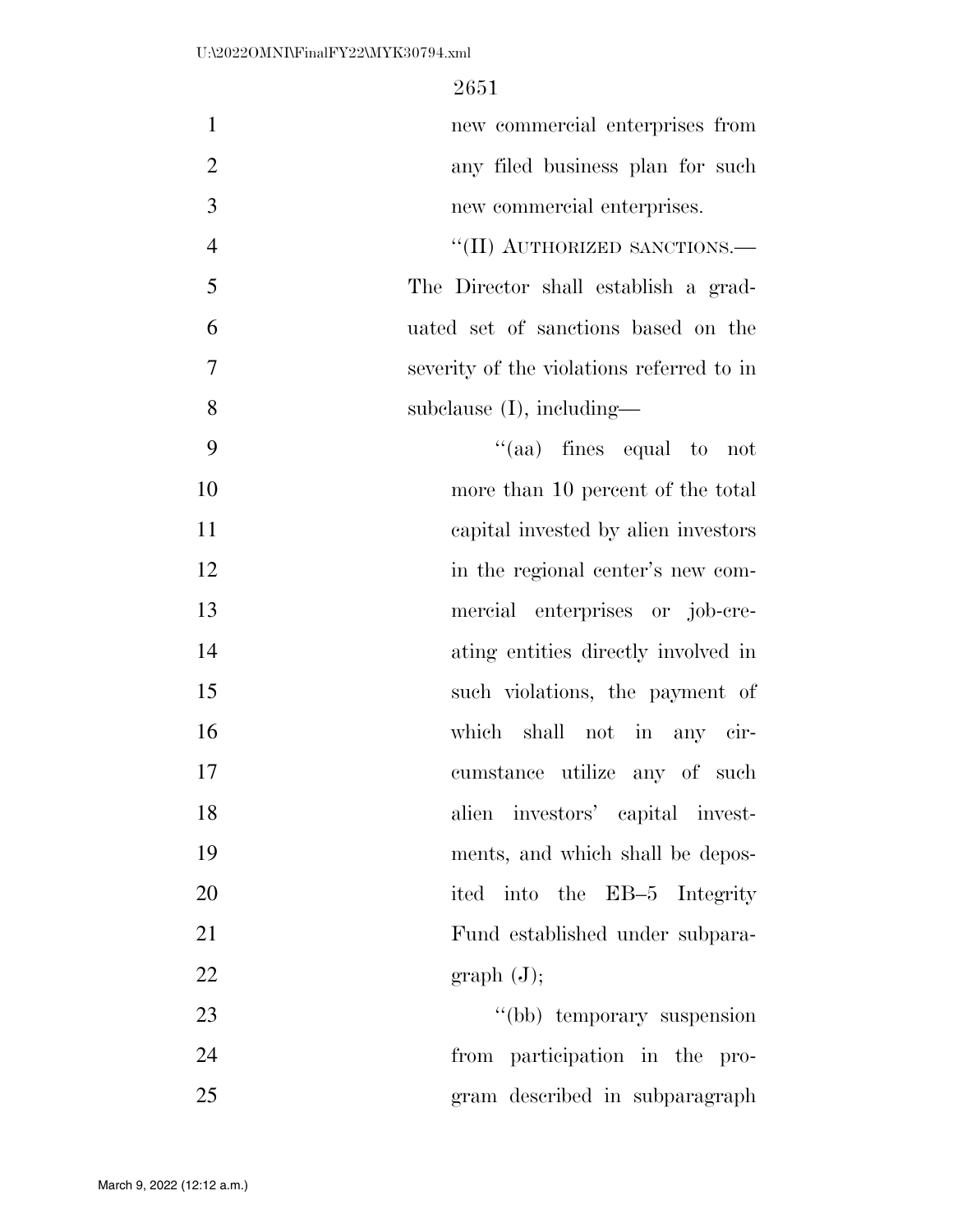| $\mathbf{1}$   | $(E)$ , which may be lifted by the         |
|----------------|--------------------------------------------|
| $\overline{2}$ | Director if the individual or enti-        |
| 3              | ty cures the alleged violation             |
| $\overline{4}$ | after being provided such an op-           |
| 5              | portunity by the Director;                 |
| 6              | $\cdot$ (cc) permanent bar from            |
| $\overline{7}$ | participation in the program de-           |
| 8              | scribed in subparagraph $(E)$ for          |
| 9              | 1 or more individuals or business          |
| 10             | entities associated with the re-           |
| 11             | gional center, new commercial              |
| 12             | enterprise, or job-creating entity;        |
| 13             | and                                        |
| 14             | "(dd) termination of re-                   |
| 15             | gional center designation.                 |
| 16             | "(iv) AVAILABILITY OF ANNUAL               |
| 17             | STATEMENTS TO INVESTORS.-Not later         |
| 18             | than 30 days after a request from an alien |
| 19             | investor, a regional center shall make     |
| 20             | available to such alien investor a copy of |
| 21             | the filed annual statement and any amend-  |
| 22             | ments filed to such statement, which shall |
| 23             | be redacted to exclude any information un- |
| 24             | related to such alien investor or the new  |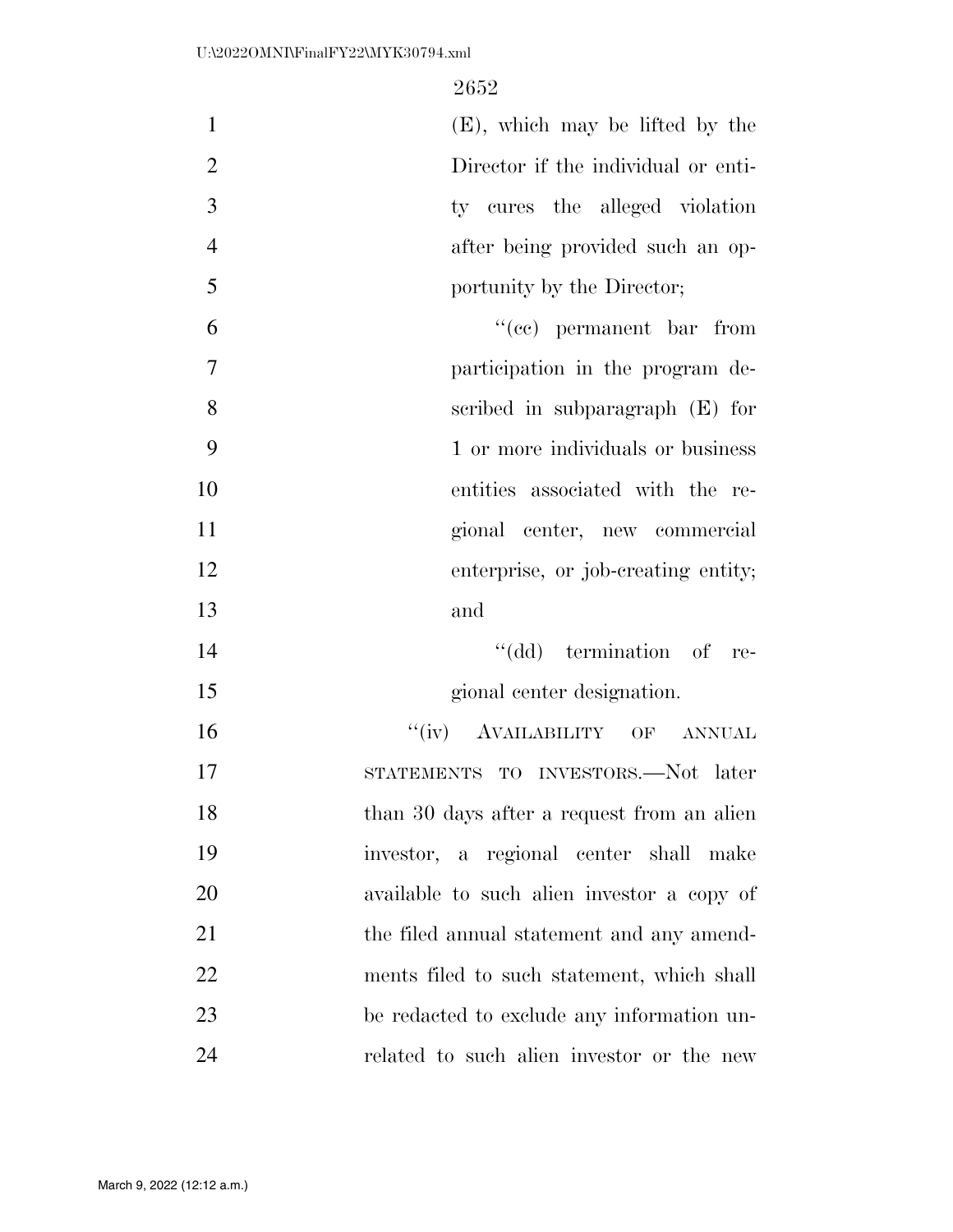| $\mathbf{1}$   | commercial enterprise or job creating enti-          |
|----------------|------------------------------------------------------|
| $\overline{2}$ | ty into which the alien investor invested.           |
| 3              | "(H) BONA FIDES OF PERSONS INVOLVED                  |
| $\overline{4}$ | WITH REGIONAL CENTER PROGRAM.-                       |
| 5              | "(i) IN GENERAL.—The Secretary of                    |
| 6              | Homeland Security may not permit any                 |
| 7              | person to be involved with any regional              |
| 8              | center, new commercial enterprise, or job-           |
| 9              | creating entity if—                                  |
| 10             | $\lq\lq$ (I) the person has been found to            |
| 11             | have committed-                                      |
| 12             | "(aa) a criminal or civil of-                        |
| 13             | fense involving fraud or deceit                      |
| 14             | within the previous 10 years;                        |
| 15             | "(bb) a civil offense involv-                        |
| 16             | ing fraud or deceit that resulted                    |
| 17             | a liability in excess<br>$\operatorname{in}$<br>- of |
| 18             | $$1,000,000;$ or                                     |
| 19             | "(ce) a crime for which the                          |
| 20             | person was convicted and sen-                        |
| 21             | tenced to a term of imprisonment                     |
| 22             | of more than 1 year;                                 |
| 23             | $\lq$ (II) the person is subject to a                |
| 24             | final order, for the duration of any                 |
| 25             | penalty imposed by such order, of a                  |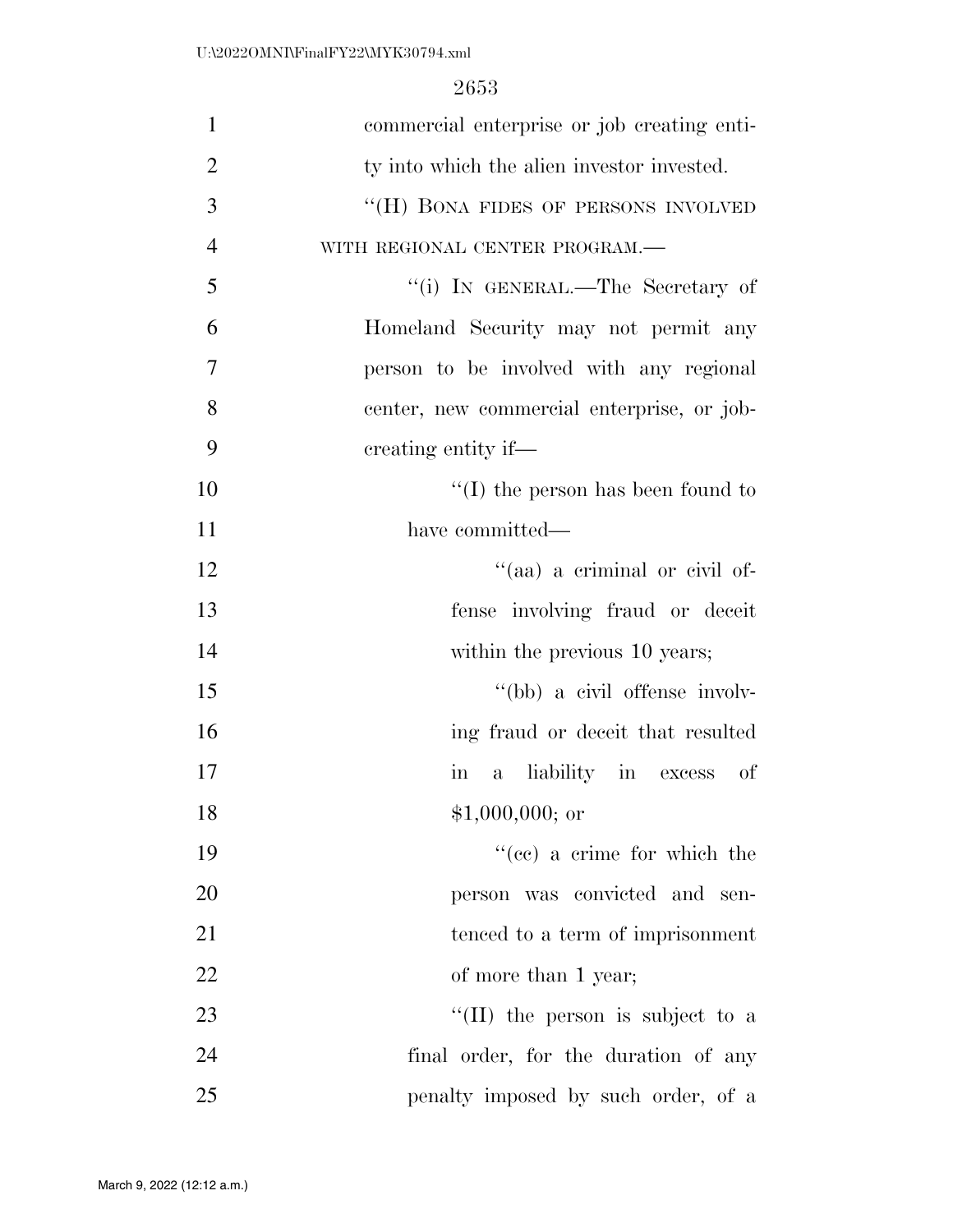| $\mathbf{1}$   | State securities commission (or an       |
|----------------|------------------------------------------|
| $\overline{2}$ | agency or officer of a State per-        |
| 3              | forming similar functions), a State      |
| $\overline{4}$ | authority that supervises or examines    |
| 5              | banks, savings associations, or credit   |
| 6              | unions, a State insurance commission     |
| 7              | (or an agency or officer of a State      |
| 8              | performing similar functions), an ap-    |
| 9              | propriate Federal banking agency, the    |
| 10             | Commodity Futures Trading Commis-        |
| 11             | sion, the Securities and Exchange        |
| 12             | Commission, a financial self-regu-       |
| 13             | latory organization recognized by the    |
| 14             | Securities and Exchange Commission,      |
| 15             | or the National Credit Union Admin-      |
| 16             | istration, which is based on a violation |
| 17             | of any law or regulation that—           |
| 18             | "(aa) prohibits fraudulent,              |
| 19             | manipulative, or deceptive con-          |
| 20             | duct; or                                 |
| 21             | "(bb) bars the person                    |
| 22             | $from-$                                  |
| 23             | $\lq\lq$ (AA) association with           |
| 24             | an entity regulated by such              |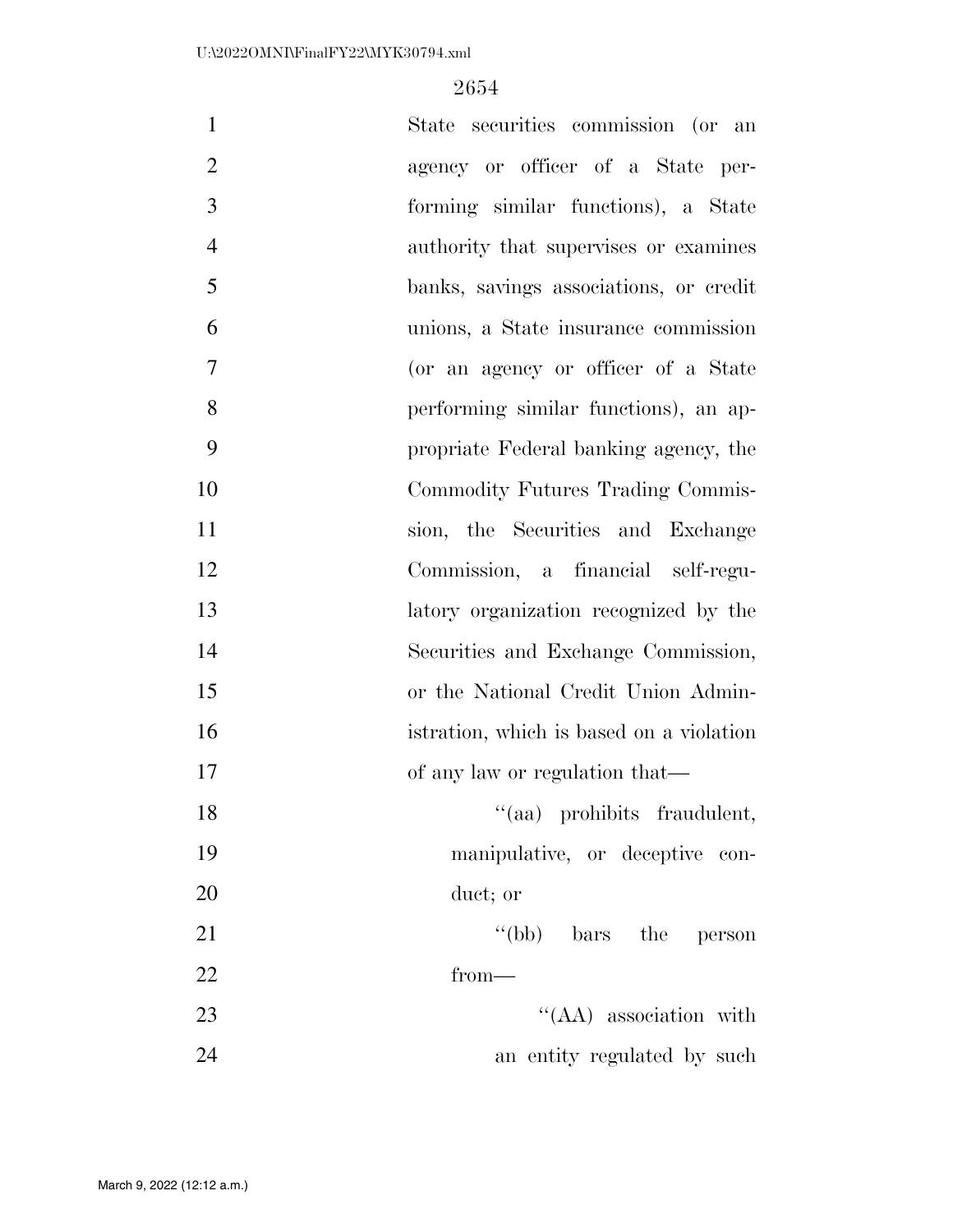| $\mathbf{1}$   | commission, authority, agen-          |
|----------------|---------------------------------------|
| $\overline{2}$ | cy, or officer;                       |
| 3              | "(BB) appearing before                |
| $\overline{4}$ | such commission, authority,           |
| 5              | agency, or officer;                   |
| 6              | "(CC) engaging in the                 |
| $\overline{7}$ | business of securities, insur-        |
| 8              | ance, or banking; or                  |
| 9              | $\lq\lq$ (DD) engaging in sav-        |
| 10             | ings association or credit            |
| 11             | union activities;                     |
| 12             | "(III) the Secretary determines       |
| 13             | that the person is engaged in, has    |
| 14             | ever been engaged in, or seeks to en- |
| 15             | gage in-                              |
| 16             | "(aa) any illicit trafficking         |
| 17             | in any controlled substance or in     |
| 18             | any listed chemical (as defined in    |
| 19             | section 102 of the Controlled         |
| 20             | Substances Act);                      |
| 21             | "(bb) any activity relating to        |
| 22             | espionage, sabotage, or the ft of     |
| 23             | intellectual property;                |
| 24             | "(cc) any activity related to         |
| 25             | money laundering (as described        |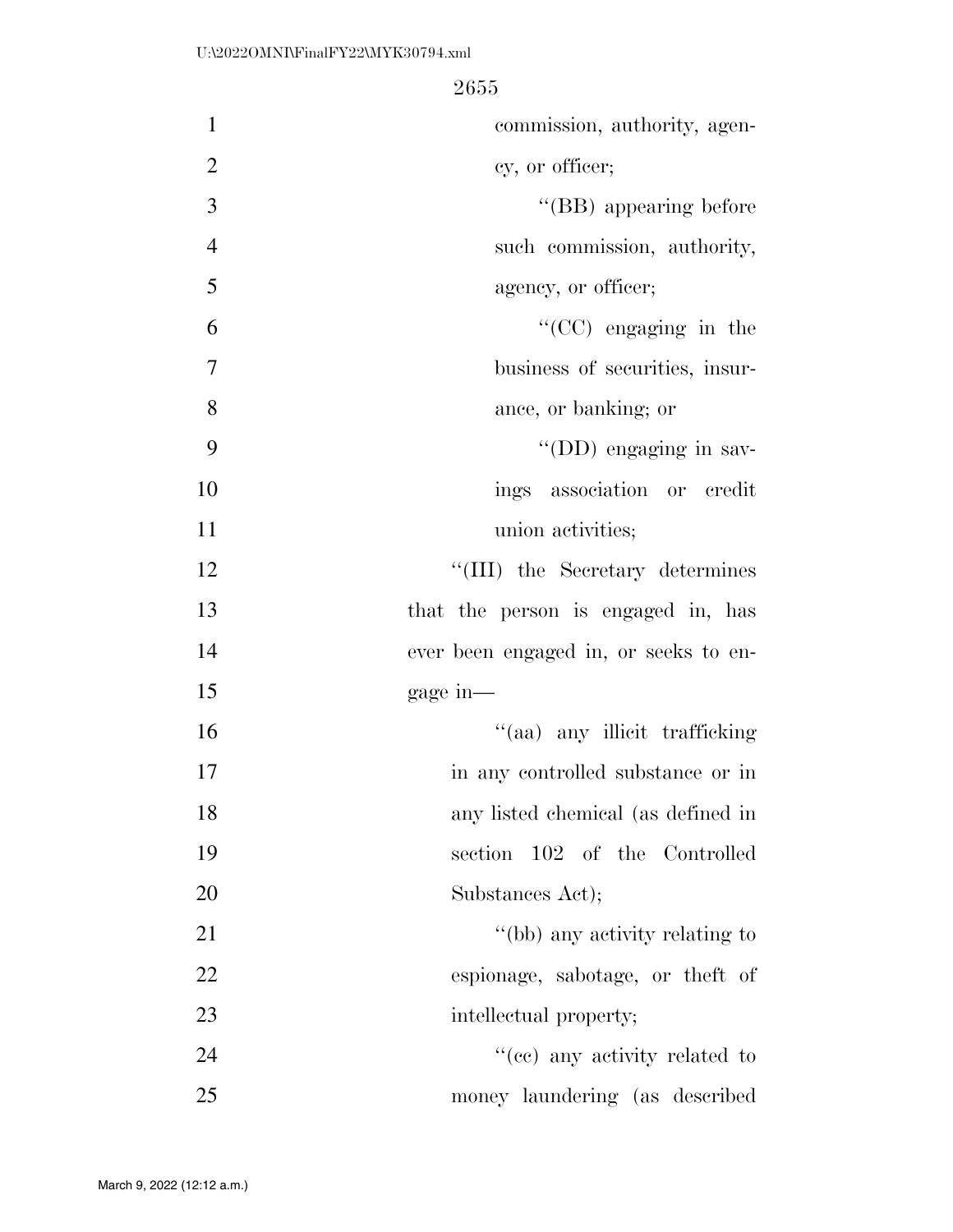| $\mathbf{1}$   | in section 1956 or 1957 of title    |
|----------------|-------------------------------------|
| $\overline{2}$ | 18, United States Code);            |
| 3              | "(dd) any terrorist activity        |
| $\overline{4}$ | defined in section<br>(as           |
| 5              | 212(a)(3)(B));                      |
| 6              | "(ee) any activity consti-          |
| 7              | tuting or facilitating human traf-  |
| 8              | ficking or a human rights of-       |
| 9              | fense;                              |
| 10             | "(ff) any activity described        |
| 11             | in section $212(a)(3)(E)$ ; or      |
| 12             | "(gg) the violation of any          |
| 13             | statute, regulation, or Executive   |
| 14             | order regarding foreign financial   |
| 15             | transactions or foreign asset con-  |
| 16             | trol; or                            |
| 17             | "(IV) the person—                   |
| 18             | $\cdot$ (aa) is, or during the pre- |
| 19             | ceding 10 years has been, in-       |
| 20             | cluded on the Department of         |
| 21             | Justice's List of Currently Dis-    |
| 22             | ciplined Practitioners; or          |
| 23             | "(bb) during the preceding"         |
| 24             | 10 years, has received a rep-       |
| 25             | has otherwise<br>rimand or<br>been  |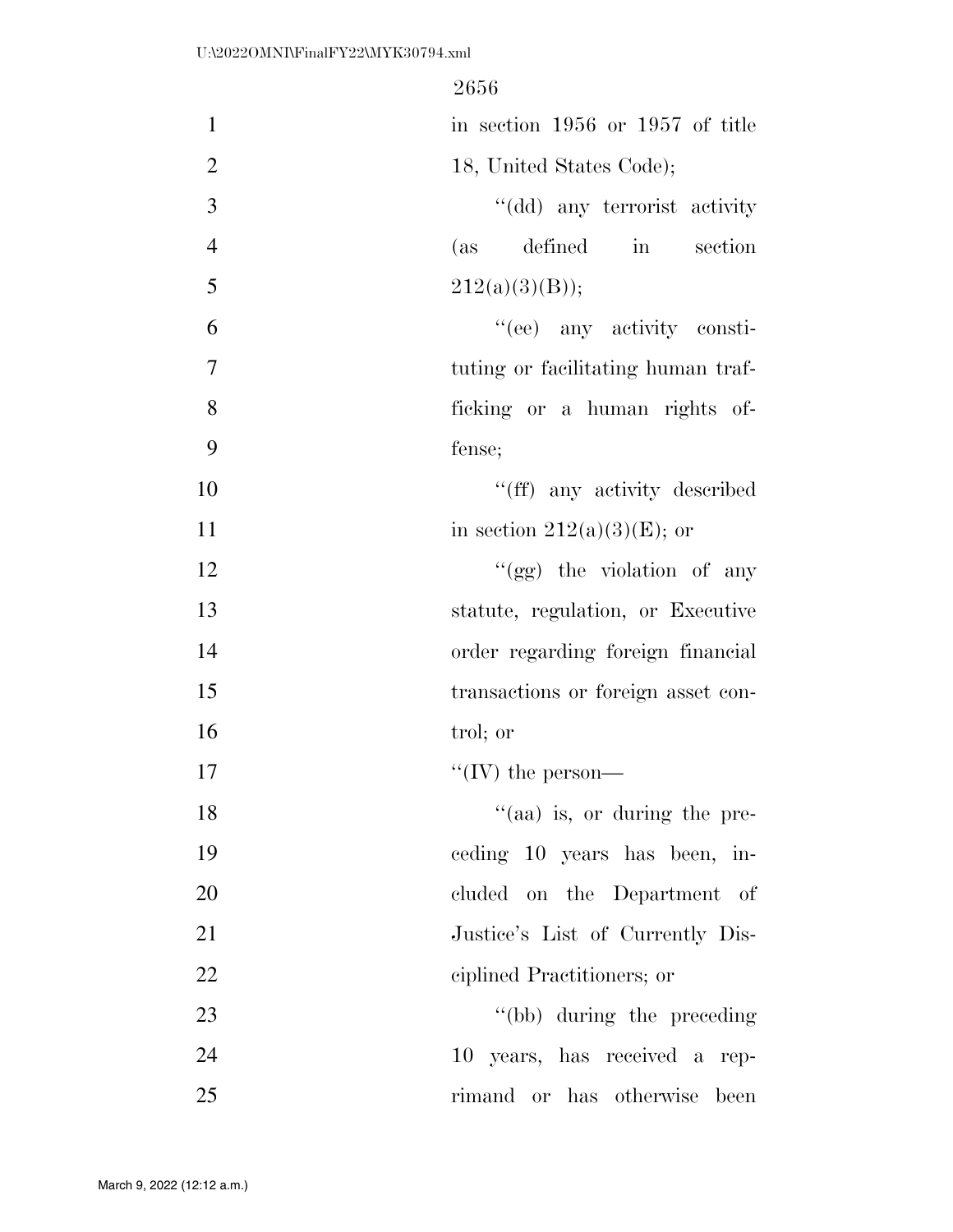| $\mathbf{1}$   | publicly disciplined for conduct           |
|----------------|--------------------------------------------|
| $\overline{2}$ | related to fraud or deceit by a            |
| 3              | State bar association of which             |
| $\overline{4}$ | the person is or was a member.             |
| 5              | "(ii) FOREIGN INVOLVEMENT IN RE-           |
| 6              | GIONAL CENTER PROGRAM.-                    |
| 7              | $``(I)$ LAWFUL STATUS<br>$RE-$             |
| 8              | QUIRED.—A person may not be in-            |
| 9              | volved with a regional center unless       |
| 10             | the person—                                |
| 11             | "(aa) is a national of the                 |
| 12             | United States or an individual             |
| 13             | who has been lawfully admitted             |
| 14             | for permanent residence (as such           |
| 15             | terms are defined in paragraphs            |
| 16             | $(20)$ and $(22)$ of section $101(a)$ ;    |
| 17             | and                                        |
| 18             | "(bb) is not the subject of                |
| 19             | rescission<br><b>or</b><br>removal<br>pro- |
| 20             | ceedings.                                  |
| 21             | "(II) FOREIGN GOVERNMENTS.-                |
| 22             | No agency, official, or other similar      |
| 23             | entity or representative of a foreign      |
| 24             | government entity may provide capital      |
| 25             | to, or be directly or indirectly involved  |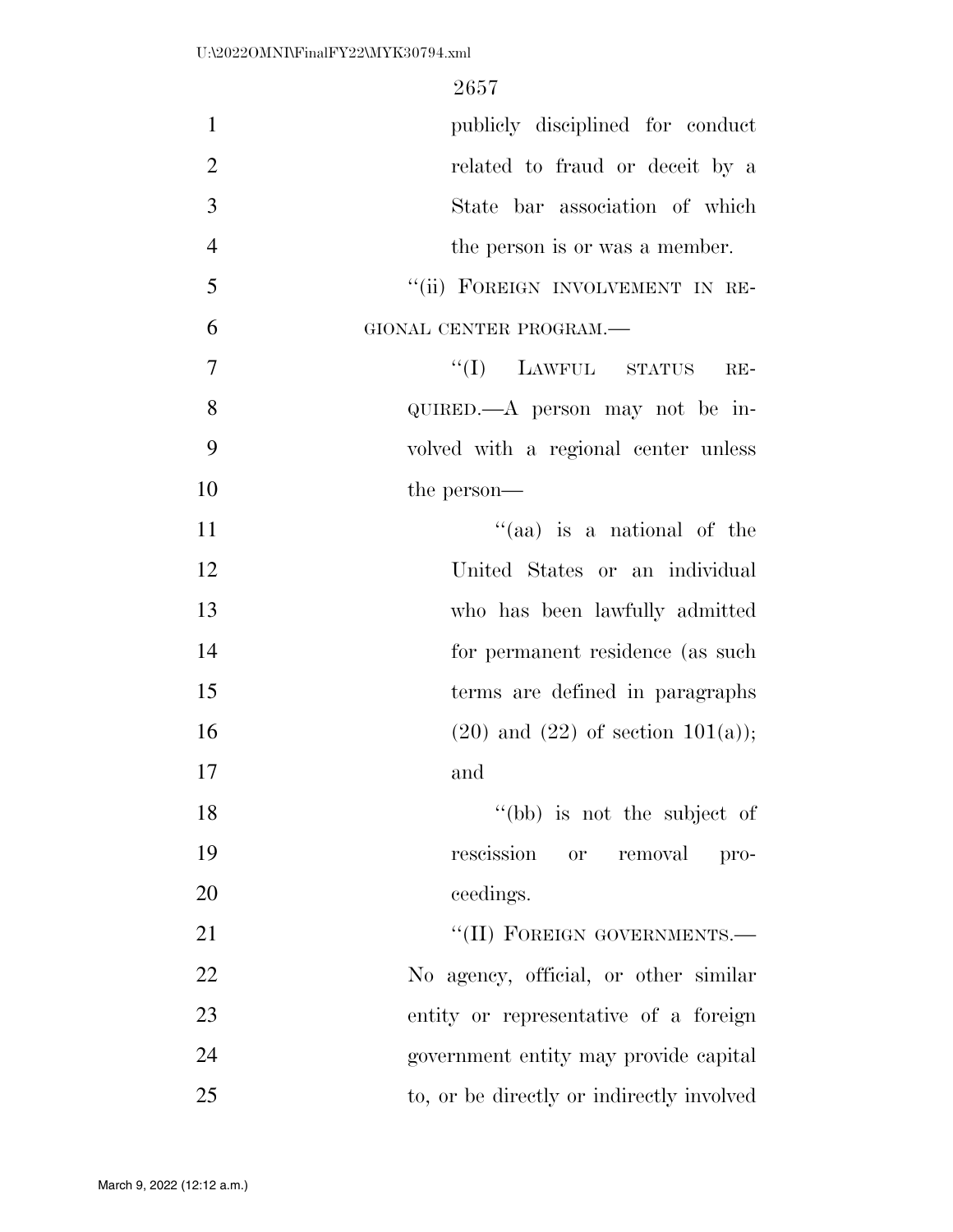| $\mathbf{1}$   | with the ownership or administration      |
|----------------|-------------------------------------------|
| $\overline{2}$ | of, a regional center, a new commer-      |
| 3              | cial enterprise, or a job-creating enti-  |
| $\overline{4}$ | ty, except that a foreign or domestic     |
| 5              | investment fund or other investment       |
| 6              | vehicle that is wholly or partially       |
| $\overline{7}$ | owned, directly or indirectly, by a       |
| 8              | bona fide foreign sovereign wealth        |
| 9              | fund or a foreign state-owned enter-      |
| 10             | prise otherwise permitted to do busi-     |
| 11             | ness in the United States may be in-      |
| 12             | volved with the ownership, but not the    |
| 13             | administration, of a job-creating enti-   |
| 14             | ty that is not an affiliated job-creating |
| 15             | entity.                                   |
| 16             | "(III) RULEMAKING.—Not later              |
| 17             | than 270 days after the date of the       |
| 18             | enactment of the EB-5 Reform and          |
| 19             | Integrity Act of 2022, the Secretary      |
| 20             | shall issue regulations implementing      |
| 21             | subparagraphs $(I)$ and $(II)$ .          |
| 22             | "(iii) INFORMATION REQUIRED.—The          |
| 23             | Secretary of Homeland Security-           |
| 24             | $\lq\lq$ shall require such attesta-      |
| 25             | tions and information, including the      |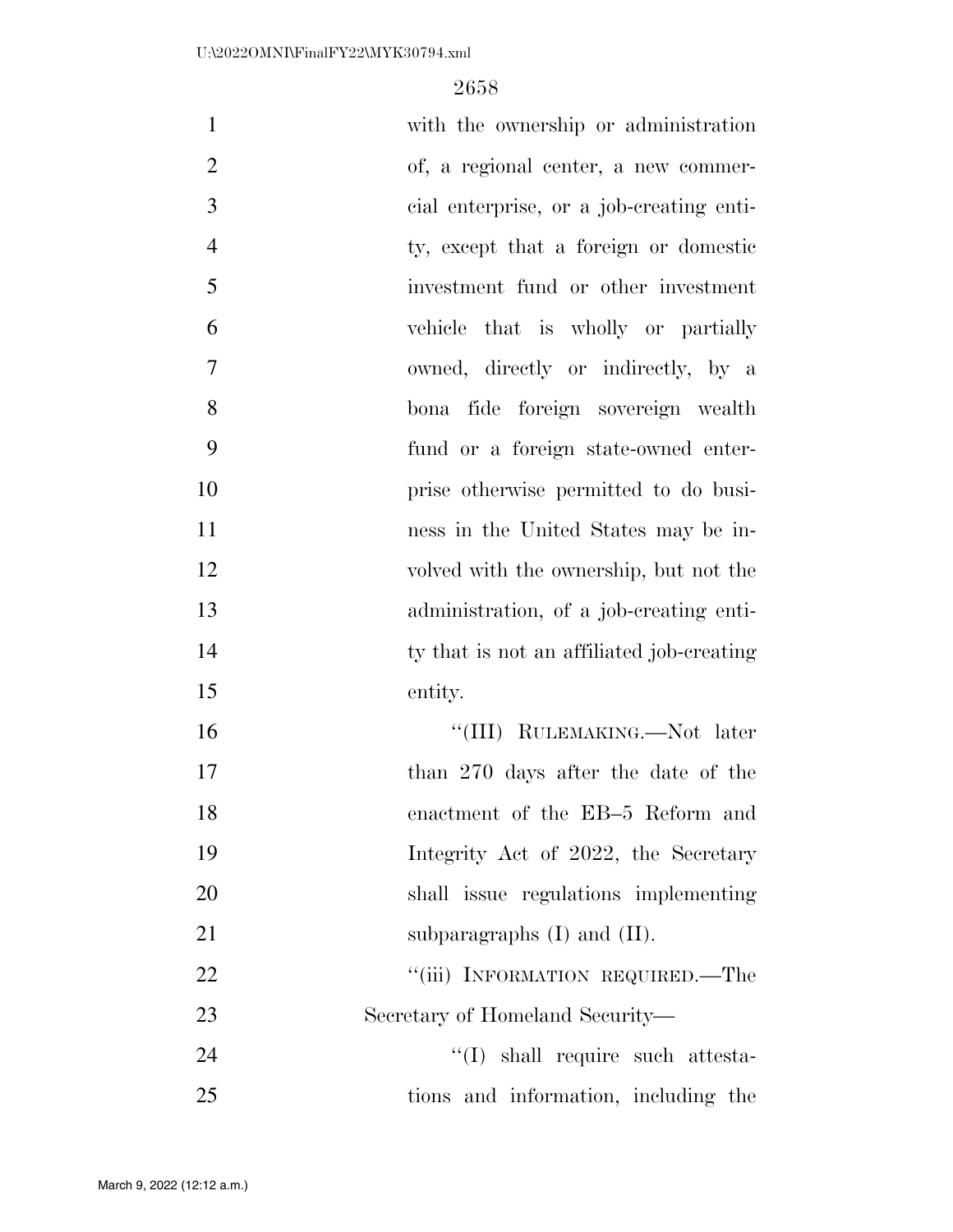| $\mathbf{1}$   | submission of fingerprints or other          |
|----------------|----------------------------------------------|
| $\overline{2}$ | biometrics to the Federal Bureau of          |
| 3              | Investigation with respect to a re-          |
| $\overline{4}$ | gional center, a new commercial enter-       |
| 5              | prise, and any affiliated job creating       |
| 6              | entity, and persons involved with such       |
| 7              | entities (as described in clause $(v)$ ), as |
| 8              | may be necessary to determine wheth-         |
| 9              | er such entities are in compliance with      |
| 10             | clauses (i) and (ii);                        |
| 11             | "(II) shall perform such criminal            |
| 12             | record checks and other background           |
| 13             | and database checks with respect to a        |
| 14             | regional center, a new commercial en-        |
| 15             | terprise, and any affiliated job-cre-        |
| 16             | ating entity, and persons involved           |
| 17             | with such entities (as described in          |
| 18             | clause $(v)$ , as may be necessary to de-    |
| 19             | termine whether such entities are in         |
| 20             | compliance with clauses (i) and (ii);        |
| 21             | and                                          |
| 22             | "(III) may, at the Secretary's               |
| 23             | discretion, require the information de-      |
| 24             | scribed to in subclause (I) and may          |
| 25             | perform the checks described in sub-         |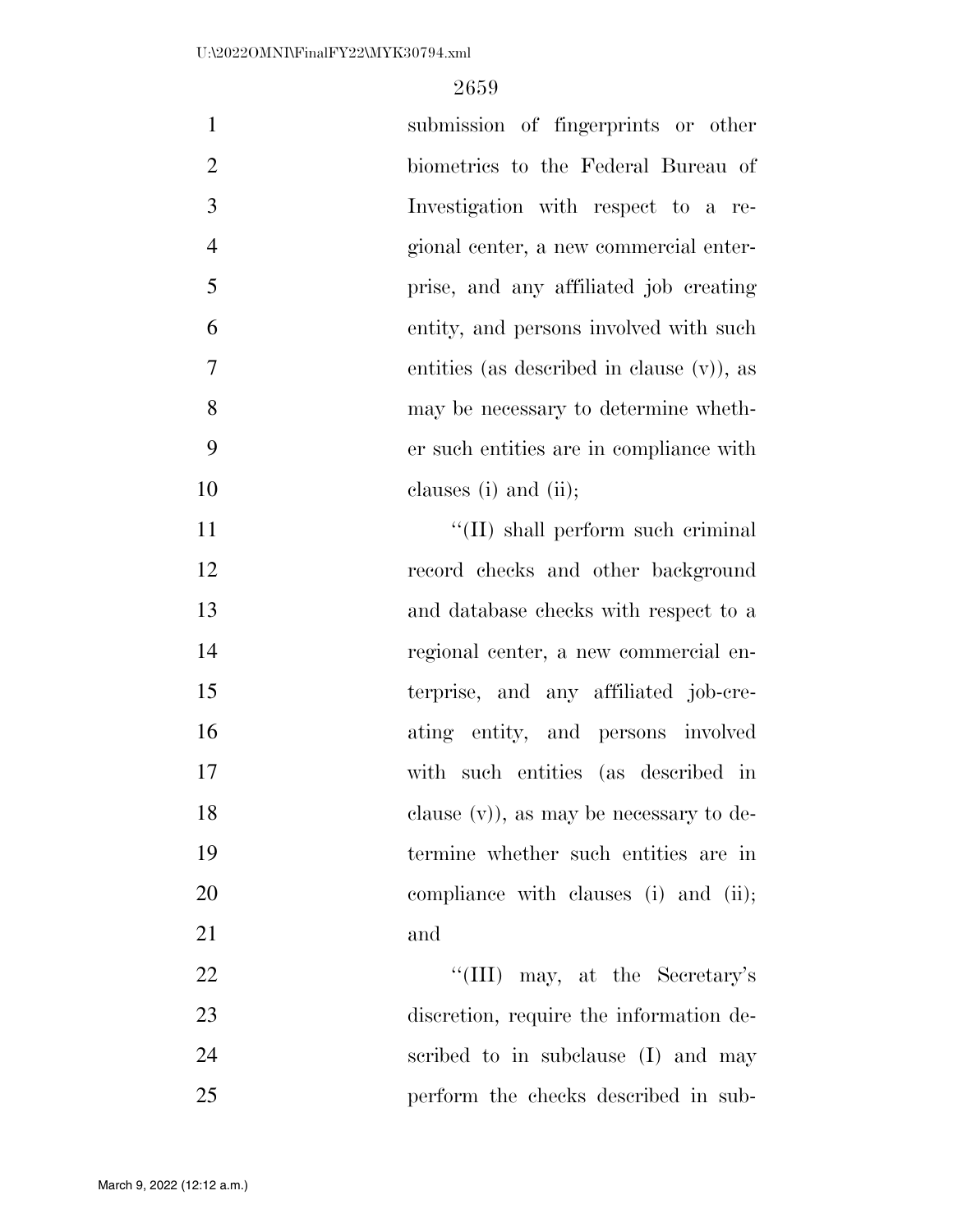| $\mathbf{1}$   | clause (II) with respect to any job cre- |
|----------------|------------------------------------------|
| $\overline{2}$ | ating entity and persons involved with   |
| 3              | such entity if there is a reasonable     |
| $\overline{4}$ | basis to believe such entity or person   |
| 5              | is not in compliance with clauses (i)    |
| 6              | and (ii).                                |
| $\overline{7}$ | "(iv) TERMINATION.—                      |
| 8              | $\lq\lq$ (I) IN GENERAL.—The<br>Sec-     |
| 9              | retary of Homeland Security may sus-     |
| 10             | pend or terminate the designation of     |
| 11             | any regional center, or the participa-   |
| 12             | tion under the program of any new        |
| 13             | commercial enterprise or job-creating    |
| 14             | entity under this paragraph if the       |
| 15             | Secretary determines that such enti-     |
| 16             | $ty-$                                    |
| 17             | "(aa) knowingly involved a               |
| 18             | person with such entity in viola-        |
| 19             | tion of clause (i) or (ii) by fail-      |
| 20             | ing, within 14 days of acquiring         |
| 21             | such knowledge—                          |
| 22             | $\lq\lq (AA)$ to take commer-            |
| 23             | cially reasonable efforts to             |
| 24             | discontinue the prohibited               |
| 25             | person's involvement; or                 |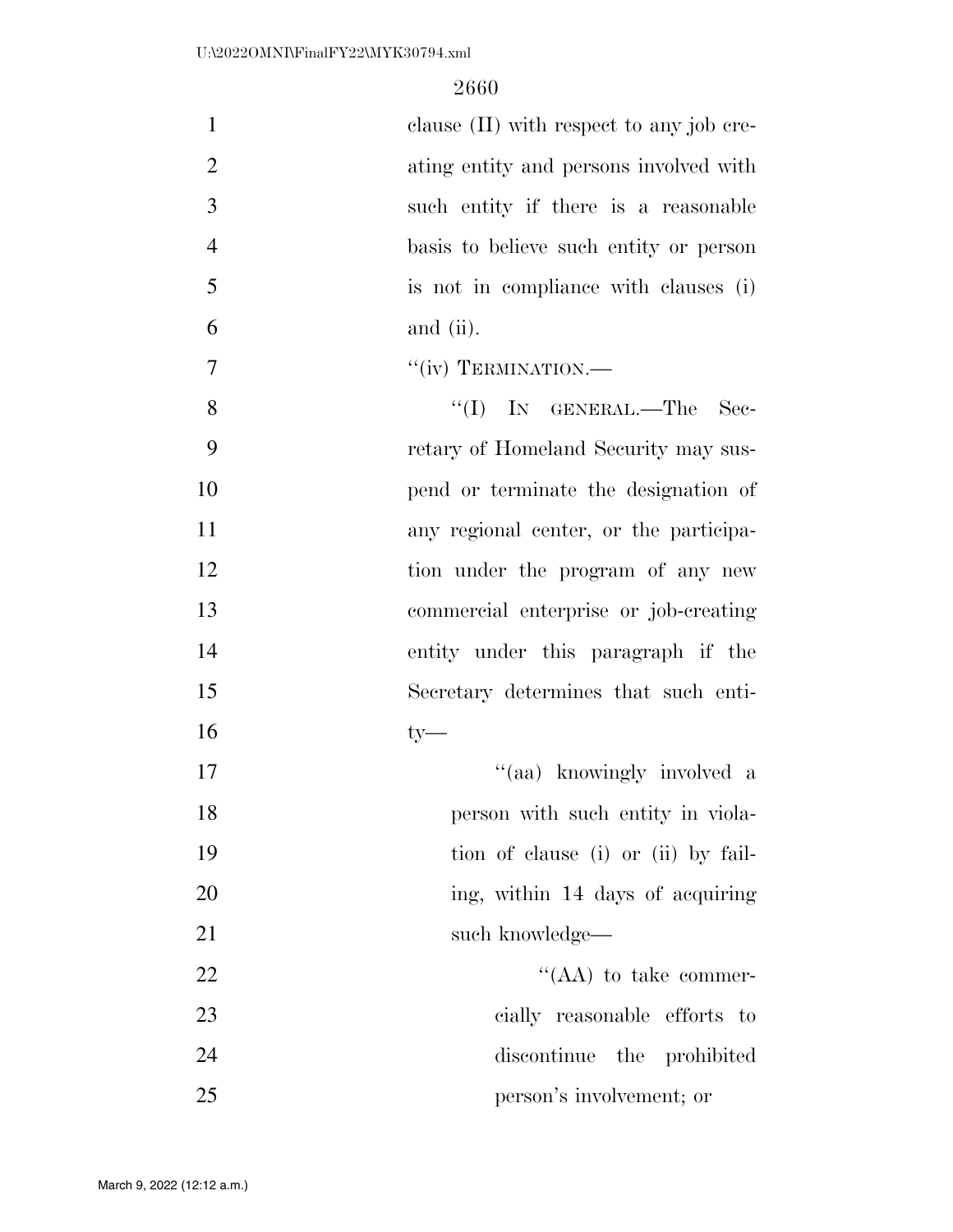| "(BB) to provide notice<br>$\mathbf{1}$          |
|--------------------------------------------------|
| $\overline{2}$<br>to the Secretary;              |
| 3<br>"(bb) failed to provide an                  |
| $\overline{4}$<br>attestation or information re- |
| 5<br>quested by the Secretary under              |
| 6<br>clause $(iii)(I)$ ; or                      |
| $\overline{7}$<br>"(cc) knowingly provided       |
| 8<br>any false attestation or informa-           |
| 9<br>tion under clause $(iii)(I)$ .              |
| 10<br>"(II) LIMITATION.—The Sec-                 |
| 11<br>retary's authorized sanctions under        |
| 12<br>subclause (I) shall be limited to enti-    |
| 13<br>ties that have engaged in any activity     |
| 14<br>described in subclause (I).                |
| 15<br>"(III) INFORMATION.—                       |
| "(aa) NOTIFICATION.—The<br>16                    |
| 17<br>Secretary, after performing the            |
| 18<br>criminal record checks and other           |
| 19<br>background checks described in             |
| 20<br>clause (iii), shall notify a regional      |
| 21<br>center, new commercial<br>enter-           |
| 22<br>prise, or job-creating entity              |
| 23<br>whether any person involved with           |
| 24<br>such entities is not in compliance         |
| 25<br>with clause (i) or (ii), unless the        |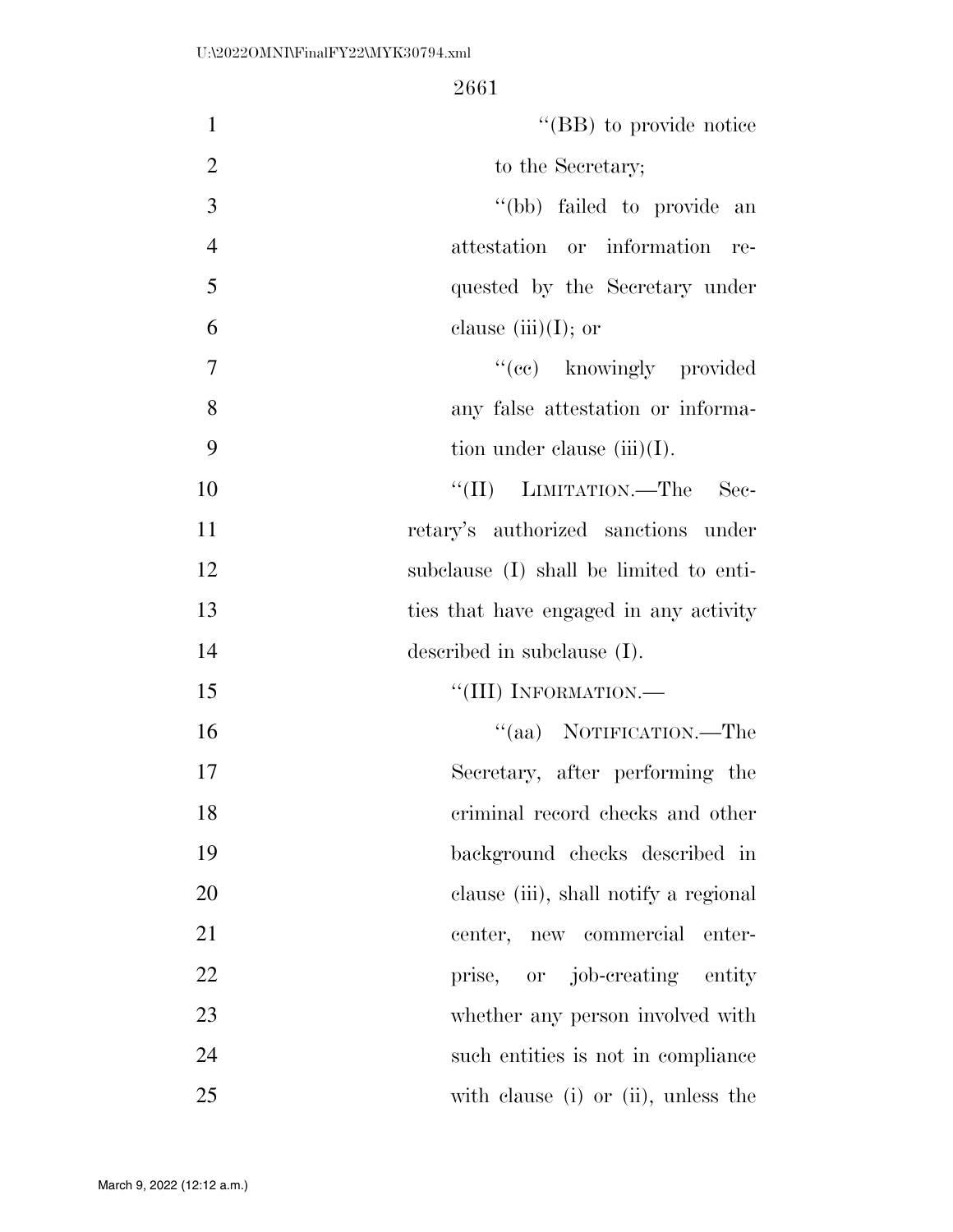1 information that provides the basis for the determination is classified or disclosure is other-wise prohibited under law.

5 "(bb) EFFECT OF FAILURE TO RESPOND.—If the regional center, new commercial enter- prise, or job-creating entity fails to discontinue the prohibited per- son's involvement with the re- gional center, new commercial enterprise, or job-creating entity, as applicable, within 30 days 14 after receiving such notification, such entity shall be deemed to have knowledge under subclause (I)(aa) that the involvement of such person with the entity is in 19 violation of clause (i) or (ii). 20 "(v) PERSONS INVOLVED WITH A RE-

21 GIONAL CENTER, NEW COMMERCIAL EN-22 TERPRISE, OR JOB-CREATING ENTITY. For the purposes of this paragraph, unless otherwise determined by the Secretary of Homeland Security, a person is involved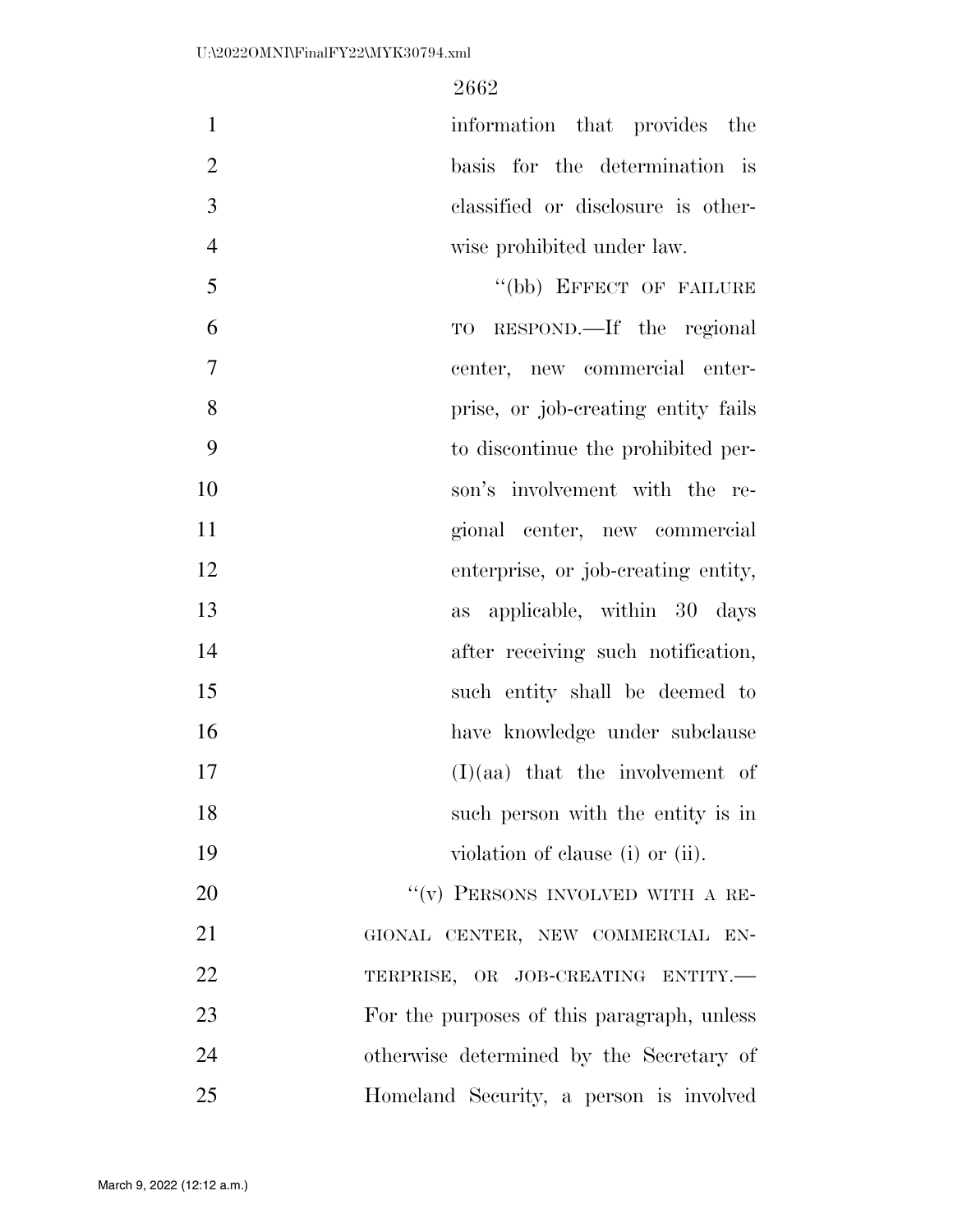| $\mathbf{1}$   | with a regional center, a new commercial      |
|----------------|-----------------------------------------------|
| $\overline{2}$ | enterprise, any affiliated job-creating enti- |
| 3              | ty, as applicable, if the person is, directly |
| $\overline{4}$ | or indirectly, in a position of substantive   |
| 5              | authority to make operational or manage-      |
| 6              | rial decisions over pooling, securitization,  |
| $\overline{7}$ | investment, release, acceptance, or control   |
| 8              | or use of any funding that was procured       |
| 9              | under the program described in subpara-       |
| 10             | $graph$ (E). An individual may be in a posi-  |
| 11             | tion of substantive authority if the person   |
| 12             | serves as a principal, a representative, an   |
| 13             | administrator, an owner, an officer, a        |
| 14             | board member, a manager, an executive, a      |
| 15             | general partner, a fiduciary, an agent, or    |
| 16             | in a similar position at the regional center, |
| 17             | new commercial enterprise, or job-creating    |
| 18             | entity, respectively.                         |
| 19             | ``(I)<br>COMPLIANCE WITH<br><b>SECURITIES</b> |
| 20             | LANS.                                         |
| 21             | "(i) JURISDICTION.—                           |
| 22             | "(I) IN GENERAL.—The United                   |
| 23             | States has jurisdiction, including sub-       |
| 24             | ject matter jurisdiction, over the pur-       |
| 25             | chase or sale of any security offered         |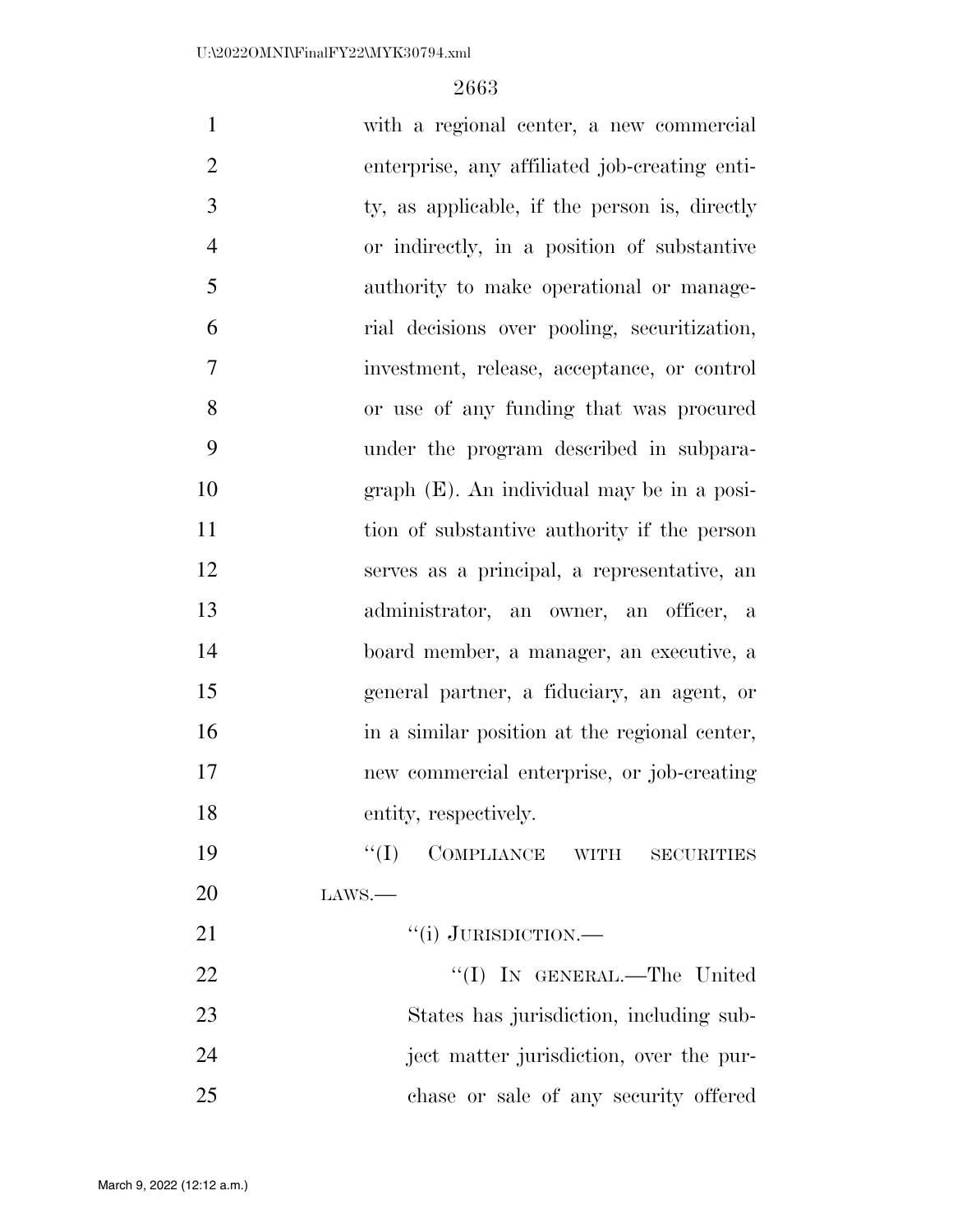| $\mathbf{1}$   | or sold, or any investment advice pro-                   |
|----------------|----------------------------------------------------------|
| $\overline{2}$ | vided, by any regional center or any                     |
| 3              | party associated with a regional cen-                    |
| $\overline{4}$ | ter for purposes of the securities laws.                 |
| 5              | "(II) COMPLIANCE WITH REGU-                              |
| 6              | LATION $s$ . For purposes of section 5                   |
| 7              | of the Securities Act of 1933 (15                        |
| 8              | U.S.C. 77e), a regional center or any                    |
| 9              | party associated with a regional cen-                    |
| 10             | ter is not precluded from offering or                    |
| 11             | selling a security pursuant to Regula-                   |
| 12             | tion S $(17 \text{ C.F.R. } 230.901 \text{ et seq.})$ to |
| 13             | the extent that such offering or selling                 |
| 14             | otherwise complies with that regula-                     |
| 15             | tion.                                                    |
| 16             | "(III) SAVINGS PROVISION.—                               |
| 17             | Subclause (I) is not intended to mod-                    |
| 18             | ify any existing rules or regulations of                 |
| 19             | the Securities and Exchange Commis-                      |
| 20             | sion related to the application of sec-                  |
| 21             | tion $15(a)$ of the Securities and Ex-                   |
| 22             | change Act of 1934 (15 U.S.C.                            |
| 23             | $78o(a)$ to foreign brokers or dealers.                  |
| 24             | ``(ii)<br>REGIONAL CENTER<br>CERTIFI-                    |
| 25             | CATIONS REQUIRED.-                                       |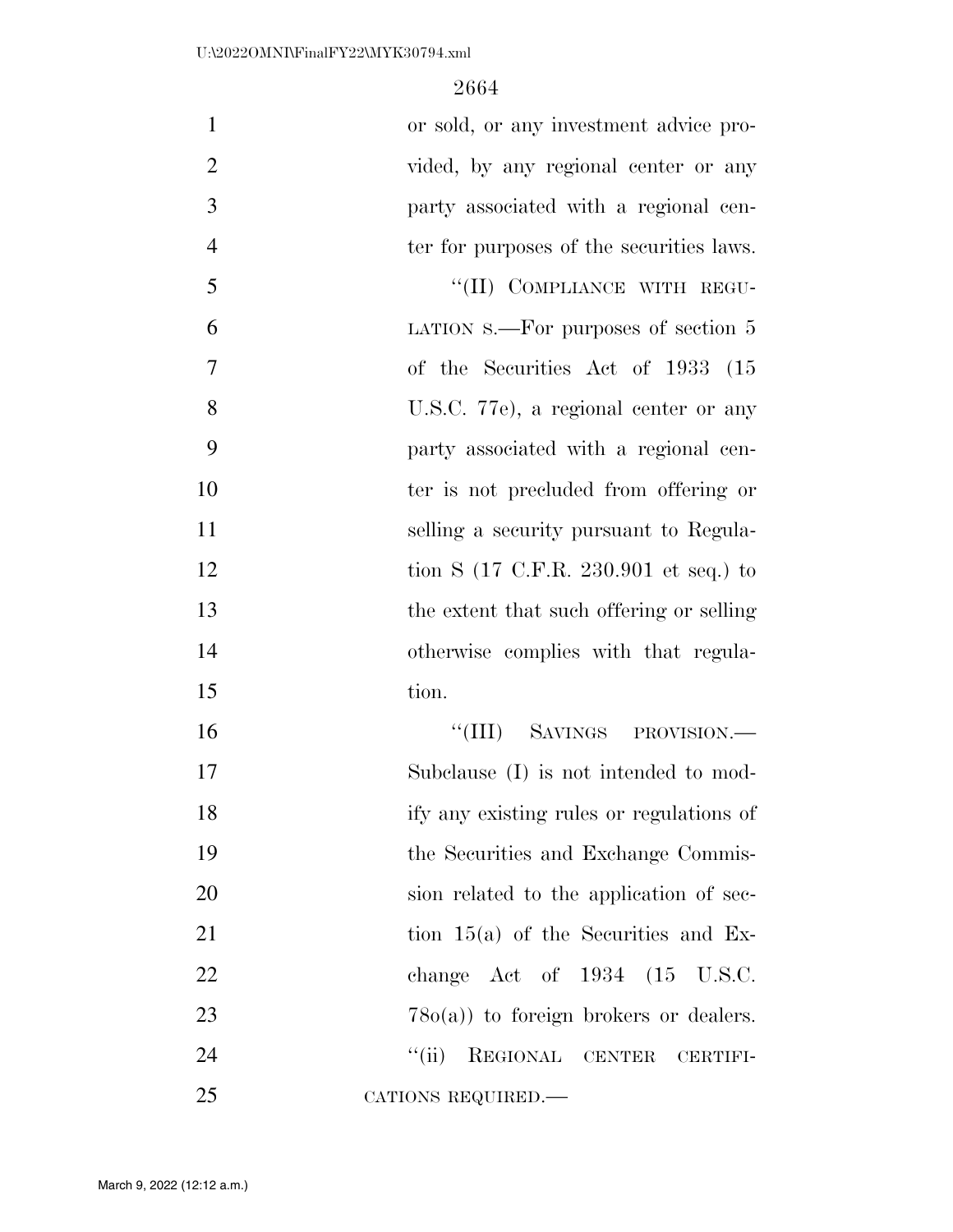| $\mathbf{1}$   | "(I) INITIAL CERTIFICATION.-              |
|----------------|-------------------------------------------|
| $\overline{2}$ | The Secretary of Homeland Security        |
| 3              | may not approve an application for re-    |
| $\overline{4}$ | gional center designation or regional     |
| 5              | center amendment unless the regional      |
| 6              | center certifies that, to the best of the |
| 7              | certifier's knowledge, after a due dili-  |
| 8              | gence investigation, the regional cen-    |
| 9              | ter is in compliance with and has poli-   |
| 10             | cies and procedures, including those      |
| 11             | related to internal and external due      |
| 12             | diligence, reasonably designed to con-    |
| 13             | firm, as applicable, that all parties as- |
| 14             | sociated with the regional center are     |
| 15             | and will remain in compliance with        |
| 16             | securities laws of the United<br>the      |
| 17             | States and of any State in which—         |
| 18             | $\lq(aa)$ the offer, purchase, or         |
| 19             | sale of securities was conducted;         |
| 20             | "(bb) the issuer of securities            |
| 21             | was located; or                           |
| 22             | "(cc) the investment advice               |
| 23             | was provided by the regional cen-         |
| 24             | ter or parties associated with the        |
| 25             | regional center.                          |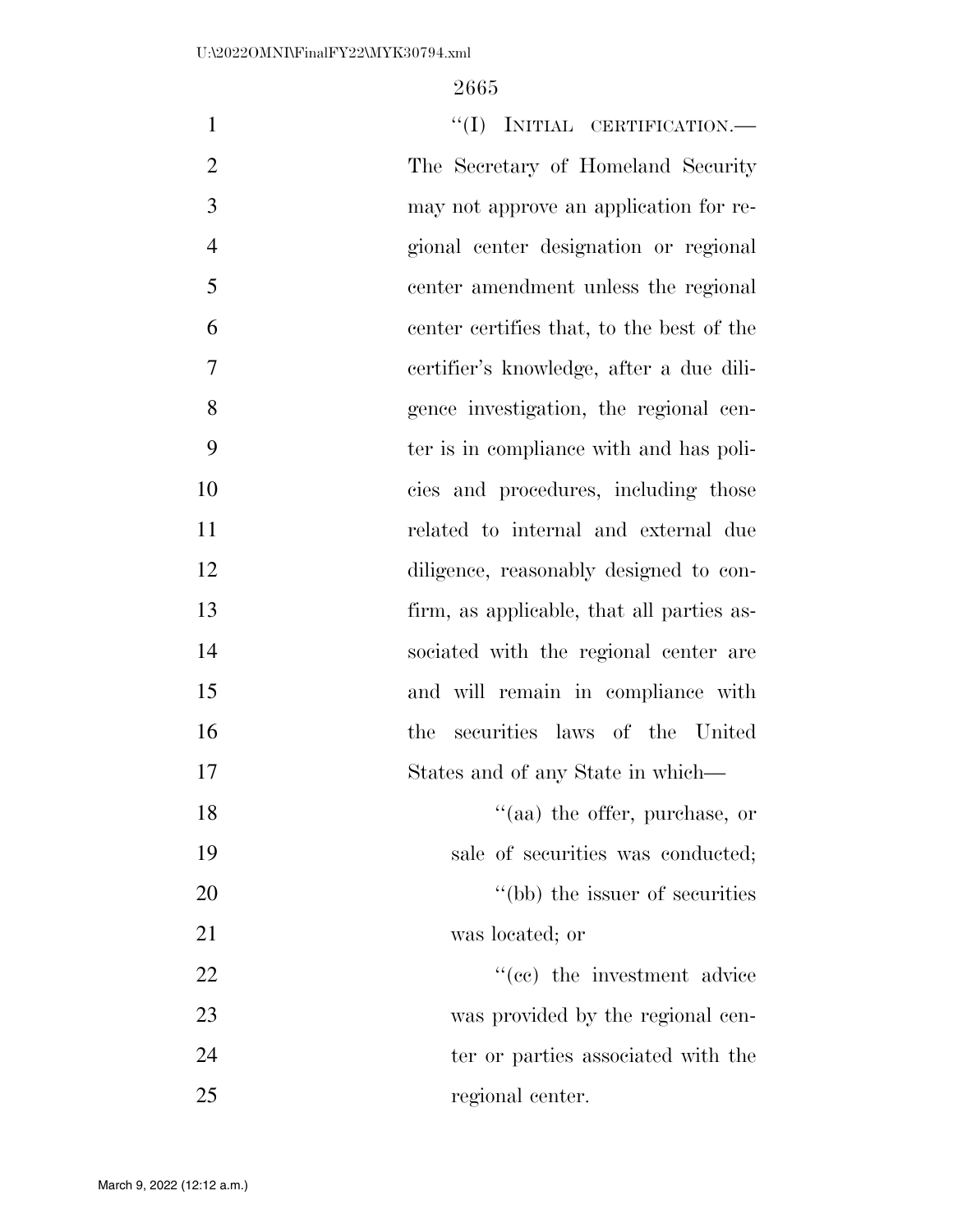| $\mathbf{1}$   | "(II) REISSUE.—A regional cen-                  |
|----------------|-------------------------------------------------|
| $\overline{2}$ | ter shall annually reissue a certifi-           |
| 3              | cation described in subclause (I), in           |
| $\overline{4}$ | accordance with subparagraph $(G)$ , to         |
| 5              | certify compliance with clause (iii) by         |
| 6              | stating that—                                   |
| $\overline{7}$ | $\cdot$ (aa) the certification<br>$\frac{1}{1}$ |
| 8              | made by a certifier;                            |
| 9              | "(bb) to the best of the cer-                   |
| 10             | tifier's knowledge, after a due                 |
| 11             | diligence investigation, all such               |
| 12             | offers, purchases, and sales of se-             |
| 13             | curities or the provision of invest-            |
| 14             | ment advice complied with the se-               |
| 15             | curities laws of the United States              |
| 16             | and the securities laws of any                  |
| 17             | State in which—                                 |
| 18             | $\lq\lq$ (AA) the offer, pur-                   |
| 19             | chase, or sale of securities                    |
| 20             | was conducted;                                  |
| 21             | "(BB) the issuer of se-                         |
| 22             | curities was located; or                        |
| 23             | $"({\rm CC})$ the investment                    |
| 24             | advice was provided; and                        |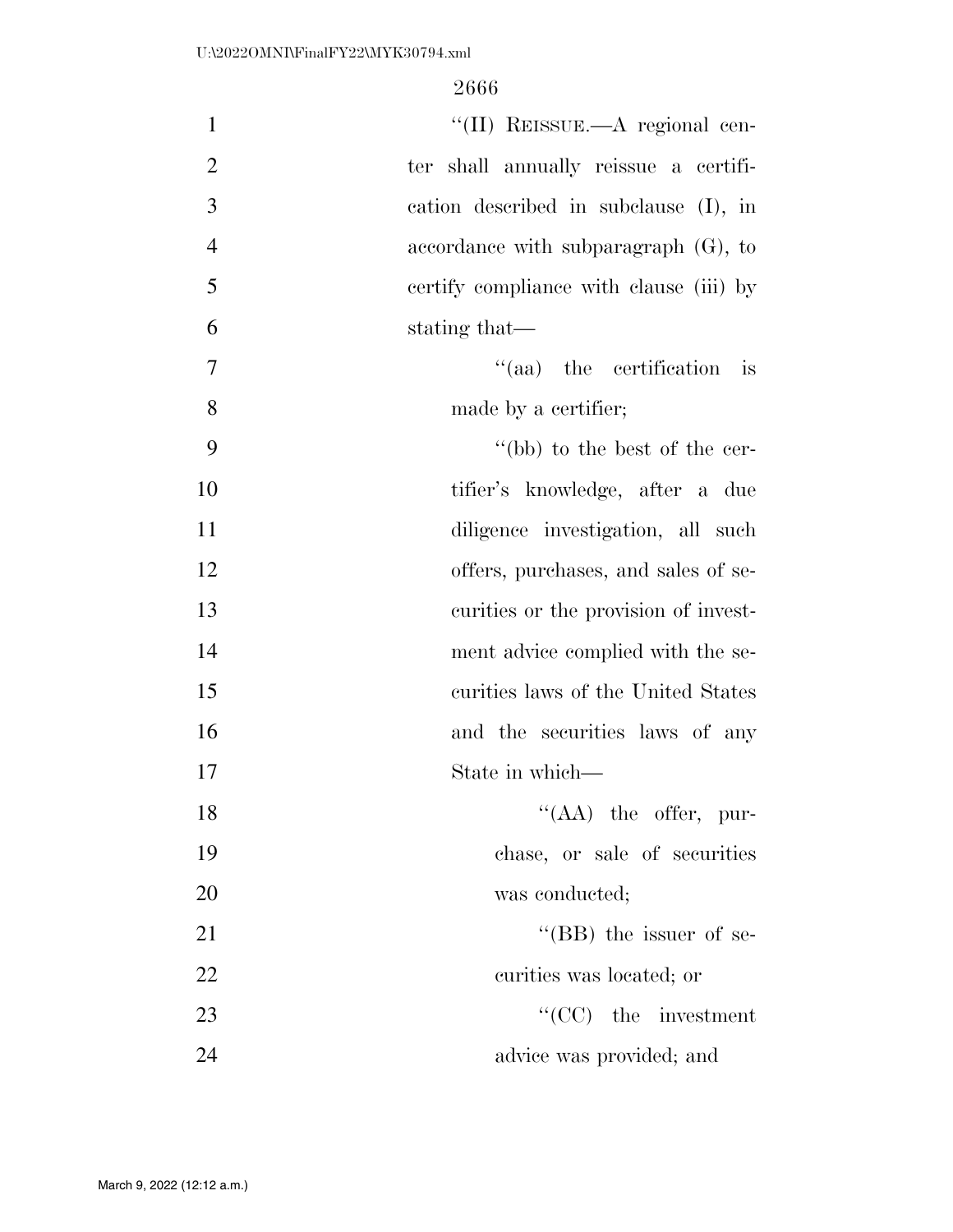| $\mathbf{1}$   | "(ee) records, data, and in-            |
|----------------|-----------------------------------------|
| $\overline{2}$ | formation related to such offers,       |
| 3              | purchases, and sales have been          |
| $\overline{4}$ | maintained.                             |
| 5              | "(III) EFFECT OF NONCOMPLI-             |
| 6              | ANCE.—If a regional center, through     |
| $\tau$         | its due diligence, discovered during    |
| 8              | the previous fiscal year that the re-   |
| 9              | gional center or any party associated   |
| 10             | with the regional center was not in     |
| 11             | compliance with the securities laws of  |
| 12             | the United States or the securities     |
| 13             | laws of any State in which the securi-  |
| 14             | ties activities were conducted by any   |
| 15             | party associated with the regional cen- |
| 16             | ter, the certifier shall—               |
| 17             | "(aa) describe the activities           |
| 18             | that led to noncompliance;              |
| 19             | "(bb) describe the actions"             |
| 20             | taken to remedy the noncompli-          |
| 21             | ance; and                               |
| 22             | $\lq\lq$ (ce) certify that the re-      |
| $\cap$         |                                         |

 gional center and all parties asso- ciated with the regional center are currently in compliance, to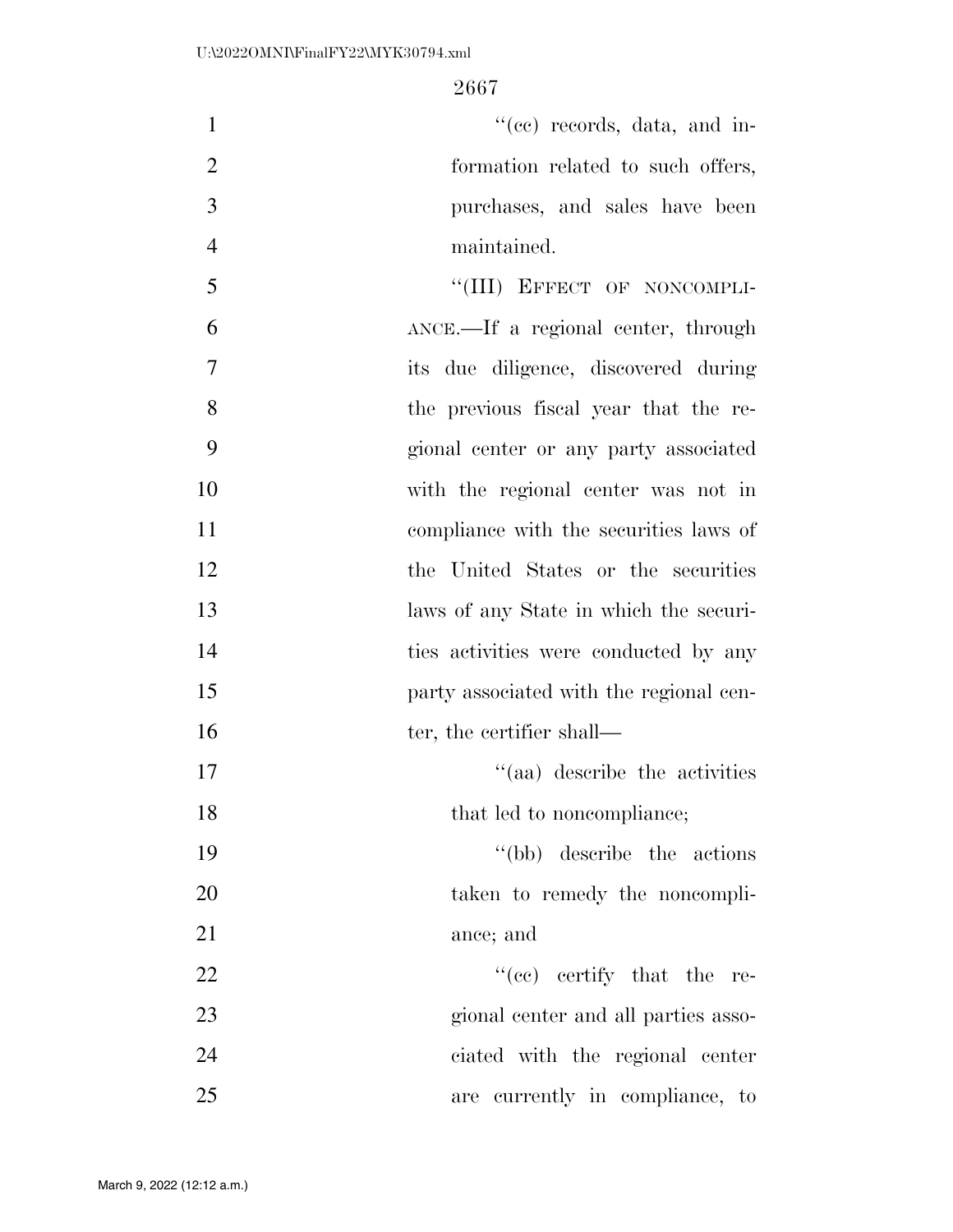| $\mathbf{1}$   | the best of the certifier's knowl-       |
|----------------|------------------------------------------|
| $\overline{2}$ | edge, after a due diligence inves-       |
| 3              | tigation.                                |
| $\overline{4}$ | "(iii) OVERSIGHT REQUIRED.—Each          |
| 5              | regional center shall—                   |
| 6              | "(I) use commercially reasonable         |
| 7              | efforts to monitor and supervise com-    |
| 8              | pliance with the securities laws in re-  |
| 9              | lations to all offers, purchases, and    |
| 10             | sales of, and investment advice relat-   |
| 11             | ing to, securities made by parties as-   |
| 12             | sociated with the regional center;       |
| 13             | "(II) maintain records, data, and        |
| 14             | information relating to all such offers, |
| 15             | purchases, sales, and investment ad-     |
| 16             | vice during the 5-year period begin-     |
| 17             | ning on the date of their creation; and  |
| 18             | "(III) make the records, data,           |
| 19             | and information described in sub-        |
| 20             | clause (II) available to the Secretary   |
| 21             | or to the Securities and Exchange        |
| 22             | Commission upon request.                 |
| 23             | $``(iv)$ SUSPENSION OR<br>TERMI-         |
| 24             | NATION.—In addition to any other author- |
| 25             | ity provided to the Secretary under this |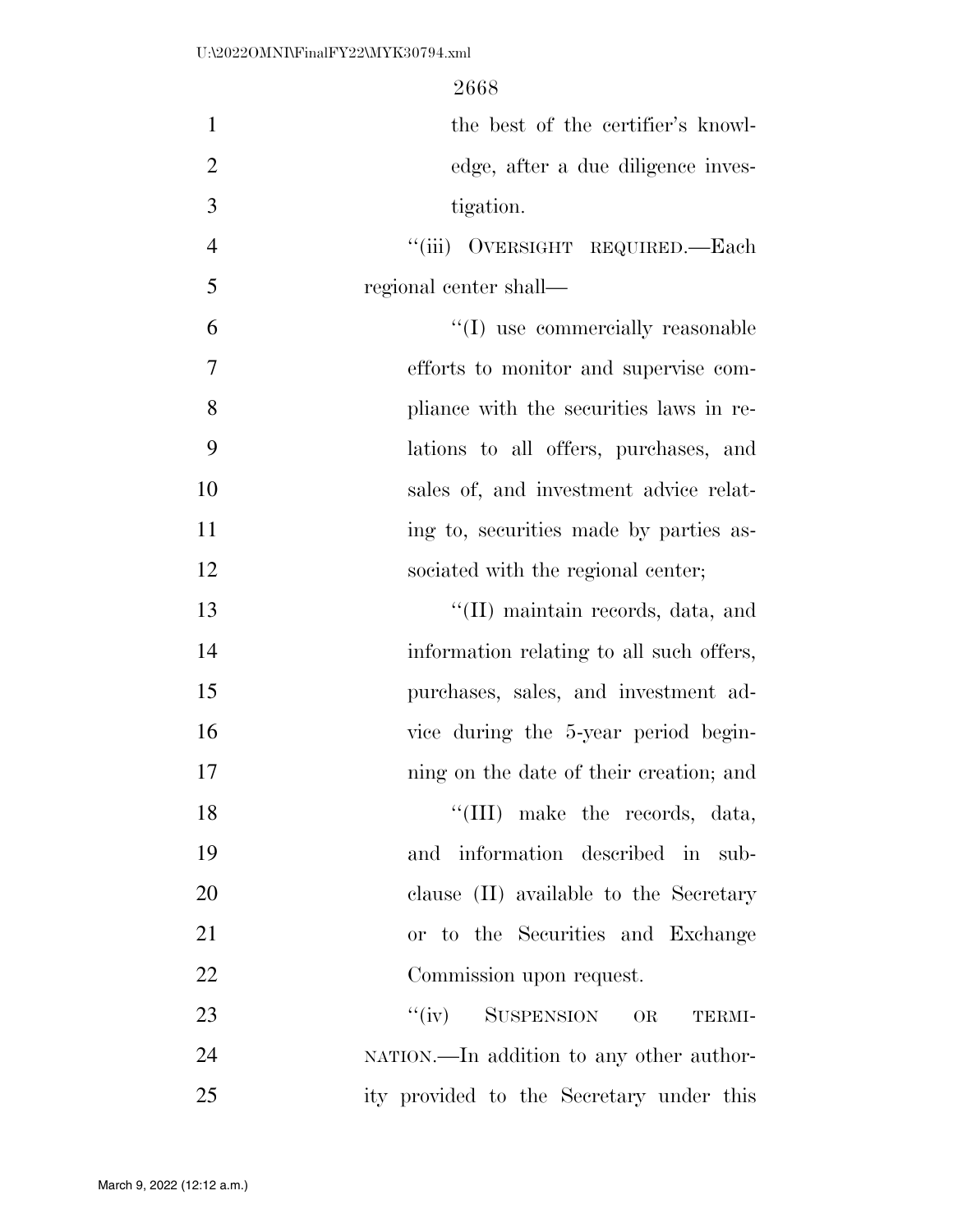| $\mathbf{1}$<br>paragraph, the Secretary, in the Sec-        |
|--------------------------------------------------------------|
| $\overline{2}$<br>retary's discretion, may suspend or termi- |
| 3<br>nate the designation of any regional center             |
| $\overline{4}$<br>or impose other sanctions against the re-  |
| 5<br>gional center if the regional center, or any            |
| 6<br>parties associated with the regional center             |
| $\tau$<br>that the regional center knew or reason-           |
| 8<br>ably should have known—                                 |
| 9<br>$\lq\lq$ are permanently or tempo-                      |
| 10<br>rarily enjoined by order, judgment, or                 |
| 11<br>decree of any court of competent ju-                   |
| 12<br>risdiction in connection with the offer,               |
| 13<br>purchase, or sale of a security or the                 |
| 14<br>provision of investment advice;                        |
| 15<br>$\lq\lq$ (II) are subject to any final                 |
| 16<br>order of the Securities and Exchange                   |
| 17<br>Commission or a State securities reg-                  |
| 18<br>ulator that—                                           |
| 19<br>"(aa) bars such person from                            |
| 20<br>association with an entity regu-                       |
| 21<br>lated by the Securities and Ex-                        |
| 22<br>change Commission or a State                           |
| 23<br>securities regulator; or                               |
| 24<br>$\lq (bb)$<br>constitutes a<br>final                   |
| 25<br>order based on a finding of an in-                     |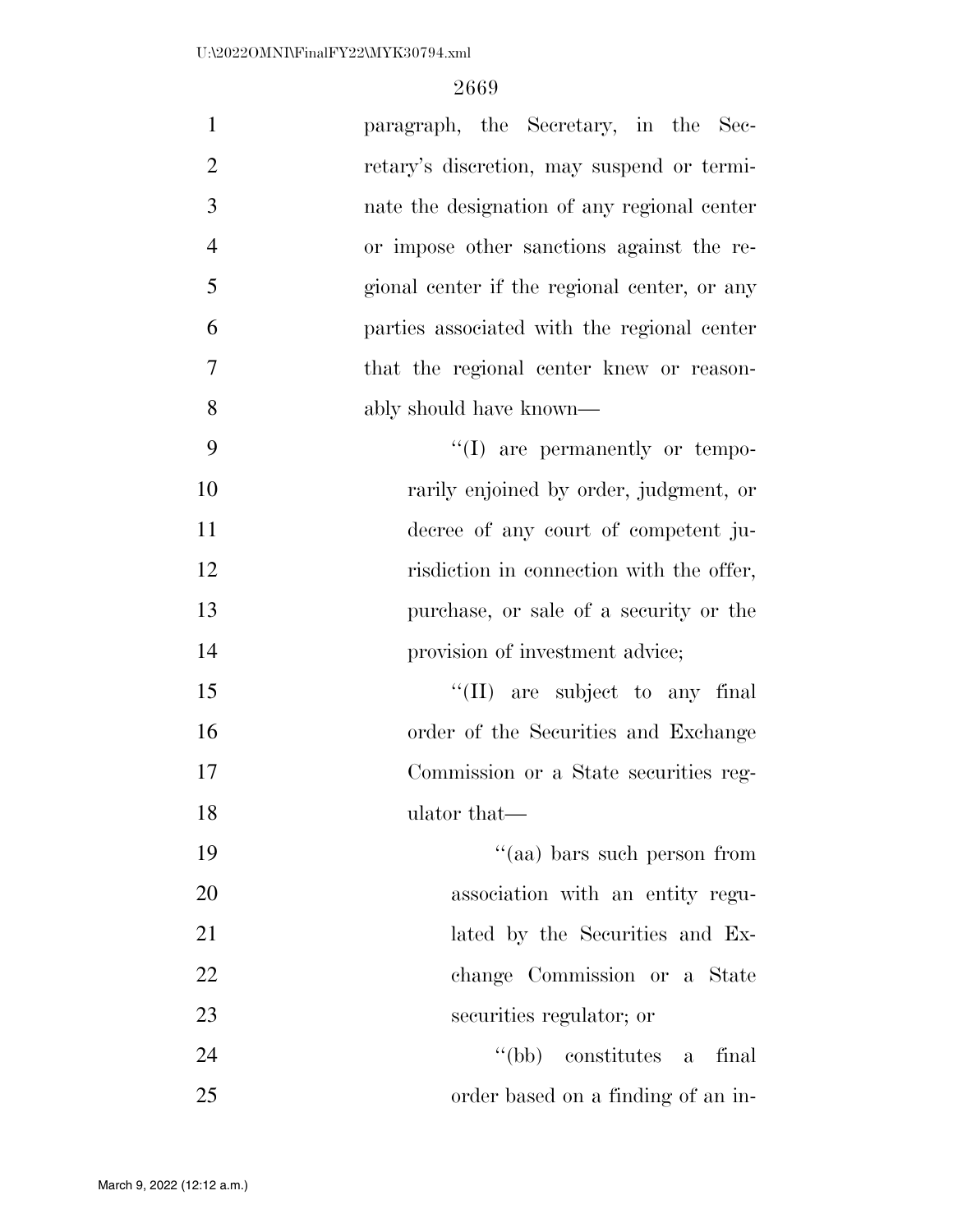| $\mathbf{1}$   | tentional violation or a violation       |
|----------------|------------------------------------------|
| $\overline{2}$ | related to fraud or deceit in con-       |
| 3              | nection with the offer, purchase,        |
| $\overline{4}$ | or sale of, or investment advice         |
| 5              | relating to, a security; or              |
| 6              | "(III) submitted, or caused to be        |
| 7              | submitted, a certification described in  |
| 8              | clause (ii) that contained an untrue     |
| 9              | statement of a material fact or omit-    |
| 10             | ted to state a material fact necessary   |
| 11             | in order to make the statements          |
| 12             | made, in light of the circumstances      |
| 13             | under which they were made, not mis-     |
| 14             | leading.                                 |
| 15             | "(v) DEFINED TERM.—In this sub-          |
| 16             | paragraph, the term 'parties associated  |
| 17             | with a regional center' means—           |
| 18             | $f'(I)$ the regional center;             |
| 19             | $\lq\lq$ (II) any new commercial enter-  |
| 20             | prise or affiliated job-creating entity  |
| 21             | or issuer of securities associated with  |
| 22             | the regional center;                     |
| 23             | "(III) the regional center's and         |
| 24             | new commercial enterprise's owners,      |
| 25             | officers, directors, managers, partners, |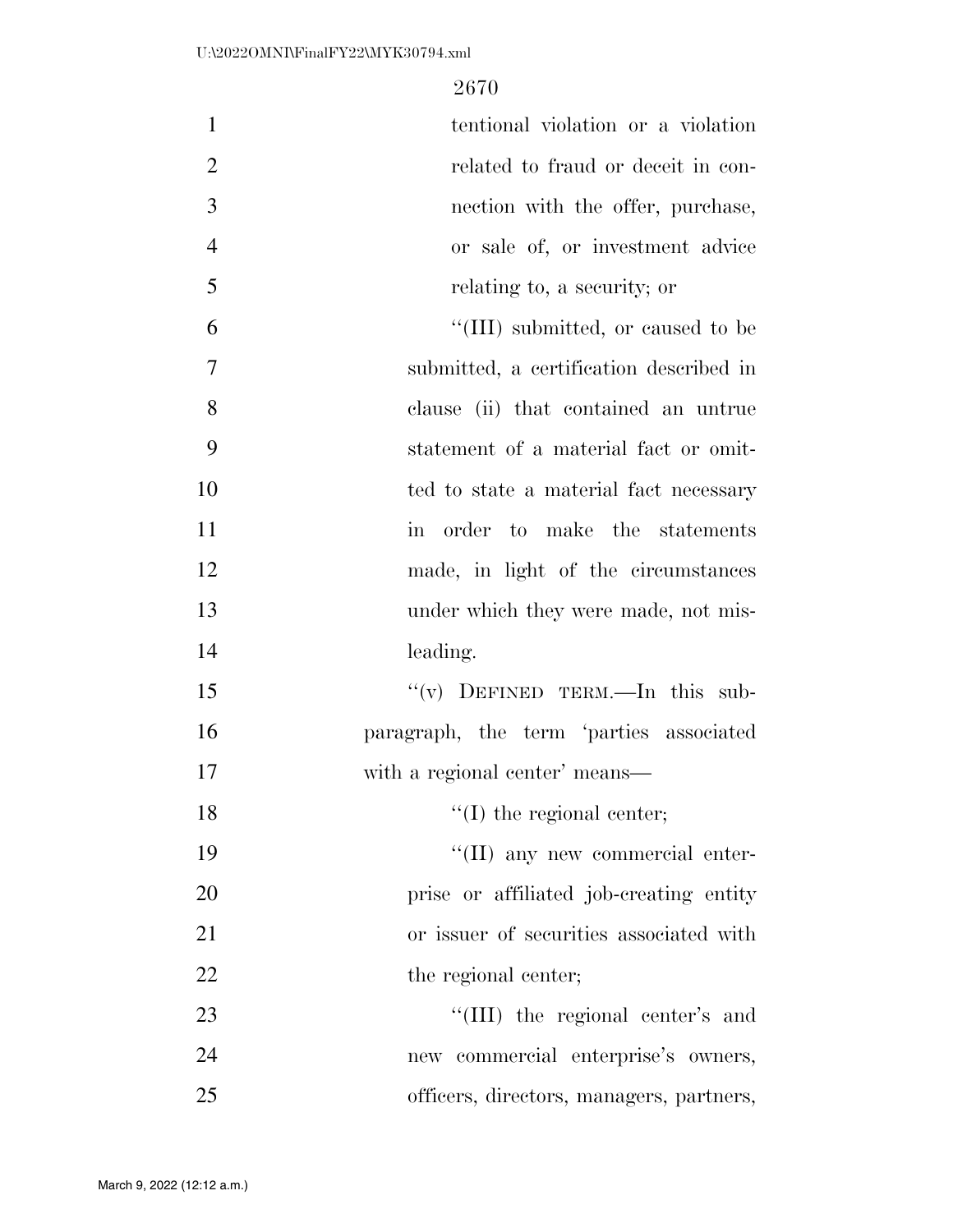| $\mathbf{1}$   | agents, employees, promoters and at-         |
|----------------|----------------------------------------------|
| $\overline{2}$ | torneys, or similar position, as deter-      |
| 3              | mined by the Secretary; and                  |
| $\overline{4}$ | $\lq\lq$ (IV) any person under the con-      |
| 5              | trol of the regional center, new com-        |
| 6              | mercial enterprise, or issuer of securi-     |
| $\overline{7}$ | ties associated with the regional cen-       |
| 8              | ter who is responsible for the mar-          |
| 9              | keting, offering, or sale of any secu-       |
| 10             | rity offered in connection with the          |
| 11             | capital investment project.                  |
| 12             | "(vi) SAVINGS PROVISION.—Nothing             |
| 13             | in this subparagraph may be construed to     |
| 14             | impair or limit the authority of the Securi- |
| 15             | ties and Exchange Commission under the       |
| 16             | Federal securities laws or any State securi- |
| 17             | ties regulator under State securities laws.  |
| 18             | $``(J)$ EB-5 INTEGRITY FUND.—                |
| 19             | ESTABLISHMENT.—There is es-<br>``(i)         |
| 20             | tablished in the United States Treasury a    |
| 21             | special fund, which shall be known as the    |
| 22             | 'EB-5 Integrity Fund' (referred to in this   |
| 23             | subparagraph as the 'Fund'). Amounts de-     |
| 24             | posited into the Fund shall be available to  |
| 25             | the Secretary of Homeland Security until     |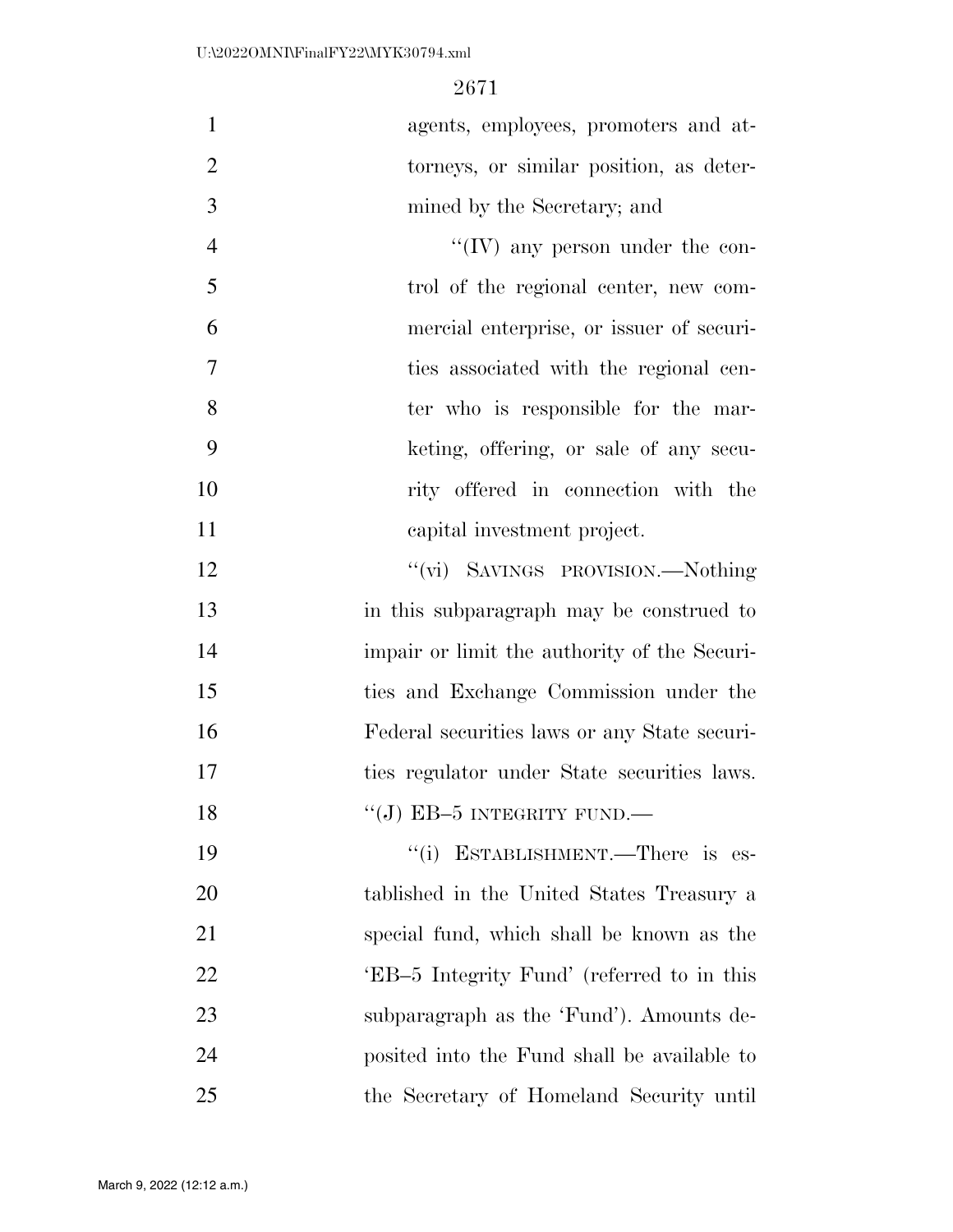| $\mathbf{1}$   | expended for the purposes set forth in    |
|----------------|-------------------------------------------|
| $\overline{2}$ | clause (iii).                             |
| 3              | $``(ii)$ FEES.—                           |
| $\overline{4}$ | "(I) ANNUAL FEE.—On October               |
| 5              | 1, 2022, and each October 1 there-        |
| 6              | after, the Secretary of Homeland Se-      |
| $\tau$         | curity shall collect for the Fund an      |
| 8              | annual fee—                               |
| 9              | "(aa) except as provided in               |
| 10             | item (bb), of $$20,000$ from each         |
| 11             | regional center designated under          |
| 12             | subparagraph $(E)$ ; and                  |
| 13             | "(bb) of $$10,000$ from each              |
| 14             | such regional center with 20 or           |
| 15             | fewer total investors in the pre-         |
| 16             | eeding fiscal year in its new com-        |
| 17             | mercial enterprises.                      |
| 18             | "(II) PETITION FEE.—Beginning             |
| 19             | on October 1, 2022, the Secretary         |
| $20\,$         | shall collect a fee of $$1,000$ for the   |
| 21             | Fund with each petition filed under       |
| 22             | section $204(a)(1)(H)$ for classification |
| 23             | under subparagraph $(E)$ . The fee        |
| 24             | under this subclause is in addition to    |
| 25             | the fee that the Secretary is author-     |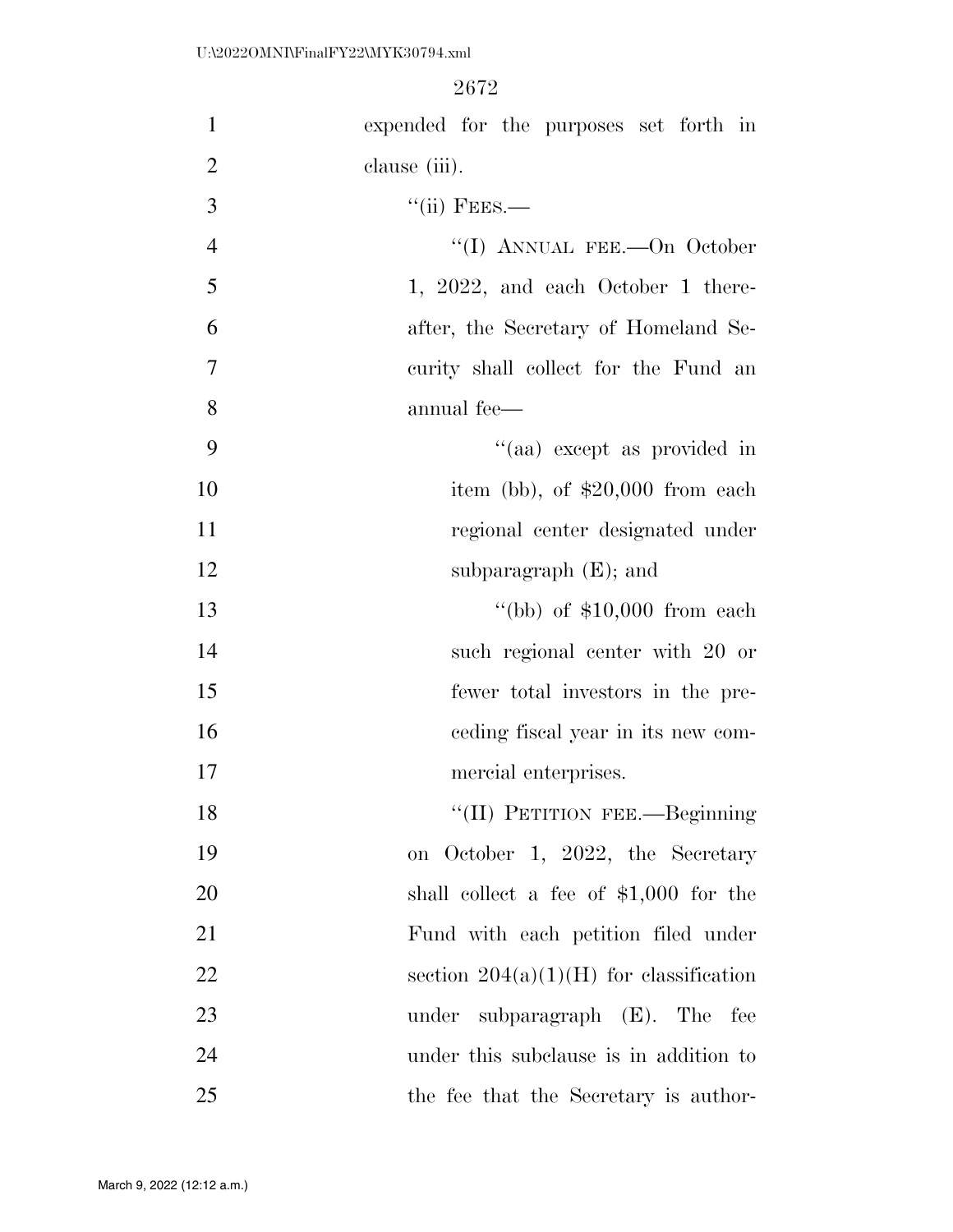ized to establish and collect for each petition to recover the costs of adju- dication and naturalization services 4 under section  $286(m)$ .

5 ''(III) INCREASES.—The Sec- retary may increase the amounts under this clause by prescribing such regulations as may be necessary to en- sure that amounts in the Fund are sufficient to carry out the purposes 11 set forth in clause (iii).

12 "(iii) PERMISSIBLE USES OF FUND.— 13 The Secretary shall—

 $\frac{1}{2}$  (I) use not less than  $\frac{1}{3}$  of the amounts deposited into the Fund for investigations based outside of the United States, including—

18 ''(aa) monitoring and inves-19 tigating program-related events 20 and promotional activities; and 21 ''(bb) ensuring an alien in-22 vestor's compliance with subpara-23 graph (L); and 24 ''(II) use amounts deposited into

25 the Fund—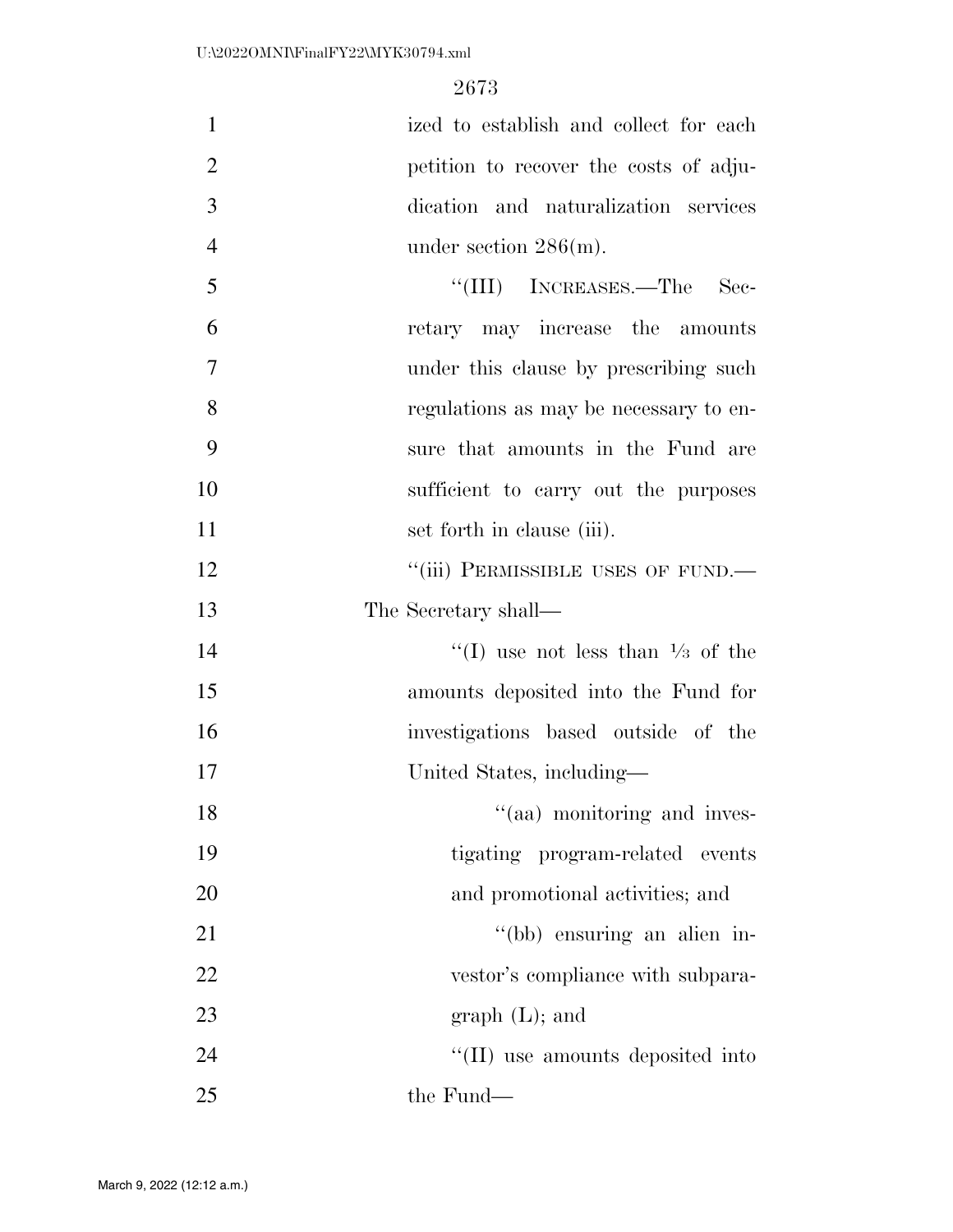| $\mathbf{1}$   | $\cdot$ (aa) to detect and inves-             |
|----------------|-----------------------------------------------|
| $\overline{2}$ | tigate fraud or other crimes;                 |
| 3              | "(bb) to determine whether                    |
| $\overline{4}$ | regional centers, new commercial              |
| 5              | enterprises, job-creating entities,           |
| 6              | and alien investors (and their                |
| 7              | alien spouses and alien children)             |
| 8              | comply with the immigration                   |
| 9              | laws;                                         |
| 10             | "(ce) to conduct audits and                   |
| 11             | site visits; and                              |
| 12             | "(dd) as the Secretary de-                    |
| 13             | termines to be necessary, includ-             |
| 14             | ing monitoring compliance with                |
| 15             | the requirements under section                |
| 16             | 107 of the EB-5 Reform and In-                |
| 17             | tegrity Act of 2022.                          |
| 18             | "(iv) FAILURE TO PAY FEE.—The                 |
| 19             | Secretary of Homeland Security shall—         |
| 20             | $\lq\lq$ (I) impose a reasonable penalty,     |
| 21             | which shall be deposited into the             |
| 22             | Fund, if any regional center does not         |
| 23             | pay the fee required under clause (ii)        |
| 24             | within 30 days after the date<br>$\,$ on $\,$ |
| 25             | which such fee is due; and                    |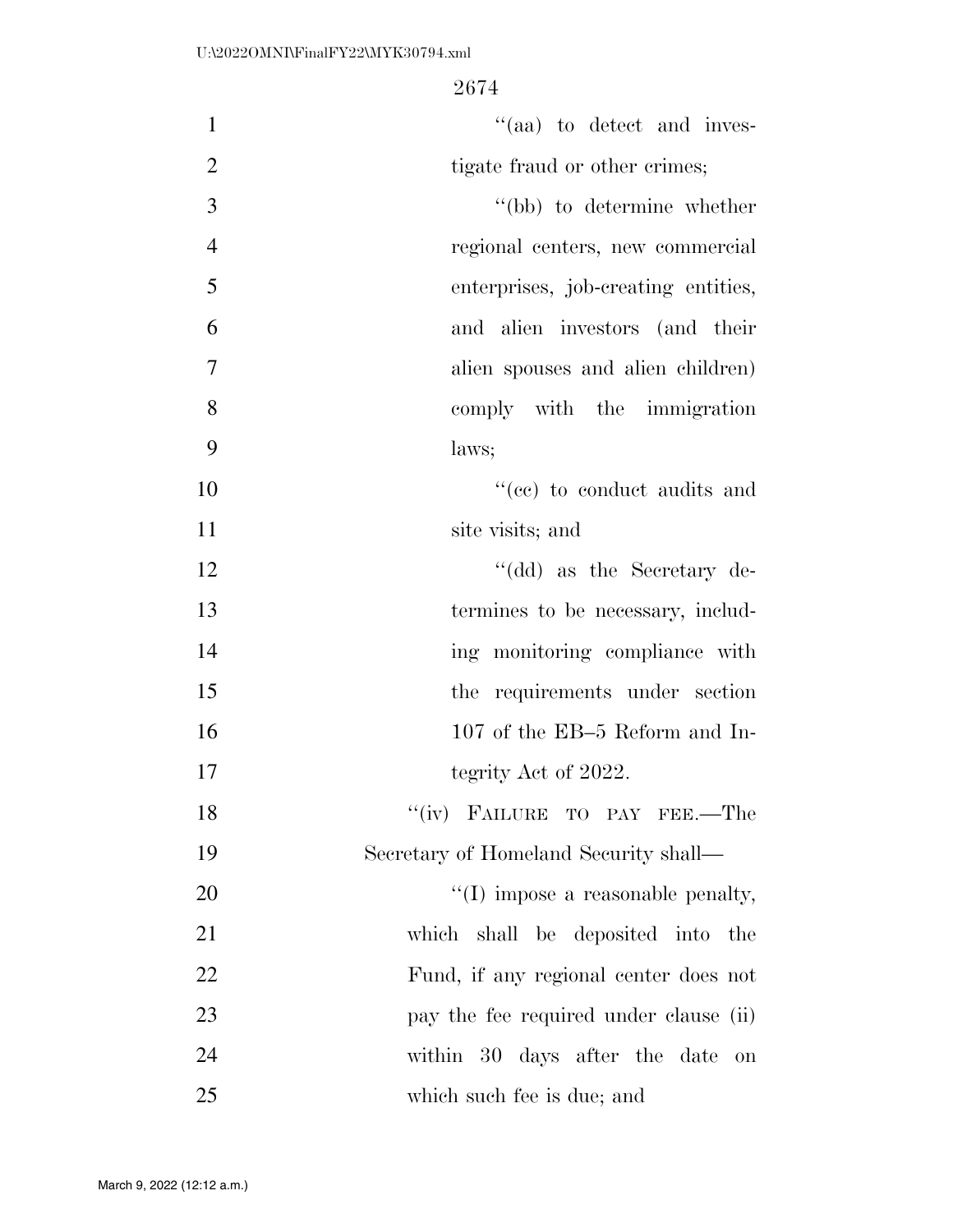| $\mathbf{1}$   | $\lq\lq$ (II) terminate the designation       |
|----------------|-----------------------------------------------|
| $\overline{2}$ | of any regional center that does not          |
| 3              | pay the fee required under clause (ii)        |
| $\overline{4}$ | within 90 days after the date on              |
| 5              | which such fee is due.                        |
| 6              | "(v) REPORT.—The Secretary shall              |
| $\overline{7}$ | submit an annual report to the Committee      |
| 8              | on the Judiciary of the Senate and the        |
| 9              | Committee on the Judiciary of the House       |
| 10             | of Representatives that describes how         |
| 11             | amounts in the Fund were expended dur-        |
| 12             | ing the previous fiscal year.                 |
| 13             | ``(K)<br>DIRECT AND THIRD-PARTY<br>PRO-       |
| 14             | $MOTERS$ .                                    |
| 15             | "(i) RULES AND STANDARDS.—Direct              |
| 16             | and third-party promoters (including mi-      |
| 17             | gration agents) of a regional center, any     |
| 18             | new commercial enterprise, an affiliated      |
| 19             | job-creating entity, or an issuer of securi-  |
| 20             | ties intended to be offered to alien inves-   |
| 21             | tors in connection with a particular capital  |
| 22             | investment project shall comply with the      |
| 23             | rules and standards prescribed by the Sec-    |
| 24             | retary of Homeland Security and any ap-       |
| 25             | plicable Federal or State securities laws, to |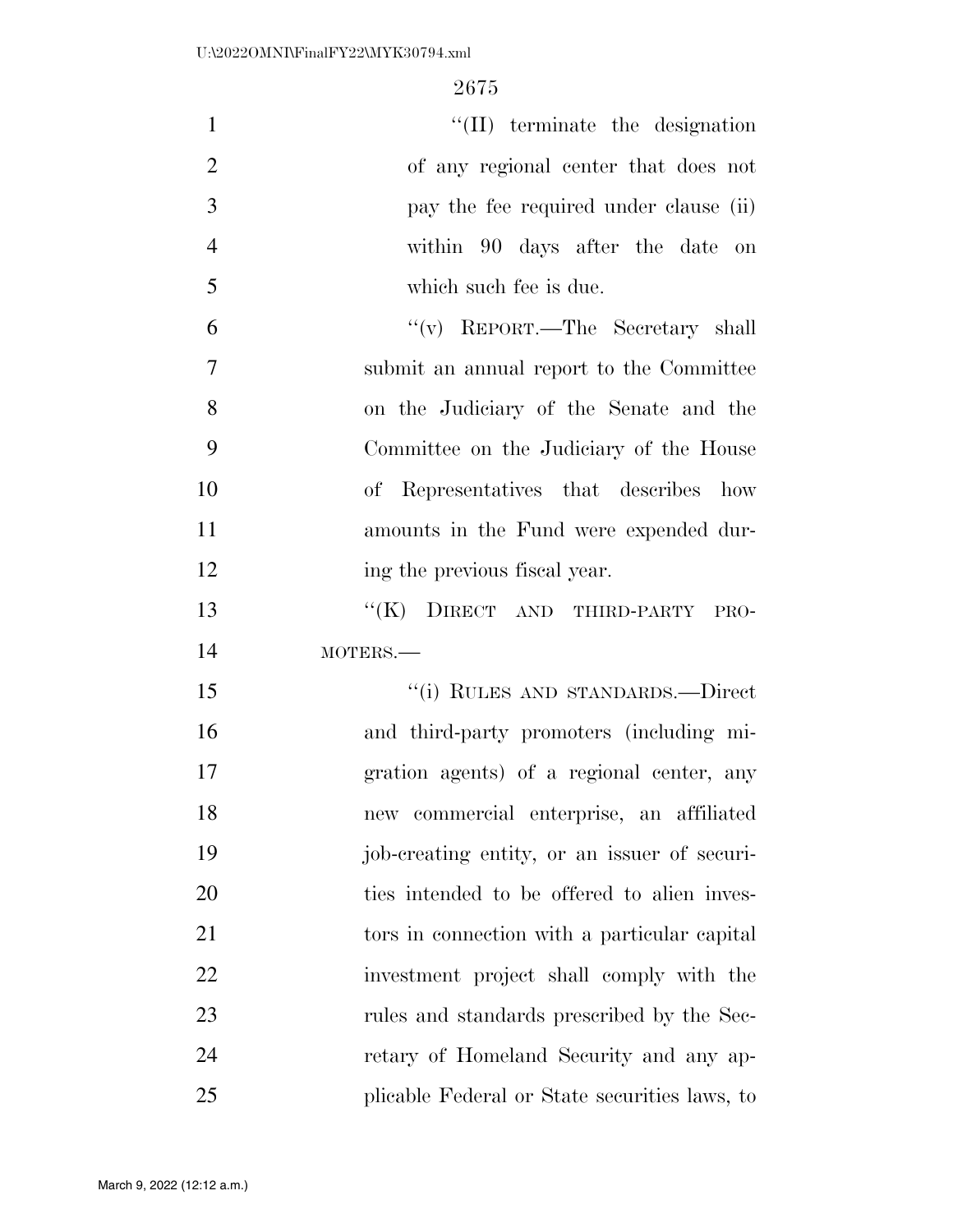| $\mathbf{1}$   | oversee promotion of any offering of secu- |
|----------------|--------------------------------------------|
| $\overline{2}$ | rities related to the EB-5 Program, in-    |
| 3              | $cluding$ —                                |
| $\overline{4}$ | $\lq (I)$ registration with U.S. Citi-     |
| 5              | zenship and Immigration Services,          |
| 6              | which-                                     |
| $\tau$         | "(aa) includes identifying                 |
| 8              | and contact information for such           |
| 9              | promoter and confirmation of the           |
| 10             | existence of the written agree-            |
| 11             | ment required under clause (iii);          |
| 12             | and                                        |
| 13             | "(bb) may be made publicly                 |
| 14             | available at the discretion of the         |
| 15             | Secretary;                                 |
| 16             | "(II) certification by each pro-           |
| 17             | moter that such promoter is not ineli-     |
| 18             | gible under subparagraph $(H)(i)$ ;        |
| 19             | "(III) guidelines for accurately           |
| 20             | representing the visa process to for-      |
| 21             | eign investors; and                        |
| 22             | $\lq\lq$ (IV) guidelines describing per-   |
| 23             | missible fee arrangements under ap-        |
| 24             | plicable securities and immigration        |
| 25             | laws.                                      |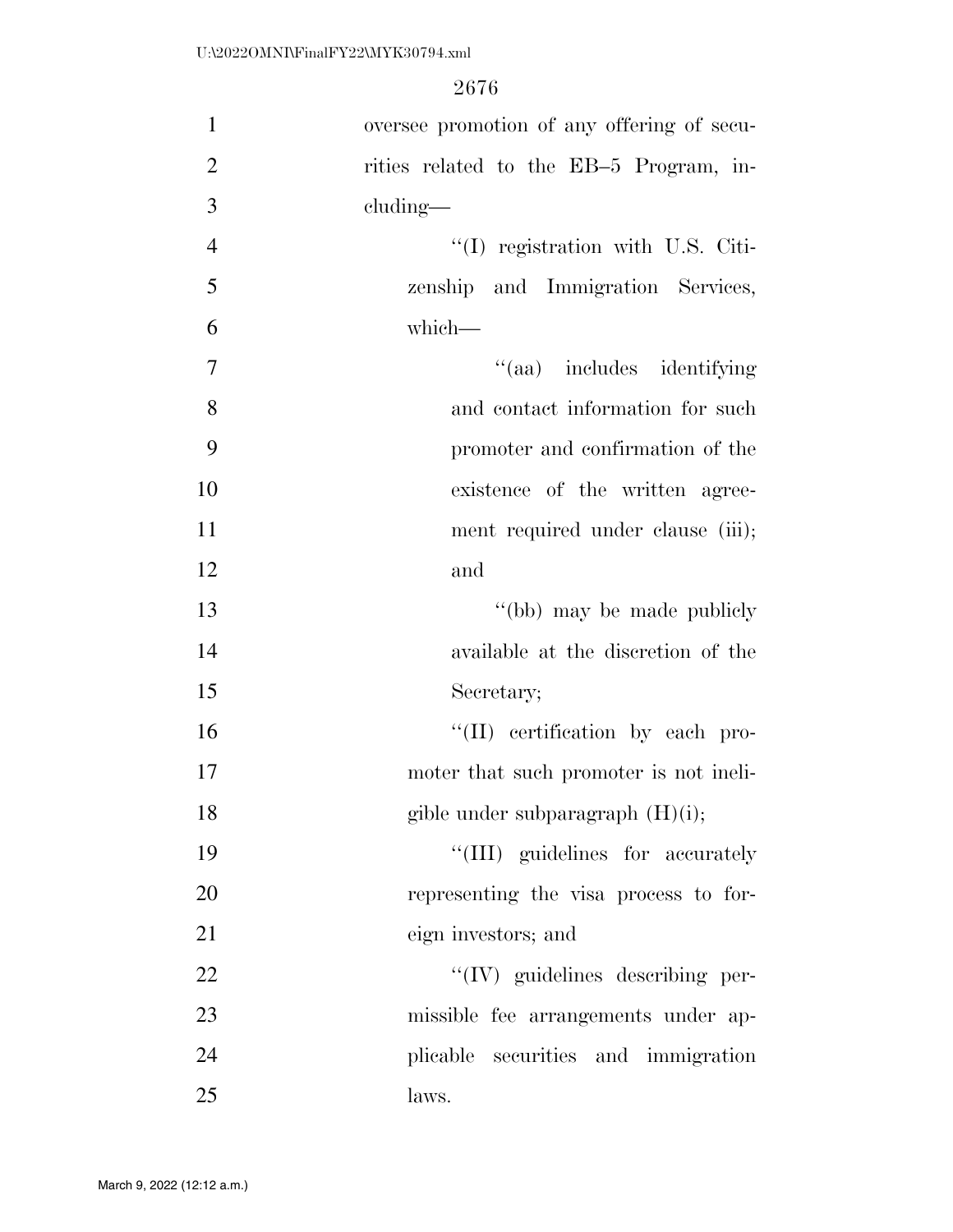| $\mathbf{1}$   | "(ii) EFFECT OF VIOLATION.—If the             |
|----------------|-----------------------------------------------|
| $\overline{2}$ | Secretary determines that a direct or         |
| 3              | third-party promoter has violated clause      |
| $\overline{4}$ | (i), the Secretary shall suspend or perma-    |
| 5              | nently bar such individual from participa-    |
| 6              | tion in the program described in subpara-     |
| 7              | $graph(E)$ .                                  |
| 8              | "(iii) COMPLIANCE.—Each regional              |
| 9              | center, new commercial enterprise, and af-    |
| 10             | filiated job-creating entity shall maintain a |
| 11             | written agreement between or among such       |
| 12             | entities and each direct or third-party pro-  |
| 13             | moter operating on behalf of such entities    |
| 14             | that outlines the rules and standards pre-    |
| 15             | scribed under clause (i).                     |
| 16             | "(iv) DISCLOSURE.—Each petition               |
| 17             | filed under section $204(a)(1)(H)$ shall in-  |
| 18             | clude a disclosure, signed by the investor,   |
| 19             | that reflects all fees, ongoing interest, and |
| 20             | other compensation paid to any person         |
| 21             | that the regional center or new commercial    |
| 22             | enterprise knows has received, or will re-    |
| 23             | ceive, in connection with the investment,     |
| 24             | including compensation to agents, finders,    |
| 25             | or broker dealers involved in the offering,   |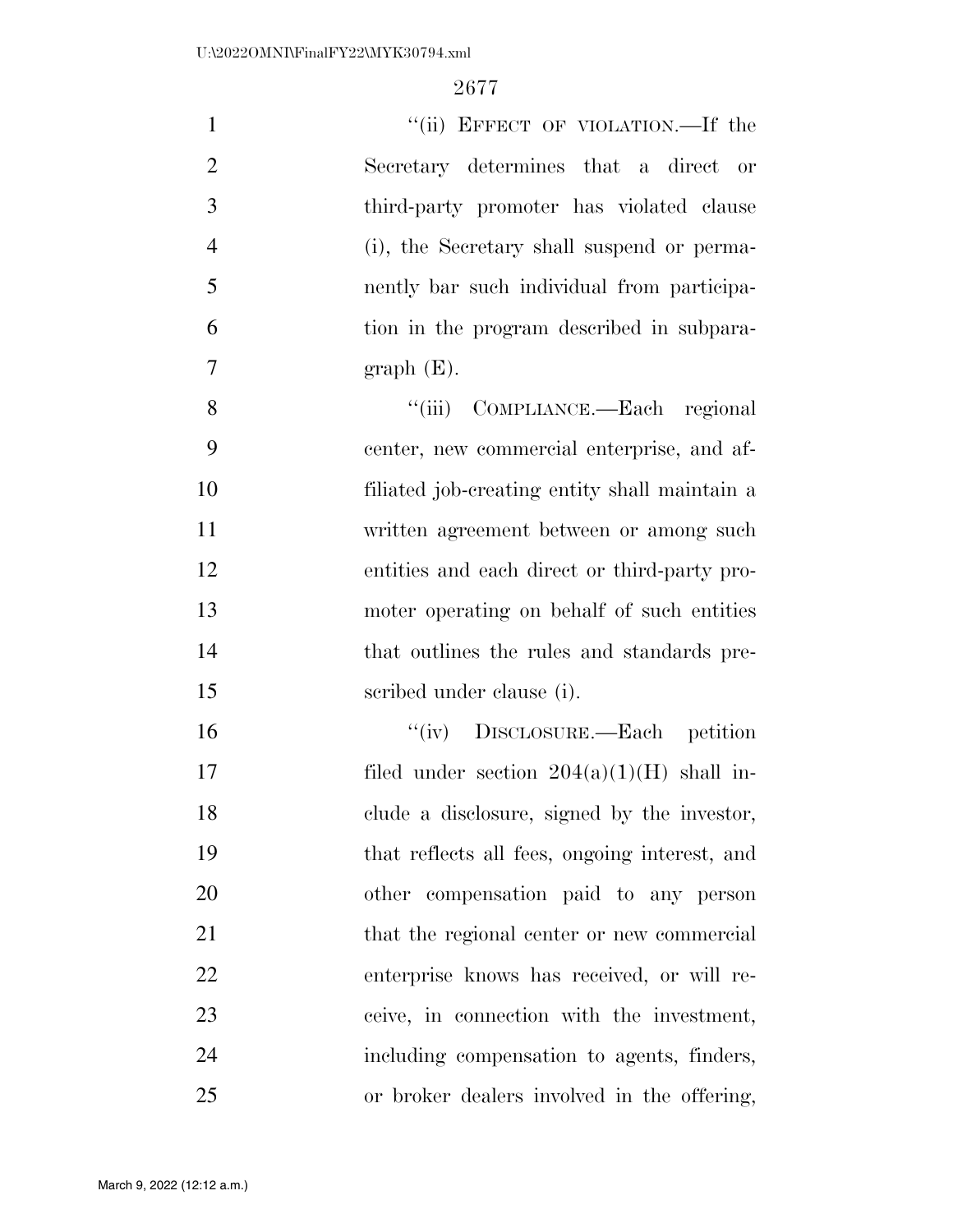| $\mathbf{1}$   | to the extent not already specifically identi- |
|----------------|------------------------------------------------|
| $\overline{2}$ | fied in the business plan filed under sub-     |
| 3              | paragraph $(F)$ .                              |
| $\overline{4}$ | $\lq$ <sup>"</sup> (L) SOURCE OF FUNDS.—       |
| 5              | "(i) IN GENERAL.—An alien investor             |
| 6              | shall demonstrate that the capital required    |
| 7              | under subparagraph (A) and any funds           |
| 8              | used to pay administrative costs and fees      |
| 9              | associated with the alien's investment were    |
| 10             | obtained from a lawful source and through      |
| 11             | lawful means.                                  |
| 12             | "(ii) REQUIRED INFORMATION.—The                |
| 13             | Secretary of Homeland Security shall re-       |
| 14             | quire that an alien investor's petition        |
| 15             | under this paragraph contain, as applica-      |
| 16             | $ble-$                                         |
| 17             | $\lq\lq$ (I) business and tax records, or      |
| 18             | similar records, including-                    |
| 19             | "(aa) foreign business reg-                    |
| 20             | istration records;                             |
| 21             | "(bb) corporate or partner-                    |
| 22             | ship tax returns (or tax returns               |
| 23             | of any other entity in any form                |
| 24             | filed in any country or subdivi-               |
| 25             | sion of such country), and per-                |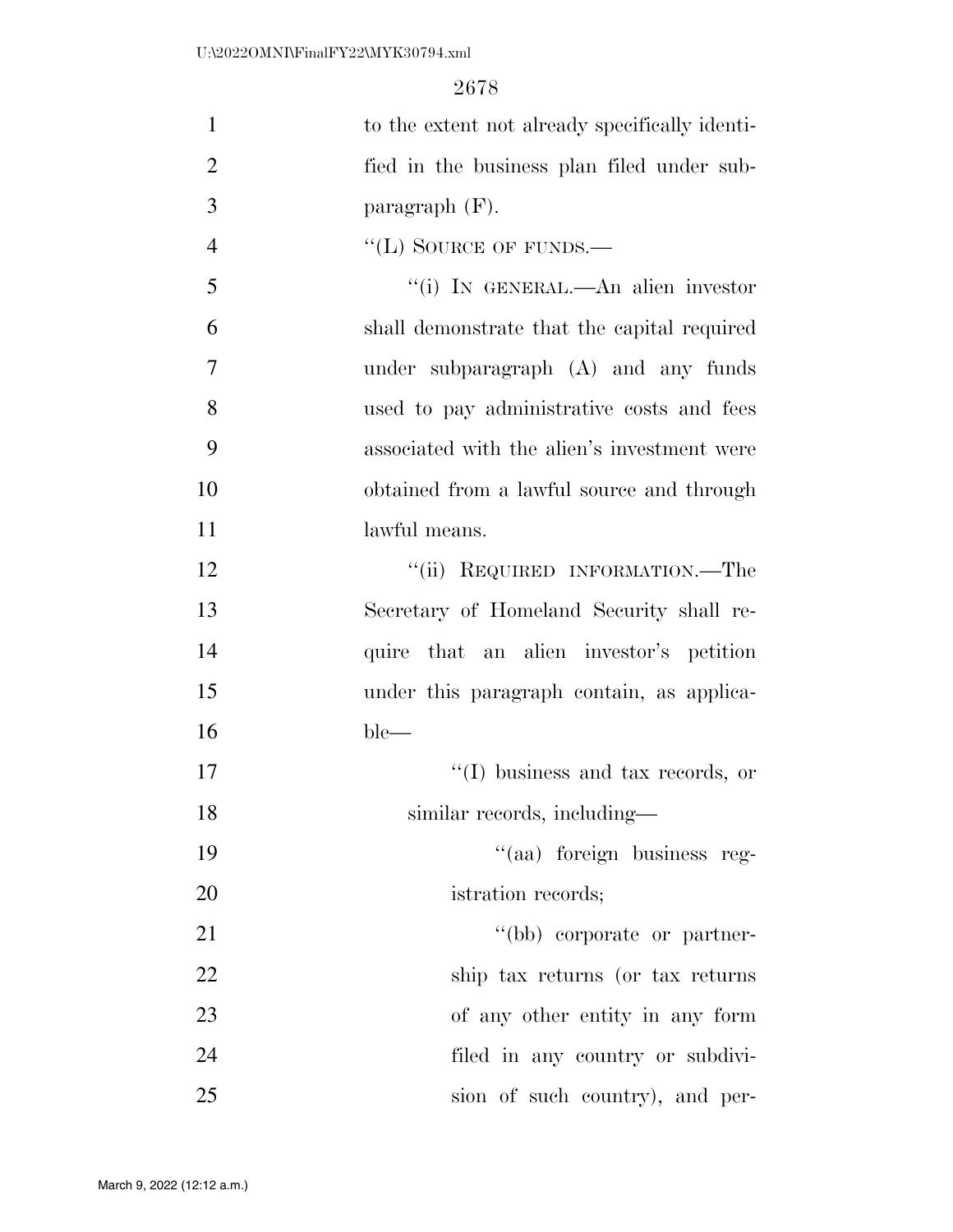| $\mathbf{1}$   | sonal tax returns, including in-       |
|----------------|----------------------------------------|
| $\overline{2}$ | come, franchise, property (wheth-      |
| 3              | er real, personal, or intangible),     |
| $\overline{4}$ | or any other tax returns of any        |
| 5              | kind, filed during the past 7          |
| 6              | years (or another period to be de-     |
| 7              | termined by the Secretary to en-       |
| 8              | sure that the investment is ob-        |
| 9              | tained from a lawful source of         |
| 10             | funds) with any taxing jurisdic-       |
| 11             | tion within or outside the United      |
| 12             | States by or on behalf of the          |
| 13             | alien investor; and                    |
| 14             | $``(ee)$ any other evidence            |
| 15             | identifying any other source of        |
| 16             | capital or administrative fees;        |
| 17             | "(II) evidence related to mone-        |
| 18             | tary judgments against the alien in-   |
| 19             | vestor, including certified copies of  |
| 20             | any judgments, and evidence of all     |
| 21             | pending governmental civil or criminal |
| 22             | actions, governmental administrative   |
| 23             | proceedings, and any private civil ac- |
| 24             | tions (pending or otherwise) involving |
| 25             | possible monetary judgments against    |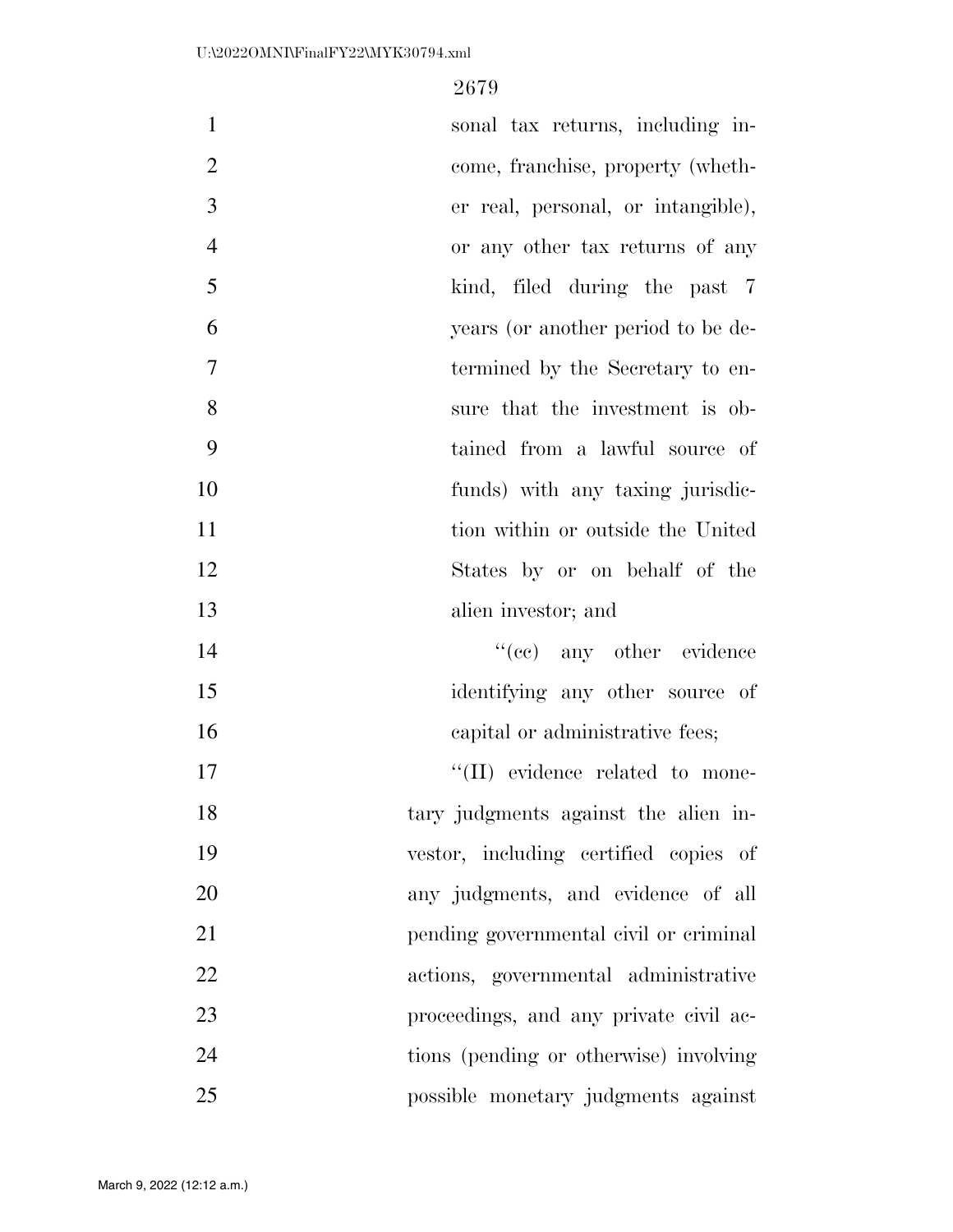| $\mathbf{1}$   | the alien investor from any court     |
|----------------|---------------------------------------|
| $\overline{2}$ | within or outside the United States;  |
| 3              | and                                   |
| $\overline{4}$ | "(III) the identity of all persons    |
| 5              | who transfer into the United States,  |
| 6              | on behalf of the investor, any funds  |
| 7              | that are used to meet the capital re- |
| 8              | quirement under subparagraph (A).     |
| 9              | ``(iii)<br>GIFT AND LOAN RESTRIC-     |
| 10             | TIONS.                                |
| 11             | "(I) IN GENERAL.—Gifted and           |
| 12             | borrowed funds may not be counted     |
| 13             | toward the minimum capital invest-    |
| 14             | ment requirement under subpara-       |
| 15             | $graph (C)$ unless such funds—        |
| 16             | "(aa) were gifted or loaned           |
| 17             | to the alien investor in good         |
| 18             | faith; and                            |
| 19             | "(bb) were not gifted or              |
| 20             | loaned to circumvent any limita-      |
| 21             | imposed on permissible<br>tions       |
| 22             | sources of capital under this sub-    |
| 23             | paragraph, including but not lim-     |
| 24             | ited to proceeds from illegal ac-     |
| 25             | tivity.                               |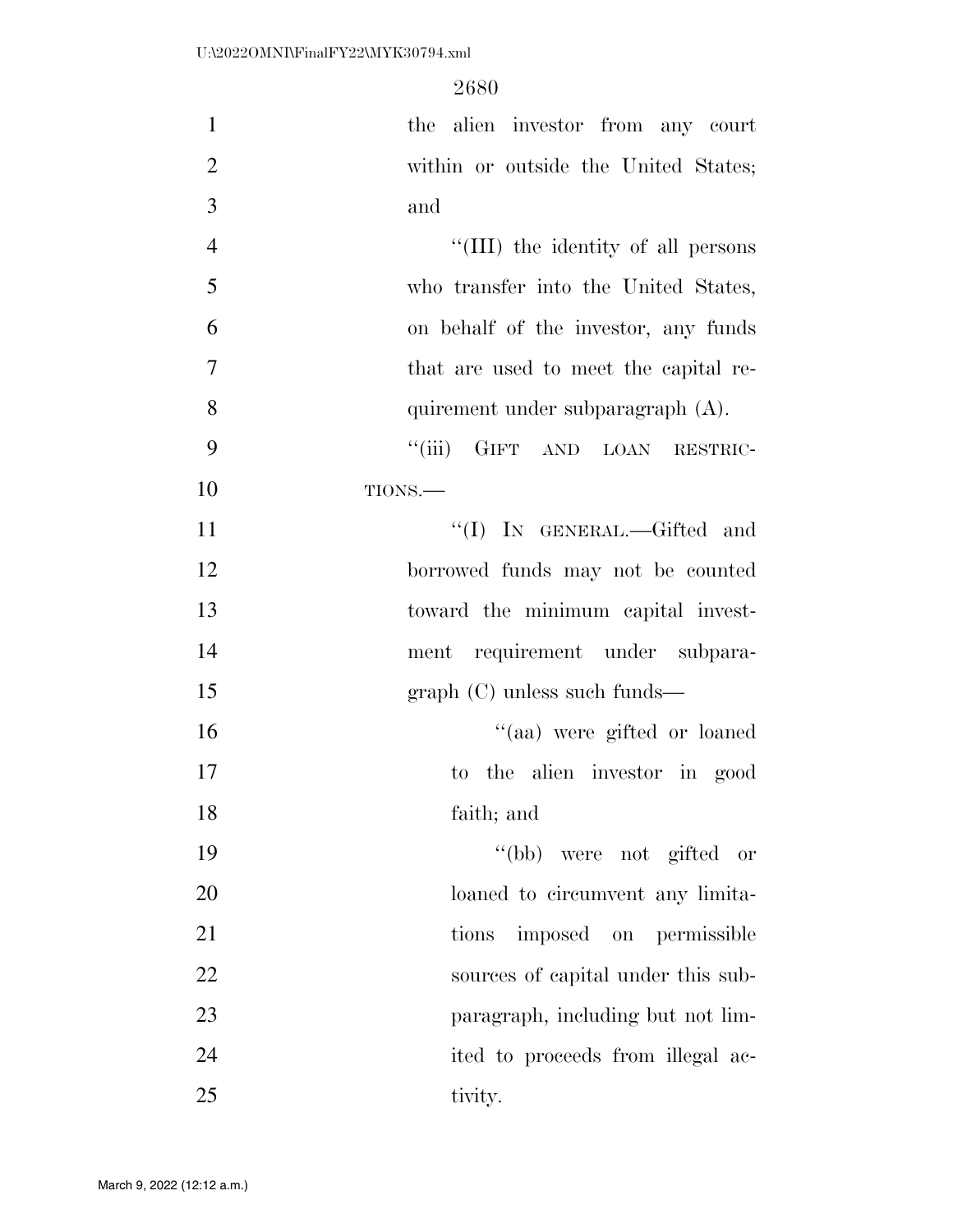| $\mathbf{1}$   | "(II) RECORDS REQUIREMENT.-                  |
|----------------|----------------------------------------------|
| $\overline{2}$ | If funds invested under subparagraph         |
| 3              | (A) are gifted or loaned to the alien        |
| $\overline{4}$ | investor, the Secretary shall require        |
| 5              | that the alien investor's petition under     |
| 6              | this paragraph includes the records          |
| 7              | described in subclauses $(I)$ and $(II)$ of  |
| 8              | clause (ii) from the donor or, if other      |
| 9              | than a bank, the lender.                     |
| 10             | "(M) TREATMENT OF GOOD FAITH INVES-          |
| 11             | FOLLOWING PROGRAM NONCOMPLI-<br>${\rm TORS}$ |
| 12             | $ANCE$ .                                     |
| 13             | "(i) TERMINATION OR DEBARMENT                |
| 14             | OF EB-5 ENTITY.—Except as provided in        |
| 15             | clause (vi), upon the termination or debar-  |
| 16             | ment, as applicable, from the program        |
| 17             | under this paragraph of a regional center,   |
| 18             | a new commercial enterprise, or a job-cre-   |
| 19             | ating entity—                                |
| 20             | "(I) an otherwise qualified peti-            |
| 21             | tion under section $204(a)(1)(H)$ or         |
| 22             | the conditional permanent residence of       |
| 23             | an alien who has been admitted to the        |
| 24             | United States pursuant to section            |
| 25             | $216A(a)(1)$ based on an investment in       |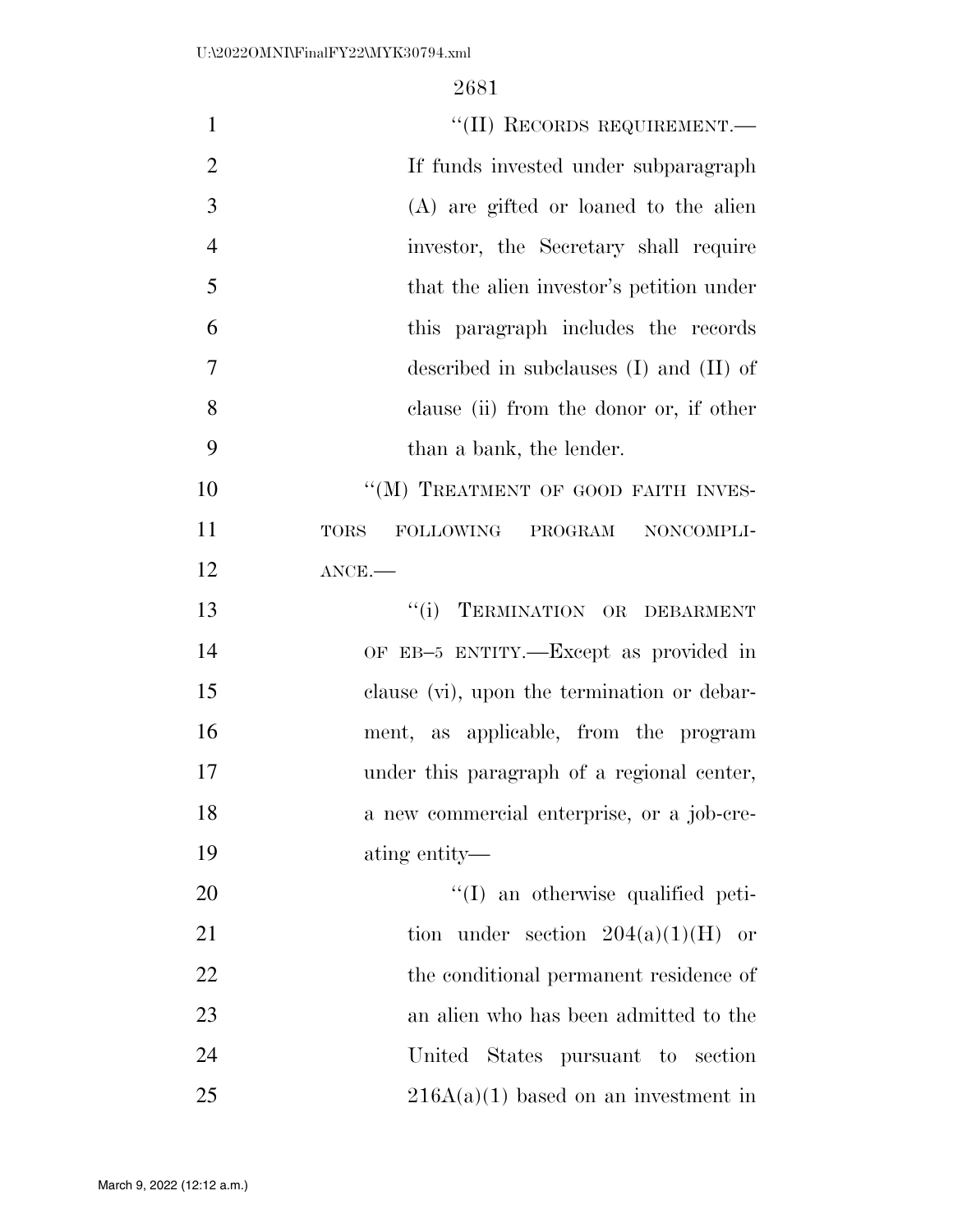| $\mathbf{1}$   | a terminated regional center, new           |
|----------------|---------------------------------------------|
| $\overline{2}$ | commercial enterprise, or job-creating      |
| 3              | entity shall remain valid or continue       |
| $\overline{4}$ | to be authorized, as applicable, con-       |
| 5              | sistent with this subparagraph; and         |
| 6              | "(II) the Secretary of Homeland             |
| $\tau$         | Security shall notify the alien bene-       |
| 8              | ficiaries of such petitions of such ter-    |
| 9              | mination or debarment.                      |
| 10             | "(ii) NEW REGIONAL CENTER OR IN-            |
| 11             | VESTMENT.—The petition under section        |
| 12             | $204(a)(1)(H)$ of an alien described in     |
| 13             | clause (i) and the conditional permanent    |
| 14             | resident status of an alien described in    |
| 15             | clause (i) shall be terminated 180 days     |
| 16             | after notification of the termination from  |
| 17             | the program under this paragraph of a re-   |
| 18             | gional center, a new commercial enterprise, |
| 19             | or a job creating entity (but not sooner    |
| 20             | than 180 days after the date of the enact-  |
| 21             | ment of the EB-5 Reform and Integrity       |
| 22             | Act of $2022$ ) unless—                     |
| 23             | $\lq\lq$ in the case of the termi-          |
| 24             | nation of a regional center—                |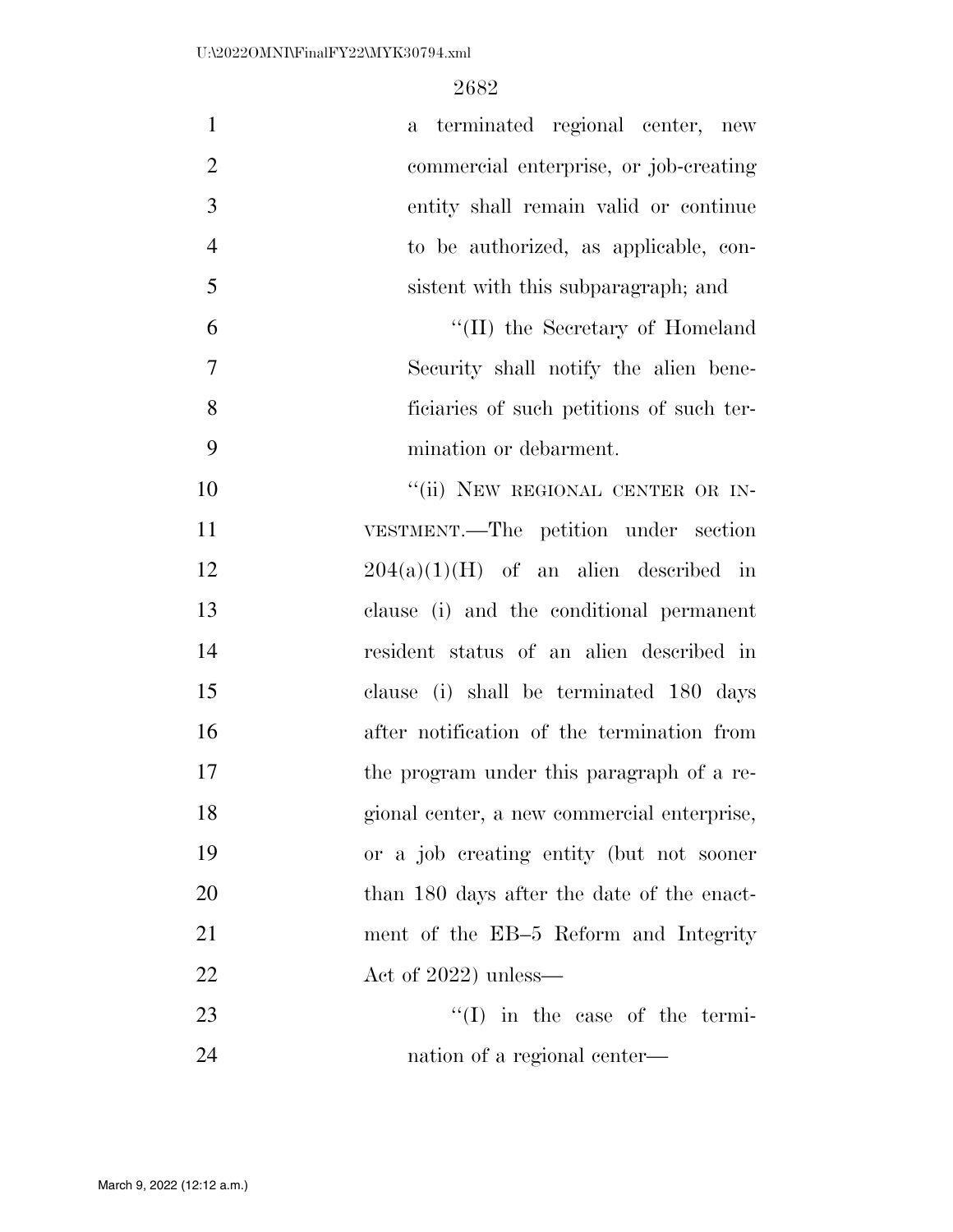| $\mathbf{1}$   | "(aa) the new commercial                  |
|----------------|-------------------------------------------|
| $\overline{2}$ | enterprise associates with an ap-         |
| 3              | proved regional center, regardless        |
| $\overline{4}$ | of the approved geographical              |
| 5              | boundaries of such regional cen-          |
| 6              | ter's designation; or                     |
| $\tau$         | "(bb) such alien makes a                  |
| 8              | qualifying investment in another          |
| 9              | new commercial enterprise; or             |
| 10             | $\lq\lq$ (II) in the case of the debar-   |
| 11             | ment of a new commercial enterprise       |
| 12             | or job-creating entity, such alien—       |
| 13             | "(aa) associates with a new               |
| 14             | commercial enterprise in good             |
| 15             | standing; and                             |
| 16             | "(bb) invests additional in-              |
| 17             | vestment capital solely to the ex-        |
| 18             | tent necessary to satisfy remain-         |
| 19             | ing job creation requirements             |
| 20             | under subparagraph $(A)(ii)$ .            |
| 21             | "(iii) AMENDMENTS.-                       |
| 22             | FILING REQUIREMENT.<br>``(I)              |
| 23             | The Secretary shall permit a petition     |
| 24             | described in clause $(i)(I)$ to be amend- |
| 25             | ed to allow such petition to meet the     |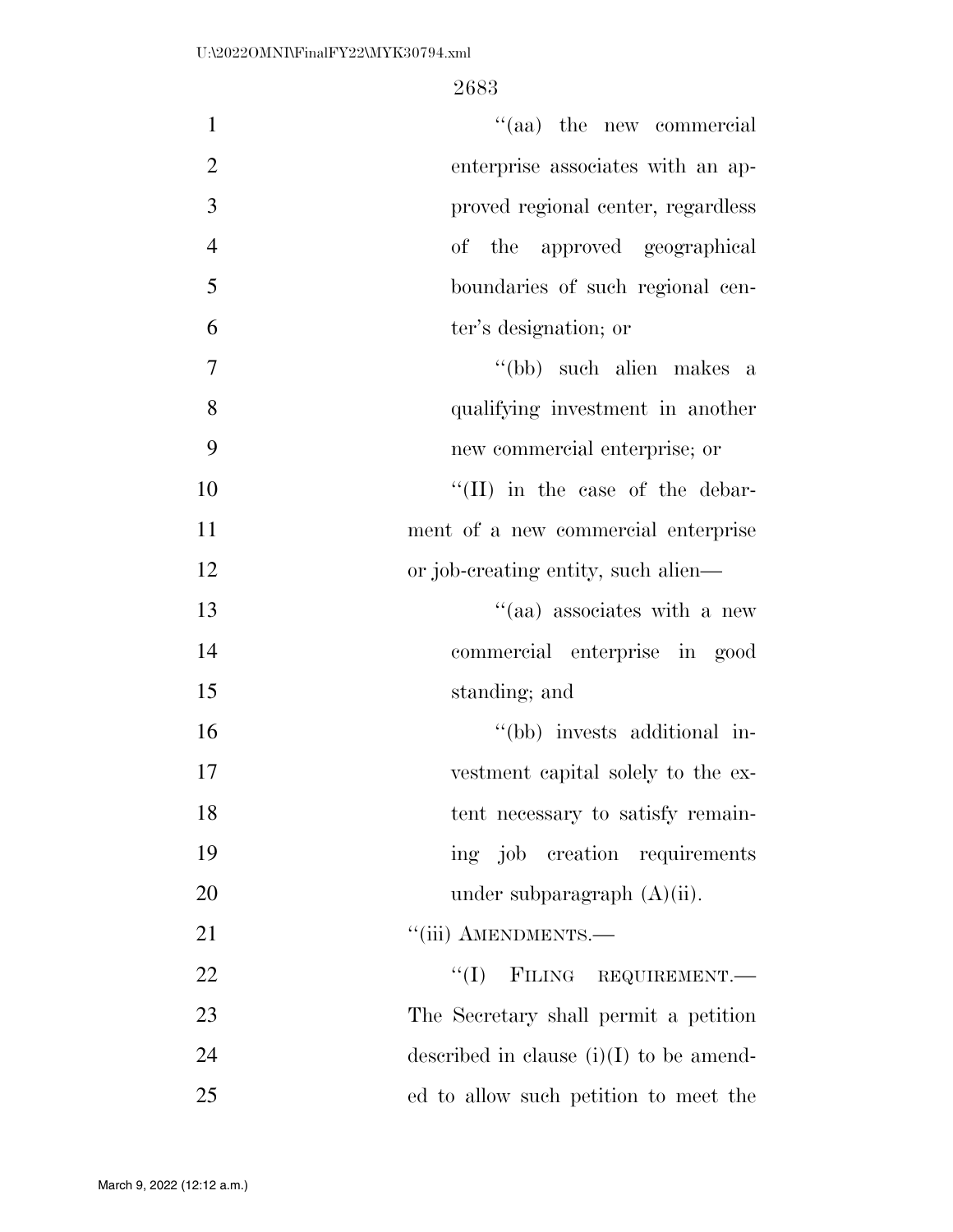| $\mathbf{1}$   | applicable eligibility requirements      |
|----------------|------------------------------------------|
| $\overline{2}$ | under clause (ii), or to notify the Sec- |
| 3              | retary that a pending or approved pe-    |
| $\overline{4}$ | tition continues to meet the eligibility |
| 5              | requirements described in clause (ii)    |
| 6              | notwithstanding termination or debar-    |
| $\overline{7}$ | ment described in clause (i) if such     |
| 8              | amendment is filed not later than 180    |
| 9              | days after the Secretary provides noti-  |
| 10             | fication of termination or debarment     |
| 11             | of a regional center, a new commercial   |
| 12             | enterprise, or a job-creating entity, as |
| 13             | applicable.                              |
| 14             | "(II) DETERMINATION OF ELIGI-            |
| 15             | BILITY.—For purposes of determining      |
| 16             | eligibility under subclause $(I)$ —      |
| 17             | "(aa) the Secretary shall                |
| 18             | permit amendments to the busi-           |
| 19             | ness plan, without such facts un-        |
| 20             | derlying the amendment being             |
| 21             | deemed a material change; and            |
| 22             | "(bb) may deem any funds                 |
| 23             | obtained or recovered by an alien        |
| 24             | investor, directly or indirectly,        |
| 25             | from claims against third parties,       |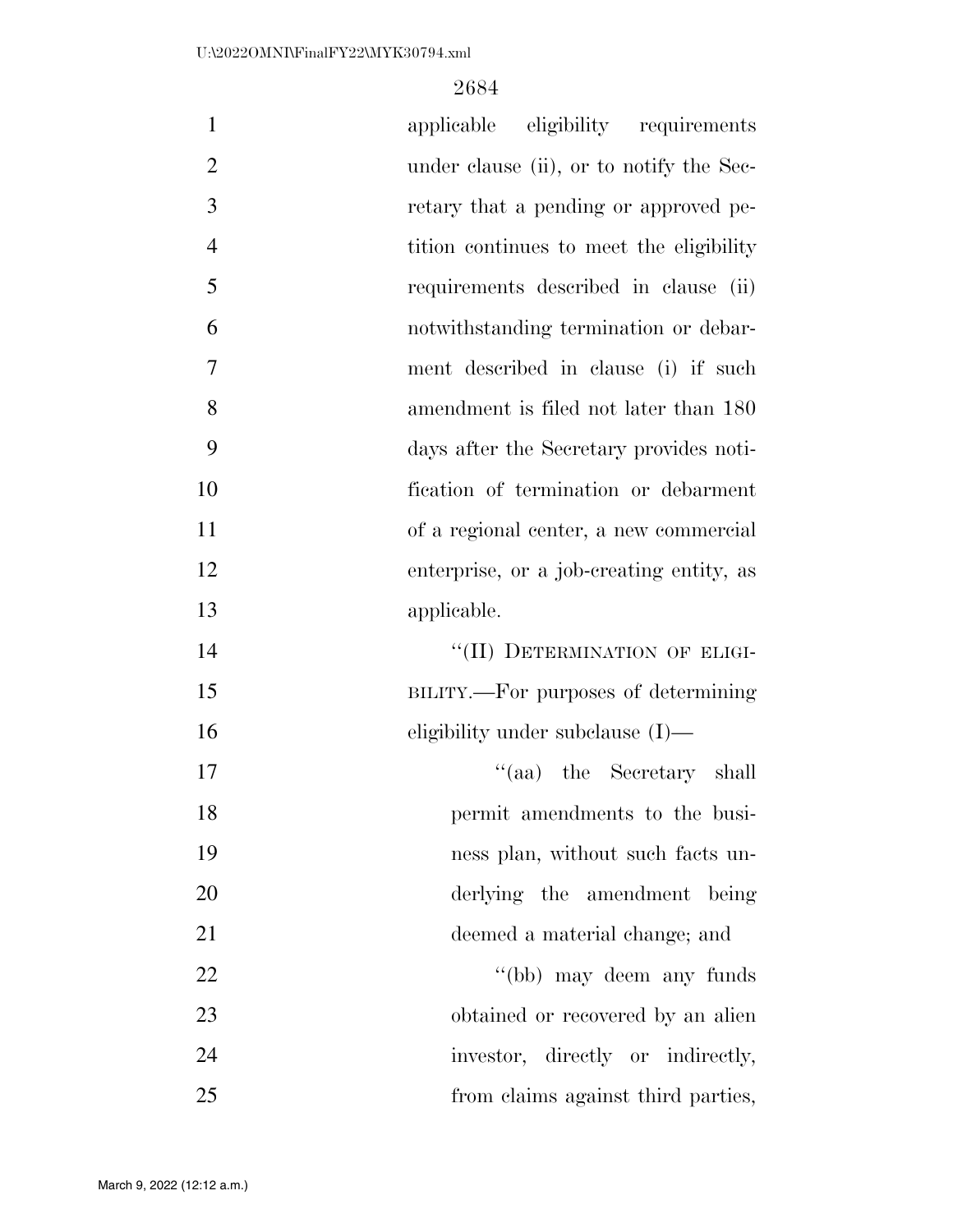| $\mathbf{1}$   | including insurance proceeds, or              |
|----------------|-----------------------------------------------|
| $\overline{2}$ | any additional investment capital             |
| 3              | provided by the alien, to be such             |
| $\overline{4}$ | alien's investment capital for the            |
| 5              | purposes of subparagraph $(A)$ if             |
| 6              | such investment otherwise com-                |
| $\overline{7}$ | plies with the requirements under             |
| 8              | this paragraph and section 216A.              |
| 9              | ``(iv)<br>REMOVAL OF CONDITIONS.              |
| 10             | Aliens described in subclauses $(I)(bb)$ and  |
| 11             | (II) of clause (ii) shall be eligible to have |
| 12             | their conditions removed pursuant to sec-     |
| 13             | tion 216A beginning on the date that is 2     |
| 14             | years after the date of the subsequent in-    |
| 15             | vestment.                                     |
| 16             | $``(v)$ REMEDIES.—For petitions<br>$ap-$      |
| 17             | proved under clause (ii), including fol-      |
| 18             | lowing an amendment filed under clause        |
| 19             | (iii), the Secretary—                         |
| 20             | "(I) shall retain the immigrant               |
| 21             | visa priority date related to the origi-      |
| 22             | nal petition and prevent age-out of de-       |
| 23             | rivative beneficiaries; and                   |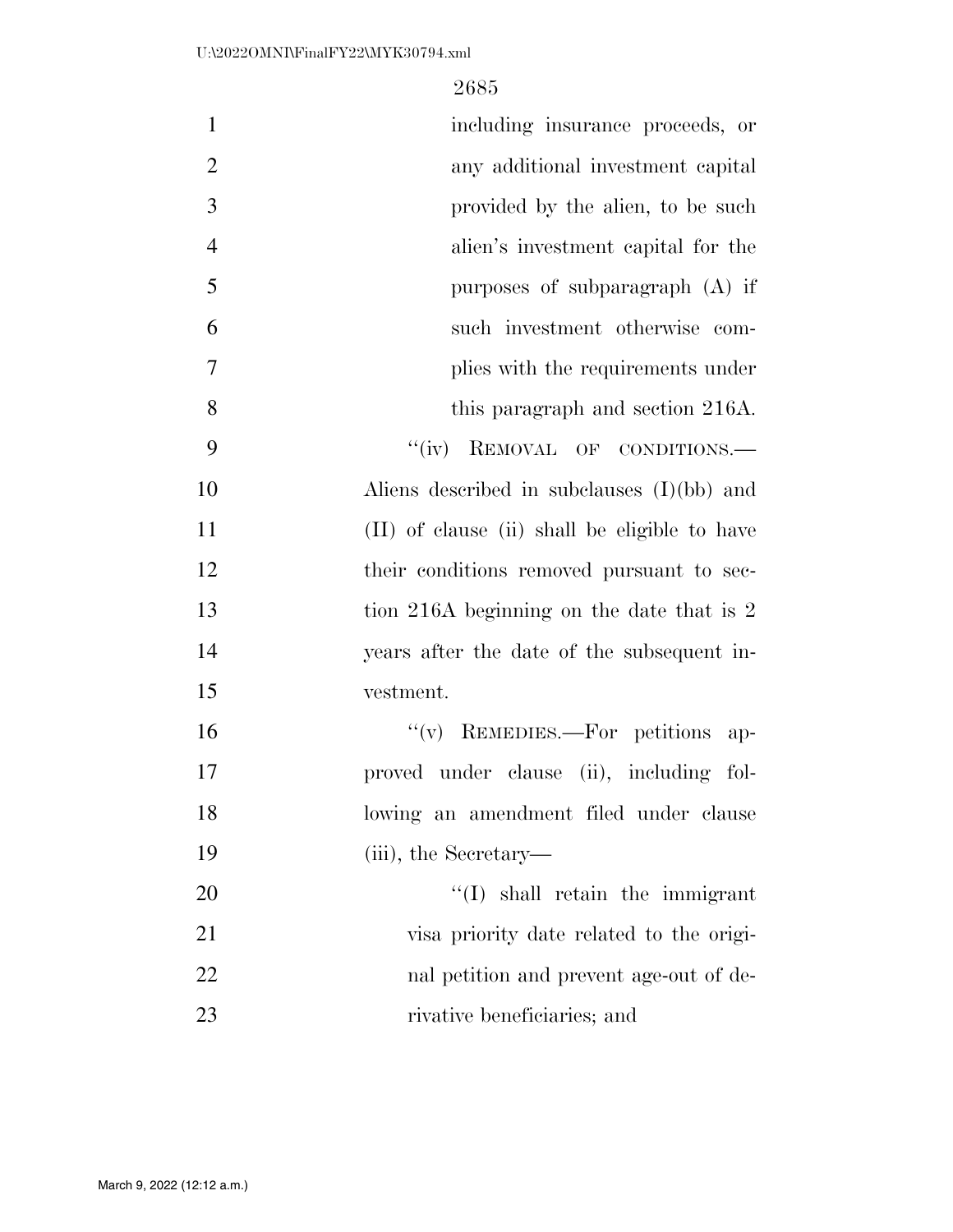| $\mathbf{1}$   | "(II) may hold such petition in             |
|----------------|---------------------------------------------|
| $\overline{2}$ | abeyance and extend any applicable          |
| 3              | deadlines under this paragraph.             |
| $\overline{4}$ | "(vi) EXCEPTION.—If the Secretary           |
| 5              | has reason to believe that an alien was a   |
| 6              | knowing participant in the conduct that led |
| 7              | to the termination of a regional center,    |
| 8              | new commercial enterprise, or job-creating  |
| 9              | entity described in clause (i)—             |
| 10             | $\lq\lq$ (I) the alien shall not be ac-     |
| 11             | corded any benefit under this sub-          |
| 12             | paragraph; and                              |
| 13             | $\lq\lq$ (II) the Secretary shall—          |
| 14             | "(aa) notify the alien of                   |
| 15             | such belief; and                            |
| 16             | "(bb) subject to section"                   |
| 17             | $216A(b)(2)$ , shall deny or initiate       |
| 18             | proceedings to revoke the ap-               |
| 19             | proval of such alien's petition,            |
| 20             | application, or benefit (and that           |
| 21             | of any spouse or child, if applica-         |
| 22             | ble) described in this paragraph.           |
| 23             | "(N) THREATS TO THE NATIONAL INTER-         |
| 24             | EST.                                        |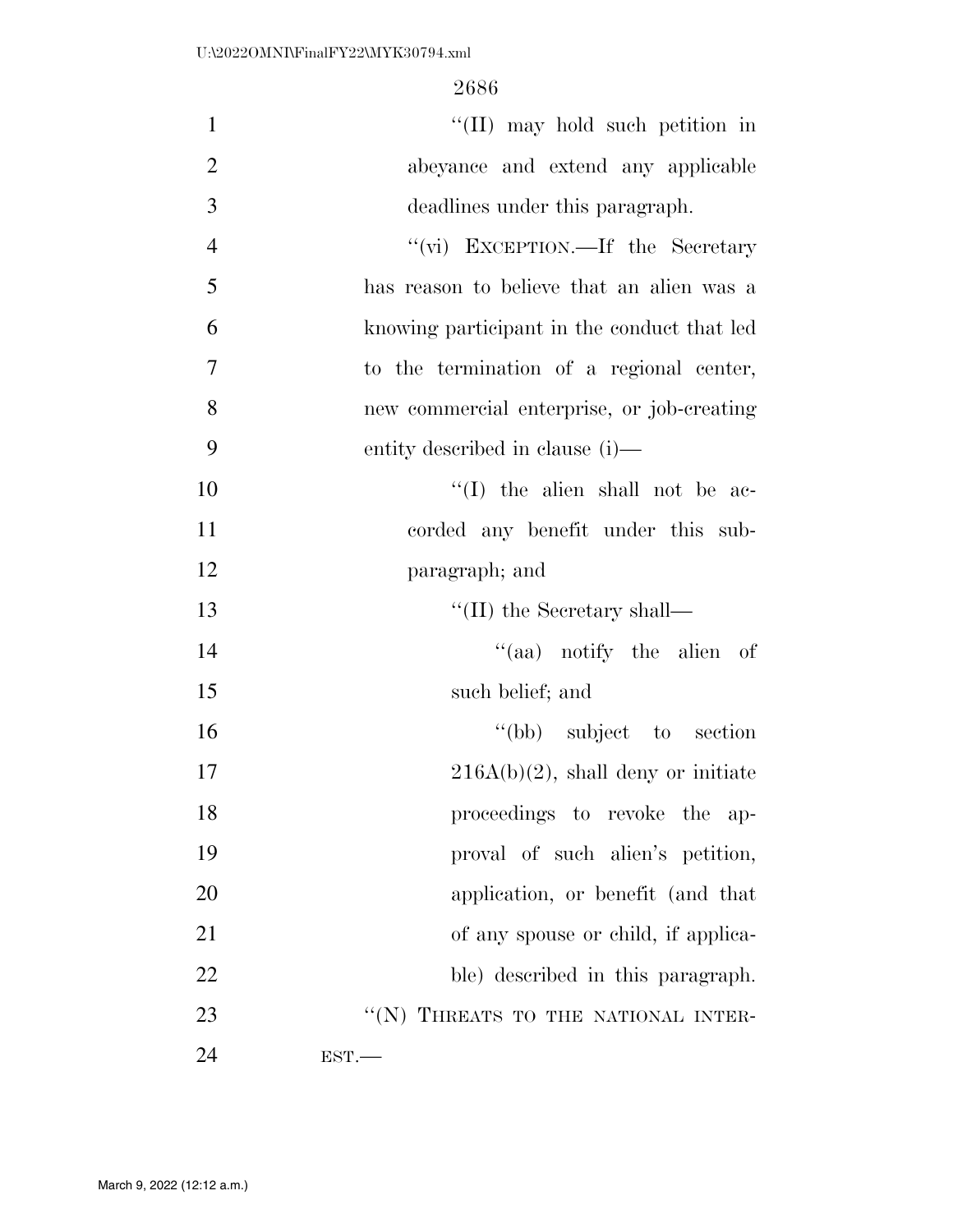| $\mathbf{1}$   | "(i) DENIAL OR REVOCATION.—The                |
|----------------|-----------------------------------------------|
| $\overline{2}$ | Secretary of Homeland Security shall deny     |
| 3              | or revoke the approval of a petition, appli-  |
| $\overline{4}$ | cation, or benefit described in this para-    |
| 5              | graph, including the documents described      |
| 6              | in clause (ii), if the Secretary determines,  |
| 7              | in the Secretary's discretion, that the ap-   |
| 8              | proval of such petition, application, or ben- |
| 9              | efit is contrary to the national interest of  |
| 10             | the United States for reasons relating to     |
| 11             | threats to public safety or national secu-    |
| 12             | rity.                                         |
| 13             | "(ii) DOCUMENTS.—The documents                |
| 14             | described in this clause are—                 |
| 15             | $\lq\lq$ a certification, designation,        |
| 16             | or amendment to the designation of a          |
| 17             | regional center;                              |
| 18             | $\lq\lq$ (II) a petition seeking classifica-  |
| 19             | tion of an alien as an alien investor         |
| <b>20</b>      | under this paragraph;                         |
| 21             | "(III) a petition to remove condi-            |
| 22             | tions under section 216A;                     |
| 23             | $\lq\lq$ (IV) an application for approval     |
| 24             | of a business plan in a new commer-           |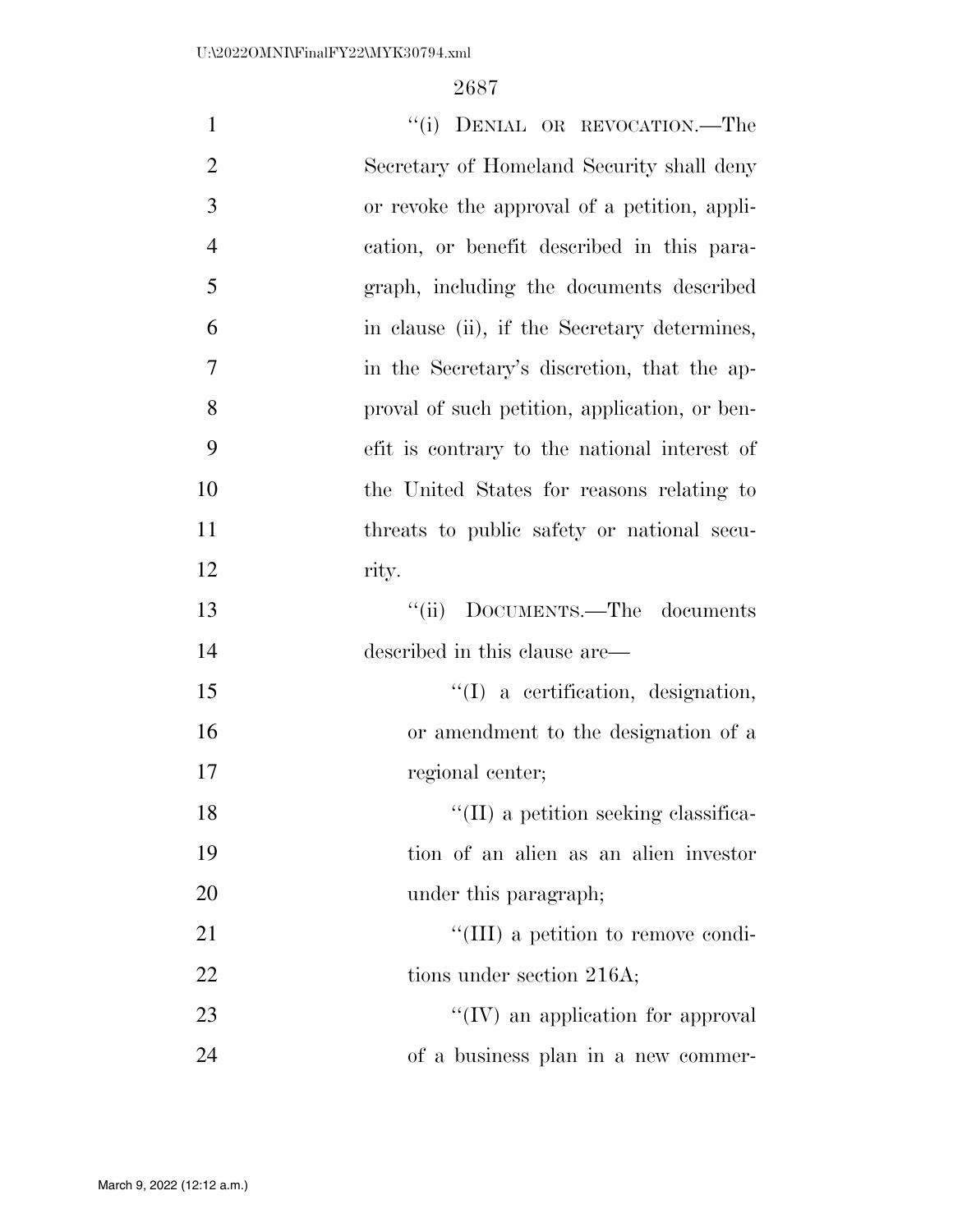| $\mathbf{1}$   | cial enterprise under subparagraph            |
|----------------|-----------------------------------------------|
| $\overline{2}$ | $(F)$ ; or                                    |
| 3              | $\lq\lq(V)$ a document evidencing con-        |
| $\overline{4}$ | ditional permanent resident status            |
| $\mathfrak{S}$ | that was issued to an alien pursuant          |
| 6              | to section 216A.                              |
| $\tau$         | "(iii) DEBARMENT.—If a regional               |
| 8              | center, new commercial enterprise, or job-    |
| 9              | creating entity has its designation or par-   |
| 10             | ticipation in the program under this para-    |
| 11             | graph terminated for reasons relating to      |
| 12             | public safety or national security, any per-  |
| 13             | son associated with such regional center,     |
| 14             | new commercial enterprise, or job-creating    |
| 15             | entity, including an alien investor, shall be |
| 16             | permanently barred from future participa-     |
| 17             | tion in the program under this paragraph      |
| 18             | if the Secretary of Homeland Security, in     |
| 19             | the Secretary's discretion, determines, by a  |
| 20             | preponderance of the evidence, that such      |
| 21             | person was a knowing participant in the       |
| 22             | conduct that led to the termination.          |
| 23             | "(iv) NOTICE.—If the Secretary of             |
| 24             | Homeland Security determines that the ap-     |
| 25             | proval of a petition, application, or benefit |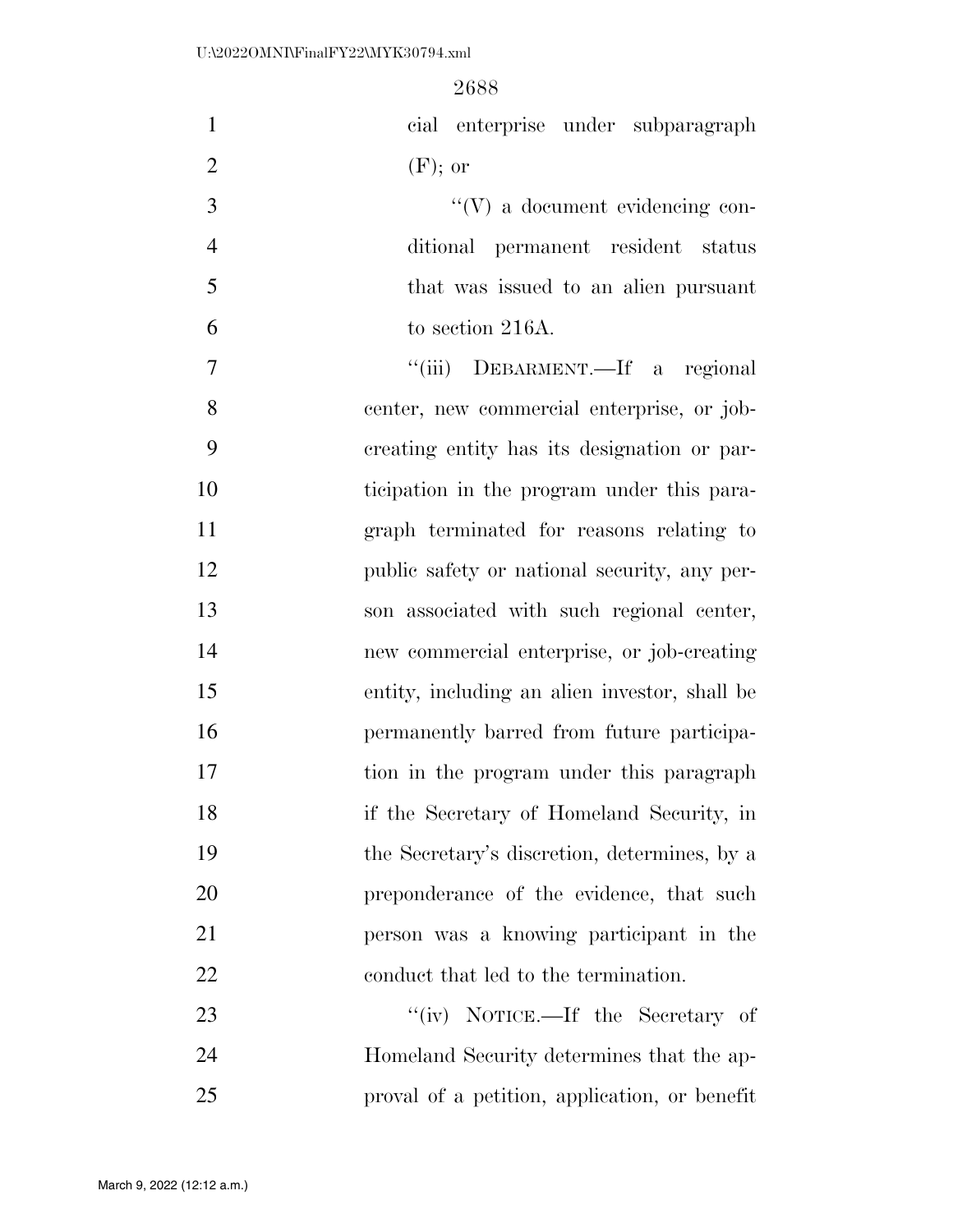| $\mathbf{1}$   | described in this paragraph should be de-   |
|----------------|---------------------------------------------|
| $\overline{2}$ | nied or revoked pursuant to clause (i), the |
| 3              | Secretary shall—                            |
| $\overline{4}$ | $\lq\lq$ notify the relevant indi-          |
| 5              | vidual, regional center, or commercial      |
| 6              | entity of such determination;               |
| 7              | "(II) deny or revoke such peti-             |
| 8              | tion, application, or benefit or termi-     |
| 9              | nate the permanent resident status of       |
| 10             | the alien (and the alien spouse and         |
| 11             | alien children of such immigrant), as       |
| 12             | of the date of such determination; and      |
| 13             | "(III) provide any United States-           |
| 14             | owned regional center, new commer-          |
| 15             | cial enterprise, or job creating entity     |
| 16             | an explanation for such determination       |
| 17             | unless the relevant information is          |
| 18             | classified or disclosure is otherwise       |
| 19             | prohibited under law.                       |
| 20             | "(v) JUDICIAL REVIEW.—Notwith-              |
| 21             | standing any other provision of law (statu- |
| 22             | tory or nonstatutory), including section    |
| 23             | 2241 of title 28, United States Code, or    |
| 24             | any other habeas corpus provision, and      |
| 25             | sections 1361 and 1651 of such title, no    |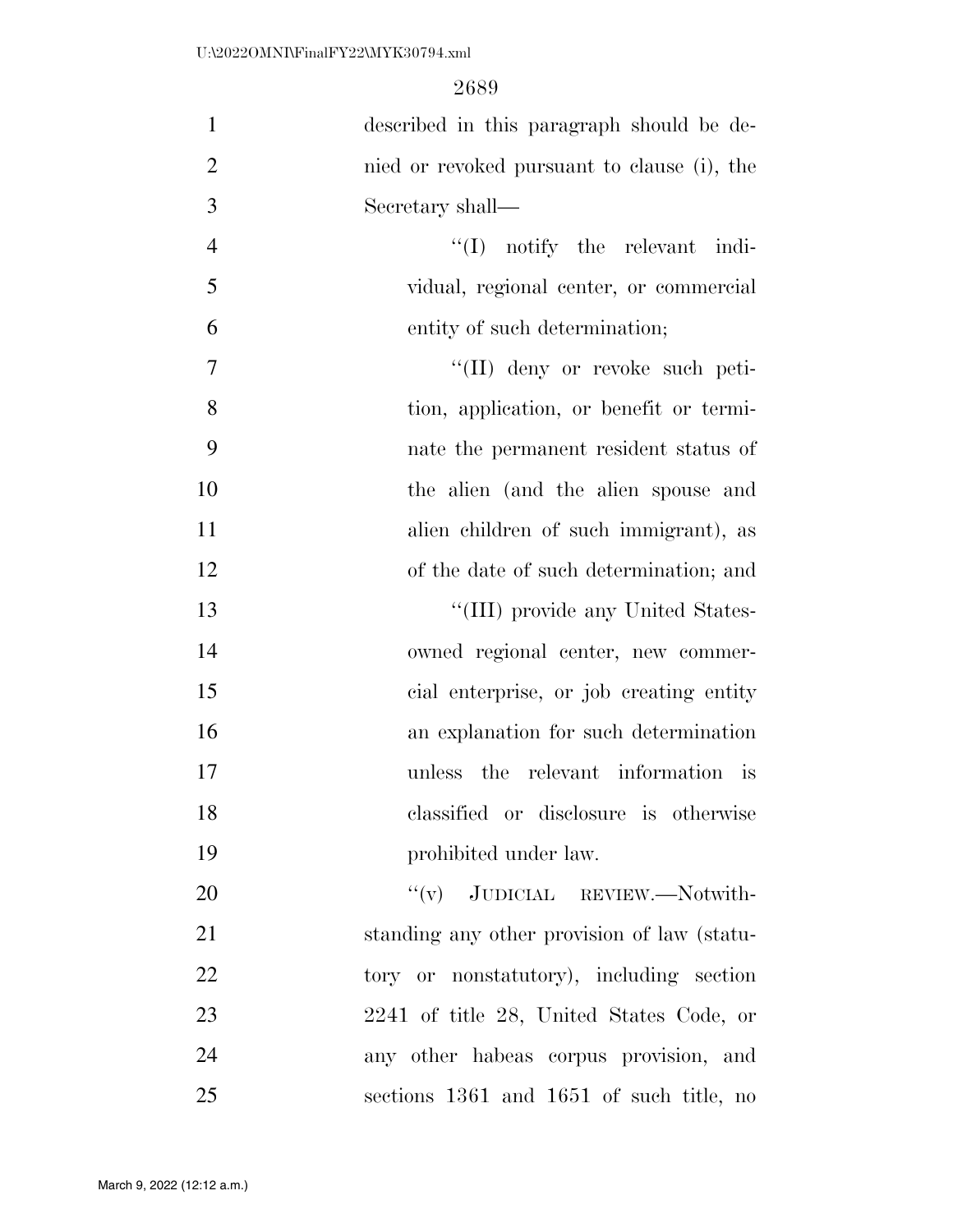| $\mathbf{1}$   | court shall have jurisdiction to review a de-  |
|----------------|------------------------------------------------|
| $\overline{2}$ | mial or revocation under this subparagraph.    |
| 3              | Nothing in this clause may be construed as     |
| $\overline{4}$ | precluding review of constitutional claims     |
| 5              | or questions of law raised upon a petition     |
| 6              | for review filed with an appropriate court     |
| $\tau$         | of appeals in accordance with section 242.     |
| 8              | "(O) FRAUD, MISREPRESENTATION, AND             |
| 9              | CRIMINAL MISUSE.-                              |
| 10             | "(i) DENIAL OR REVOCATION.-Sub-                |
| 11             | ject to subparagraph (M), the Secretary of     |
| 12             | Homeland Security shall deny or revoke         |
| 13             | the approval of a petition, application, or    |
| 14             | benefit described in this paragraph, includ-   |
| 15             | ing the documents described in subpara-        |
| 16             | graph $(N)(ii)$ , if the Secretary determines, |
| 17             | in the Secretary's discretion, that such pe-   |
| 18             | tition, application, or benefit was predi-     |
| 19             | cated on or involved fraud, deceit, inten-     |
| 20             | tional material misrepresentation, or crimi-   |
| 21             | nal misuse.                                    |
| 22             | "(ii) DEBARMENT.—If a regional cen-            |
| 23             | ter, new commercial enterprise, or job-cre-    |
| 24             | ating entity has its designation or partici-   |
| 25             | pation in the program under this para-         |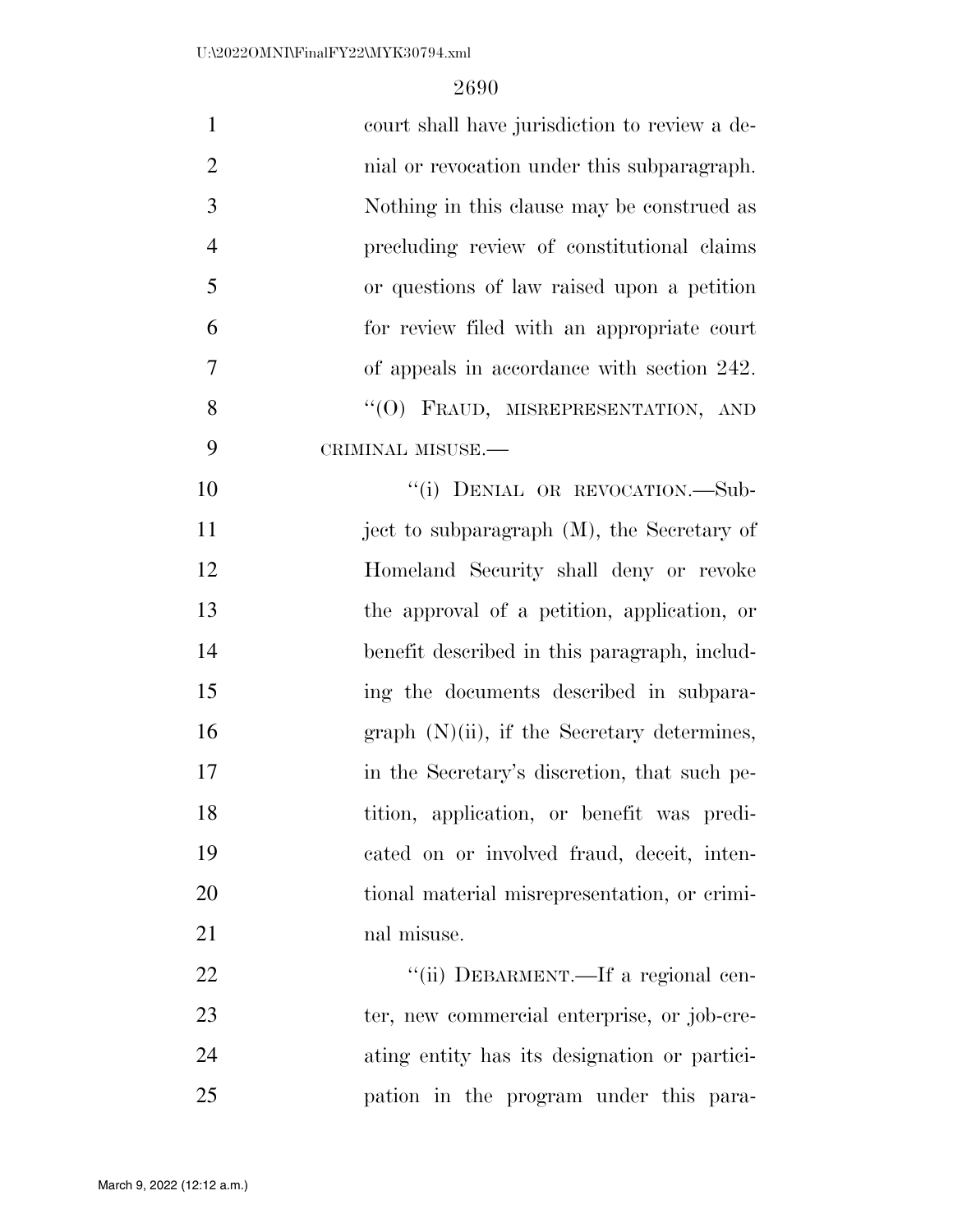| $\mathbf{1}$   | graph terminated for reasons relating to     |
|----------------|----------------------------------------------|
| $\overline{2}$ | fraud, intentional material misrepresenta-   |
| 3              | tion, or criminal misuse, any person associ- |
| $\overline{4}$ | ated with such regional center, new com-     |
| 5              | mercial enterprise, or job-creating entity,  |
| 6              | including an alien investor, shall be perma- |
| $\overline{7}$ | nently barred from future participation in   |
| 8              | the program if the Secretary determines,     |
| 9              | in the Secretary's discretion, by a prepon-  |
| 10             | derance of the evidence, that such person    |
| 11             | was a knowing participant in the conduct     |
| 12             | that led to the termination.                 |
| 13             | "(iii) NOTICE.—If the Secretary de-          |
| 14             | termines that the approval of a petition,    |
| 15             | application, or benefit described in this    |
| 16             | paragraph should be denied or revoked        |
| 17             | pursuant to clause (i), the Secretary        |
| 18             | shall-                                       |
| 19             | $\lq\lq$ (I) notify the relevant indi-       |
| 20             | vidual, regional center, or commercial       |
| 21             | entity of such determination; and            |
| 22             | "(II) deny or revoke such peti-              |
| 23             | tion, application, or benefit or termi-      |
| 24             | nate the permanent resident status of        |
| 25             | the alien (and the alien spouse and          |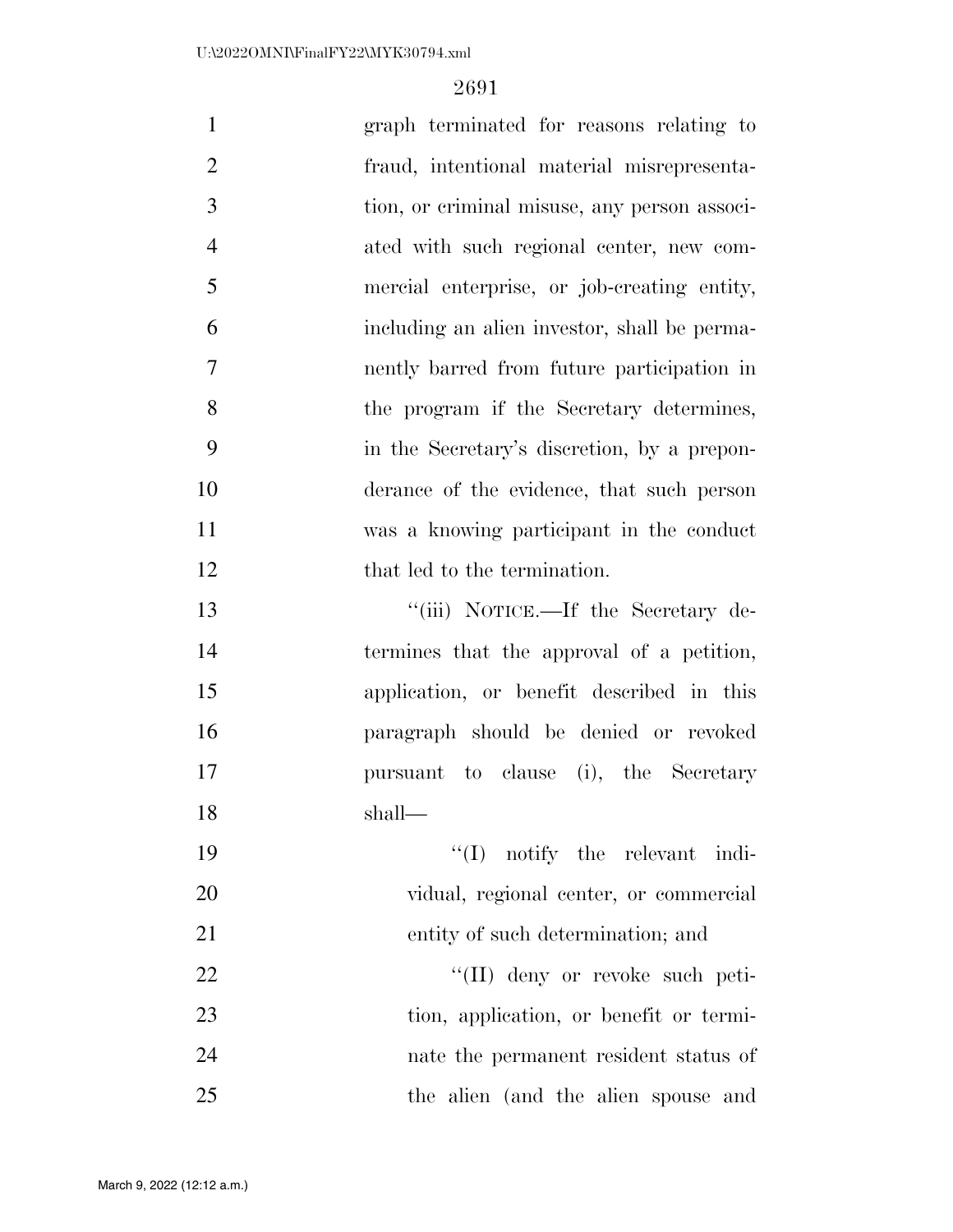| $\mathbf{1}$   | alien children of such immigrant), in                                    |
|----------------|--------------------------------------------------------------------------|
| $\overline{2}$ | accordance with clause (i), as of the                                    |
| 3              | date of such determination.                                              |
| $\overline{4}$ | $\lq\lq (P) \quad \text{ADMINISTRATIVE} \quad \text{APPELLATE}$<br>$RE-$ |
| 5              | VIEW.                                                                    |
| 6              | "(i) IN GENERAL.—The Director of                                         |
| $\overline{7}$ | U.S. Citizenship and Immigration Services                                |
| 8              | shall provide an opportunity for an admin-                               |
| 9              | istrative appellate review by the Adminis-                               |
| 10             | trative Appeals Office of U.S. Citizenship                               |
| 11             | and Immigration Services of any deter-                                   |
| 12             | mination made under this paragraph, in-                                  |
| 13             | $cluding$ —                                                              |
| 14             | "(I) an application for regional                                         |
| 15             | center designation or regional center                                    |
| 16             | amendment;                                                               |
| 17             | "(II) an application for approval                                        |
| 18             | of a business plan filed under sub-                                      |
| 19             | paragraph $(F)$ ;                                                        |
| 20             | "(III) a petition by an alien in-                                        |
| 21             | vestor for status as an immigrant                                        |
| 22             | under this paragraph;                                                    |
| 23             | $\lq\lq$ (IV) the termination or suspen-                                 |
| 24             | sion of any benefit accorded under                                       |
| 25             | this paragraph; and                                                      |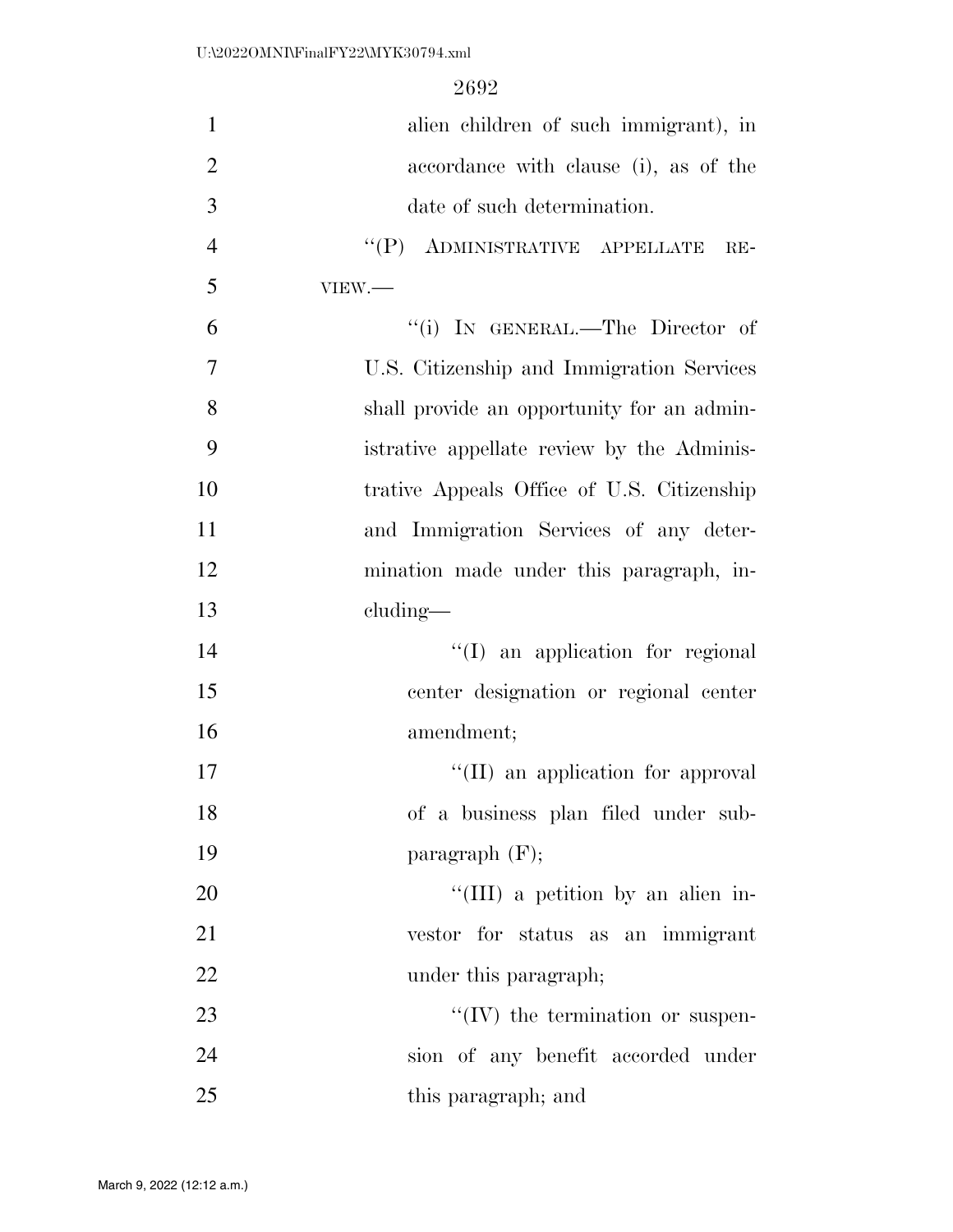| $\mathbf{1}$   | $\lq\lq(V)$ any sanction imposed by the         |
|----------------|-------------------------------------------------|
| $\overline{2}$ | Secretary under this paragraph.                 |
| 3              | "(ii) JUDICIAL REVIEW.—Subject to               |
| $\overline{4}$ | subparagraph $(N)(v)$ and section               |
| 5              | $242(a)(2)$ , and notwithstanding any other     |
| 6              | provision of law (statutory or nonstatu-        |
| 7              | tory), including section $2241$ of title $28$ , |
| 8              | United States Code, or any other habeas         |
| 9              | corpus provision, and sections 1361 and         |
| 10             | 1651 of such title, no court shall have ju-     |
| 11             | risdiction to review a determination under      |
| 12             | this paragraph until the regional center, its   |
| 13             | associated entities, or the alien investor      |
| 14             | has exhausted all administrative appeals.       |
| 15             | $``(Q)$ FUND ADMINISTRATION.—                   |
| 16             | "(i) IN GENERAL.-Each new com-                  |
| 17             | mercial enterprise shall deposit and main-      |
| 18             | tain the capital investment of each alien       |
| 19             | investor in a separate account, including       |
| 20             | amounts held in escrow.                         |
| 21             | "(ii) USE OF FUNDS.—Amounts in a                |
| 22             | separate account may only—                      |
| 23             | $\lq\lq$ be transferred to another              |
| 24             | separate account or a job creating en-          |
| 25             | tity;                                           |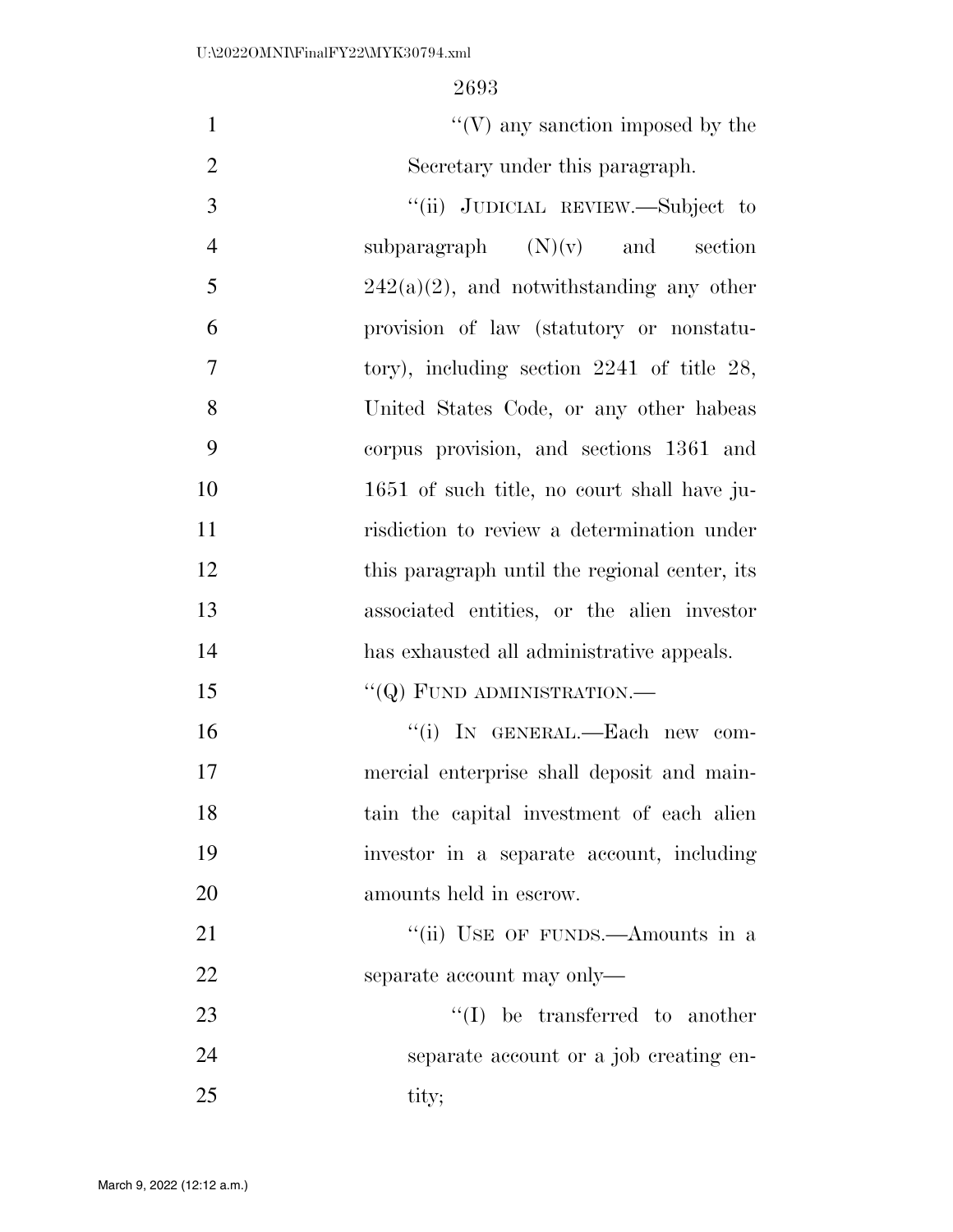| $\mathbf{1}$   | "(II) otherwise be deployed into            |
|----------------|---------------------------------------------|
| $\overline{2}$ | the capital investment project for          |
| 3              | which the funds were intended; or           |
| $\overline{4}$ | "(III) be transferred to the alien          |
| 5              | investor who contributed the funds as       |
| 6              | a refund of that investor's capital in-     |
| 7              | vestment, if otherwise permitted            |
| 8              | under this paragraph.                       |
| 9              | "(iii) DEPLOYMENT OF FUNDS INTO             |
| 10             | AN AFFILIATED JOB-CREATING ENTITY.-         |
| 11             | If amounts are transferred to an affiliated |
| 12             | job-creating entity pursuant to clause      |
| 13             | $(ii)(I)$ —                                 |
| 14             | $\lq\lq$ (I) the affiliated job-creating    |
| 15             | entity shall maintain such amounts in       |
| 16             | a separate account until they are de-       |
| 17             | ployed into the capital investment          |
| 18             | project for which they were intended;       |
| 19             | and                                         |
| 20             | "(II) not later than 30 days after          |
| 21             | such amounts are deployed pursuant          |
| 22             | to subclause (I), the affiliated job-cre-   |
| 23             | ating entity shall provide written no-      |
| 24             | tice to the fund administrator<br>re-       |
| 25             | tained pursuant to clause (iv) that a       |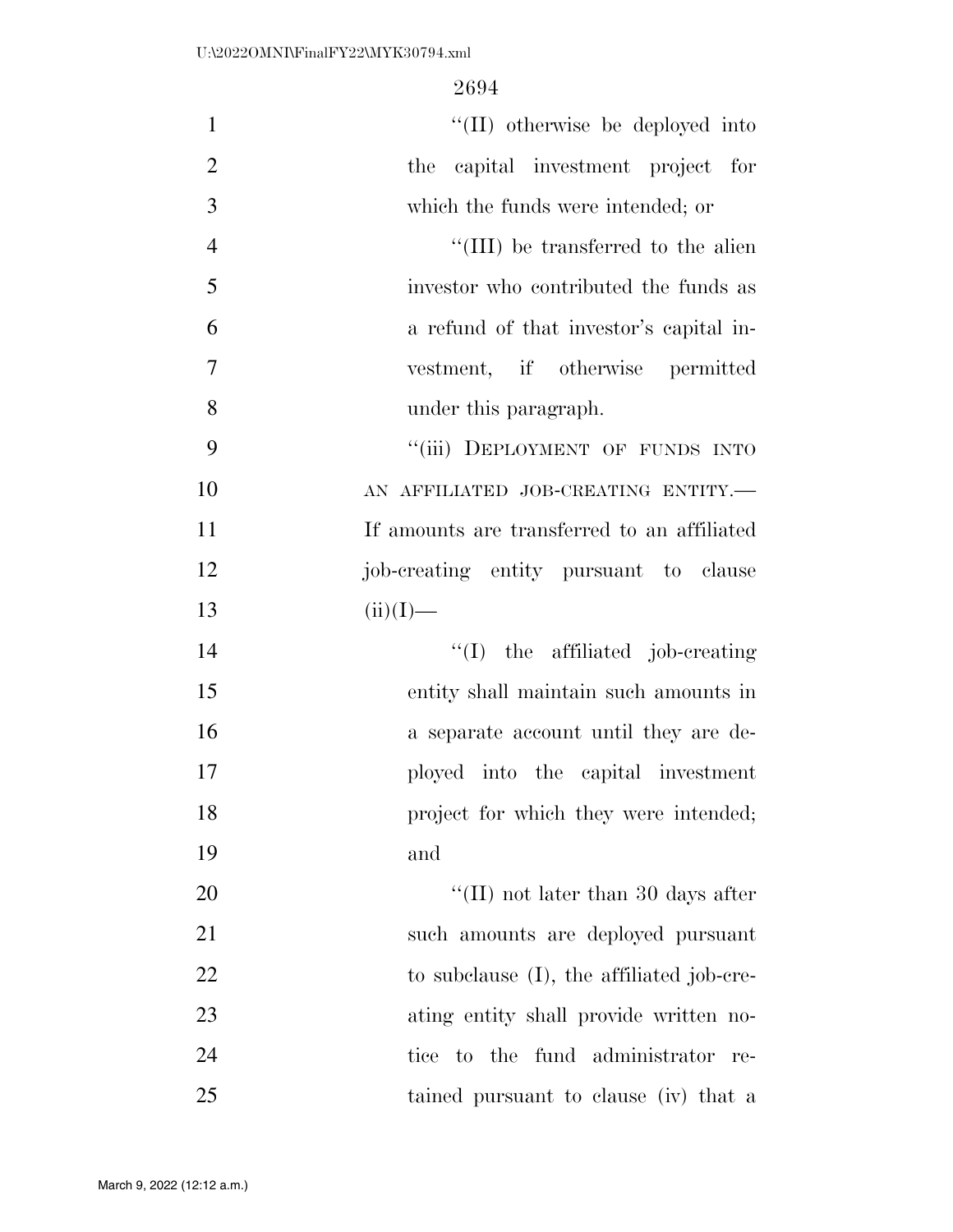| $\mathbf{1}$   | construction consultant or other indi-        |
|----------------|-----------------------------------------------|
| $\overline{2}$ | vidual authorized by the Secretary has        |
| 3              | verified that such amounts have been          |
| 4              | deployed into the project.                    |
| 5              | "(iv) FUND ADMINISTRATOR.-Except              |
| 6              | as provided in clause (v), the new commer-    |
| 7              | cial enterprise shall retain a fund adminis-  |
| 8              | trator to fulfill the requirements under this |
| 9              | subparagraph. The fund administrator—         |
| 10             | $\lq\lq$ shall be independent of, and         |
| 11             | not directly related to, the new com-         |
| 12             | mercial enterprise, the regional center       |
| 13             | associated with the new commercial            |
| 14             | enterprise, the job creating entity, or       |
| 15             | any of the principals or managers of          |
| 16             | such entities;                                |
| 17             | $\lq\lq$ (II) shall be licensed, active,      |
| 18             | and in good standing as—                      |
| 19             | "(aa) a certified public ac-                  |
| 20             | countant;                                     |
| 21             | $\lq\lq(bb)$ an attorney;                     |
| 22             | "(ce) a broker-dealer or in-                  |
| 23             | vestment adviser registered with              |
| 24             | Securities and<br>the<br>Exchange             |
| 25             | Commission; or                                |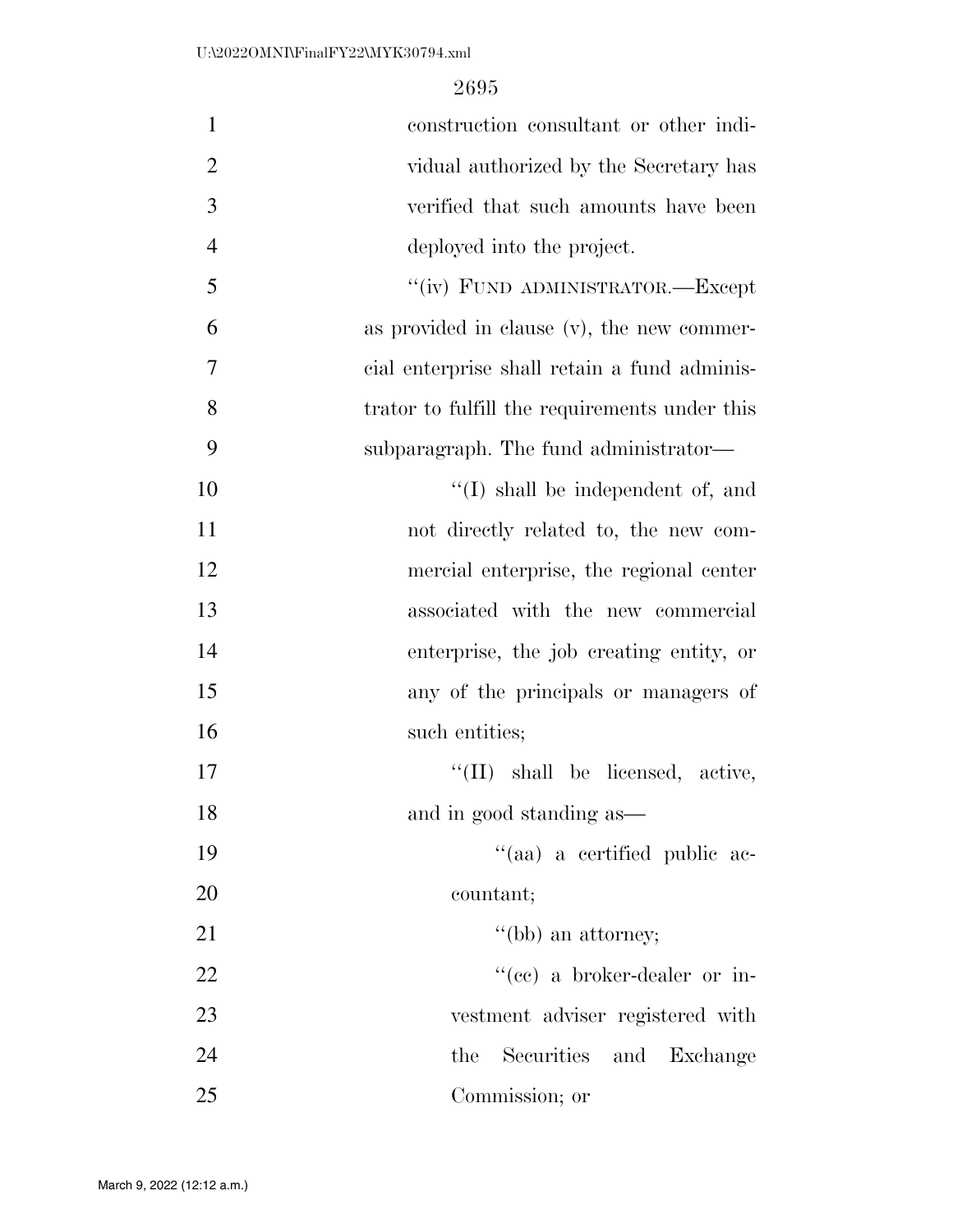| $\mathbf{1}$   | "(dd) an individual or com-                |
|----------------|--------------------------------------------|
| $\overline{2}$ | pany that otherwise meets such             |
| 3              | requirements as may be estab-              |
| $\overline{4}$ | lished by the Secretary;                   |
| 5              | "(III) shall monitor and track             |
| 6              | any transfer of amounts from the sep-      |
| $\overline{7}$ | arate account;                             |
| 8              | $\lq\lq$ (IV) shall serve as a cosignatory |
| 9              | on all separate accounts;                  |
| 10             | $``(V)$ before any transfer of             |
| 11             | amounts from a separate account,           |
| 12             | shall—                                     |
| 13             | "(aa) verify that the trans-               |
| 14             | fer complies with all governing            |
| 15             | documents, including organiza-             |
| 16             | tional, operational, and invest-           |
| 17             | ment documents; and                        |
| 18             | "(bb) approve such transfer                |
| 19             | with a written or electronic sig-          |
| 20             | nature;                                    |
| 21             | "(VI) shall periodically provide           |
| 22             | each alien investor with information       |
| 23             | about the activity of the account in       |
| 24             | which the investor's capital invest-       |
| 25             | ment is held, including—                   |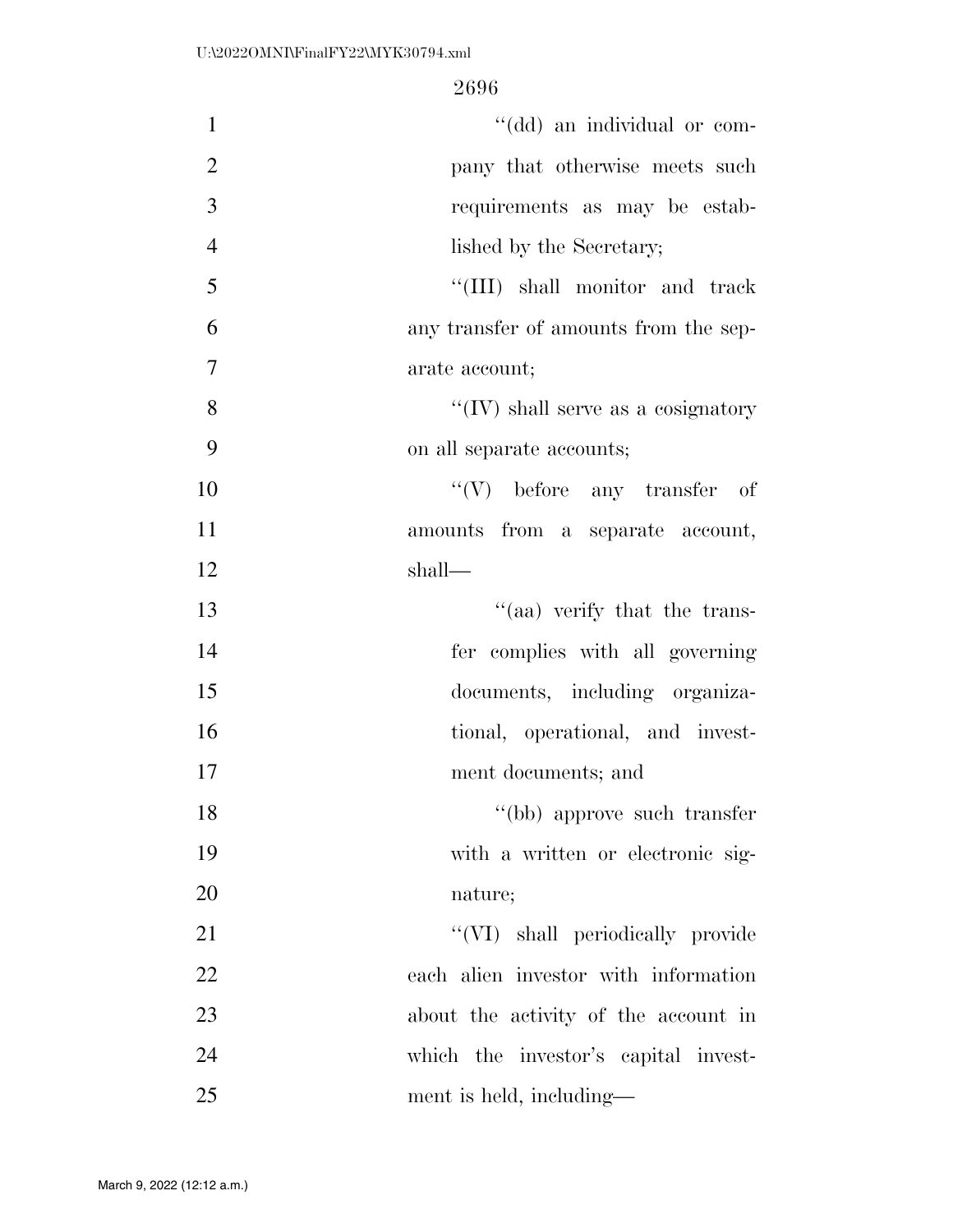| $\mathbf{1}$   | "(aa) the name and location             |
|----------------|-----------------------------------------|
| $\overline{2}$ | of the bank or financial institu-       |
| 3              | tion at which the account is            |
| $\overline{4}$ | maintained;                             |
| 5              | "(bb) the history of the ac-            |
| 6              | count; and                              |
| 7              | "(ce) any additional infor-             |
| 8              | mation required by the Secretary;       |
| 9              | and                                     |
| 10             | "(VII) shall make and preserve,         |
| 11             | during the 5-year period beginning on   |
| 12             | the last day of the Federal fiscal year |
| 13             | in which any transactions occurred,     |
| 14             | books, ledgers, records, and other doc- |
| 15             | umentation necessary to comply with     |
| 16             | this clause, which shall be provided to |
| 17             | the Secretary upon request.             |
| 18             | $``(v)$ WAIVER.—                        |
| 19             | "(I) WAIVER PERMITTED.—The              |
| 20             | Secretary of Homeland Security, after   |
| 21             | consultation with the Securities and    |
| 22             | Exchange Commission, may waive the      |
| 23             | requirements under clause (iv) for any  |
| 24             | new commercial enterprise or affili-    |
| 25             | ated job-creating entity that is con-   |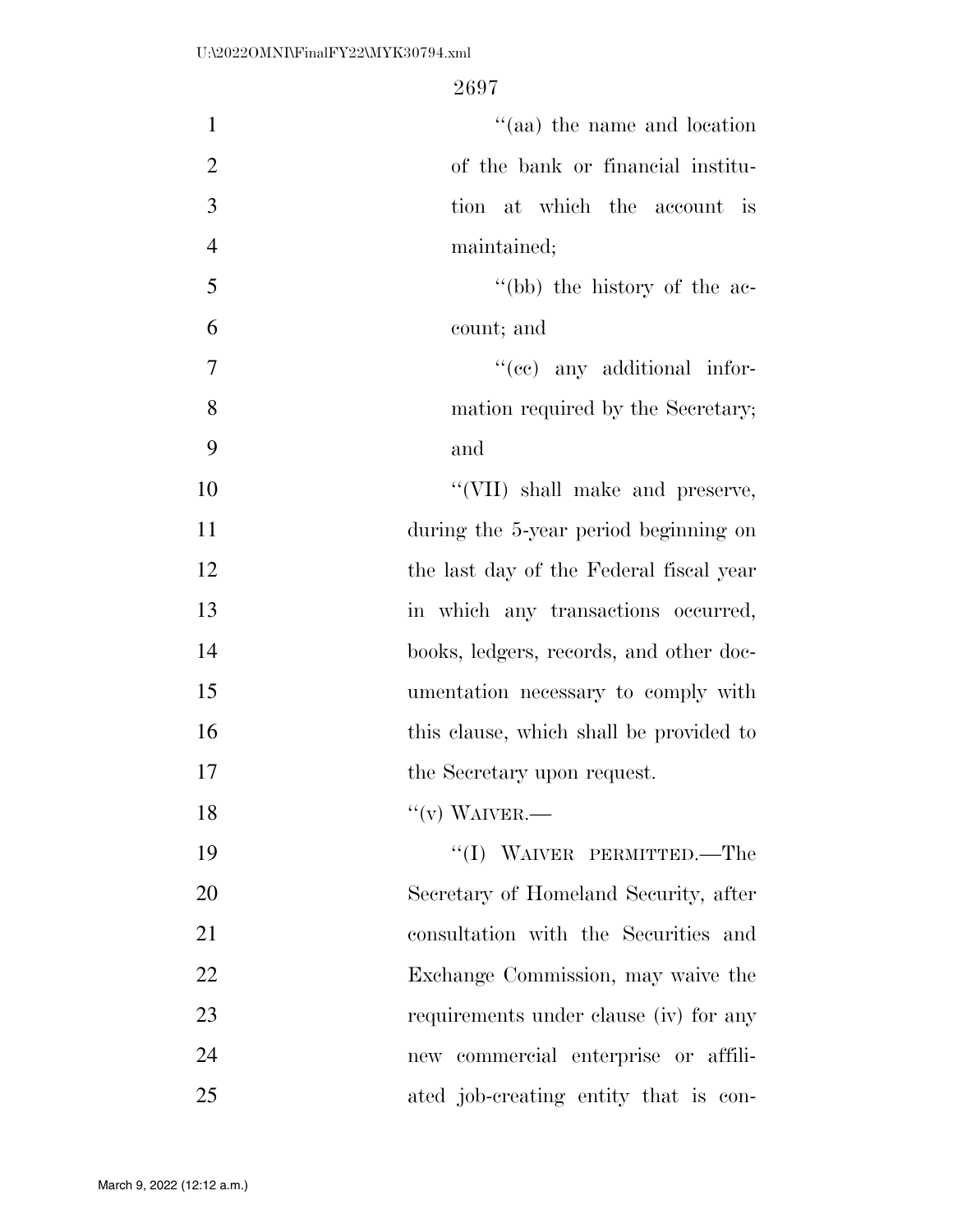| $\mathbf{1}$   | trolled by or under common control of  |
|----------------|----------------------------------------|
| $\overline{2}$ | an investment adviser or broker-dealer |
| 3              | that is registered with the Securities |
| $\overline{4}$ | and Exchange Commission if the Sec-    |
| 5              | retary, in the Secretary's discretion, |
| 6              | determines that the Securities and     |
| 7              | Exchange Commission provides com-      |
| 8              | parable protections and transparency   |
| 9              | for alien investors as the protections |
| 10             | and transparency provided under        |
| 11             | clause (iv).                           |
| 12             | "(II) WAIVER REQUIRED.—The             |
| 13             | Secretary of Homeland Security shall   |
| 14             | waive the requirements under clause    |
| 15             | (iv) for any new commercial enterprise |
| 16             | that commissions an annual inde-       |
| 17             | pendent financial audit of such new    |
| 18             | commercial enterprise or job creating  |
| 19             | entity conducted in accordance with    |
| 20             | Generally Accepted Auditing Stand-     |
| 21             | ards, which audit shall be provided to |
| 22             | the Secretary and all investors in the |
| 23             | new commercial enterprise.             |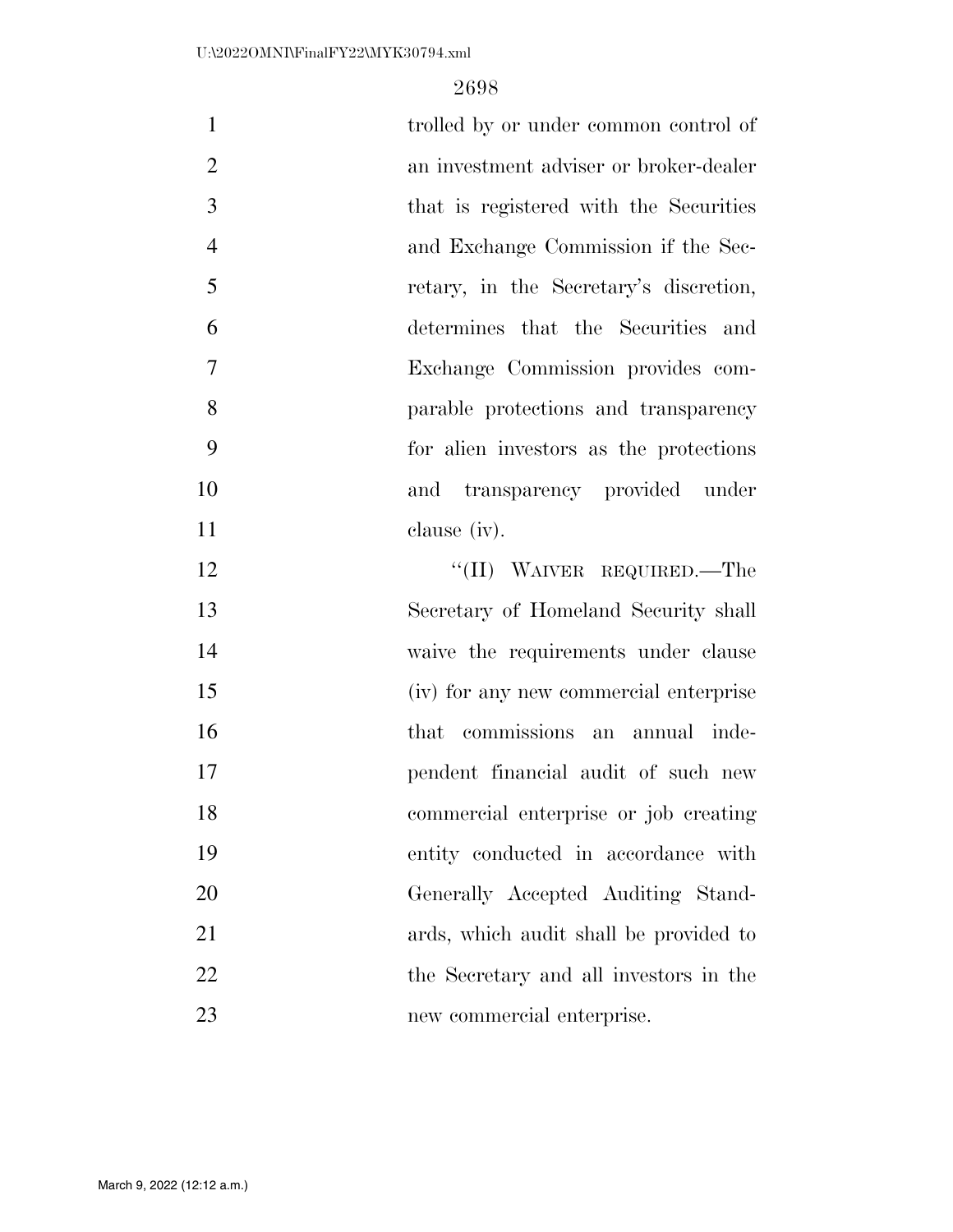| $\mathbf{1}$   | "(vi) DEFINED TERM.-In this sub-                      |
|----------------|-------------------------------------------------------|
| $\overline{2}$ | paragraph, the term 'separate account'                |
| 3              | means an account that—                                |
| $\overline{4}$ | $\lq\lq$ is maintained in the United                  |
| 5              | States by a new commercial enterprise                 |
| 6              | or job creating entity at a federally                 |
| $\overline{7}$ | regulated bank or at another financial                |
| 8              | institution (as defined in section 20 of              |
| 9              | title 18, United States Code) in the                  |
| 10             | United States;                                        |
| 11             | $\lq\lq$ (II) is insured; and                         |
| 12             | "(III) contains only the pooled                       |
| 13             | investment funds of alien investors in                |
| 14             | a new commercial enterprise with re-                  |
| 15             | spect to a single capital investment                  |
| 16             | project.".                                            |
| 17             | (2) EFFECTIVE DATE.—The amendment made                |
| 18             | by this subsection shall take effect on the date that |
| 19             | is 60 days after the date of the enactment of this    |
| 20             | Act.                                                  |
| 21             | (c) REQUIRED CHECKS.—                                 |
| 22             | (1) IN GENERAL.—Section $203(b)(5)$ of the Im-        |
| 23             | migration<br>Nationality Act (8<br>and<br>U.S.C.      |
| 24             | $1153(b)(5)$ , as amended by subsection (b), is fur-  |
| 25             | ther amended by adding at the end the following:      |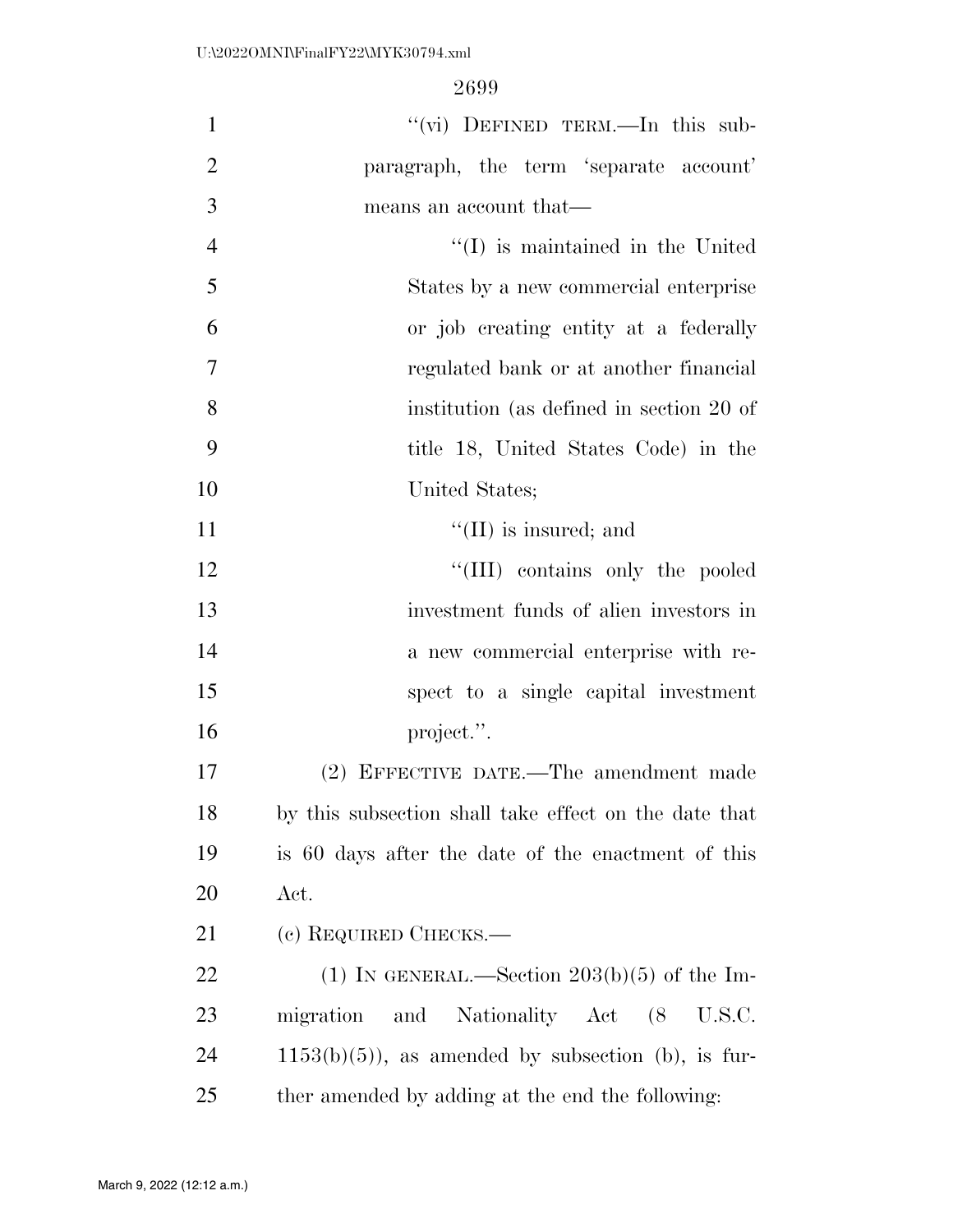| $\mathbf{1}$   | "(R) REQUIRED CHECKS.—Any petition                      |
|----------------|---------------------------------------------------------|
| $\overline{2}$ | filed by an alien under section $204(a)(1)(H)$          |
| 3              | may not be approved under this paragraph un-            |
| $\overline{4}$ | less the Secretary of Homeland Security has             |
| 5              | searched for the alien and any associated em-           |
| 6              | ployer of such alien on the Specially Designated        |
| 7              | Nationals List of the Department of the Treas-          |
| 8              | ury Office of Foreign Assets Control.".                 |
| 9              | (2) EFFECTIVE DATE.—The amendment made                  |
| 10             | by this subsection shall take effect on the date of the |
| 11             | enactment of this Act.                                  |
| 12             | SEC. 104. CONDITIONAL PERMANENT RESIDENT STATUS         |
|                |                                                         |
| 13             | FOR ALIEN INVESTORS, SPOUSES, AND CHIL-                 |
| 14             | DREN.                                                   |
| 15             | (a) IN GENERAL.—Section 216A of the Immigration         |
| 16             | and Nationality Act (8 U.S.C. 1186b) is amended—        |
| 17             | (1) by striking "Attorney General" each place           |
| 18             | such term appears (except in subsection $(d)(2)(C)$ )   |
| 19             | and inserting "Secretary of Homeland Security";         |
| <b>20</b>      | $(2)$ by striking "entrepreneur" each place such        |
| 21             | term appears and inserting "investor";                  |
| 22             | $(3)$ in subsection $(a)$ , by amending paragraph       |
| 23             | $(1)$ to read as follows:                               |
| 24             | CONDITIONAL BASIS FOR STATUS.- An<br>``(1)              |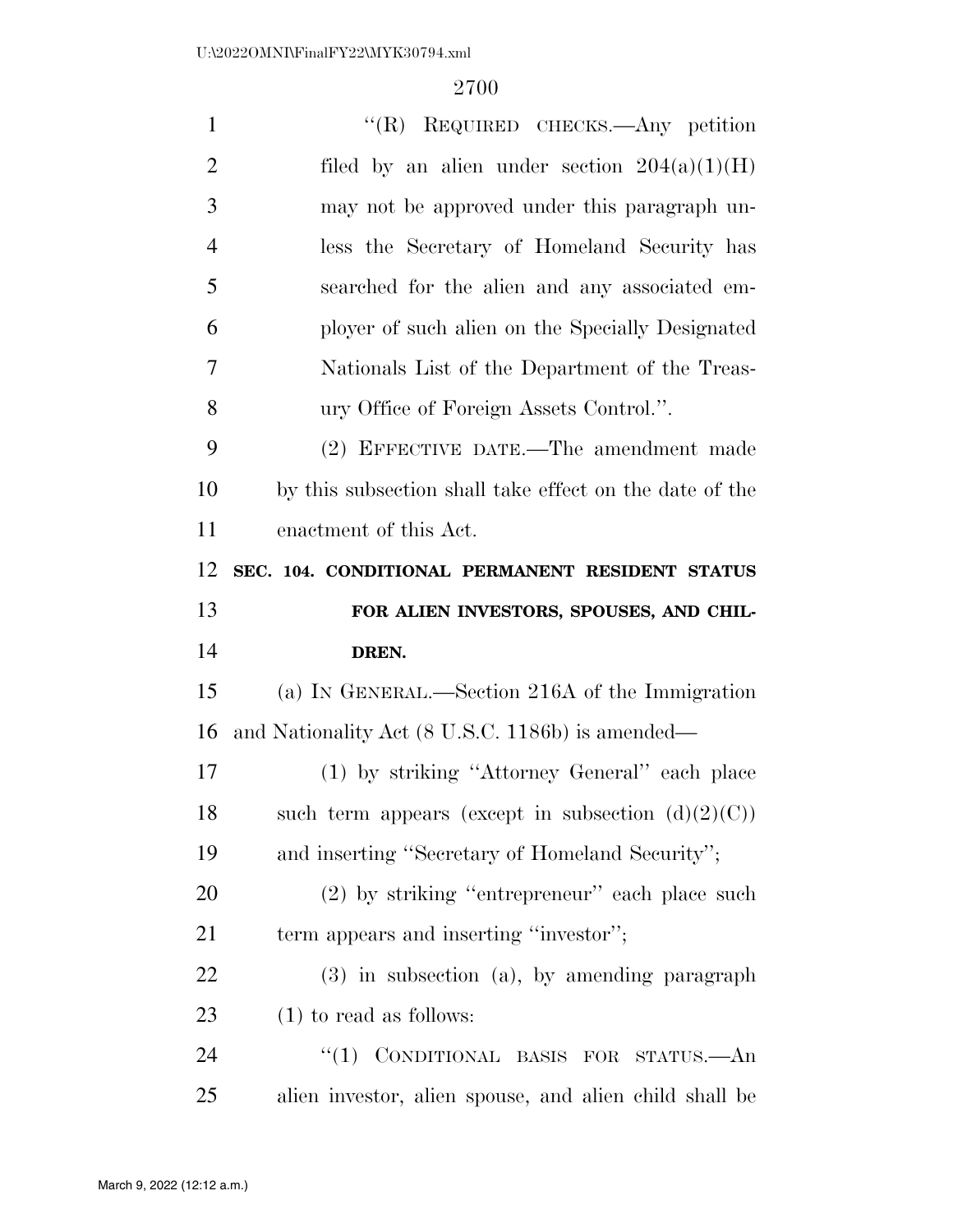| $\mathbf{1}$   | considered, at the time of obtaining status as an     |
|----------------|-------------------------------------------------------|
| $\overline{2}$ | alien lawfully admitted for permanent residence, to   |
| 3              | have obtained such status on a conditional basis sub- |
| $\overline{4}$ | ject to the provisions of this section.";             |
| 5              | $(4)$ in subsection $(b)$ —                           |
| 6              | (A) in the subsection heading, by striking            |
| 7              | "ENTREPRENEURSHIP" and inserting "INVEST-             |
| 8              | MENT"; and                                            |
| 9              | $(B)$ by amending paragraph $(1)(B)$ to read          |
| 10             | as follows:                                           |
| 11             | $\cdot$ (B) the alien did not invest the requisite    |
| 12             | capital; or";                                         |
| 13             | $(5)$ in subsection $(e)$ —                           |
| 14             | (A) in the subsection heading, by striking            |
| 15             | "OF TIMELY PETITION AND INTERVIEW";                   |
| 16             | $(B)$ in paragraph $(1)$ —                            |
| 17             | (i) in the matter preceding subpara-                  |
| 18             | graph (A), by striking "In order" and in-             |
| 19             | serting "Except as provided in paragraph"             |
| 20             | $(3)(D)$ , in order";                                 |
| 21             | (ii) in subparagraph $(A)$ —                          |
| 22             | (I) by striking "must" and in-                        |
| 23             | serting "shall"; and                                  |
| 24             | (II) by striking ", and" and in-                      |
| 25             | serting a semicolon;                                  |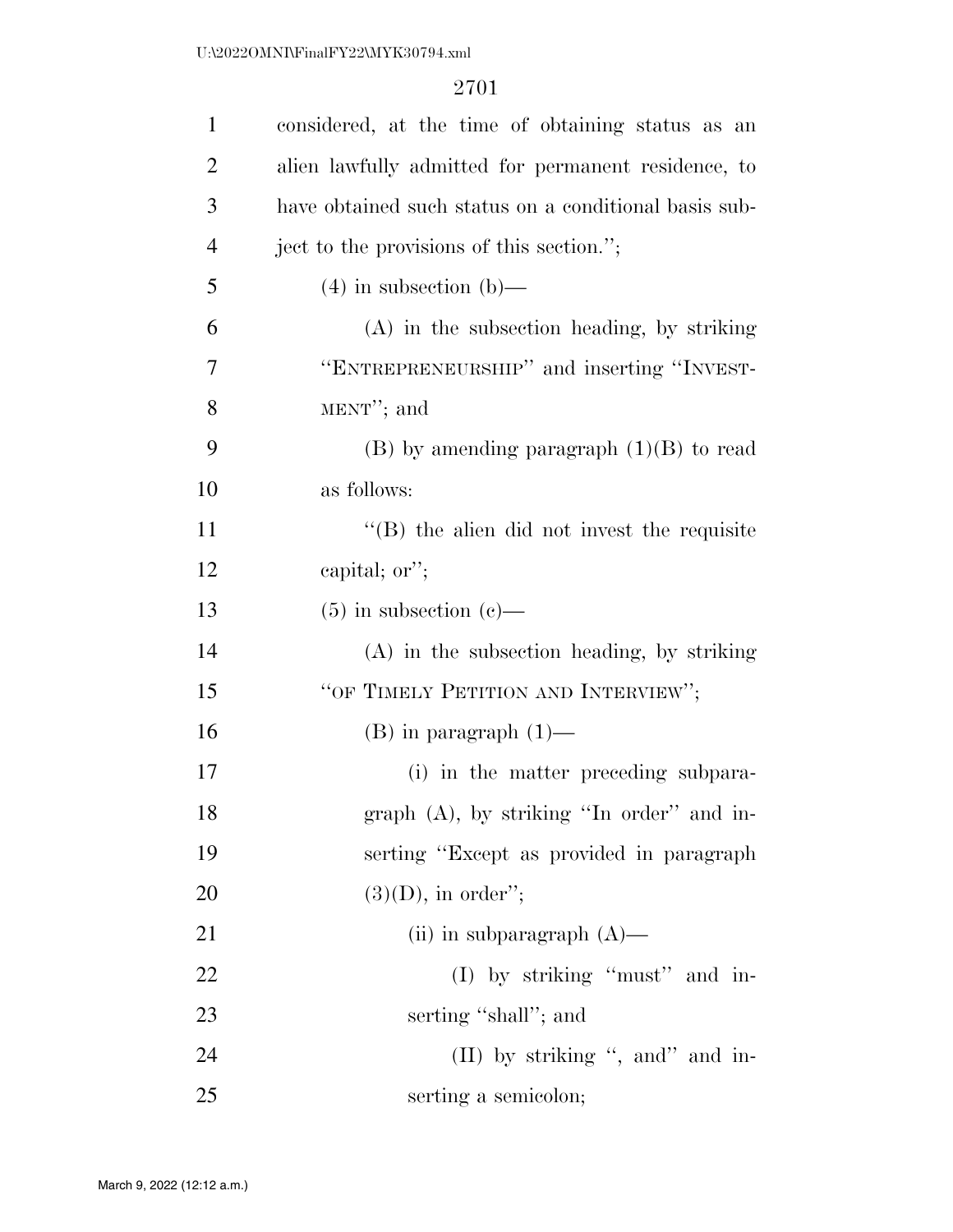| $\mathbf{1}$   | (iii) in subparagraph $(B)$ —                                   |
|----------------|-----------------------------------------------------------------|
| $\overline{2}$ | (I) by striking "must" and in-                                  |
| 3              | serting "shall";                                                |
| $\overline{4}$ | (II) by striking "Service" and in-                              |
| 5              | serting "Department of Homeland Se-                             |
| 6              | curity"; and                                                    |
| $\overline{7}$ | (III) by striking the period at the                             |
| 8              | end and inserting "; and"; and                                  |
| 9              | (iv) by adding at the end the fol-                              |
| 10             | lowing:                                                         |
| 11             | $\lq\lq (C)$ the Secretary shall have performed a               |
| 12             | site visit to the relevant corporate office or busi-            |
| 13             | location<br>described<br>section<br>$\operatorname{in}$<br>ness |
| 14             | $203(b)(5)(F)(iv)$ ; and                                        |
| 15             | $(C)$ in paragraph $(3)$ —                                      |
| 16             | $(i)$ in subparagraph $(A)$ , in the undes-                     |
| 17             | ignated matter following clause (ii), by                        |
| 18             | striking "the" before "such filing"; and                        |
| 19             | (ii) by amending subparagraph $(B)$ to                          |
| 20             | read as follows:                                                |
| 21             | "(B) REMOVAL OR EXTENSION OF CONDI-                             |
| 22             | TIONAL BASIS.-                                                  |
| 23             | "(i) IN GENERAL.—Except as pro-                                 |
| 24             | vided in clause (ii), if the Secretary deter-                   |
| 25             | mines that the facts and information con-                       |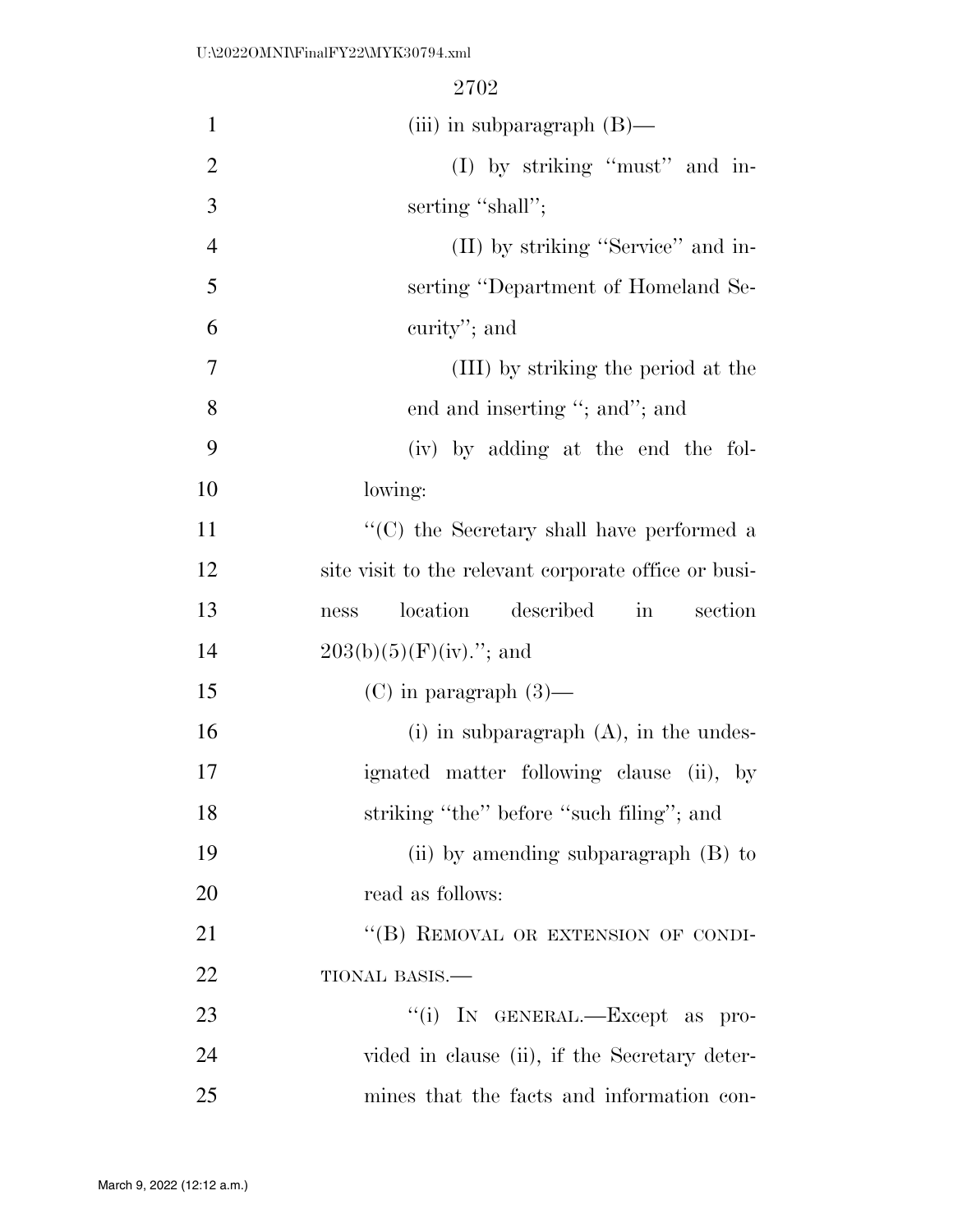| $\mathbf{1}$   | tained in a petition submitted under para-   |
|----------------|----------------------------------------------|
| $\overline{2}$ | $graph (1)(A)$ are true, including dem-      |
| 3              | onstrating that the alien complied with      |
| $\overline{4}$ | subsection $(d)(1)(B)(i)$ , the Secretary    |
| 5              | shall—                                       |
| 6              | $\lq\lq$ . The same involved of              |
| $\overline{7}$ | such determination; and                      |
| 8              | $\lq\lq$ (II) remove the conditional         |
| 9              | basis of the alien's status effective as     |
| 10             | of the second anniversary of the             |
| 11             | alien's lawful admission for permanent       |
| 12             | residence.                                   |
| 13             | "(ii) EXCEPTION.—If the petition             |
| 14             | demonstrates that the facts and informa-     |
| 15             | tion are true and that the alien is in com-  |
| 16             | pliance with subsection $(d)(1)(B)(ii)$ —    |
| 17             | $\lq\lq$ (I) the Secretary, in the Sec-      |
| 18             | retary's discretion, may provide a 1-        |
| 19             | year extension of the alien's condi-         |
| 20             | tional status; and                           |
| 21             | $\lq\lq$ (II)(aa) if the alien files a peti- |
| 22             | tion not later than 30 days after the        |
| 23             | third anniversary of the alien's lawful      |
| 24             | admission for permanent residence            |
| 25             | demonstrating that the alien complied        |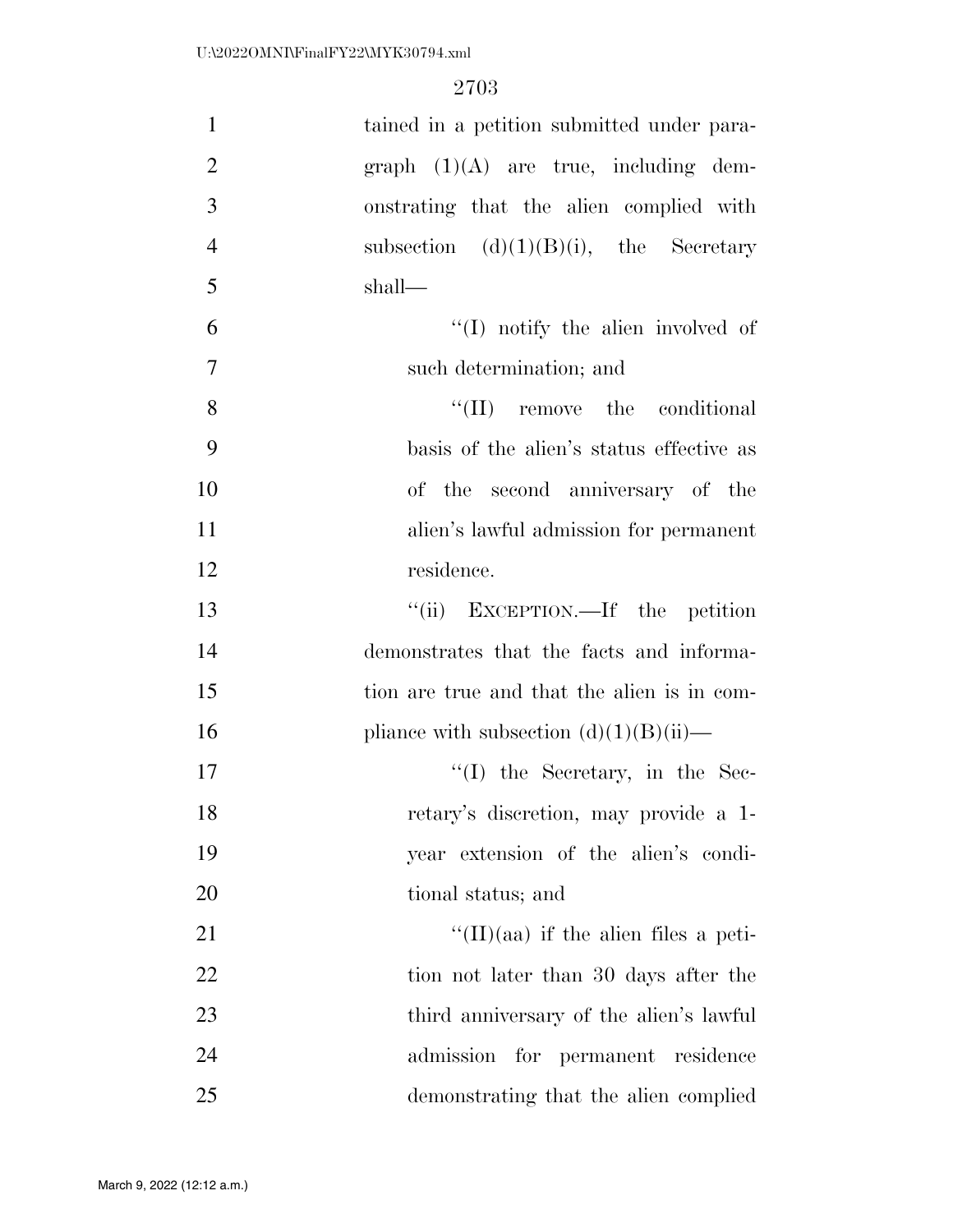| $\mathbf{1}$   | with subsection $(d)(1)(B)(i)$ , the Sec-        |
|----------------|--------------------------------------------------|
| $\overline{2}$ | retary shall remove the conditional              |
| 3              | basis of the alien's status effective as         |
| $\overline{4}$ | of such third anniversary; or                    |
| 5              | "(bb) if the alien does not file the             |
| 6              | petition described in item (aa), the             |
| 7              | conditional status shall terminate at            |
| 8              | the end of such additional year.";               |
| 9              | $(6)$ in subsection $(d)$ —                      |
| 10             | $(A)$ in paragraph $(1)$ —                       |
| 11             | $(i)$ by amending subparagraph $(A)$ to          |
| 12             | read as follows:                                 |
| 13             | $\lq\lq$ invested the requisite capital;";       |
| 14             | by redesignating subparagraph<br>(ii)            |
| 15             | $(B)$ as subparagraph $(C)$ ; and                |
| 16             | (iii) by inserting after subparagraph            |
| 17             | $(A)$ the following:                             |
| 18             | $\lq\lq(B)(i)$ created the employment required   |
| 19             | under section $203(b)(5)(A)(ii)$ ; or            |
| 20             | "(ii) is actively in the process of creating     |
| 21             | employment required under section<br>the         |
| 22             | $203(b)(5)(A)(ii)$ and will create such employ-  |
| 23             | ment before the third anniversary of the alien's |
| 24             | lawful admission for permanent residence, pro-   |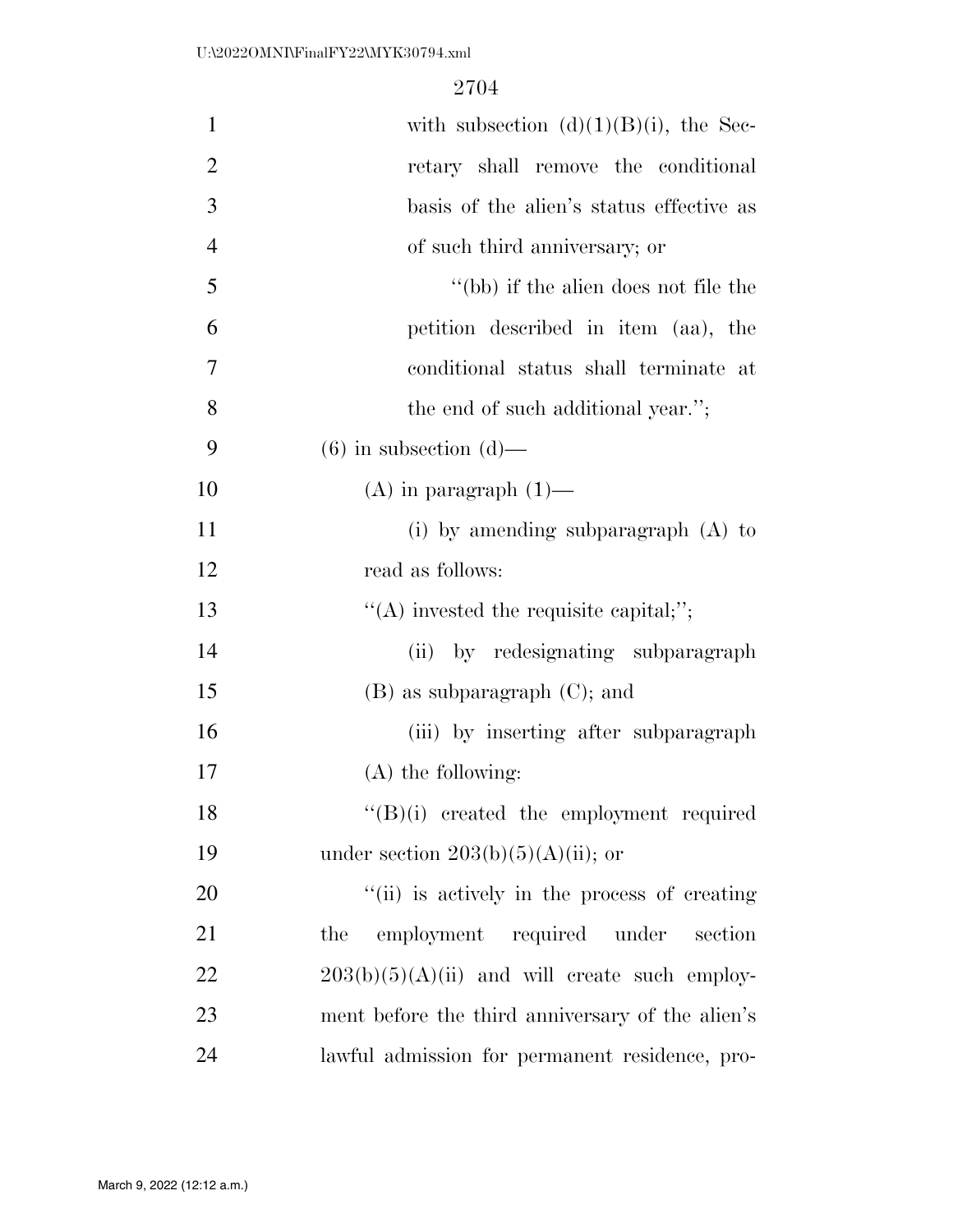| $\mathbf{1}$   | vided that such alien's capital will remain in- |
|----------------|-------------------------------------------------|
| $\overline{2}$ | vested during such time; and";                  |
| 3              | $(B)$ in paragraph $(2)$ , by amending sub-     |
| $\overline{4}$ | paragraph $(A)$ to read as follows:             |
| 5              | "(A) NINETY-DAY PERIOD BEFORE SEC-              |
| 6              | OND ANNIVERSARY.-                               |
| $\tau$         | "(i) IN GENERAL.—Except as pro-                 |
| 8              | vided in clause (ii) and subparagraph (B),      |
| 9              | a petition under subsection $(c)(1)(A)$ shall   |
| 10             | be filed during the 90-day period imme-         |
| 11             | diately preceding the second anniversary of     |
| 12             | the alien investor's lawful admission for       |
| 13             | permanent residence.                            |
| 14             | "(ii) EXCEPTION.—Aliens described in            |
| 15             | subclauses $(I)(bb)$ and $(II)$ of section      |
| 16             | $203(b)(5)(M)(ii)$ shall file a petition under  |
| 17             | subsection $(c)(1)(A)$ during the 90-day pe-    |
| 18             | riod before the second anniversary of the       |
| 19             | subsequent investment."; and                    |
| 20             | $(C)$ in paragraph $(3)$ —                      |
| 21             | (i) by striking "The interview" and             |
| 22             | inserting the following:                        |
| 23             | "(A) IN GENERAL.—The interview";                |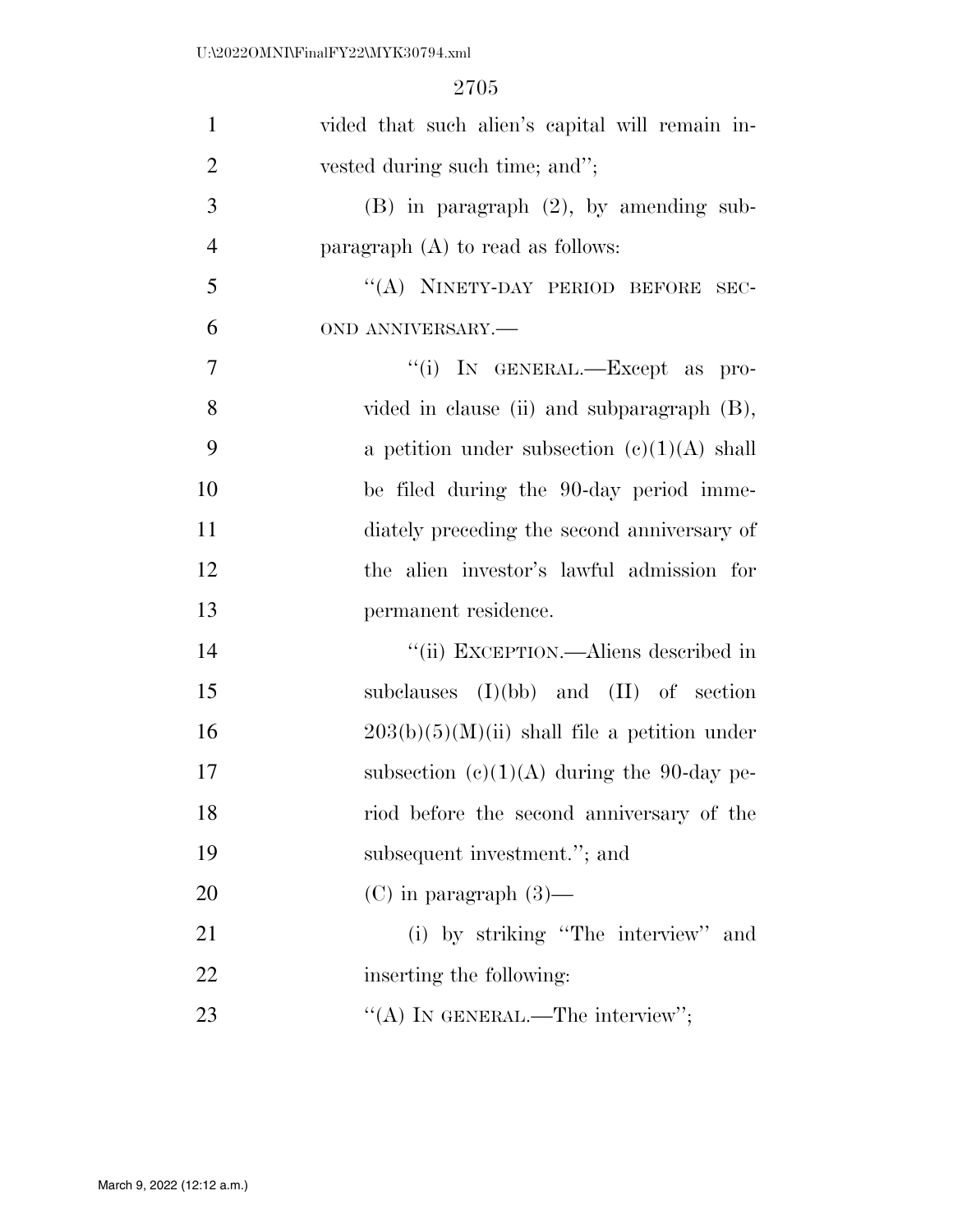| $\mathbf{1}$   | (ii) by striking "Service" and insert-              |
|----------------|-----------------------------------------------------|
| $\overline{2}$ | ing "Department of Homeland Security";              |
| 3              | and                                                 |
| $\overline{4}$ | (iii) by striking the last sentence and             |
| 5              | inserting the following:                            |
| 6              | "(B) WAIVER.—The Secretary of Home-                 |
| 7              | land Security, in the Secretary's discretion, may   |
| 8              | waive the deadline for an interview under sub-      |
| 9              | section $(e)(1)(B)$ or the requirement for such     |
| 10             | an interview according to criteria developed by     |
| 11             | U.S. Citizenship and Immigration Services, in       |
| 12             | consultation with its Fraud Detection and Na-       |
| 13             | tional Security Directorate and U.S. Immigra-       |
| 14             | tion and Customs Enforcement, provided that         |
| 15             | such criteria do not include a reduction of case    |
| 16             | processing times or the allocation of adjudica-     |
| 17             | tory resources. A waiver may not be granted         |
| 18             | under this subparagraph if the alien to be inter-   |
| 19             | viewed-                                             |
| 20             | "(i) invested in a regional center, new             |
| 21             | commercial enterprise, or job-creating enti-        |
| 22             | sanctioned<br>that<br>under<br>section<br>ty<br>was |
| 23             | $203(b)(5)$ ; or                                    |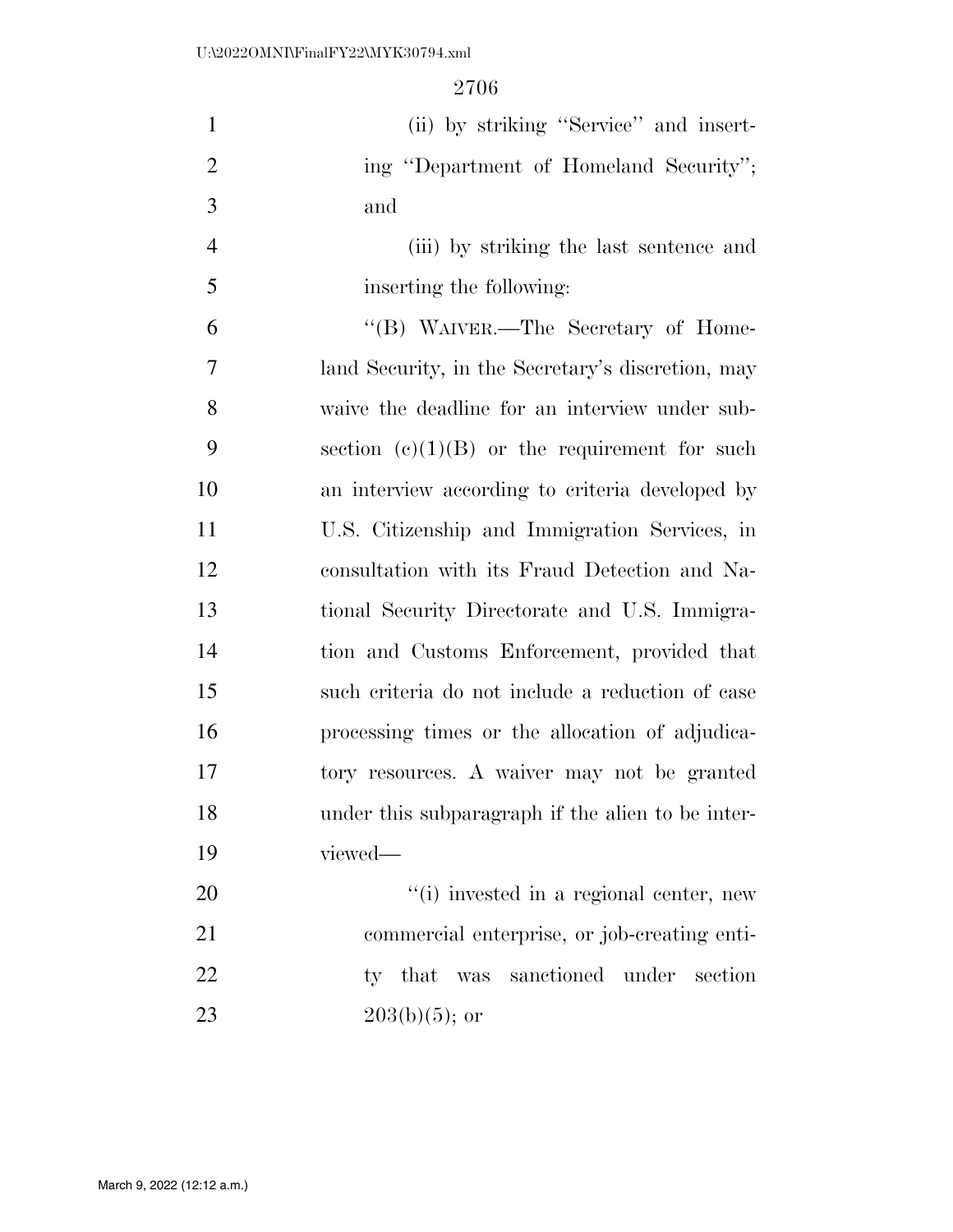| $\mathbf{1}$   | "(ii) is in a class of aliens determined                 |
|----------------|----------------------------------------------------------|
| $\overline{2}$ | by the Secretary to be threats to public                 |
| 3              | safety or national security."; and                       |
| $\overline{4}$ | $(7)$ in subsection $(f)(3)$ , by striking "a limited"   |
| 5              | partnership" and inserting "any entity formed for        |
| 6              | the purpose of doing for-profit business".               |
| 7              | (b) EFFECTIVE DATES.—                                    |
| 8              | (1) IN GENERAL.—Except as provided in para-              |
| 9              | graph $(2)$ , the amendments made by subsection $(a)$    |
| 10             | shall take effect on the date of the enactment of this   |
| 11             | Act.                                                     |
| 12             | $(2)$ EXCEPTIONS.—                                       |
| 13             | (A) SITE VISITS.—The amendment made                      |
| 14             | by subsection $(a)(5)(B)(iv)$ shall take effect on       |
| 15             | the date that is 2 years after the date of the           |
| 16             | enactment of this Act.                                   |
| 17             | PETITION<br>BENEFICIARIES.—The<br>(B)                    |
| 18             | amendments made by subsection (a) shall not              |
| 19             | apply to the beneficiary of a petition that is           |
| 20             | filed under section 216A of the Immigration              |
| 21             | and Nationality Act (8 U.S.C. 1186b) if the un-          |
| 22             | derlying petition was filed under<br>section             |
| 23             | $203(b)(5)$ of such Act $(8 \text{ U.S.C. } 1153(b)(5))$ |
| 24             | before the date of the enactment of this Act.            |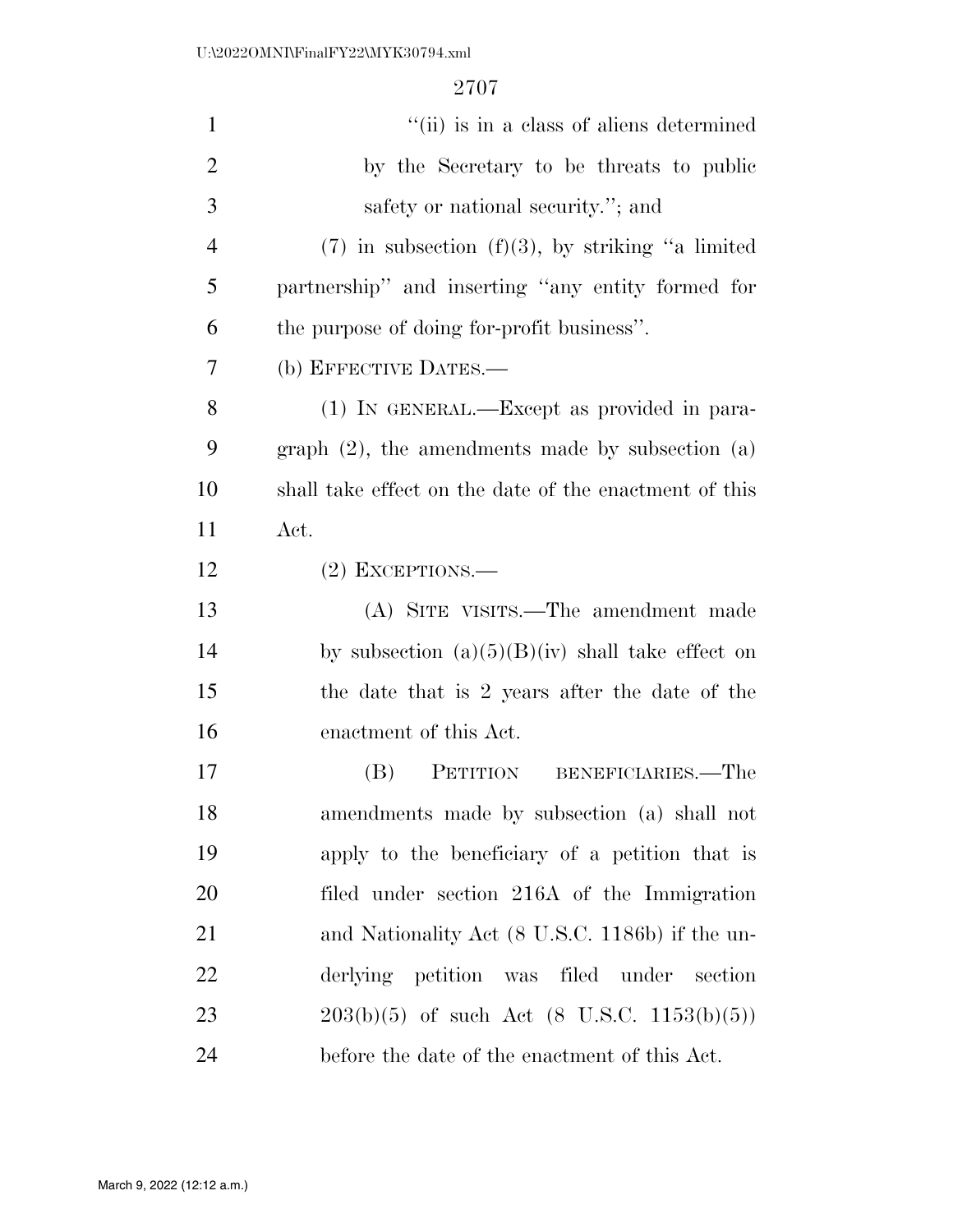### **SEC. 105. PROCEDURE FOR GRANTING IMMIGRANT STATUS.**

 (a) FILING ORDER AND ELIGIBILITY.—Section 204(a)(1)(H) of the Immigration and Nationality Act (8 4 U.S.C.  $1154(a)(1)(H)$  is amended to read as follows:

 ''(H)(i) Any alien seeking classification under section 203(b)(5) may file a petition for such classification with the Secretary of Homeland Security. An alien seeking to pool his or her investment with 1 or more additional aliens seeking classification under section 203(b)(5) shall file for such classification in accordance with section  $203(b)(5)(E)$ , or before the date of the enactment of the EB–5 Reform and Integrity Act of 2022, in accordance with section 203(b)(5). An alien petitioning for classifica-14 tion under section  $203(b)(5)(E)$  may file a petition with the Secretary after a regional center has filed an applica- tion for approval of an investment under section  $17 \quad 203(b)(5)(F)$ .

 ''(ii) A petitioner described in clause (i) shall estab- lish eligibility at the time he or she files a petition for classification under section 203(b)(5). A petitioner who was eligible for such classification at the time of such fil- ing shall be deemed eligible for such classification at the time such petition is adjudicated, subject to the approval of the petitioner's associated application under section 25 203(b)(5)(F), if applicable.".

(b) EFFECTIVE DATES.—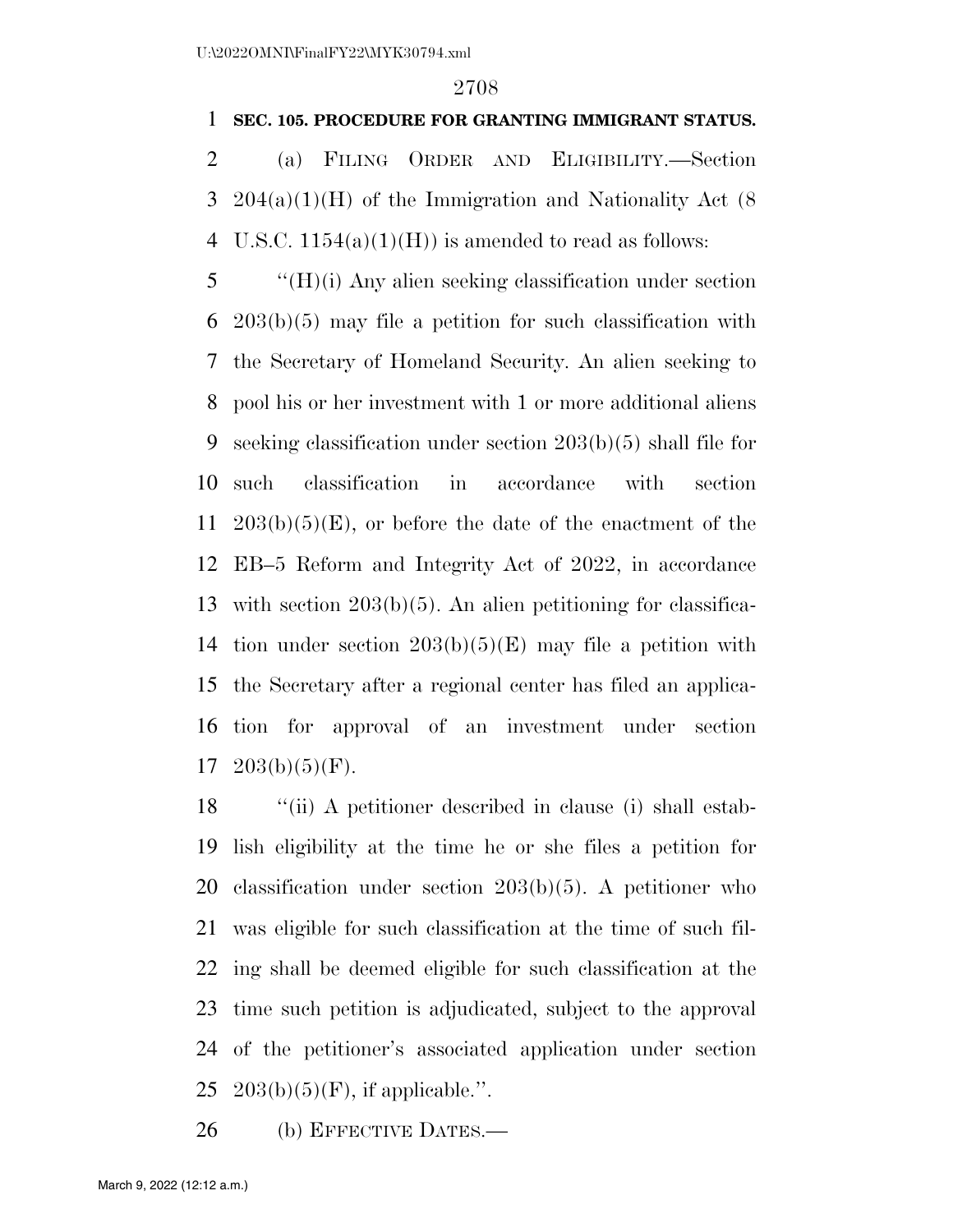(1) IN GENERAL.—The amendment made by subsection (a) shall take effect on the date of the en-actment of this Act.

 (2) APPLICABILITY TO PETITIONS.—Section  $5 \qquad 204(a)(1)(H)(i)$  of the Immigration and Nationality Act, as added by subsection (a), shall apply to any petition for classification pursuant to section 8 203(b)(5)(E) of such Act (8 U.S.C. 1153(b)(5)(E)) that is filed with the Secretary of Homeland Secu- rity on or after the date of the enactment of this Act.

 (c) ADJUDICATION OF PETITIONS.—The Secretary of Homeland Security shall continue to adjudicate petitions and benefits under sections 203(b)(5) and 216A of the Immigration and Nationality Act (8 U.S.C. 1153(b)(5) and 1186b) during the implementation of this Act and the amendments made by this Act.

### **SEC. 106. TIMELY PROCESSING.**

 (a) FEE STUDY.—Not later than 1 year after the date of the enactment of this Act, the Director of U.S. Citizenship and Immigration Services shall complete a study of fees charged in the administration of the program described in sections 203(b)(5) and 216A of the Immigra- tion and Nationality Act (8 U.S.C. 1153(b)(5) and 1186b).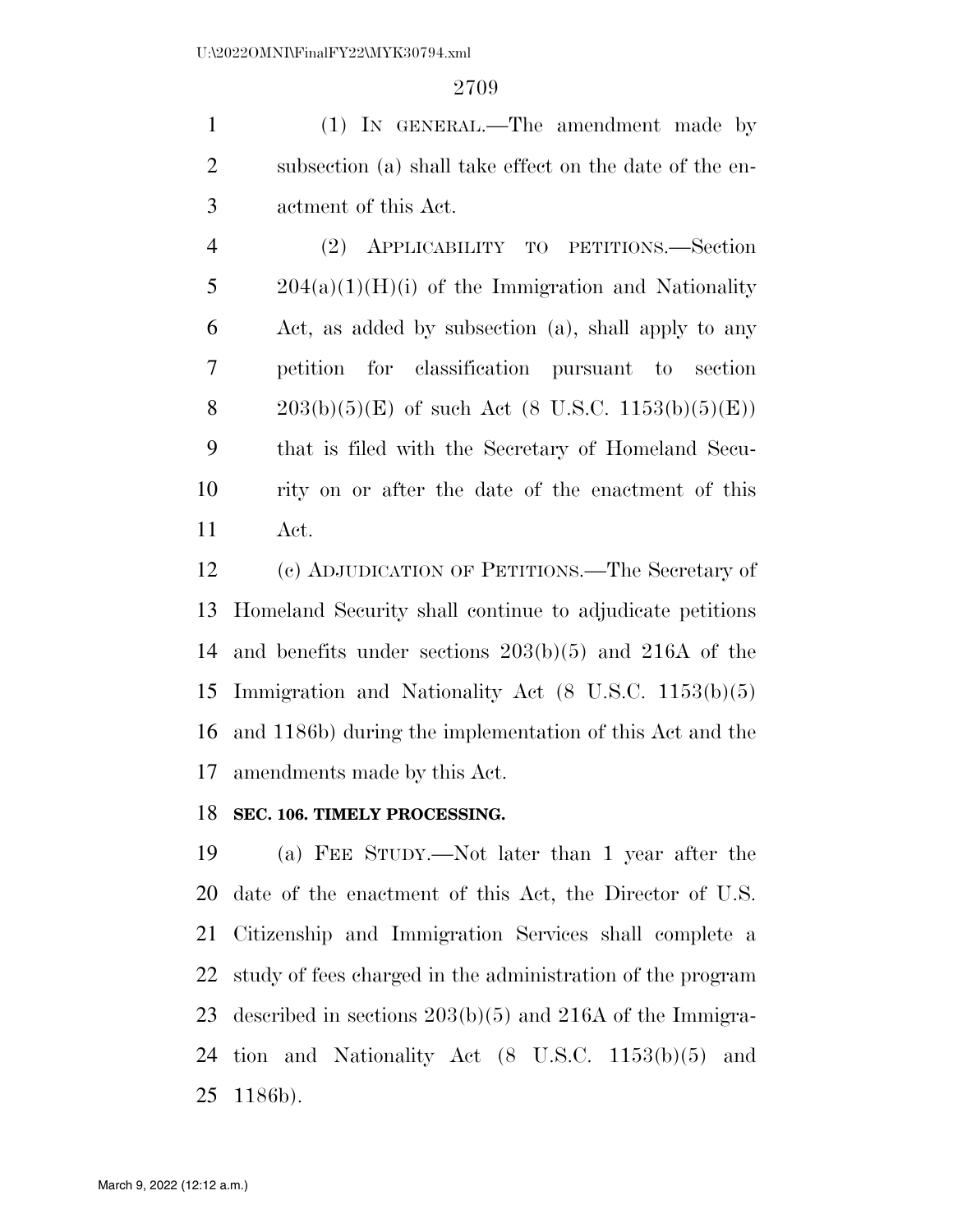(b) ADJUSTMENT OF FEES TO ACHIEVE EFFICIENT PROCESSING.—Notwithstanding section 286(m) of the Immigration and Nationality Act (8 U.S.C. 1356(m)), and except as provided under subsection (c), the Director, not later than 60 days after the completion of the study under subsection (a), shall set fees for services provided under sections 203(b)(5) and 216A of such Act (8 U.S.C. 1153(b)(5) and 1186b) at a level sufficient to ensure the full recovery only of the costs of providing such services, including the cost of attaining the goal of completing adju-dications, on average, not later than—

 (1) 180 days after receiving a proposal for the establishment of a regional center described in sec-14 tion  $203(b)(5)(E)$  of such Act;

 (2) 180 days after receiving an application for approval of an investment in a new commercial en- terprise described in section 203(b)(5)(F) of such Act;

 (3) 90 days after receiving an application for approval of an investment in a new commercial en-21 terprise described in section  $203(b)(5)(F)$  of such Act that is located in a targeted employment area 23 (as defined in section  $203(b)(5)(D)$  of such Act);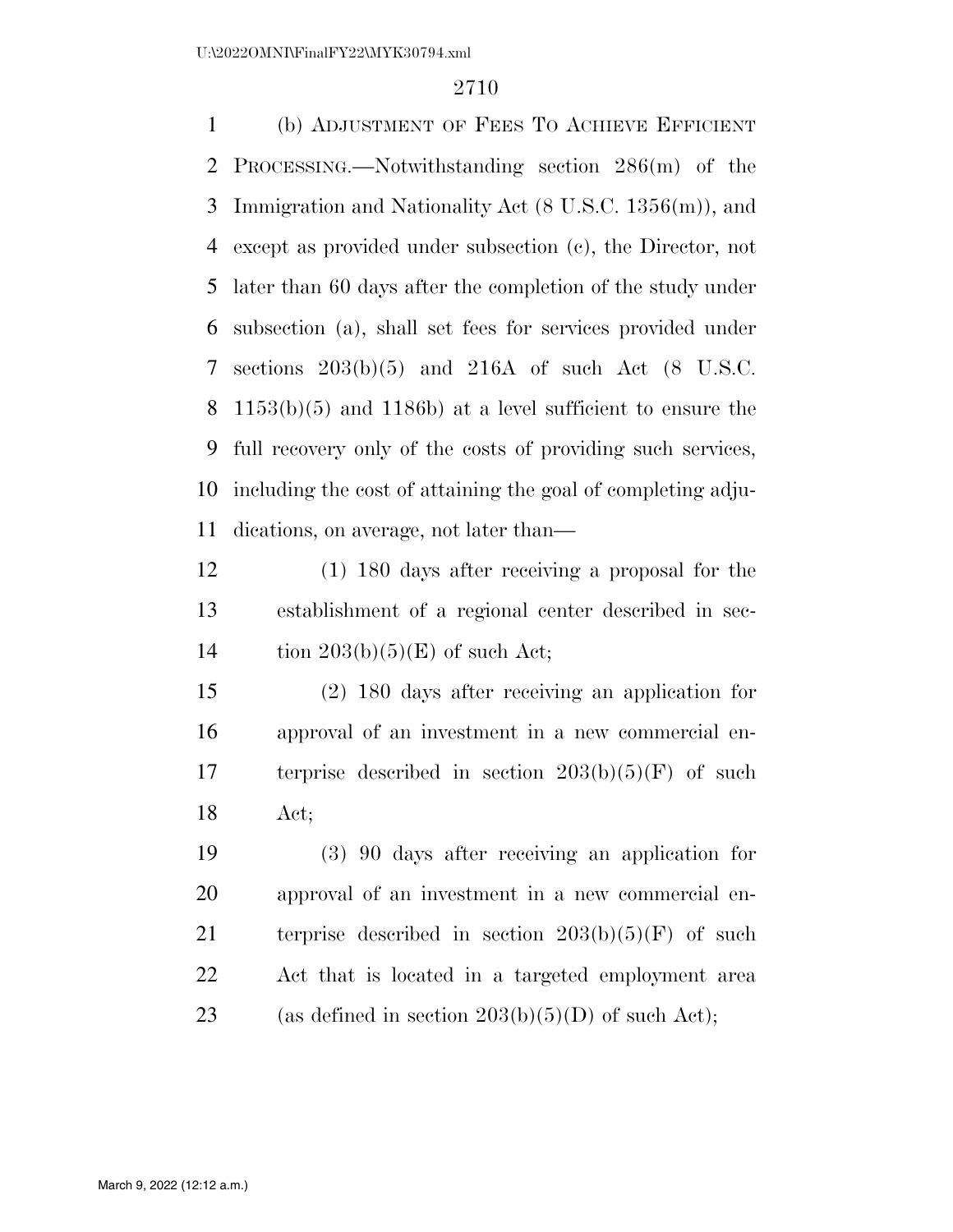(4) 240 days after receiving a petition from an alien desiring to be classified under section  $3 \qquad 203(b)(5)(E)$  of such Act;

 (5) 120 days after receiving a petition from an alien desiring to be classified under section 6 203(b)(5)(E) of such Act with respect to an invest- ment in a targeted employment area (as defined in 8 section  $203(b)(5)(D)$  of such Act); and

 (6) 240 days after receiving a petition from an alien for removal of conditions described in section 11  $216A(c)$  of such Act.

 (c) ADDITIONAL FEES.—Fees in excess of the fee lev-els described in subsection (b) may be charged only—

 (1) in an amount that is equal to the amount paid by all other classes of fee-paying applicants for immigration-related benefits, to contribute to the coverage or reduction of the costs of processing or adjudicating classes of immigration benefit applica- tions that Congress, or the Secretary of Homeland Security in the case of asylum applications, has au- thorized to be processed or adjudicated at no cost or at a reduced cost to the applicant; and

 (2) in an amount that is not greater than 1 percent of the fee for filing a petition under section 25 203(b)(5) of the Immigration and Nationality Act (8)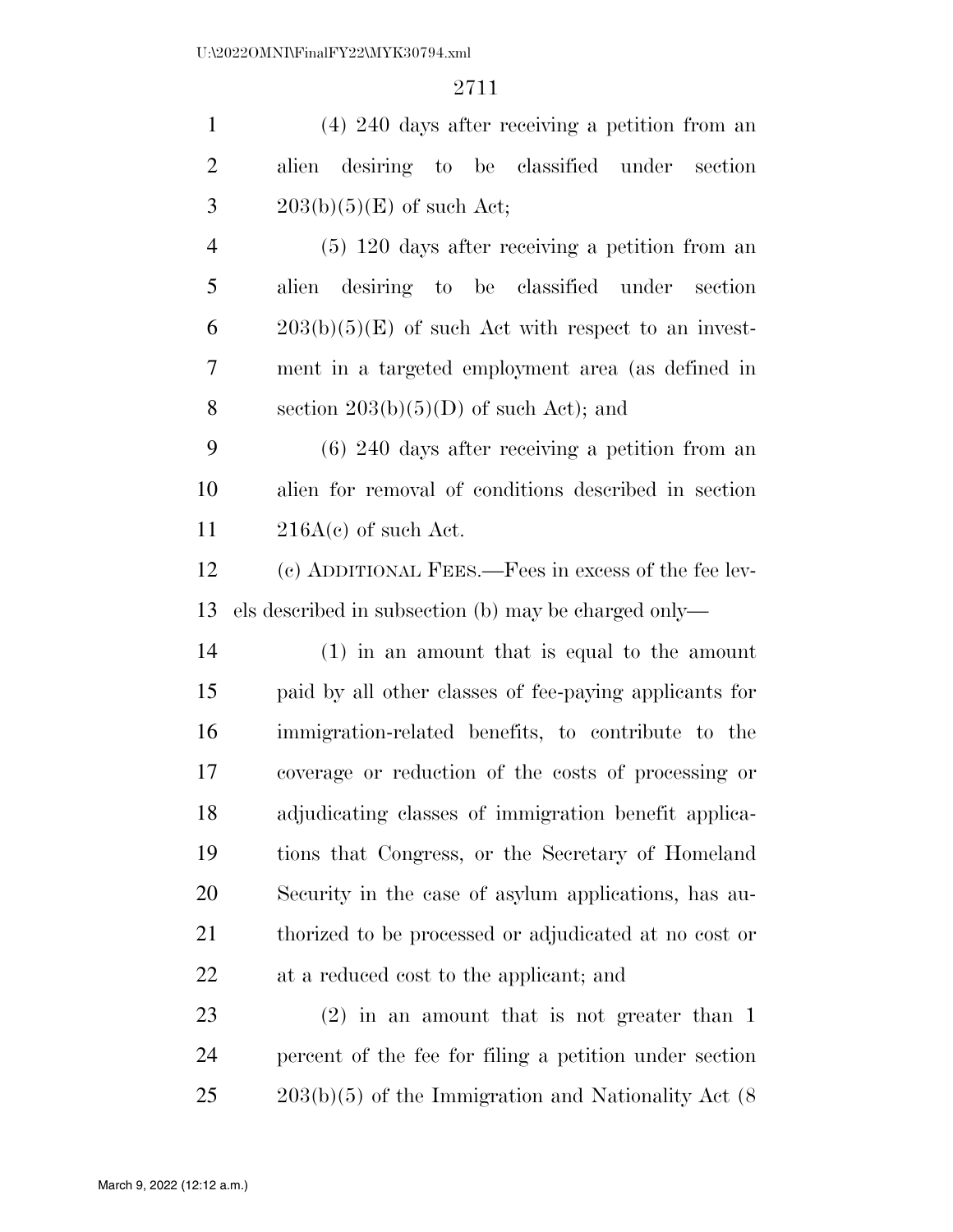U.S.C. 1153(b)(5)), to make improvements to the information technology systems used by the Sec- retary of Homeland Security to process, adjudicate, and archive applications and petitions under such section, including the conversion to electronic format of documents filed by petitioners and applicants for benefits under such section.

 (d) EXEMPTION FROM PAPERWORK REDUCTION ACT.—During the 1-year period beginning on the date of the enactment of this Act, the requirements under chapter 35 of title 44, United States Code, shall not apply to any collection of information required under this division, any amendment made by this division, or any rule promulgated by the Secretary of Homeland Security to implement this division or the amendments made by this division, to the extent that the Secretary determines that compliance with such requirements would impede the expeditious imple- mentation of this division or the amendments made by this division.

 (e) RULE OF CONSTRUCTION REGARDING ADJUDICA- TION DELAYS.—Nothing in this division may be construed to limit the authority of the Secretary of Homeland Secu- rity to suspend the adjudication of any application or peti- tion under section 203(b)(5) or 216A of the Immigration and Nationality Act (8 U.S.C. 1153(b)(5) and 1186b)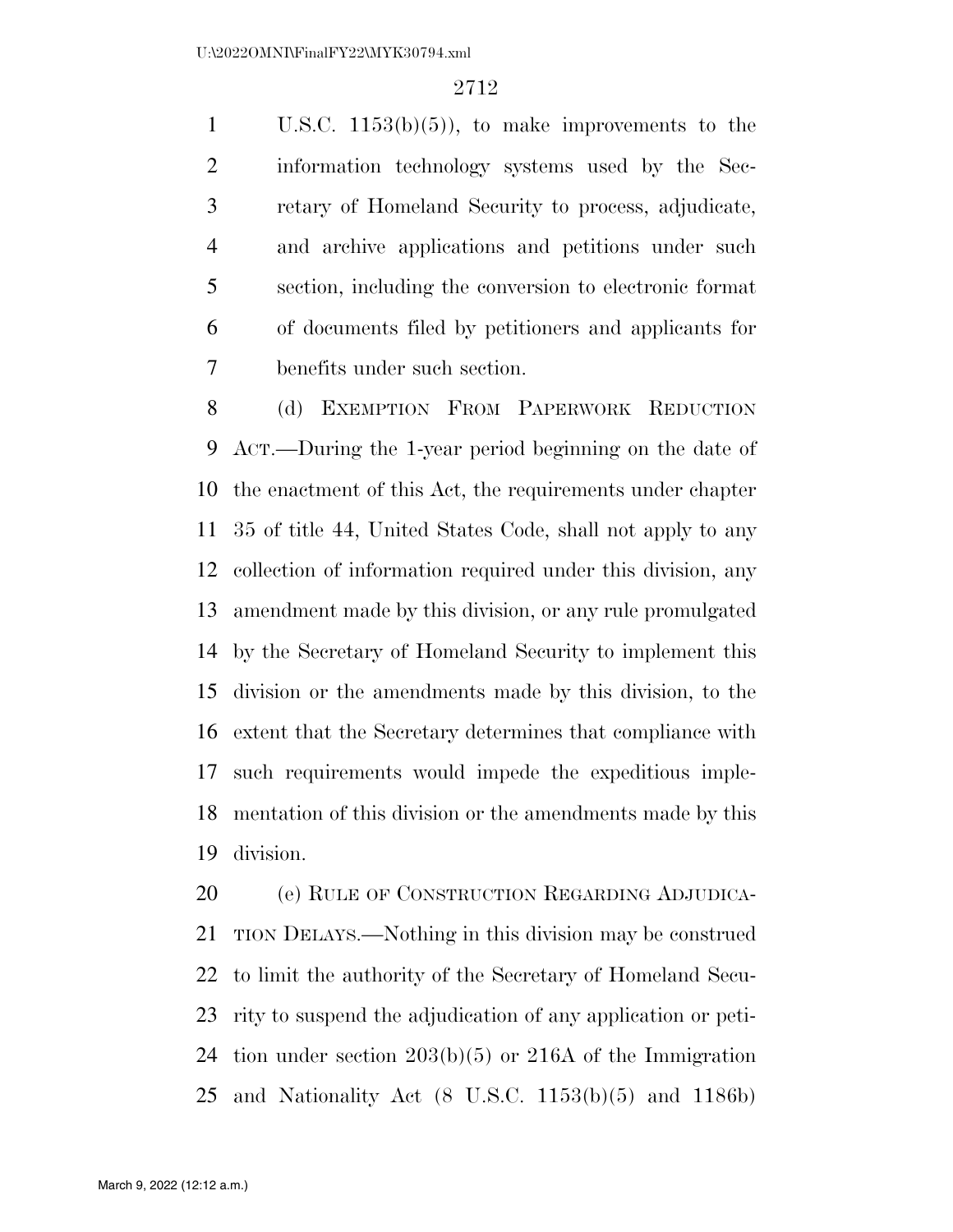pending the completion of a national security or law en- forcement investigation relating to such application or pe-tition.

 (f) RULE OF CONSTRUCTION REGARDING MODIFICA- TION OF FEES.—Nothing in this section may be construed to require any modification of fees before the completion of—

 (1) the fee study described in subsection (a); or (2) regulations promulgated by the Secretary of Homeland Security, in accordance with subchapter II of chapter 5 and chapter 7 of title 5, United States Code (commonly known as the ''Administra- tive Procedure Act''), to carry out subsections (b) and (c).

#### **SEC. 107. TRANSPARENCY.**

 (a) IN GENERAL.—Employees of the Department of Homeland Security, including the Secretary of Homeland Security, the Secretary's counselors, the Assistant Sec- retary for the Private Sector, the Director of U.S. Citizen- ship and Immigration Services, counselors to such Direc- tor, and the Chief of the Immigrant Investor Programs Office (or any successor to such Office) at U.S. Citizen- ship and Immigration Services, shall act impartially and may not give preferential treatment to any entity, organi-zation, or individual in connection with any aspect of the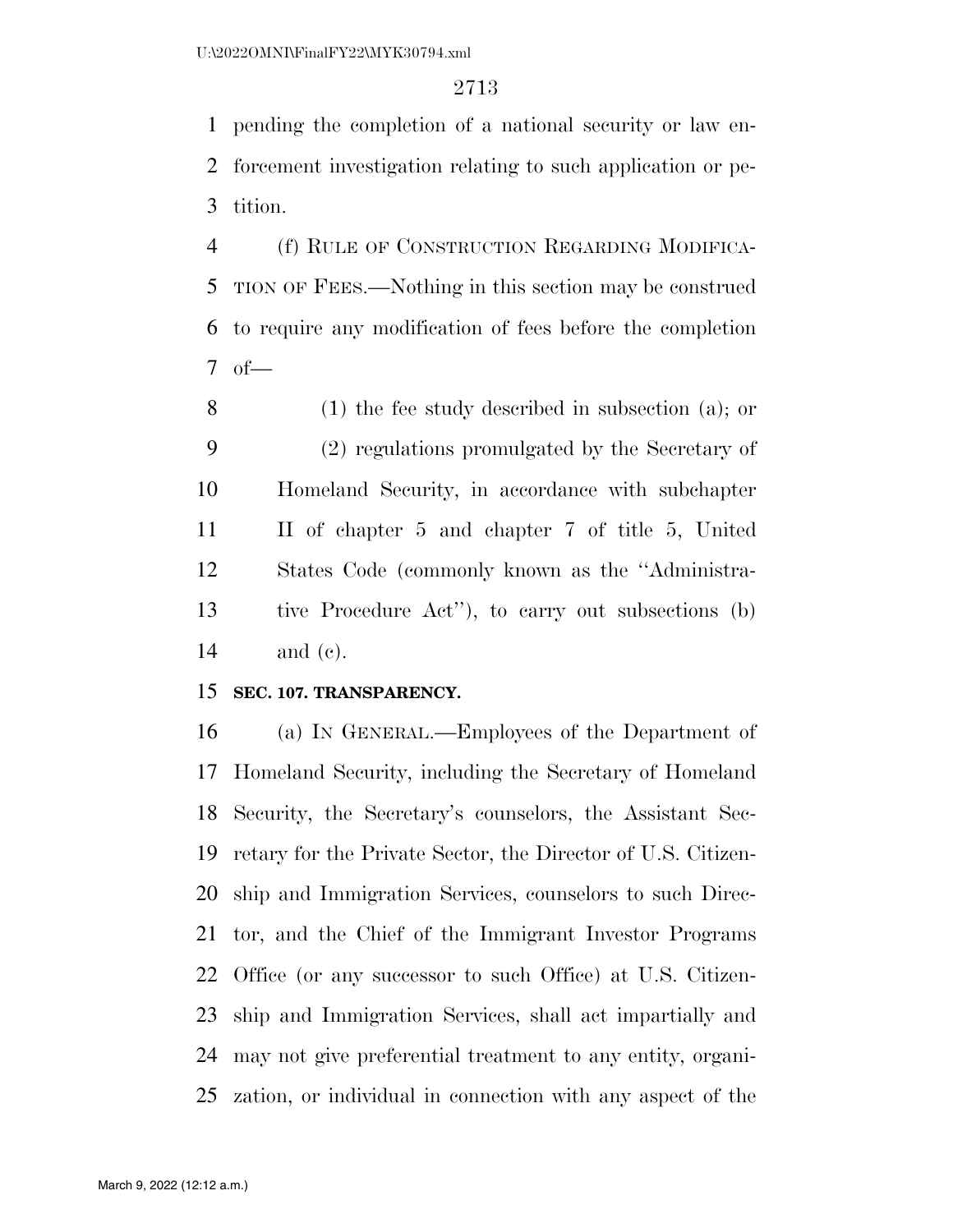immigrant visa program described in section 203(b)(5) of the Immigration and Nationality Act (8 U.S.C. 3  $1153(b)(5)$ ).

 (b) IMPROPER ACTIVITIES.—Activities that con- stitute preferential treatment under subsection (a) shall include—

 (1) working on, or in any way attempting to in- fluence, in a manner not available to or accorded to all other petitioners, applicants, and seekers of bene- fits under the immigrant visa program referred to in subsection (a), the standard processing of an appli-cation, petition, or benefit for—

- (A) a regional center;
- (B) a new commercial enterprise;
- (C) a job-creating entity; or

 (D) any person or entity associated with such regional center, new commercial enter-prise, or job-creating entity; and

 (2) meeting or communicating with persons as- sociated with the entities listed in paragraph (1), at the request of such persons, in a manner not avail- able to or accorded to all other petitioners, appli- cants, and seekers of benefits under such immigrant visa program.

(c) REPORTING OF COMMUNICATIONS.—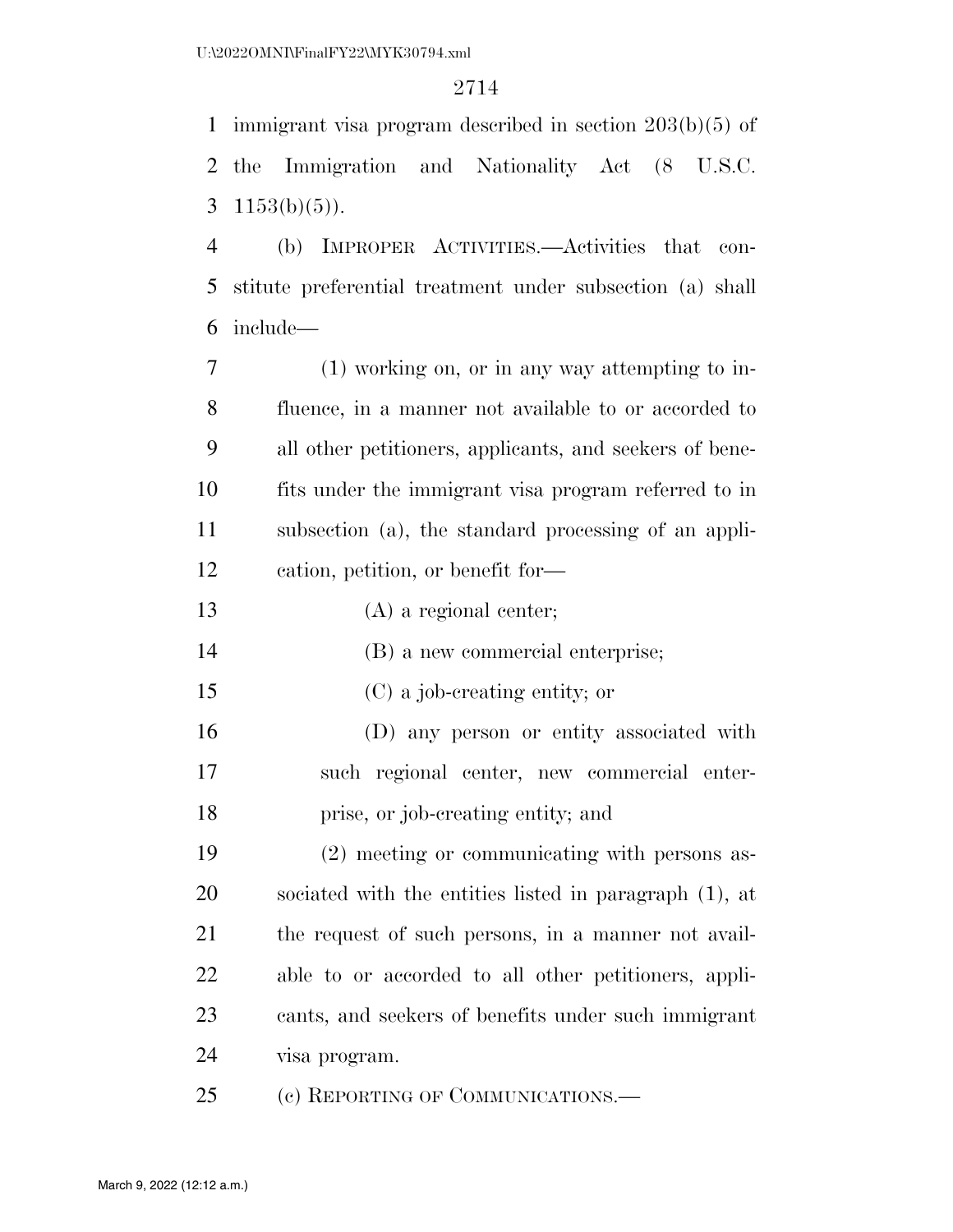(1) WRITTEN COMMUNICATION.—Employees of the Department of Homeland Security, including the officials listed in subsection (a), shall include, in the record of proceeding for a case under section 203(b)(5) of the Immigration and Nationality Act (8 U.S.C. 1153(b)(5)), actual or electronic copies of all case-specific written communication, including emails from government and private accounts, with non-Department persons or entities advocating for regional center applications or individual petitions under such section that are pending on or after the date of the enactment of this Act (other than rou- tine communications with other agencies of the Fed- eral Government regarding the case, including com- munications involving background checks and litiga-16 tion defense).

 (2) ORAL COMMUNICATION.—If substantive oral communication, including telephonic communication, virtual communication, or in-person meetings, takes place between officials of the Department of Home- land Security and non-Department persons or enti- ties advocating for regional center applications or in- dividual petitions under section 203(b)(5) of such Act that are pending on or after the date of the en-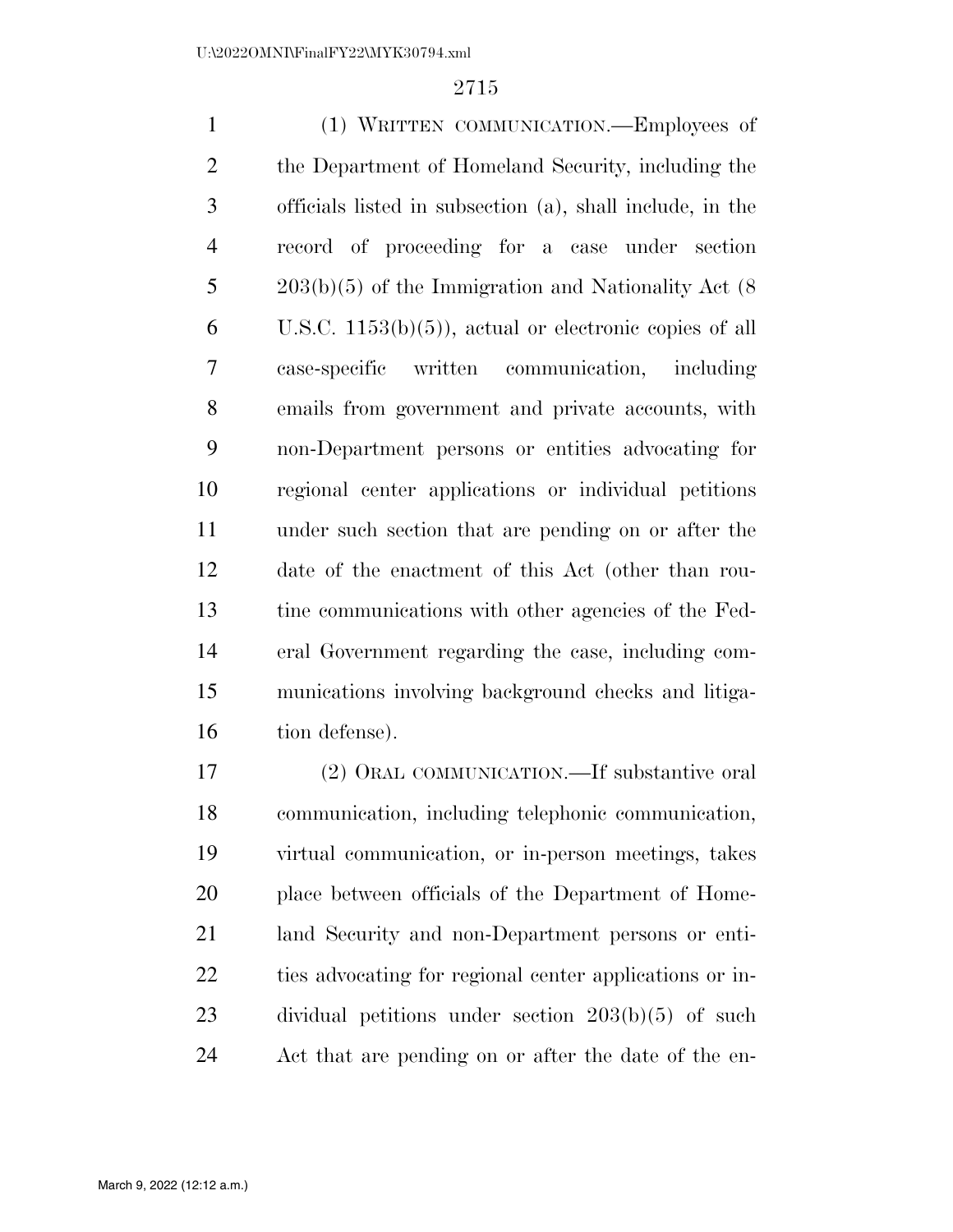| $\mathbf{1}$   | actment of this Act (except communications exempt- |
|----------------|----------------------------------------------------|
| $\overline{2}$ | ed under paragraph $(1)$ —                         |
| 3              | (A) the conversation shall be recorded; or         |
| $\overline{4}$ | (B) detailed minutes of the session shall be       |
| 5              | taken and included in the record of proceeding.    |
| 6              | (3) NOTIFICATION.—                                 |
| 7              | (A) IN GENERAL.—If the Secretary, in the           |
| 8              | course of written or oral communication de-        |
| 9              | scribed in this subsection, receives evidence      |
| 10             | about a specific case from anyone other than an    |
| 11             | affected party or his or her representative (ex-   |
| 12             | cluding Federal Government or law enforcement      |
| 13             | sources), such information may not be made         |
| 14             | part of the record of proceeding and may not       |
| 15             | be considered in adjudicative proceedings un-      |
| 16             | $less-$                                            |
| 17             | (i) the affected party has been given              |
| 18             | notice of such evidence; and                       |
| 19             | (ii) if such evidence is derogatory, the           |
| 20             | affected party has been given an oppor-            |
| 21             | tunity to respond to the evidence.                 |
| 22             | (B) INFORMATION FROM LAW ENFORCE-                  |
| 23             | MENT, INTELLIGENCE AGENCIES, OR CON-               |
| 24             | FIDENTIAL SOURCES.-                                |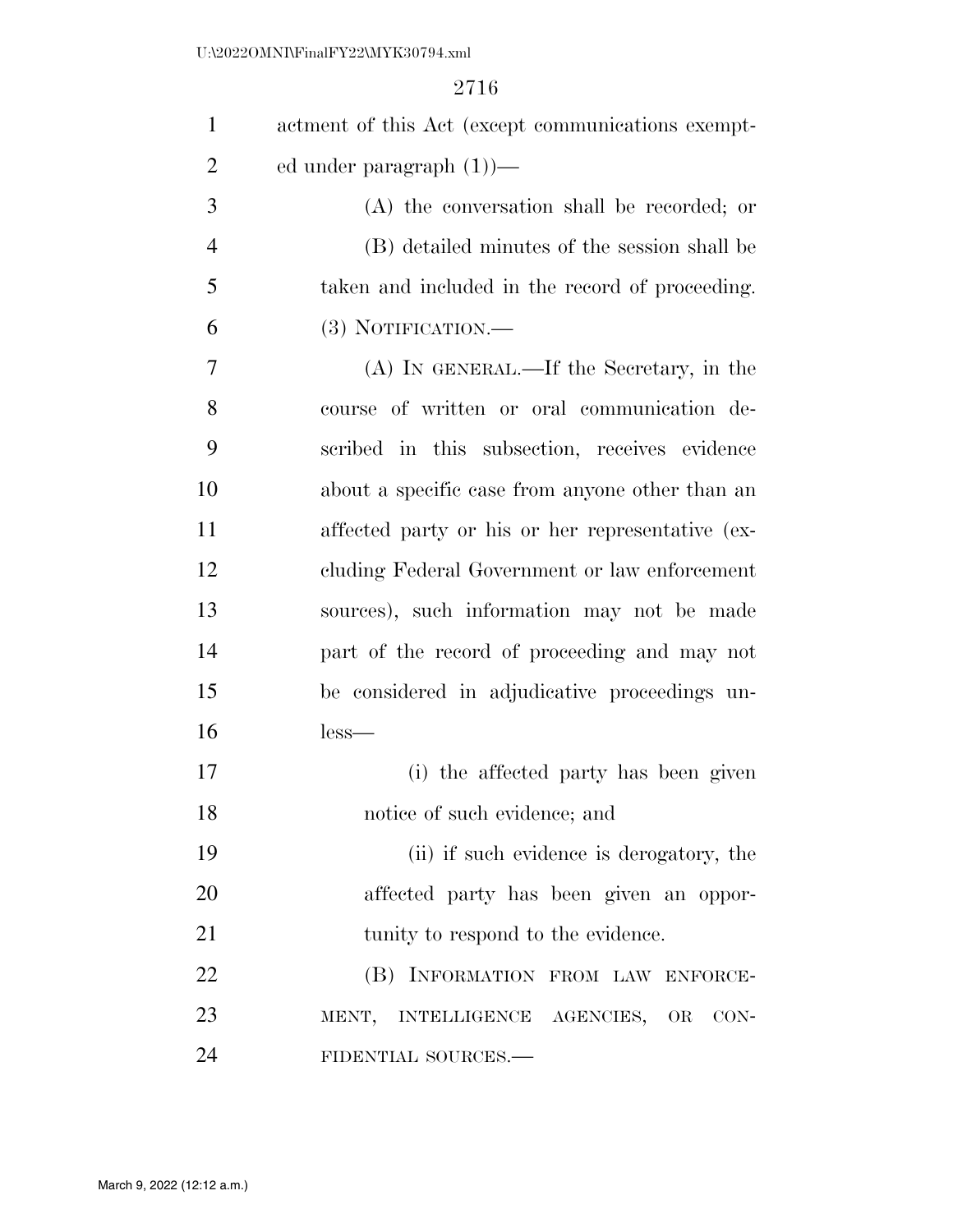| $\mathbf{1}$   | (i) LAW ENFORCEMENT OR INTEL-                                  |
|----------------|----------------------------------------------------------------|
| $\overline{2}$ | LIGENCE AGENCIES.-Evidence received                            |
| 3              | from law enforcement or intelligence agen-                     |
| $\overline{4}$ | cies may not be made part of the record of                     |
| 5              | proceeding without the consent of the rel-                     |
| 6              | evant agency or law enforcement entity.                        |
| 7              | (ii) WHISTLEBLOWERS, CONFIDEN-                                 |
| 8              | TIAL SOURCES, OR INTELLIGENCE AGEN-                            |
| 9              | CIES.—Evidence received from whistle-                          |
| 10             | blowers, other confidential sources, or the                    |
| 11             | intelligence community that is included in                     |
| 12             | the record of proceeding and considered in                     |
| 13             | adjudicative proceedings shall be handled                      |
| 14             | in a manner that does not reveal the iden-                     |
| 15             | tity of the whistleblower or confidential                      |
| 16             | source, or reveal classified information.                      |
| 17             | (d) CONSIDERATION OF EVIDENCE.—                                |
| 18             | $(1)$ IN GENERAL.—No case-specific communica-                  |
| 19             | tion with persons or entities that are not part of the         |
| 20             | Department of Homeland Security may be consid-                 |
| 21             | ered in the adjudication of an application or petition         |
| 22             | under section $203(b)(5)$ of the Immigration and Na-           |
| 23             | tionality Act $(8 \text{ U.S.C. } 1153(b)(5))$ unless the com- |
| 24             | munication is included in the record of proceeding of          |
| 25             | the case.                                                      |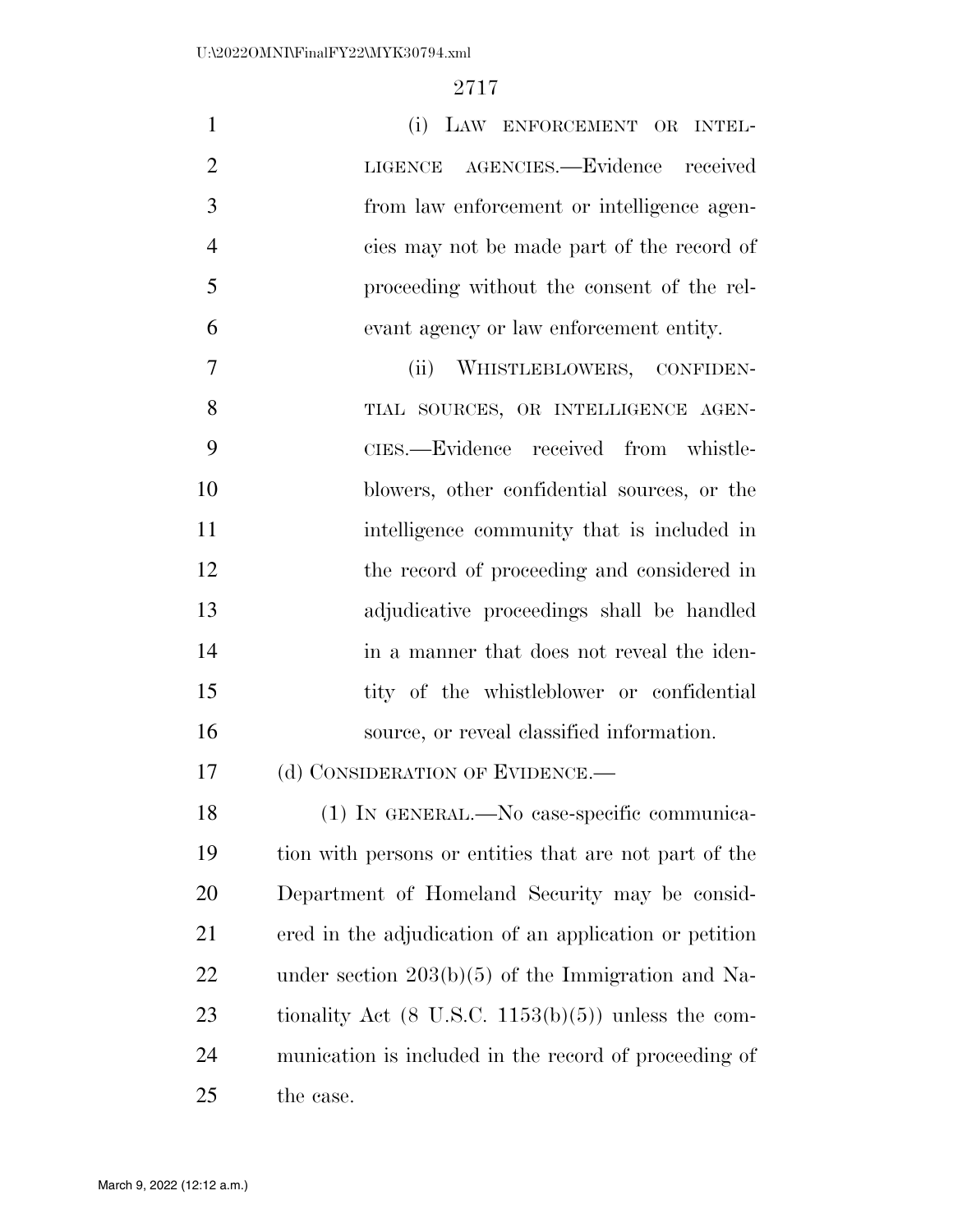| $\mathbf{1}$   | (2) WAIVER.—The Secretary of Homeland Se-             |
|----------------|-------------------------------------------------------|
| $\overline{2}$ | curity may waive the requirement under paragraph      |
| 3              | (1) only in the interests of national security or for |
| $\overline{4}$ | investigative or law enforcement purposes.            |
| 5              | (e) CHANNELS OF COMMUNICATION.—                       |
| 6              | (1) EMAIL ADDRESS OR EQUIVALENT.—The Di-              |
| 7              | rector of U.S. Citizenship and Immigration Services   |
| 8              | shall maintain an email account (or equivalent        |
| 9              | means of communication) for persons or entities—      |
| 10             | (A) with inquiries regarding specific peti-           |
| 11             | tions or applications under the immigrant visa        |
| 12             | program described in section $203(b)(5)$ of the       |
| 13             | Immigration and Nationality Act (8 U.S.C.             |
| 14             | $1153(b)(5)$ ; or                                     |
| 15             | (B) seeking information that is not case-             |
| 16             | specific about the immigrant visa program de-         |
| 17             | scribed in such section $203(b)(5)$ .                 |
| 18             | (2) COMMUNICATION ONLY THROUGH APPRO-                 |
| 19             | PRIATE CHANNELS OR OFFICES.-                          |
| 20             | (A) ANNOUNCEMENT OF APPROPRIATE                       |
| 21             | CHANNELS OF COMMUNICATION.—Not later                  |
| 22             | than 40 days after the date of the enactment of       |
| 23             | this Act, the Director of U.S. Citizenship and        |
| 24             | Immigration Services shall announce that the          |
| 25             | only channels or offices by which industry            |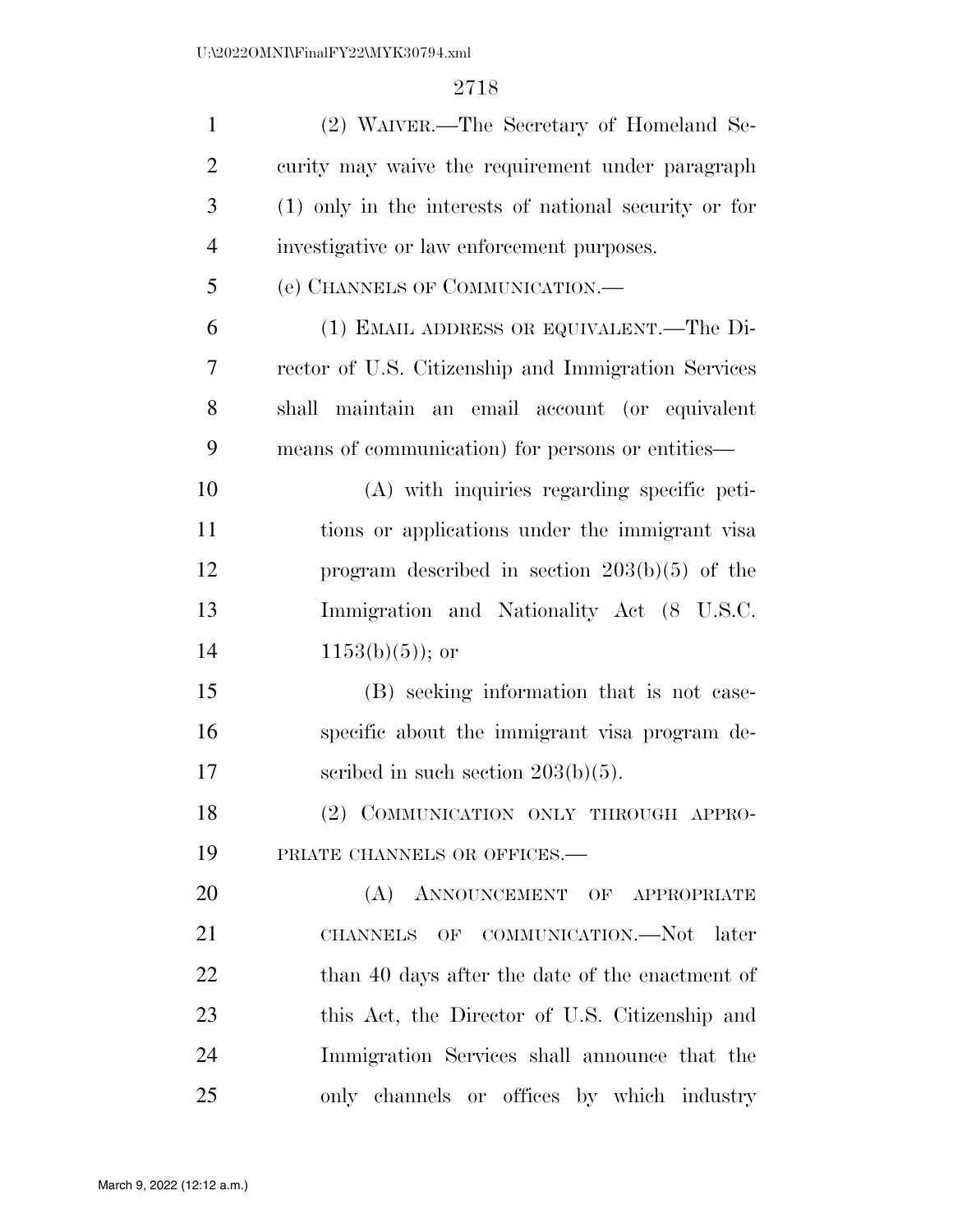| $\mathbf{1}$   | stakeholders, petitioners, applicants, and seek- |
|----------------|--------------------------------------------------|
| $\overline{2}$ | ers of benefits under the immigrant visa pro-    |
| 3              | gram described in section $203(b)(5)$ of the Im- |
| $\overline{4}$ | migration and Nationality Act (8 U.S.C.          |
| 5              | $1153(b)(5)$ may communicate with the Depart-    |
| 6              | ment of Homeland Security regarding specific     |
| $\tau$         | cases under such section (except for commu-      |
| 8              | nication made by applicants and petitioners      |
| 9              | pursuant to regular adjudicatory procedures),    |
| 10             | or information that is not case-specific about   |
| 11             | the visa program applicable to certain cases     |
| 12             | under such section, are through—                 |
| 13             | (i) the email address or equivalent              |
| 14             | channel described in paragraph (1);              |
| 15             | (ii) the National Customer Service               |
| 16             | Center, or any successor to such Center; or      |
| 17             | (iii) the Office of Public Engagement,           |
| 18             | Immigrant Investor Program Office, in-           |
| 19             | the Stakeholder<br>Engagement<br>cluding         |
| 20             | Branch, or any successors to those Offices       |
| 21             | or that Branch.                                  |
| 22             | (B) DIRECTION OF INCOMING COMMUNICA-             |
| 23             | TIONS.-                                          |
| 24             | (i) IN GENERAL.—Employees of the                 |
| 25             | Department of Homeland Security shall di-        |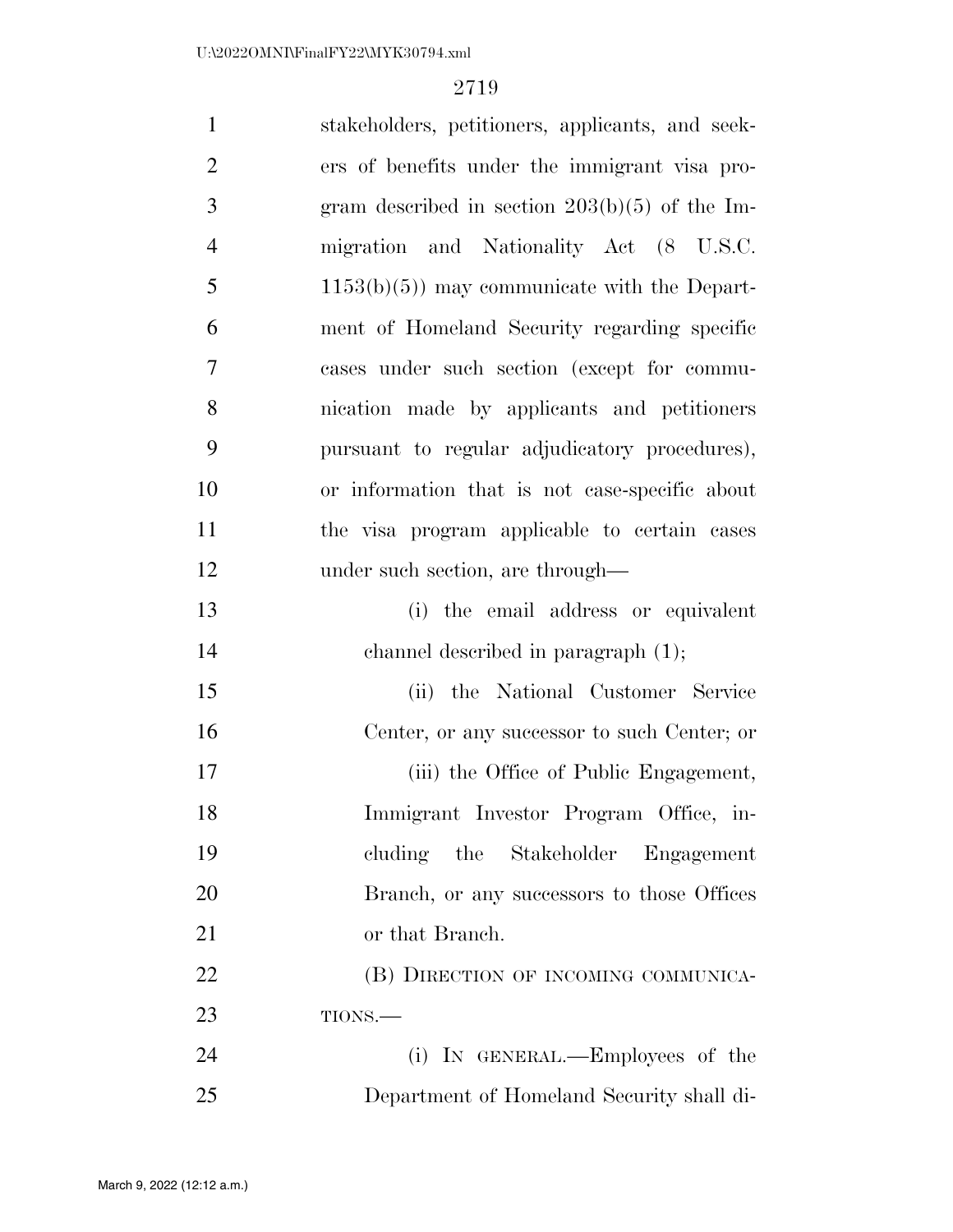| $\mathbf{1}$   | rect communications described in subpara-     |
|----------------|-----------------------------------------------|
| $\overline{2}$ | graph (A) to the channels of communica-       |
| 3              | tion or offices listed in clauses (i) through |
| $\overline{4}$ | (iii) of subparagraph $(A)$ .                 |
| 5              | (ii) RULE OF CONSTRUCTION.—Noth-              |
| 6              | ing in this subparagraph may be construed     |
| 7              | to prevent—                                   |
| 8              | any person from commu-<br>(I)                 |
| 9              | nicating with the Ombudsman of U.S.           |
| 10             | Citizenship and Immigration Services          |
| 11             | regarding the immigrant investor pro-         |
| 12             | gram under section $203(b)(5)$ of the         |
| 13             | Immigration and Nationality Act (8)           |
| 14             | U.S.C. $1153(b)(5)$ ; or                      |
| 15             | (II) the Ombudsman from resolv-               |
| 16             | ing problems regarding such immi-             |
| 17             | grant investor program pursuant to            |
| 18             | the authority granted under section           |
| 19             | 452 of the Homeland Security Act of           |
| 20             | 2002 (6 U.S.C. 272).                          |
| 21             | $(C)$ Log.—                                   |
| 22             | (i) IN GENERAL.—The Director of               |
| 23             | U.S. Citizenship and Immigration Services     |
| 24             | shall maintain a written or electronic log    |
| 25             | $of$ —                                        |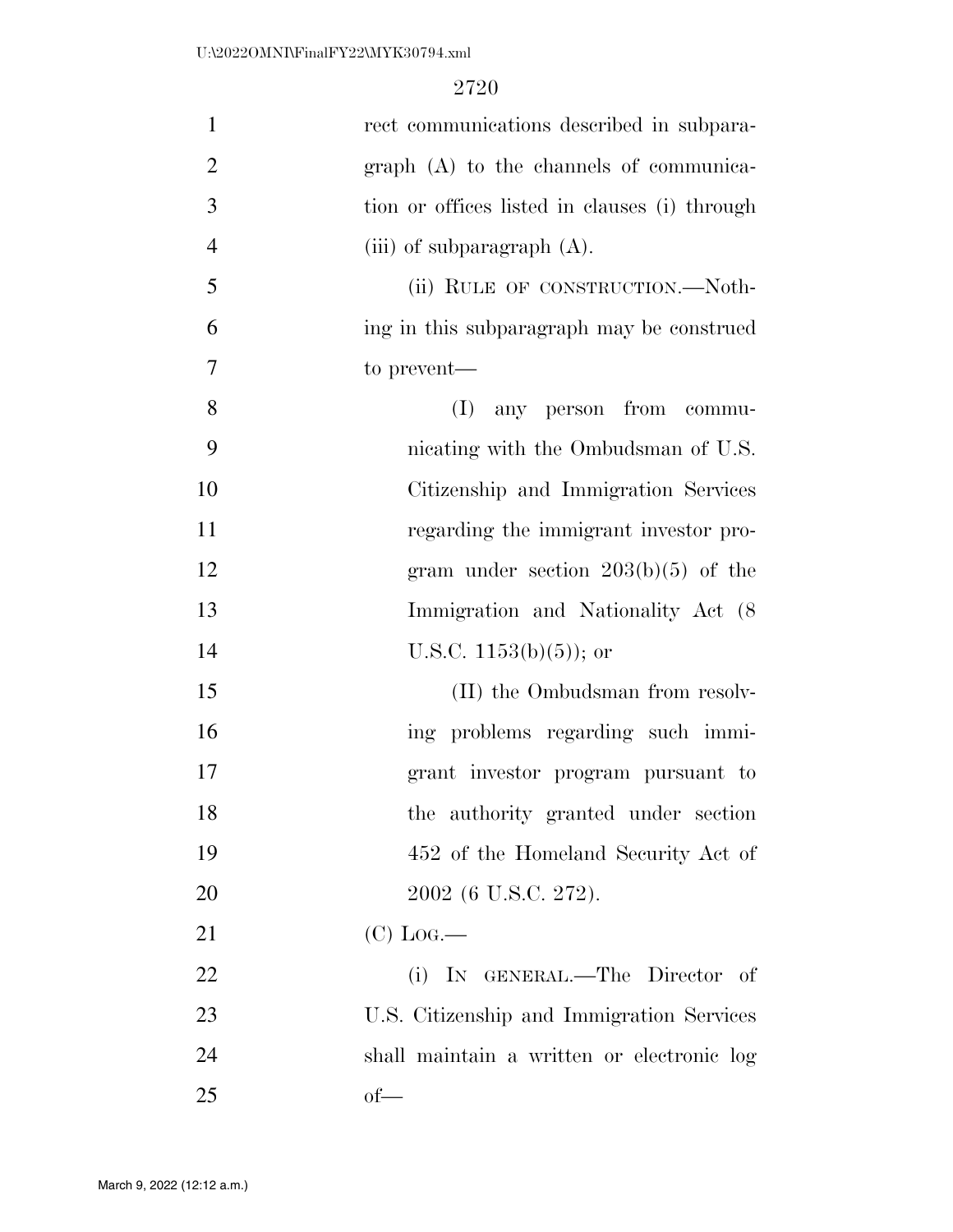| $\mathbf{1}$   | (I) all communications described             |
|----------------|----------------------------------------------|
| $\overline{2}$ | in subparagraph (A) and communica-           |
| 3              | tions from Members of Congress,              |
| $\overline{4}$ | which shall reference the date, time,        |
| 5              | and subject of the communication,            |
| 6              | and the identity of the Department of-       |
| 7              | ficial, if any, to whom the inquiry was      |
| 8              | forwarded;                                   |
| 9              | (II) with respect to written com-            |
| 10             | munications described in subsection          |
| 11             | $(e)(1)$ , the date on which the commu-      |
| 12             | nication was received, the identities of     |
| 13             | the sender and addressee, and the            |
| 14             | subject of the communication; and            |
| 15             | (III) with respect to oral commu-            |
| 16             | described in subsection<br>nications         |
| 17             | $(e)(2)$ , the date on which the commu-      |
| 18             | nication occurred, the participants in       |
| 19             | the conversation or meeting, and the         |
| 20             | subject of the communication.                |
| 21             | (ii) TRANSPARENCY.—The log of com-           |
| 22             | munications described in clause (i) shall be |
| 23             | made publicly available in accordance with   |
| 24             | section 552 of title 5, United States Code   |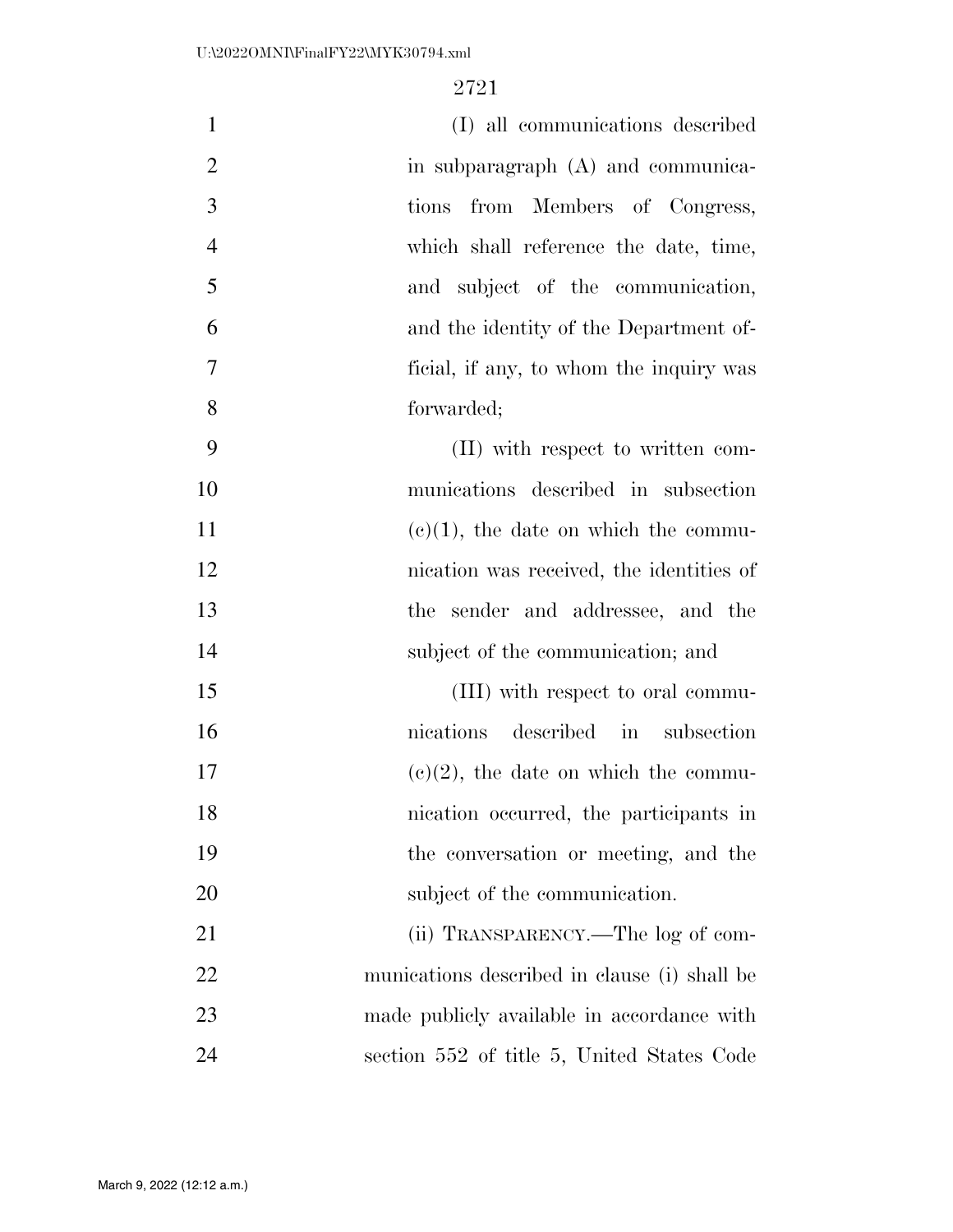(commonly known as the ''Freedom of In-formation Act'').

 (3) PUBLICATION OF INFORMATION.—Not later than 30 days after a person or entity inquiring about a specific case or generally about the immi- grant visa program described in section 203(b)(5) of the Immigration and Nationality Act (8 U.S.C. 8 1153(b)(5)) receives, as a result of a communication with an official of the Department of Homeland Se- curity, generally applicable information that is not case-specific about program requirements or admin- istration that has not been made publicly available by the Department, the Director of U.S. Citizenship and Immigration Services shall publish such infor- mation on the U.S. Citizenship and Immigration Services website as an update to the relevant Fre- quently Asked Questions page or by some other com-parable mechanism.

(f) PENALTY.—

 (1) IN GENERAL.—Any person who inten- tionally violates the prohibition on preferential treat- ment under this section or intentionally violates the reporting requirements under subsection (c) shall be disciplined in accordance with paragraph (2).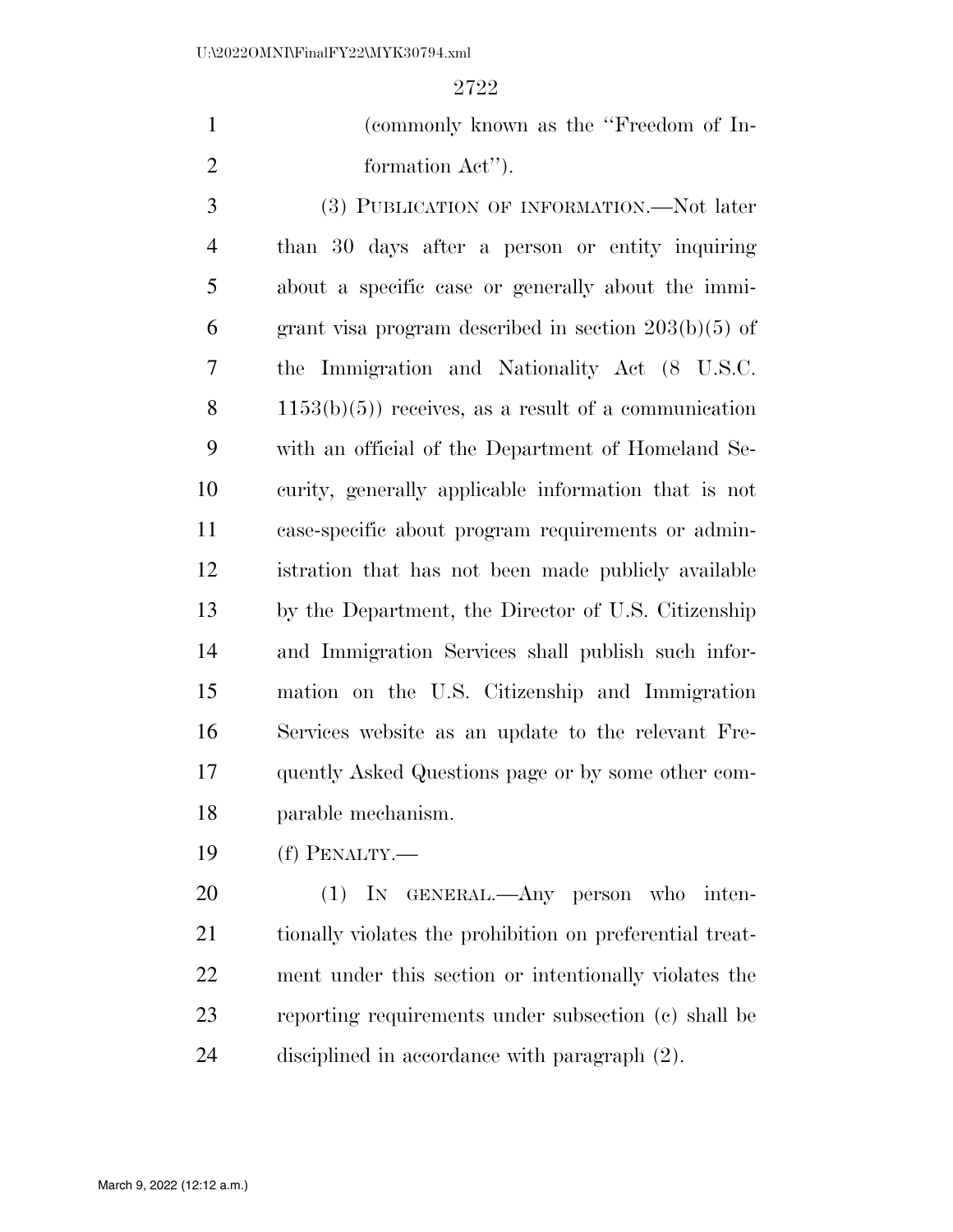(2) SANCTIONS.—Not later than 90 days after 2 the date of the enactment of this Act, the Secretary of Homeland Security shall establish a graduated set of sanctions based on the severity of the violation re- ferred to in paragraph (1), which may include, in addition to any criminal or civil penalties that may be imposed, written reprimand, suspension, demo-tion, or removal.

 (g) RULE OF CONSTRUCTION REGARDING CLASSI- FIED INFORMATION.—Nothing in this section may be con- strued to modify any law, regulation, or policy regarding the handling or disclosure of classified information.

 (h) RULE OF CONSTRUCTION REGARDING PRIVATE RIGHT OF ACTION.—Nothing in this section may be con- strued to create or authorize a private right of action to challenge a decision of an employee of the Department of Homeland Security.

 (i) EFFECTIVE DATE.—This section, and the amend- ments made by this section, shall take effect on the date of the enactment of this Act.

### **SEC. 108. PROTECTION FROM EXPIRED LEGISLATION.**

 Section 203(b)(5) of the Immigration and Nationality Act (8 U.S.C. 1153(b)(5)), as amended by sections 102 and 103 of this division, is further amended by adding at the end the following: